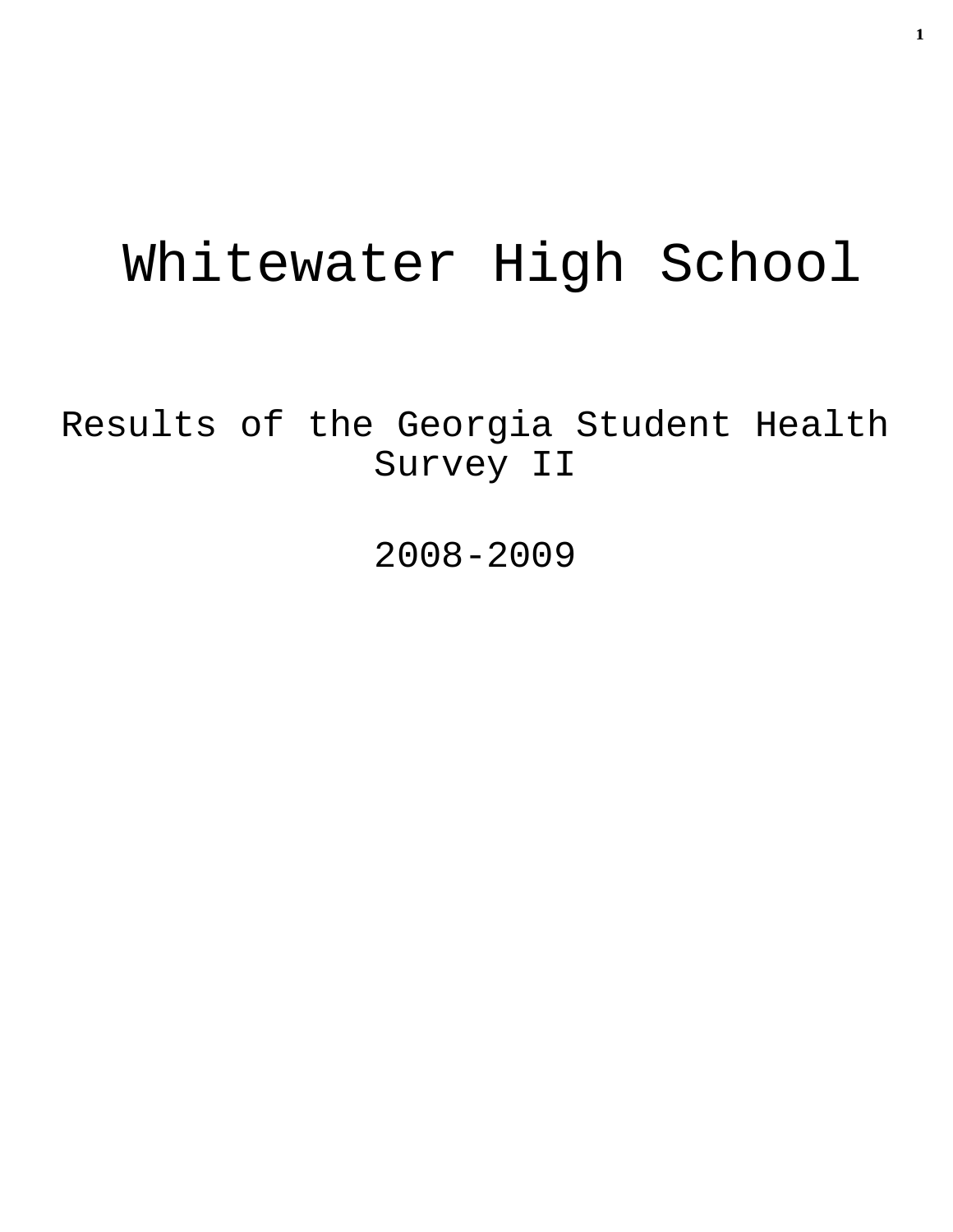# *Demographics* **2**

| Grade                  |     |  |  |
|------------------------|-----|--|--|
| <b>Grade Frequency</b> |     |  |  |
| 10                     | 60  |  |  |
| 12                     | 163 |  |  |

| Frequency      | <b>Table of Gender by Grade</b> |              |             |              |  |
|----------------|---------------------------------|--------------|-------------|--------------|--|
| <b>Col Pct</b> |                                 | Grade(Grade) |             |              |  |
|                | Gender(Gender)                  | 10           | 12          | <b>Total</b> |  |
|                | <b>Female</b>                   | 34<br>56.67  | 74<br>45.40 | 108          |  |
|                | <b>Male</b>                     | 26<br>43.33  | 89<br>54.60 | 115          |  |
|                | <b>Total</b>                    | 60           | 163         | 223          |  |

| <b>Frequency</b> |  |
|------------------|--|
| <b>Col Pct</b>   |  |

| <b>Table of Ethnicity by Grade</b> |              |              |              |  |  |  |
|------------------------------------|--------------|--------------|--------------|--|--|--|
|                                    | Grade(Grade) |              |              |  |  |  |
| <b>Ethnicity</b> (Ethnicity)       | 10           | 12           | <b>Total</b> |  |  |  |
| <b>Black</b>                       | 9<br>15.00   | 17<br>10.43  | 26           |  |  |  |
| <b>Hispanic</b>                    | 3<br>5.00    | 5<br>3.07    | 8            |  |  |  |
| White                              | 44<br>73.33  | 130<br>79.75 | 174          |  |  |  |
| <b>Asian</b>                       | 2<br>3.33    | 3<br>1.84    | 5            |  |  |  |
| <b>Other</b>                       | 2<br>3.33    | 8<br>4.91    | 10           |  |  |  |
| <b>Total</b>                       | 60           | 163          | 223          |  |  |  |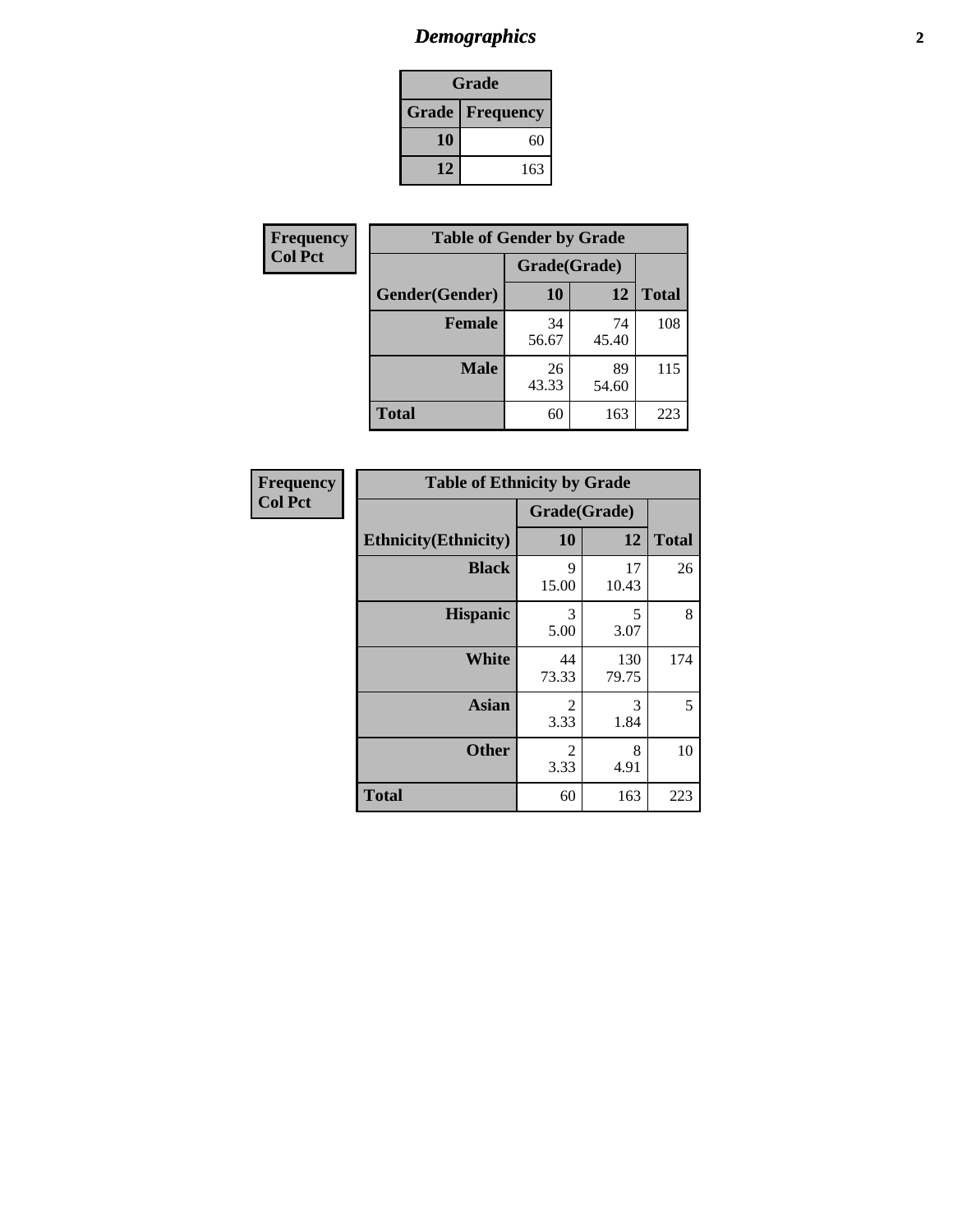#### *Title IV, Part A, Schedule A* **3** *Goal 1: Ensure that all schools are drug-free Baseline Data: Year 2008-2009 Prevalence of Drug Use*

| Frequency<br><b>Col Pct</b> | <b>Table of AlcoholAlt by Grade</b> |              |              |              |  |  |
|-----------------------------|-------------------------------------|--------------|--------------|--------------|--|--|
|                             | AlcoholAlt(Alcohol                  | Grade(Grade) |              |              |  |  |
|                             | use, past 30 days)                  | 10           | 12           | <b>Total</b> |  |  |
|                             | Yes                                 | 13<br>21.67  | 53<br>32.52  | 66           |  |  |
|                             | N <sub>0</sub>                      | 47<br>78.33  | 110<br>67.48 | 157          |  |  |
|                             | <b>Total</b>                        | 60           | 163          | 223          |  |  |

| Frequency      | <b>Table of TobaccoAny by Grade</b> |              |              |              |  |
|----------------|-------------------------------------|--------------|--------------|--------------|--|
| <b>Col Pct</b> | <b>TobaccoAny(Tobacco</b>           | Grade(Grade) |              |              |  |
|                | use, past 30 days)                  | 10           | 12           | <b>Total</b> |  |
|                | Yes                                 | 11<br>18.33  | 43<br>26.38  | 54           |  |
|                | N <sub>0</sub>                      | 49<br>81.67  | 120<br>73.62 | 169          |  |
|                | <b>Total</b>                        | 60           | 163          | 223          |  |

| Frequency<br><b>Col Pct</b> | <b>Table of MarijuanaAlt by Grade</b> |              |              |              |  |
|-----------------------------|---------------------------------------|--------------|--------------|--------------|--|
|                             | MarijuanaAlt(Marijuana                | Grade(Grade) |              |              |  |
|                             | use, past 30 days)                    | <b>10</b>    | 12           | <b>Total</b> |  |
|                             | <b>Yes</b>                            | 5<br>8.33    | 20<br>12.27  | 25           |  |
|                             | N <sub>0</sub>                        | 55<br>91.67  | 143<br>87.73 | 198          |  |
|                             | <b>Total</b>                          | 60           | 163          | 223          |  |

| Frequency<br><b>Col Pct</b> | <b>Table of OtherDrugAny by Grade</b>  |              |              |              |  |
|-----------------------------|----------------------------------------|--------------|--------------|--------------|--|
|                             | <b>OtherDrugAny(Other</b><br>drug use, | Grade(Grade) |              |              |  |
|                             | past 30 days)                          | 10           | 12           | <b>Total</b> |  |
|                             | <b>Yes</b>                             | 6<br>10.00   | 17<br>10.43  | 23           |  |
|                             | N <sub>0</sub>                         | 54<br>90.00  | 146<br>89.57 | 200          |  |
|                             | <b>Total</b>                           | 60           | 163          | 223          |  |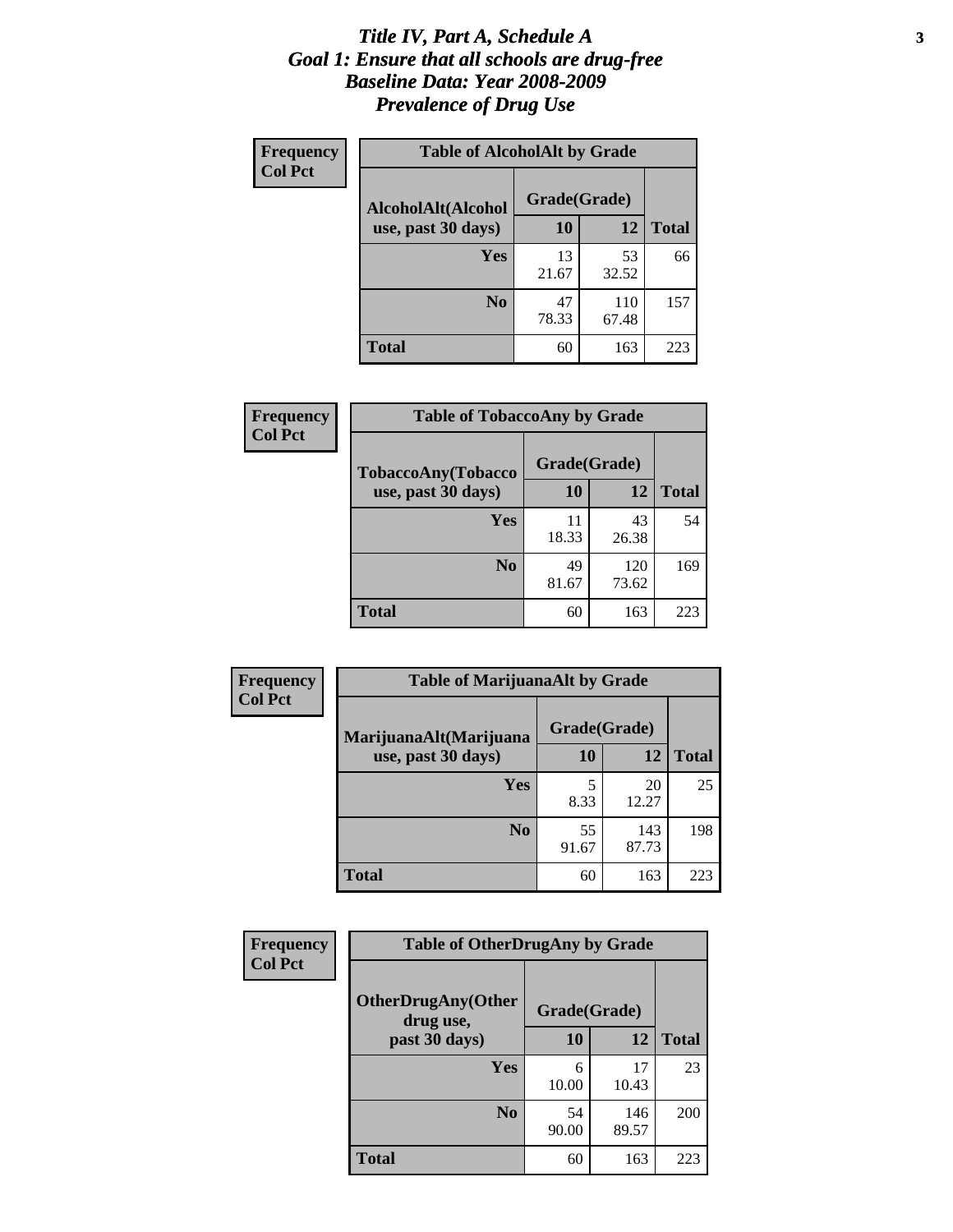#### *Average Age of Onset of Use* **4** *Results for "Average Age of Onset of Use" questions exclude students who said they did not use that substance*

| <b>Variable</b>    | Label                                                              | <b>Mean</b> |
|--------------------|--------------------------------------------------------------------|-------------|
| Alcoholinit2       | I started using alcohol when I was                                 | 14.42       |
| Cigarettesinit2    | I started smoking tobacco when I was                               | 14.49       |
| Smokelessinit2     | I started chewing tobacco when I was                               | 13.76       |
| Marijuanainit2     | I started using marijuana when I was                               | 14.71       |
| Cocaineinit2       | I started using cocaine when I was                                 | 12.86       |
| Inhalantsinit2     | I started using inhalants when I was                               | 11.75       |
| Steroidsinit2      | I started using steroids when I was                                | 12.67       |
| Ecstasyinit2       | I started using ecstasy when I was                                 | 14.13       |
| Methinit2          | I started using methamphetamines when I was                        | 10.00       |
| Hallucinogensinit2 | I started using hallucinogens when I was                           | 13.50       |
| Prescriptioninit2  | I started using prescription drugs not prescribed to me when I was | 14.50       |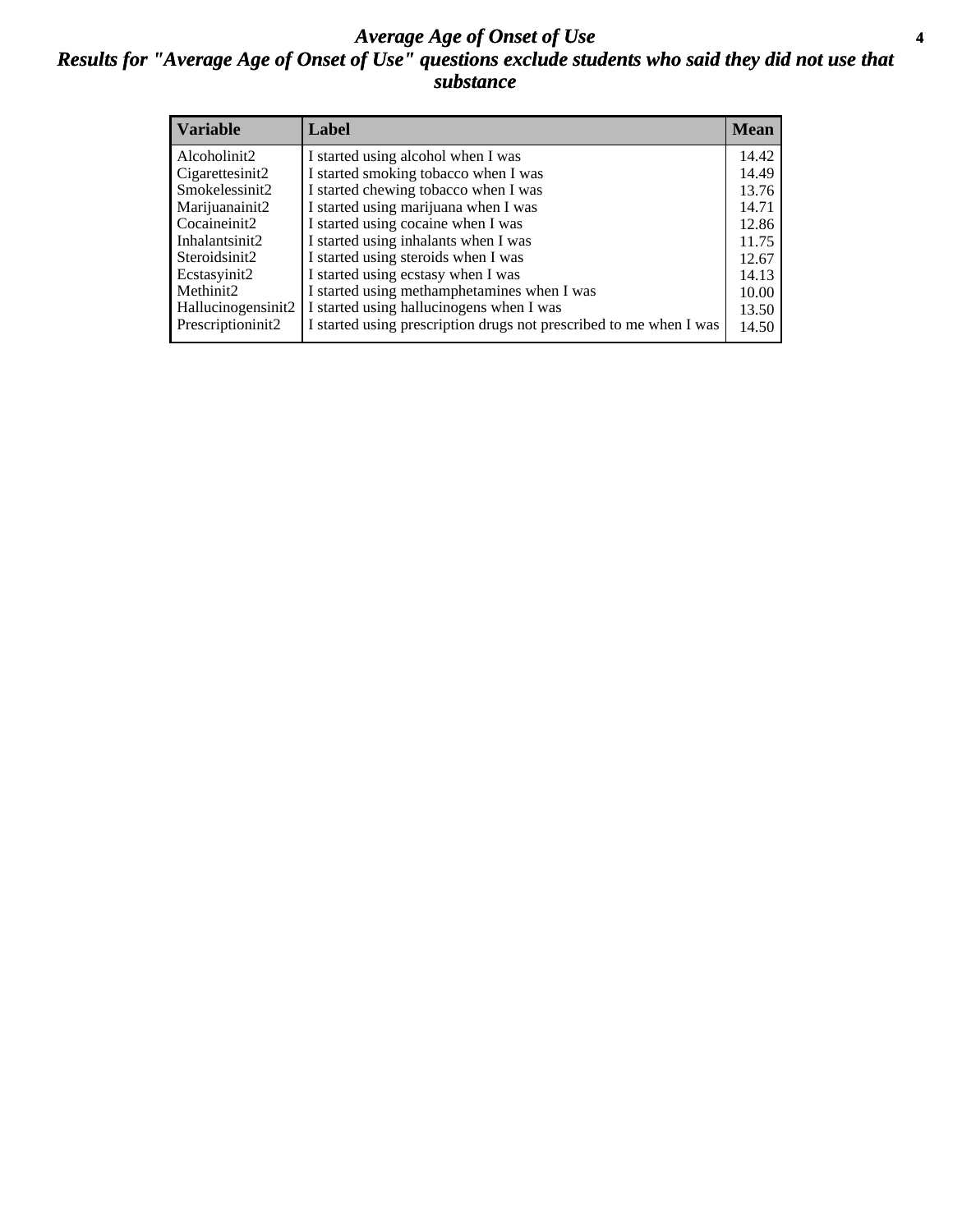# *Perception of Health Risk* **5**

| <b>Frequency</b> | <b>Table of Alcoholharmdich by Grade</b> |              |              |              |  |
|------------------|------------------------------------------|--------------|--------------|--------------|--|
| <b>Col Pct</b>   | Alcoholharmdich(I<br>think alcohol is    | Grade(Grade) |              |              |  |
|                  | harmful)                                 | 10           | 12           | <b>Total</b> |  |
|                  | <b>Yes</b>                               | 45<br>75.00  | 122<br>74.85 | 167          |  |
|                  | N <sub>0</sub>                           | 15<br>25.00  | 41<br>25.15  | 56           |  |
|                  | <b>Total</b>                             | 60           | 163          | 223          |  |

| Frequency      | <b>Table of Tobaccoharmdich by Grade</b> |              |              |              |  |
|----------------|------------------------------------------|--------------|--------------|--------------|--|
| <b>Col Pct</b> | Tobaccoharmdich(I<br>think tobacco is    | Grade(Grade) |              |              |  |
|                | harmful)                                 | 10           | 12           | <b>Total</b> |  |
|                | <b>Yes</b>                               | 55<br>91.67  | 153<br>93.87 | 208          |  |
|                | N <sub>0</sub>                           | 8.33         | 10<br>6.13   | 15           |  |
|                | <b>Total</b>                             | 60           | 163          | 223          |  |

| <b>Frequency</b> | <b>Table of Marijuanaharmdich by Grade</b>                |             |              |              |  |  |
|------------------|-----------------------------------------------------------|-------------|--------------|--------------|--|--|
| <b>Col Pct</b>   | Marijuanaharmdich(I<br>Grade(Grade)<br>think marijuana is |             |              |              |  |  |
|                  | harmful)                                                  | 10          | 12           | <b>Total</b> |  |  |
|                  | Yes                                                       | 46<br>76.67 | 117<br>71.78 | 163          |  |  |
|                  | N <sub>0</sub>                                            | 14<br>23.33 | 46<br>28.22  | 60           |  |  |
|                  | <b>Total</b>                                              | 60          | 163          | 223          |  |  |

| <b>Frequency</b> | <b>Table of Otherdrugharmdich by Grade</b>   |              |              |              |  |
|------------------|----------------------------------------------|--------------|--------------|--------------|--|
| <b>Col Pct</b>   | Otherdrugharmdich(I<br>think other drugs are | Grade(Grade) |              |              |  |
|                  | harmful)                                     | 10           | 12           | <b>Total</b> |  |
|                  | <b>Yes</b>                                   | 57<br>95.00  | 155<br>95.09 | 212          |  |
|                  | N <sub>0</sub>                               | 5.00         | 8<br>4.91    | 11           |  |
|                  | <b>Total</b>                                 | 60           | 163          | 223          |  |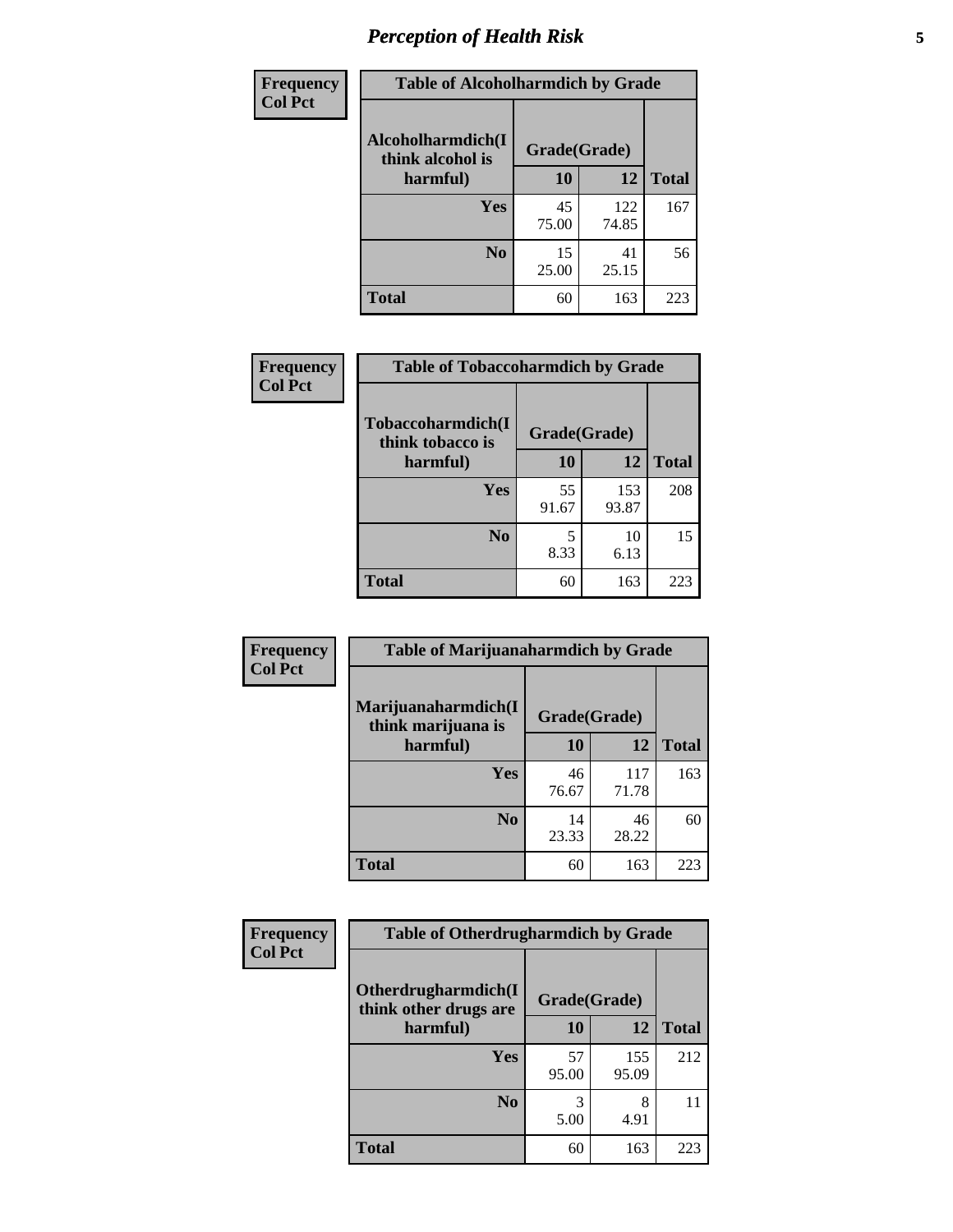# *Social Disapproval* **6**

| Frequency      | <b>Table of Alcoholpeerdich by Grade</b>                                |              |              |              |
|----------------|-------------------------------------------------------------------------|--------------|--------------|--------------|
| <b>Col Pct</b> | Alcoholpeerdich(My<br>friends would<br>disapprove if I used<br>alcohol) | Grade(Grade) |              |              |
|                |                                                                         | 10           | 12           | <b>Total</b> |
|                | <b>Yes</b>                                                              | 27<br>45.00  | 63<br>38.65  | 90           |
|                | N <sub>0</sub>                                                          | 33<br>55.00  | 100<br>61.35 | 133          |
|                | <b>Total</b>                                                            | 60           | 163          | 223          |

| <b>Frequency</b> |
|------------------|
| <b>Col Pct</b>   |

| <b>Table of Tobaccopeerdich by Grade</b>                            |              |             |              |  |  |
|---------------------------------------------------------------------|--------------|-------------|--------------|--|--|
| <b>Tobaccopeerdich</b> (My<br>friends would<br>disapprove if I used | Grade(Grade) |             |              |  |  |
| tobacco)                                                            | 10           | 12          | <b>Total</b> |  |  |
| Yes                                                                 | 36<br>60.00  | 87<br>53.37 | 123          |  |  |
| N <sub>0</sub>                                                      | 24<br>40.00  | 76<br>46.63 | 100          |  |  |
| <b>Total</b>                                                        | 60           | 163         | 223          |  |  |

| <b>Frequency</b> | <b>Table of Marijuanapeerdich by Grade</b>                    |              |             |              |  |  |
|------------------|---------------------------------------------------------------|--------------|-------------|--------------|--|--|
| <b>Col Pct</b>   | Marijuanapeerdich(My<br>friends would<br>disapprove if I used | Grade(Grade) |             |              |  |  |
|                  | marijuana)                                                    | 10           | 12          | <b>Total</b> |  |  |
|                  | <b>Yes</b>                                                    | 38<br>63.33  | 98<br>60.12 | 136          |  |  |
|                  | N <sub>0</sub>                                                | 22<br>36.67  | 65<br>39.88 | 87           |  |  |
|                  | <b>Total</b>                                                  | 60           | 163         | 223          |  |  |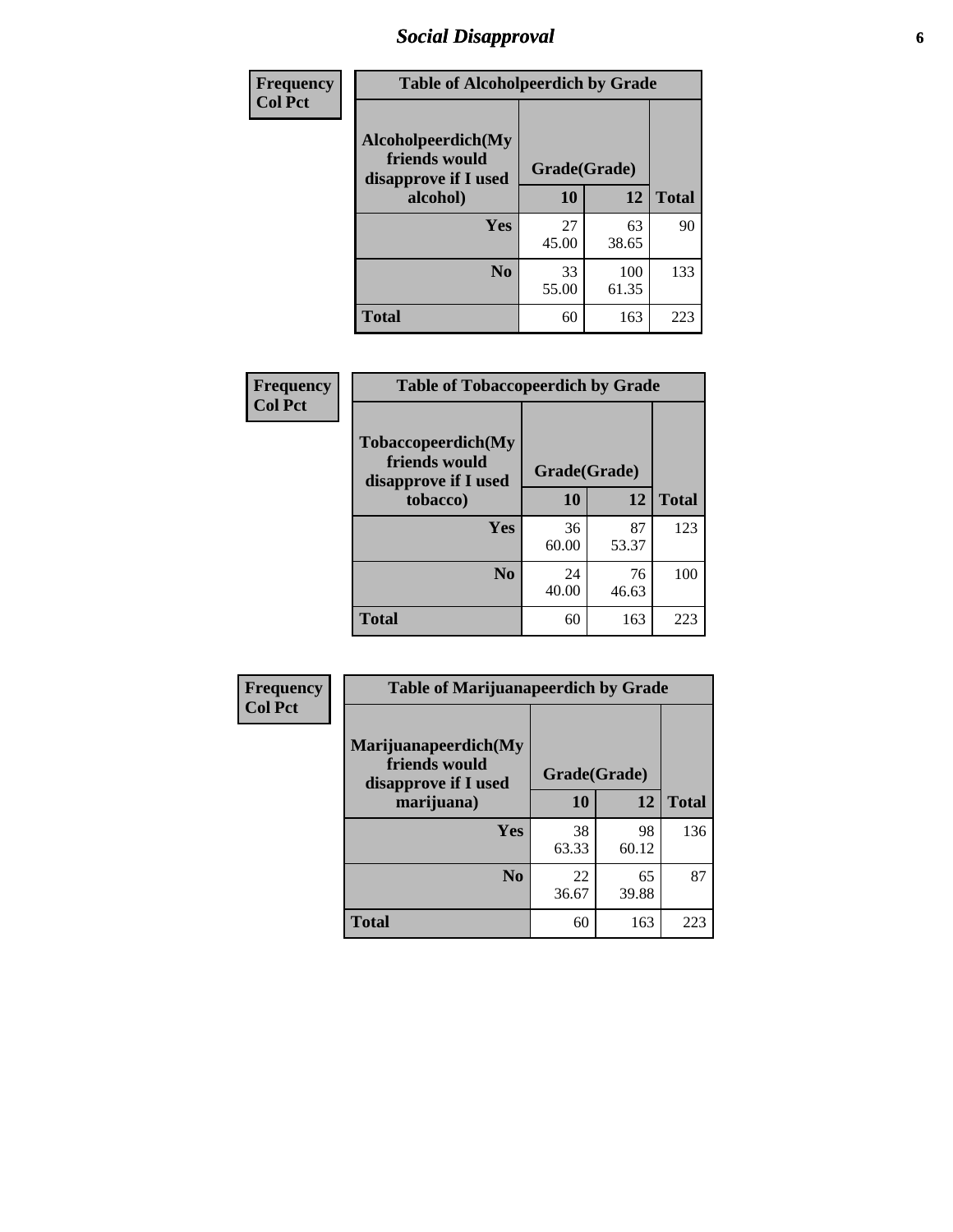# *Social Disapproval* **7**

| Frequency      | <b>Table of Otherdrugpeerdich by Grade</b>                    |              |              |              |  |
|----------------|---------------------------------------------------------------|--------------|--------------|--------------|--|
| <b>Col Pct</b> | Otherdrugpeerdich(My<br>friends would<br>disapprove if I used | Grade(Grade) |              |              |  |
|                | other drugs)                                                  | 10           | 12           | <b>Total</b> |  |
|                | Yes                                                           | 46<br>76.67  | 127<br>77.91 | 173          |  |
|                | N <sub>0</sub>                                                | 14<br>23.33  | 36<br>22.09  | 50           |  |
|                | <b>Total</b>                                                  | 60           | 163          | 223          |  |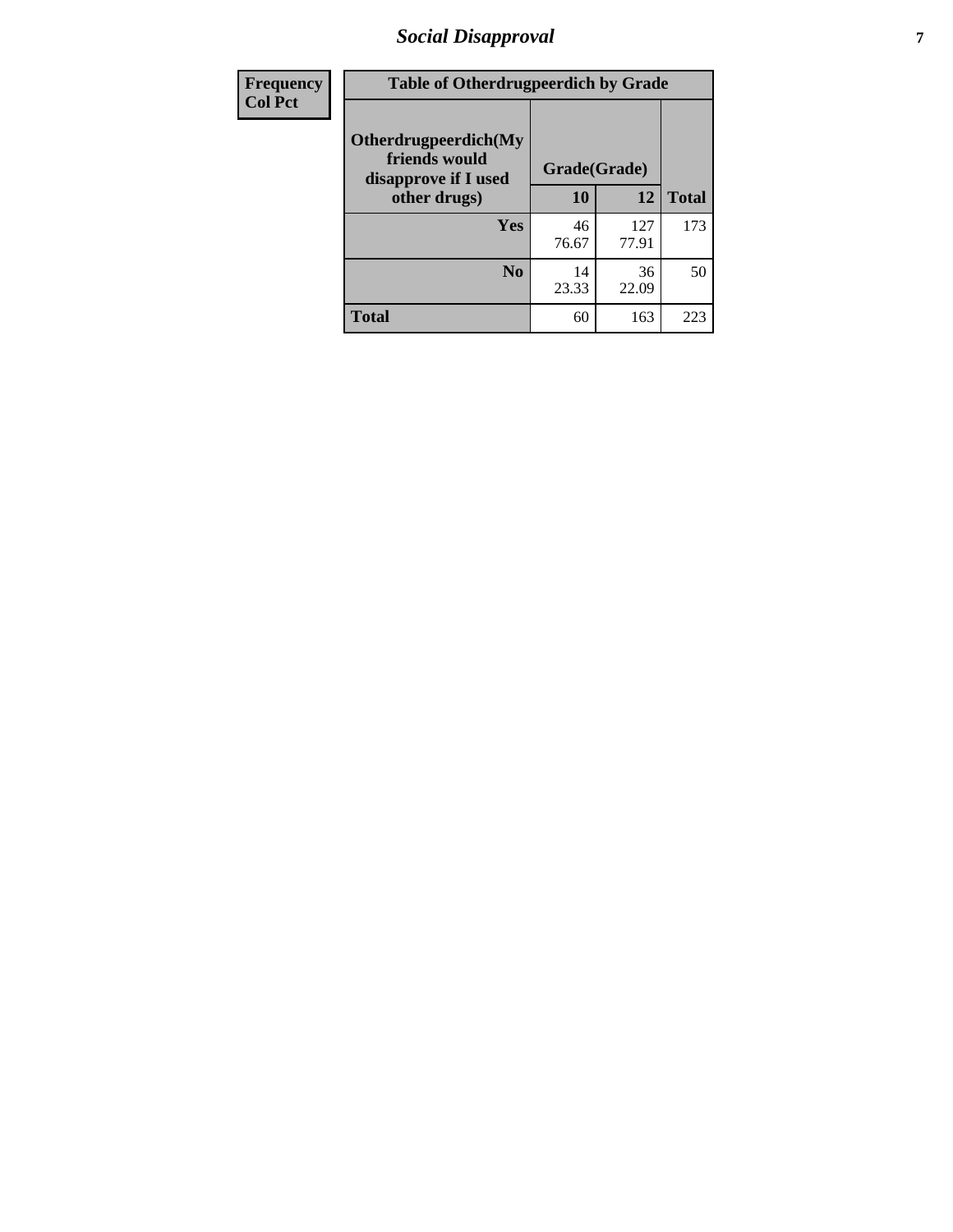### Title IV, Part A, Schedule A **8** *Goal 2: To help ensure that all schools are safe and disciplined Baseline Data: Year 2008-2009 Student Involvement in Gang Activity*

| Frequency      | <b>Table of Gangself by Grade</b>                                                                 |                    |              |              |
|----------------|---------------------------------------------------------------------------------------------------|--------------------|--------------|--------------|
| <b>Col Pct</b> | Gangself(I<br>have<br>participated<br>in illegal<br>gang<br>activities in<br>the past 30<br>days) | Grade(Grade)<br>10 | 12           | <b>Total</b> |
|                | Yes                                                                                               | 6<br>10.00         | 1<br>0.61    | 7            |
|                | N <sub>0</sub>                                                                                    | 54<br>90.00        | 162<br>99.39 | 216          |
|                | <b>Total</b>                                                                                      | 60                 | 163          | 223          |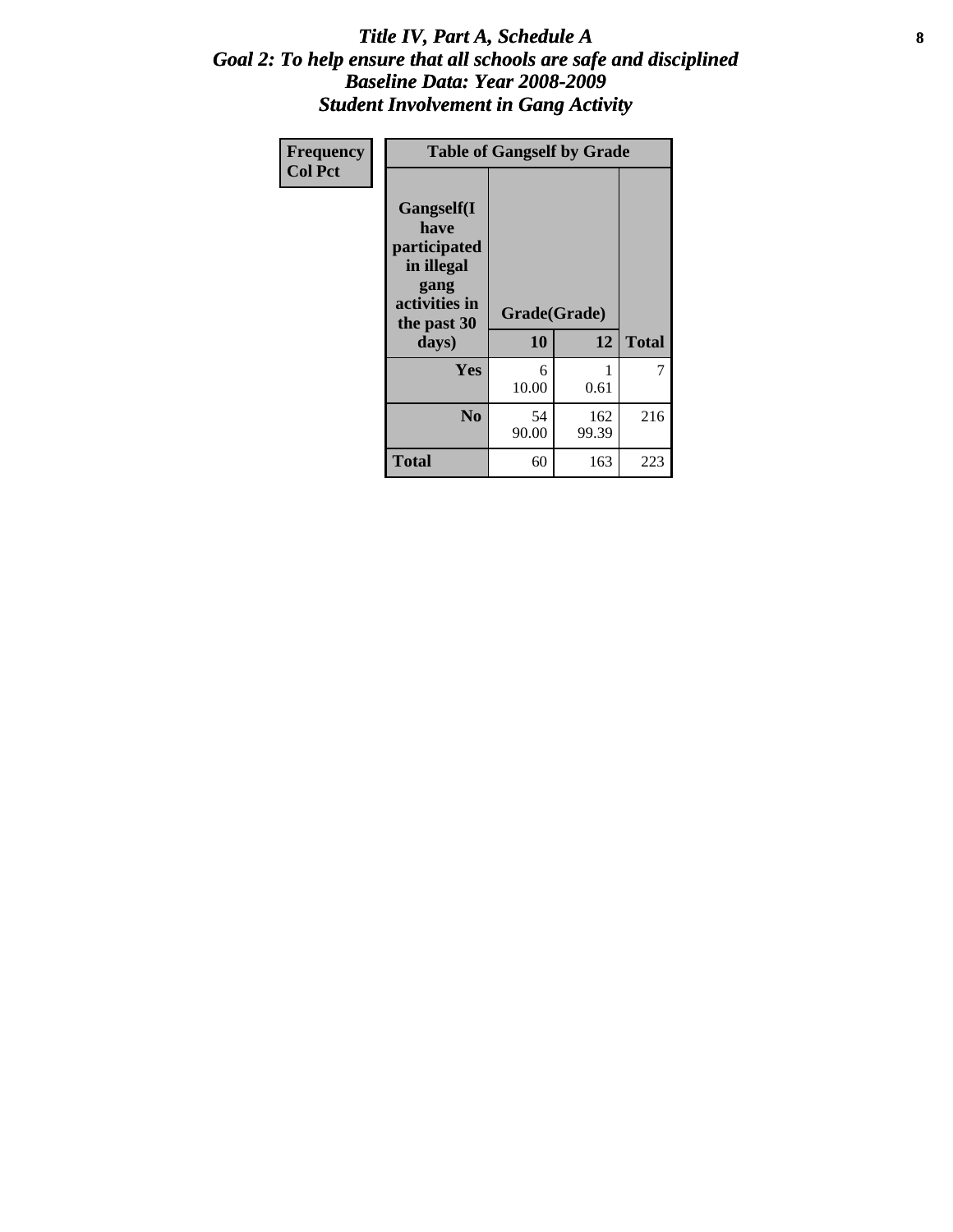# *Student Perception of School Safety* **9**

| <b>Frequency</b><br>Row Pct |
|-----------------------------|
|                             |

| <b>Table of Grade by Safeschool</b> |                                                                                                                            |                                                        |             |            |     |  |  |
|-------------------------------------|----------------------------------------------------------------------------------------------------------------------------|--------------------------------------------------------|-------------|------------|-----|--|--|
|                                     |                                                                                                                            | Safeschool (School is a place at which I feel<br>safe) |             |            |     |  |  |
| Grade(Grade)                        | Somewhat   Somewhat<br><b>Strongly</b><br><b>Strongly</b><br><b>Disagree</b><br>Agree<br><b>Total</b><br>Disagree<br>Agree |                                                        |             |            |     |  |  |
| 10                                  | 14<br>23.33                                                                                                                | 32<br>53.33                                            | 8<br>13.33  | 6<br>10.00 | 60  |  |  |
| 12                                  | 39<br>23.93                                                                                                                | 92<br>56.44                                            | 24<br>14.72 | 8<br>4.91  | 163 |  |  |
| <b>Total</b>                        | 53                                                                                                                         | 124                                                    | 32          | 14         | 223 |  |  |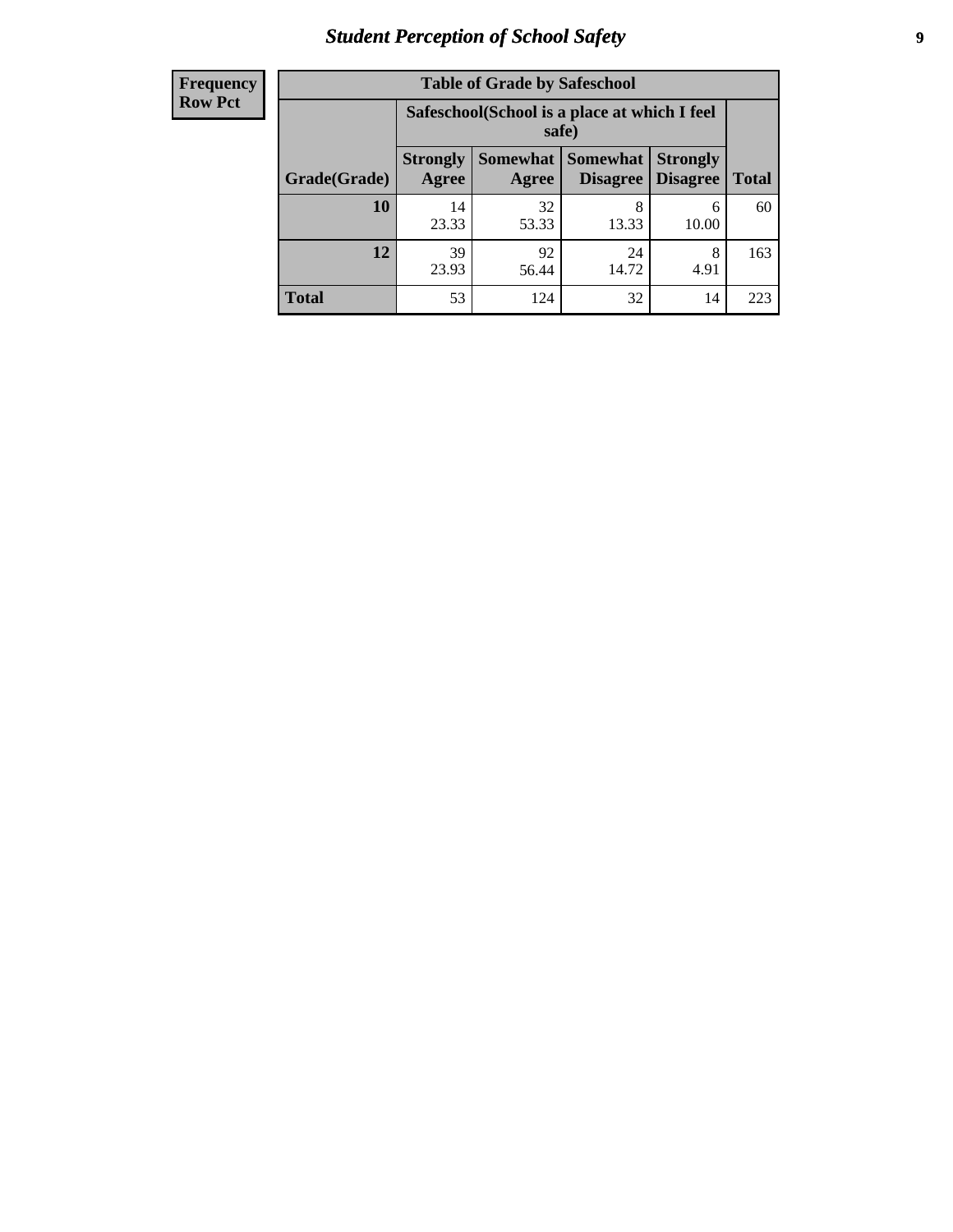### *Students Who Have Been Bullied* **10**

| <b>Frequency</b> | <b>Table of Grade by Bullied</b> |              |                        |                      |                                                                               |                       |                        |              |
|------------------|----------------------------------|--------------|------------------------|----------------------|-------------------------------------------------------------------------------|-----------------------|------------------------|--------------|
| <b>Row Pct</b>   |                                  |              |                        |                      | <b>Bullied</b> (I have been bullied by other<br>students in the past 30 days) |                       |                        |              |
|                  |                                  | $\mathbf{0}$ | 1 or<br>2              | 3 <sub>to</sub><br>5 | 10<br>to  <br>19                                                              | <b>20</b><br>to<br>29 | All<br>30              |              |
|                  | <b>Grade</b> (Grade)             | <b>Days</b>  | days                   | days                 | days                                                                          | days                  | days                   | <b>Total</b> |
|                  | 10                               | 55<br>91.67  | $\mathfrak{D}$<br>3.33 | $\Omega$<br>0.00     | $\mathfrak{D}$<br>3.33                                                        | 1.67                  | $\Omega$<br>0.00       | 60           |
|                  | 12                               | 152<br>93.25 | 3<br>1.84              | 4<br>2.45            | $\Omega$<br>0.00                                                              | 2<br>1.23             | $\overline{2}$<br>1.23 | 163          |
|                  | <b>Total</b>                     | 207          | 5                      | 4                    | $\overline{2}$                                                                | 3                     | $\overline{2}$         | 223          |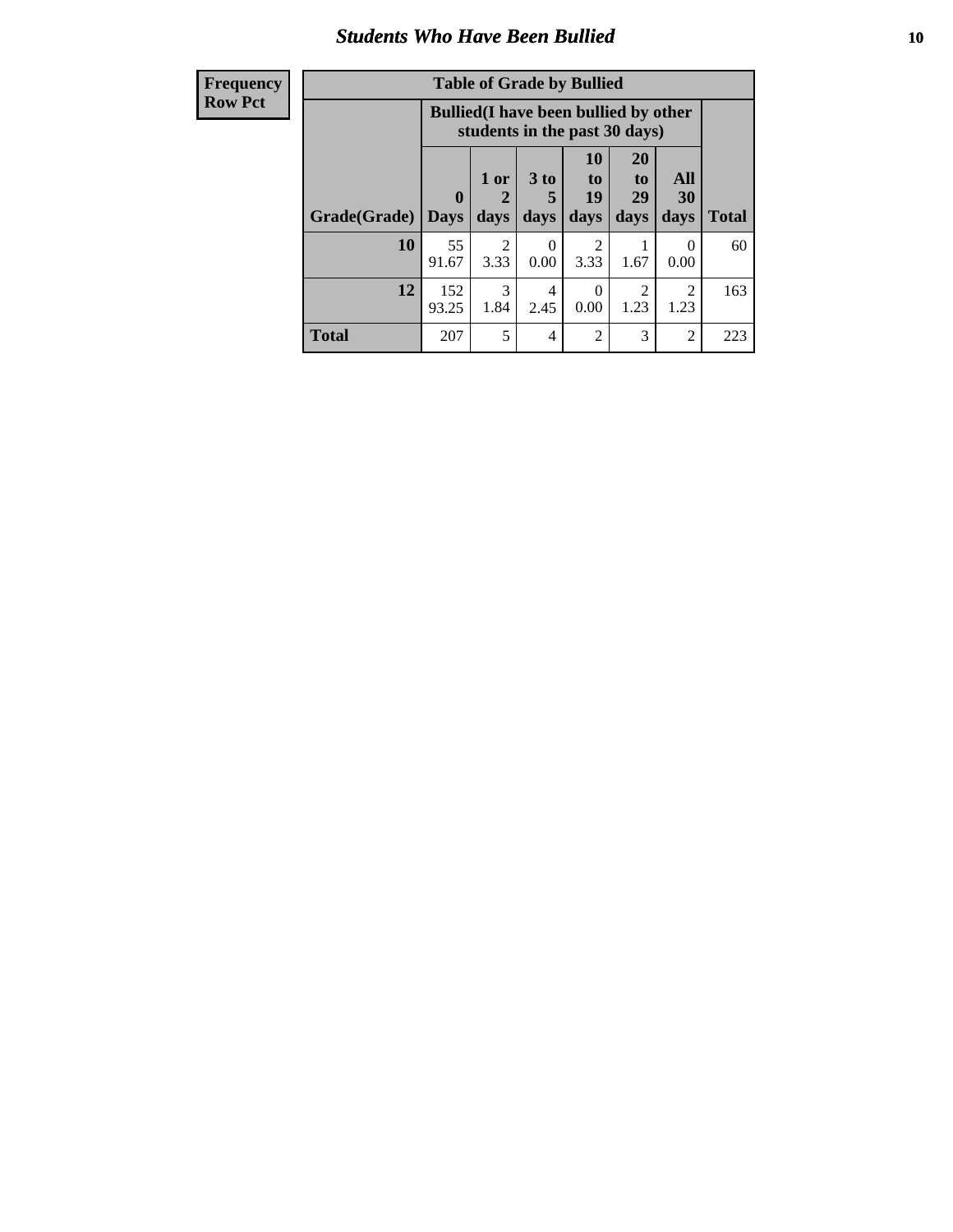### *School Climate* **11**

| <b>Frequency</b> | <b>Table of SchoolClimate1 by Grade</b> |                    |             |              |  |
|------------------|-----------------------------------------|--------------------|-------------|--------------|--|
| <b>Col Pct</b>   | SchoolClimate1(I<br>like school)        | Grade(Grade)<br>10 | 12          | <b>Total</b> |  |
|                  | <b>Strongly Agree</b>                   | 8<br>13.33         | 20<br>12.27 | 28           |  |
|                  | <b>Somewhat Agree</b>                   | 35<br>58.33        | 86<br>52.76 | 121          |  |
|                  | <b>Somewhat Disagree</b>                | 11<br>18.33        | 34<br>20.86 | 45           |  |
|                  | <b>Strongly Disagree</b>                | 6<br>10.00         | 23<br>14.11 | 29           |  |
|                  | <b>Total</b>                            | 60                 | 163         | 223          |  |

| <b>Table of SchoolClimate2 by Grade</b>           |                    |             |              |  |  |
|---------------------------------------------------|--------------------|-------------|--------------|--|--|
| SchoolClimate2(I<br>feel successful at<br>school) | Grade(Grade)<br>10 | 12          | <b>Total</b> |  |  |
| <b>Strongly Agree</b>                             | 18<br>30.00        | 47<br>28.83 | 65           |  |  |
| <b>Somewhat Agree</b>                             | 35<br>58.33        | 92<br>56.44 | 127          |  |  |
| <b>Somewhat Disagree</b>                          | 5<br>8.33          | 18<br>11.04 | 23           |  |  |
| <b>Strongly Disagree</b>                          | 2<br>3.33          | 6<br>3.68   | 8            |  |  |
| <b>Total</b>                                      | 60                 | 163         | 223          |  |  |

| Frequency      | <b>Table of SchoolClimate3 by Grade</b>                      |                                     |             |              |  |
|----------------|--------------------------------------------------------------|-------------------------------------|-------------|--------------|--|
| <b>Col Pct</b> | <b>SchoolClimate3(My</b><br>school has high<br>standards for | Grade(Grade)                        |             |              |  |
|                | achievement)                                                 | 10                                  | 12          | <b>Total</b> |  |
|                | <b>Strongly Agree</b>                                        | 24<br>40.00                         | 60<br>36.81 | 84           |  |
|                | <b>Somewhat Agree</b>                                        | 30<br>50.00                         | 79<br>48.47 | 109          |  |
|                | <b>Somewhat Disagree</b>                                     | 4<br>6.67                           | 17<br>10.43 | 21           |  |
|                | <b>Strongly Disagree</b>                                     | $\mathcal{D}_{\mathcal{L}}$<br>3.33 | 7<br>4.29   | 9            |  |
|                | Total                                                        | 60                                  | 163         | 223          |  |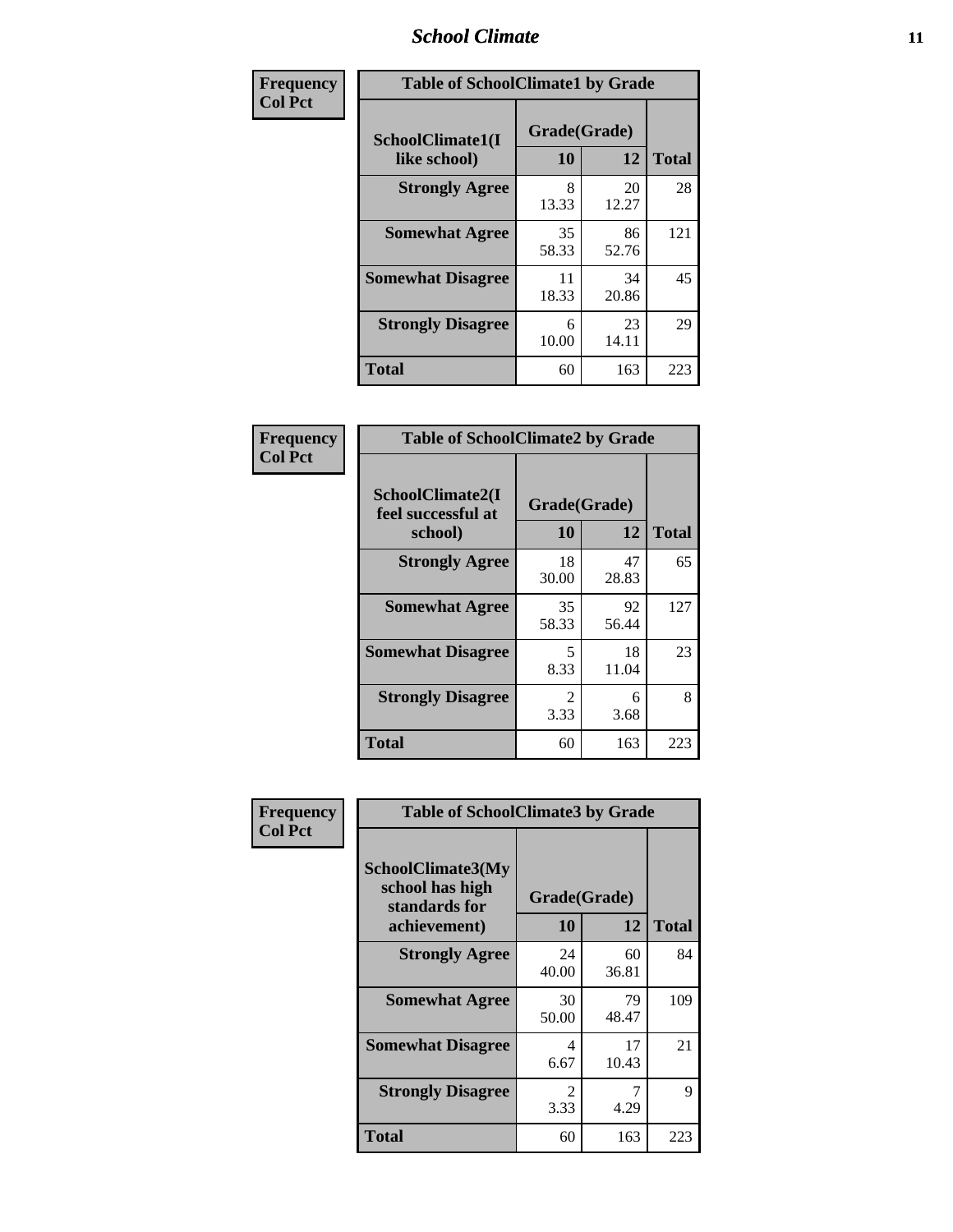### *School Climate* **12**

| Frequency      | <b>Table of SchoolClimate4 by Grade</b>                              |                        |             |              |
|----------------|----------------------------------------------------------------------|------------------------|-------------|--------------|
| <b>Col Pct</b> | <b>SchoolClimate4(My</b><br>school sets clear<br>rules for behavior) | Grade(Grade)<br>10     | 12          | <b>Total</b> |
|                | <b>Strongly Agree</b>                                                | 26<br>43.33            | 77<br>47.24 | 103          |
|                | <b>Somewhat Agree</b>                                                | 29<br>48.33            | 58<br>35.58 | 87           |
|                | <b>Somewhat Disagree</b>                                             | 3<br>5.00              | 21<br>12.88 | 24           |
|                | <b>Strongly Disagree</b>                                             | $\mathfrak{D}$<br>3.33 | 4.29        | 9            |
|                | <b>Total</b>                                                         | 60                     | 163         | 223          |

| <b>Table of SchoolClimate5 by Grade</b>                   |                        |             |     |  |  |
|-----------------------------------------------------------|------------------------|-------------|-----|--|--|
| SchoolClimate5(I<br>know what to do in<br>an emergency at | Grade(Grade)           |             |     |  |  |
| school)                                                   | <b>Total</b>           |             |     |  |  |
| <b>Strongly Agree</b>                                     | 28<br>46.67            | 86<br>52.76 | 114 |  |  |
| <b>Somewhat Agree</b>                                     | 28<br>46.67            | 65<br>39.88 | 93  |  |  |
| <b>Somewhat Disagree</b>                                  | $\mathfrak{D}$<br>3.33 | 10<br>6.13  | 12  |  |  |
| <b>Strongly Disagree</b>                                  | 2<br>3.33              | 2<br>1.23   | 4   |  |  |
| <b>Total</b>                                              | 60                     | 163         | 223 |  |  |

| Frequency      | <b>Table of SchoolClimate6 by Grade</b>                  |                    |             |              |  |
|----------------|----------------------------------------------------------|--------------------|-------------|--------------|--|
| <b>Col Pct</b> | <b>SchoolClimate6(Teachers</b><br>treat me with respect) | Grade(Grade)<br>10 | 12          | <b>Total</b> |  |
|                | <b>Strongly Agree</b>                                    | 19<br>31.67        | 41<br>25.15 | 60           |  |
|                | <b>Somewhat Agree</b>                                    | 26<br>43.33        | 81<br>49.69 | 107          |  |
|                | <b>Somewhat Disagree</b>                                 | 10<br>16.67        | 31<br>19.02 | 41           |  |
|                | <b>Strongly Disagree</b>                                 | 5<br>8.33          | 10<br>6.13  | 15           |  |
|                | <b>Total</b>                                             | 60                 | 163         | 223          |  |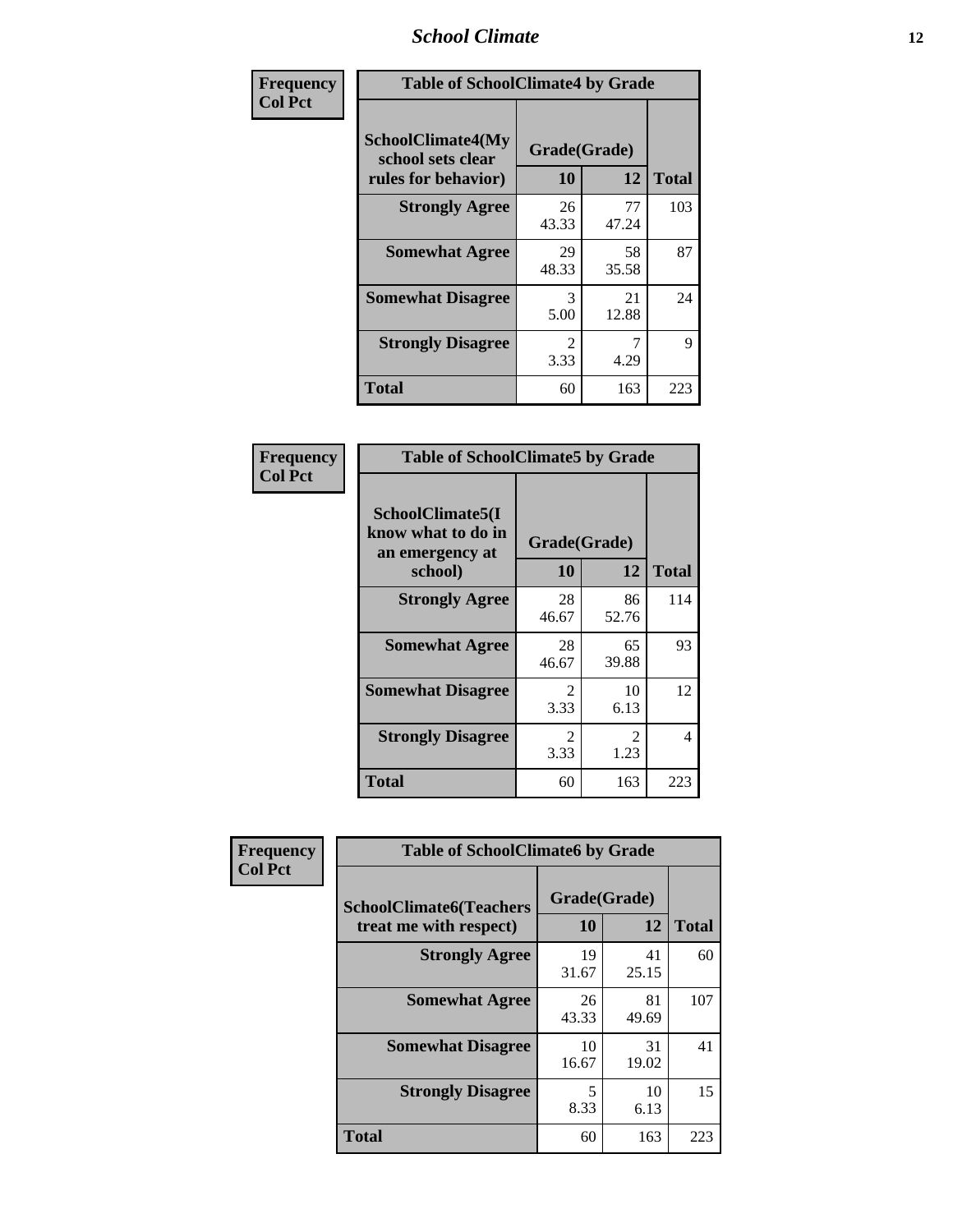### *School Climate* **13**

| Frequency      | <b>Table of SchoolClimate7 by Grade</b>                                       |                           |              |              |
|----------------|-------------------------------------------------------------------------------|---------------------------|--------------|--------------|
| <b>Col Pct</b> | <b>SchoolClimate7(Behaviors</b><br>in my class allow the<br>teacher to teach) | Grade(Grade)<br><b>10</b> | 12           | <b>Total</b> |
|                | <b>Strongly Agree</b>                                                         | 11<br>18.33               | 27<br>16.56  | 38           |
|                | <b>Somewhat Agree</b>                                                         | 28<br>46.67               | 100<br>61.35 | 128          |
|                | <b>Somewhat Disagree</b>                                                      | 16<br>26.67               | 26<br>15.95  | 42           |
|                | <b>Strongly Disagree</b>                                                      | 5<br>8.33                 | 10<br>6.13   | 15           |
|                | <b>Total</b>                                                                  | 60                        | 163          | 223          |

| Frequency      | <b>Table of SchoolClimate8 by Grade</b>                                              |                    |             |              |
|----------------|--------------------------------------------------------------------------------------|--------------------|-------------|--------------|
| <b>Col Pct</b> | <b>SchoolClimate8(Students</b><br>are frequently<br>recognized for good<br>behavior) | Grade(Grade)<br>10 | 12          | <b>Total</b> |
|                | <b>Strongly Agree</b>                                                                | 6<br>10.00         | 22<br>13.50 | 28           |
|                | <b>Somewhat Agree</b>                                                                | 30<br>50.00        | 62<br>38.04 | 92           |
|                | <b>Somewhat Disagree</b>                                                             | 16<br>26.67        | 53<br>32.52 | 69           |
|                | <b>Strongly Disagree</b>                                                             | 8<br>13.33         | 26<br>15.95 | 34           |
|                | <b>Total</b>                                                                         | 60                 | 163         | 223          |

| Frequency      | <b>Table of SchoolClimate9 by Grade</b>                                           |                    |             |              |
|----------------|-----------------------------------------------------------------------------------|--------------------|-------------|--------------|
| <b>Col Pct</b> | SchoolClimate9(School<br>counselor would be<br>helpful if I needed<br>assistance) | Grade(Grade)<br>10 | 12          | <b>Total</b> |
|                | <b>Strongly Agree</b>                                                             | 24<br>40.00        | 54<br>33.13 | 78           |
|                | <b>Somewhat Agree</b>                                                             | 27<br>45.00        | 75<br>46.01 | 102          |
|                | <b>Somewhat Disagree</b>                                                          | 5<br>8.33          | 22<br>13.50 | 27           |
|                | <b>Strongly Disagree</b>                                                          | 4<br>6.67          | 12<br>7.36  | 16           |
|                | Total                                                                             | 60                 | 163         | 223          |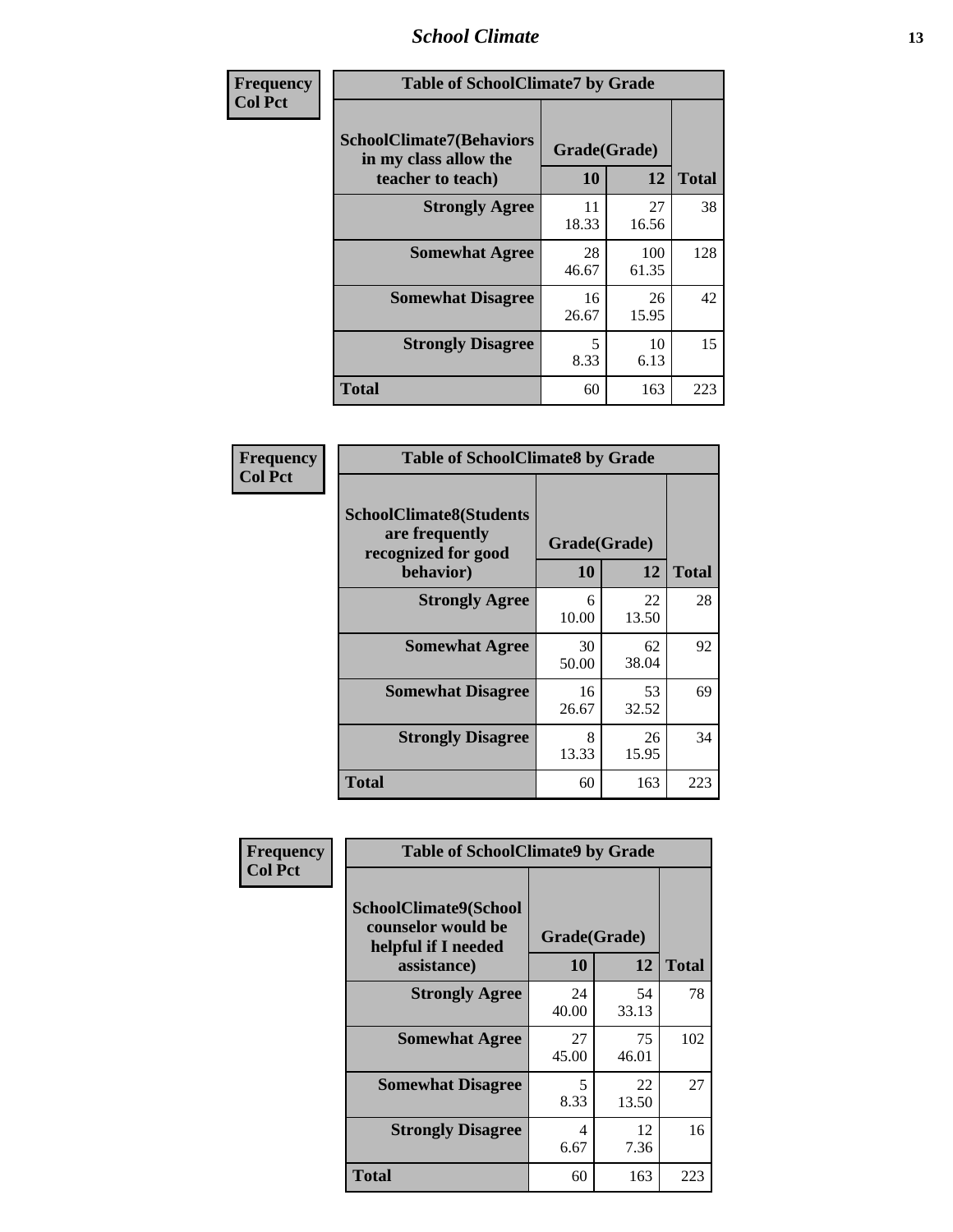### *Reasons for Dropping Out* **14**

| Frequency      | <b>Table of Dropoutreason by Grade</b>                                   |                           |              |              |
|----------------|--------------------------------------------------------------------------|---------------------------|--------------|--------------|
| <b>Col Pct</b> | Dropoutreason(If<br>I dropped out the<br>reason would<br>most likely be) | Grade(Grade)<br><b>10</b> | 12           | <b>Total</b> |
|                | Won't Drop out                                                           | 42<br>70.00               | 100<br>61.35 | 142          |
|                | <b>Bored</b>                                                             | 9<br>15.00                | 23<br>14.11  | 32           |
|                | <b>Family Reasons</b>                                                    | 4<br>6.67                 | 10<br>6.13   | 14           |
|                | <b>Being Bullied</b>                                                     | 1<br>1.67                 | 4<br>2.45    | 5            |
|                | <b>Other</b>                                                             | 4<br>6.67                 | 26<br>15.95  | 30           |
|                | <b>Total</b>                                                             | 60                        | 163          | 223          |

| Frequency<br><b>Col Pct</b> | <b>Table of Dropout by Grade</b>                                       |                    |              |              |  |
|-----------------------------|------------------------------------------------------------------------|--------------------|--------------|--------------|--|
|                             | Dropout(I<br>have<br>thought<br>about<br>dropping<br>out of<br>school) | Grade(Grade)<br>10 | 12           | <b>Total</b> |  |
|                             |                                                                        |                    |              |              |  |
|                             | Yes                                                                    | 11<br>18.33        | 33<br>20.25  | 44           |  |
|                             | N <sub>0</sub>                                                         | 49<br>81.67        | 130<br>79.75 | 179          |  |
|                             | <b>Total</b>                                                           | 60                 | 163          | 223          |  |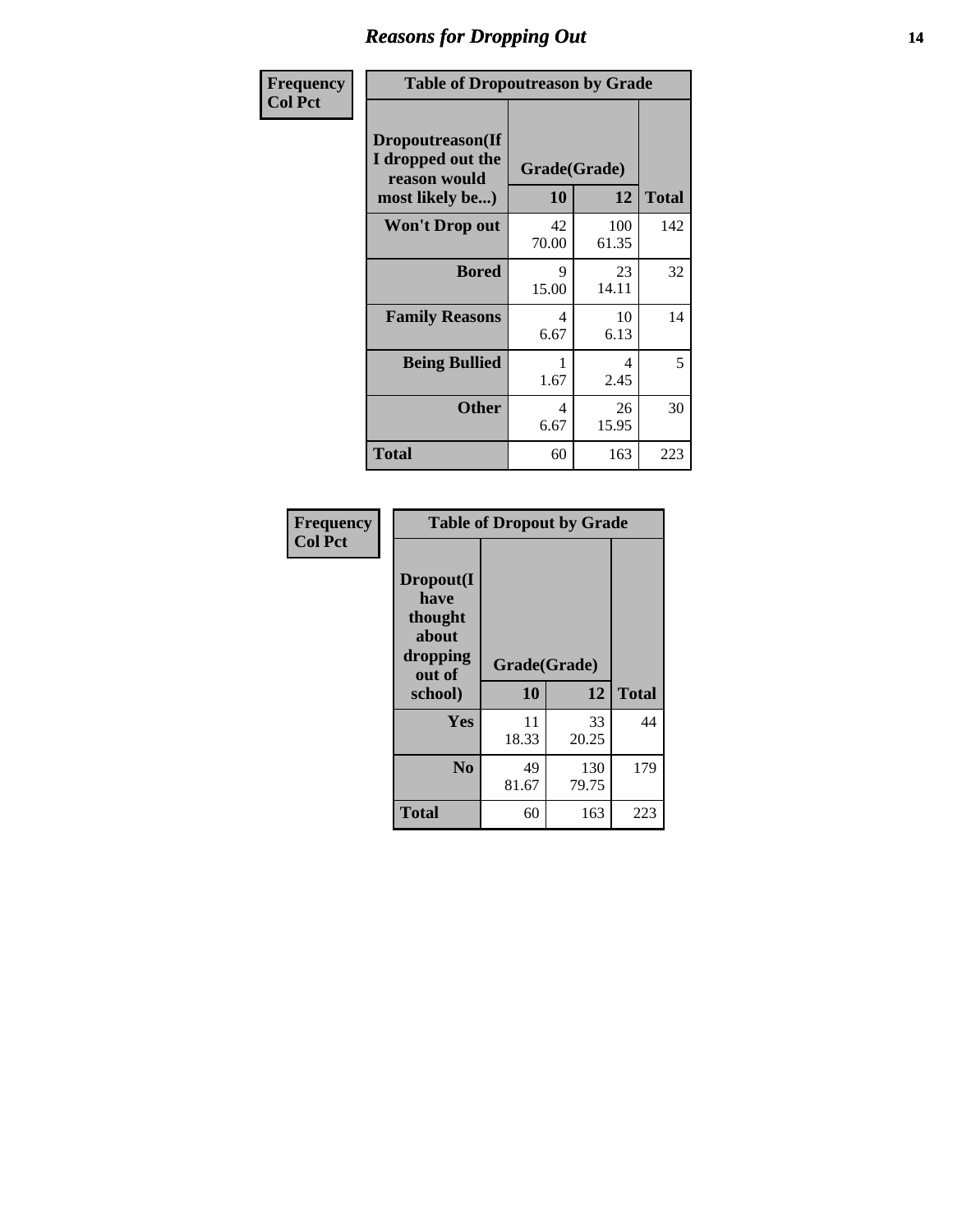*School Safety* **15**

| Frequency      | <b>Table of Gangself by Grade</b>                                                                 |                    |              |              |
|----------------|---------------------------------------------------------------------------------------------------|--------------------|--------------|--------------|
| <b>Col Pct</b> | Gangself(I<br>have<br>participated<br>in illegal<br>gang<br>activities in<br>the past 30<br>days) | Grade(Grade)<br>10 | 12           | <b>Total</b> |
|                | Yes                                                                                               | 6<br>10.00         | 1<br>0.61    | 7            |
|                | N <sub>0</sub>                                                                                    | 54<br>90.00        | 162<br>99.39 | 216          |
|                | <b>Total</b>                                                                                      | 60                 | 163          | 223          |

| Frequency<br><b>Col Pct</b> | <b>Table of Gangpeers by Grade</b>                                                                                             |                    |              |              |
|-----------------------------|--------------------------------------------------------------------------------------------------------------------------------|--------------------|--------------|--------------|
|                             | <b>Gangpeers</b> (I<br>have friends<br>who have<br>participated<br>in illegal<br>gang<br>activities in<br>the past 30<br>days) | Grade(Grade)<br>10 | 12           | <b>Total</b> |
|                             | Yes                                                                                                                            | 11<br>18.33        | 20<br>12.27  | 31           |
|                             | N <sub>0</sub>                                                                                                                 | 49<br>81.67        | 143<br>87.73 | 192          |
|                             | <b>Total</b>                                                                                                                   | 60                 | 163          | 223          |

| Frequency      | <b>Table of Pickedon by Grade</b>                                                        |                          |             |              |
|----------------|------------------------------------------------------------------------------------------|--------------------------|-------------|--------------|
| <b>Col Pct</b> | <b>Pickedon</b> (I have<br>been picked on or<br>teased at school in<br>the past 30 days) | Grade(Grade)<br>12<br>10 |             | <b>Total</b> |
|                | <b>Strongly Agree</b>                                                                    | 11.67                    | 11<br>6.75  | 18           |
|                | <b>Somewhat Agree</b>                                                                    | 3<br>5.00                | 18<br>11.04 | 21           |
|                | <b>Somewhat Disagree</b>                                                                 | 10<br>16.67              | 26<br>15.95 | 36           |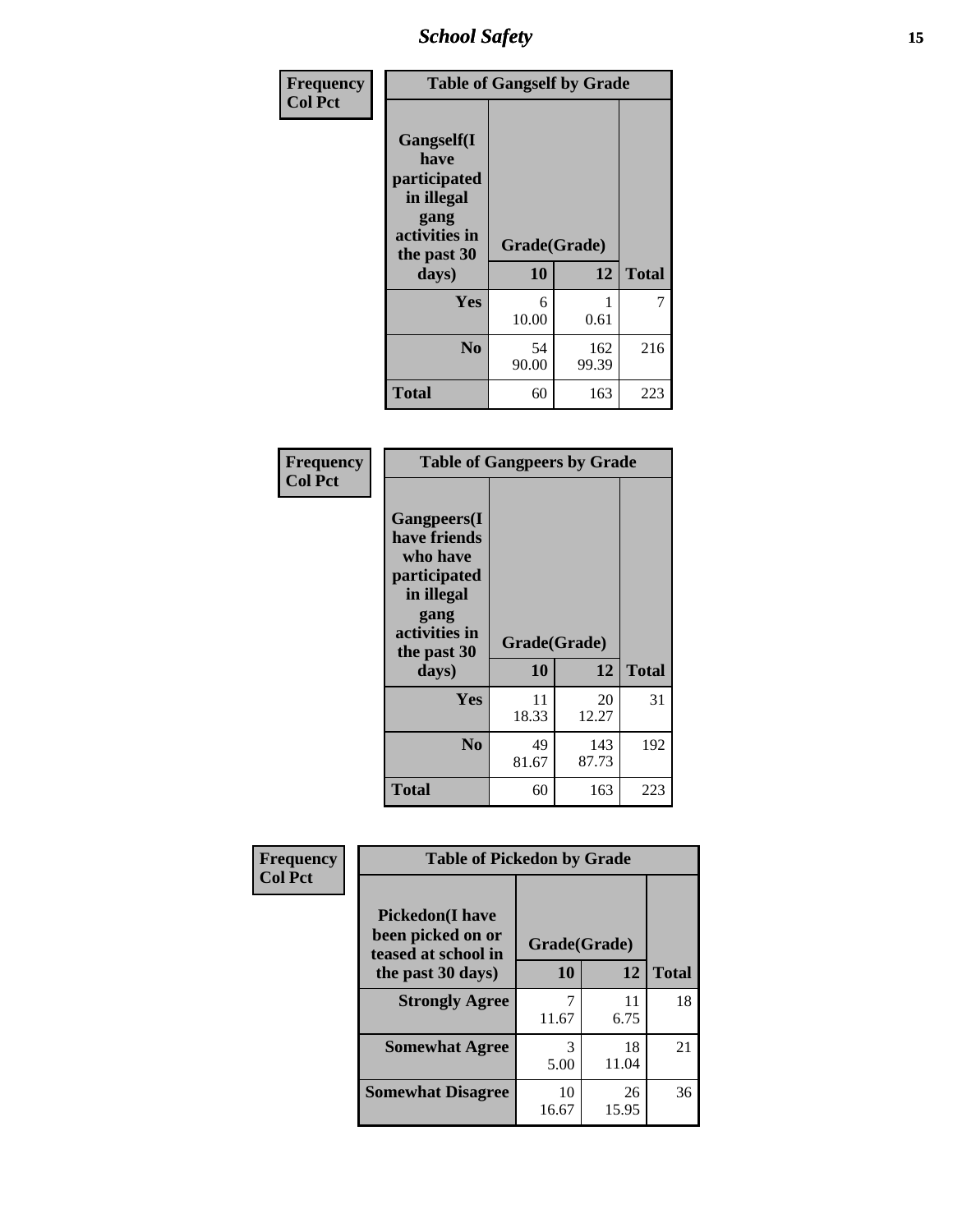# *School Safety* **16**

| <b>Frequency</b> |                                                                                         | <b>Table of Pickedon by Grade</b> |              |              |  |  |  |  |  |  |  |
|------------------|-----------------------------------------------------------------------------------------|-----------------------------------|--------------|--------------|--|--|--|--|--|--|--|
| <b>Col Pct</b>   | <b>Pickedon(I have</b><br>been picked on or<br>teased at school in<br>the past 30 days) | Grade(Grade)<br>10                | 12           | <b>Total</b> |  |  |  |  |  |  |  |
|                  | <b>Strongly Disagree</b>                                                                | 40<br>66.67                       | 108<br>66.26 | 148          |  |  |  |  |  |  |  |
|                  | Total                                                                                   | 60                                | 163          | 223          |  |  |  |  |  |  |  |

| Frequency      | <b>Table of Safeschool by Grade</b>                      |                    |             |              |
|----------------|----------------------------------------------------------|--------------------|-------------|--------------|
| <b>Col Pct</b> | Safeschool(School<br>is a place at which I<br>feel safe) | Grade(Grade)<br>10 | 12          | <b>Total</b> |
|                | <b>Strongly Agree</b>                                    | 14<br>23.33        | 39<br>23.93 | 53           |
|                | <b>Somewhat Agree</b>                                    | 32<br>53.33        | 92<br>56.44 | 124          |
|                | <b>Somewhat Disagree</b>                                 | 8<br>13.33         | 24<br>14.72 | 32           |
|                | <b>Strongly Disagree</b>                                 | 6<br>10.00         | 8<br>4.91   | 14           |
|                | Total                                                    | 60                 | 163         | 223          |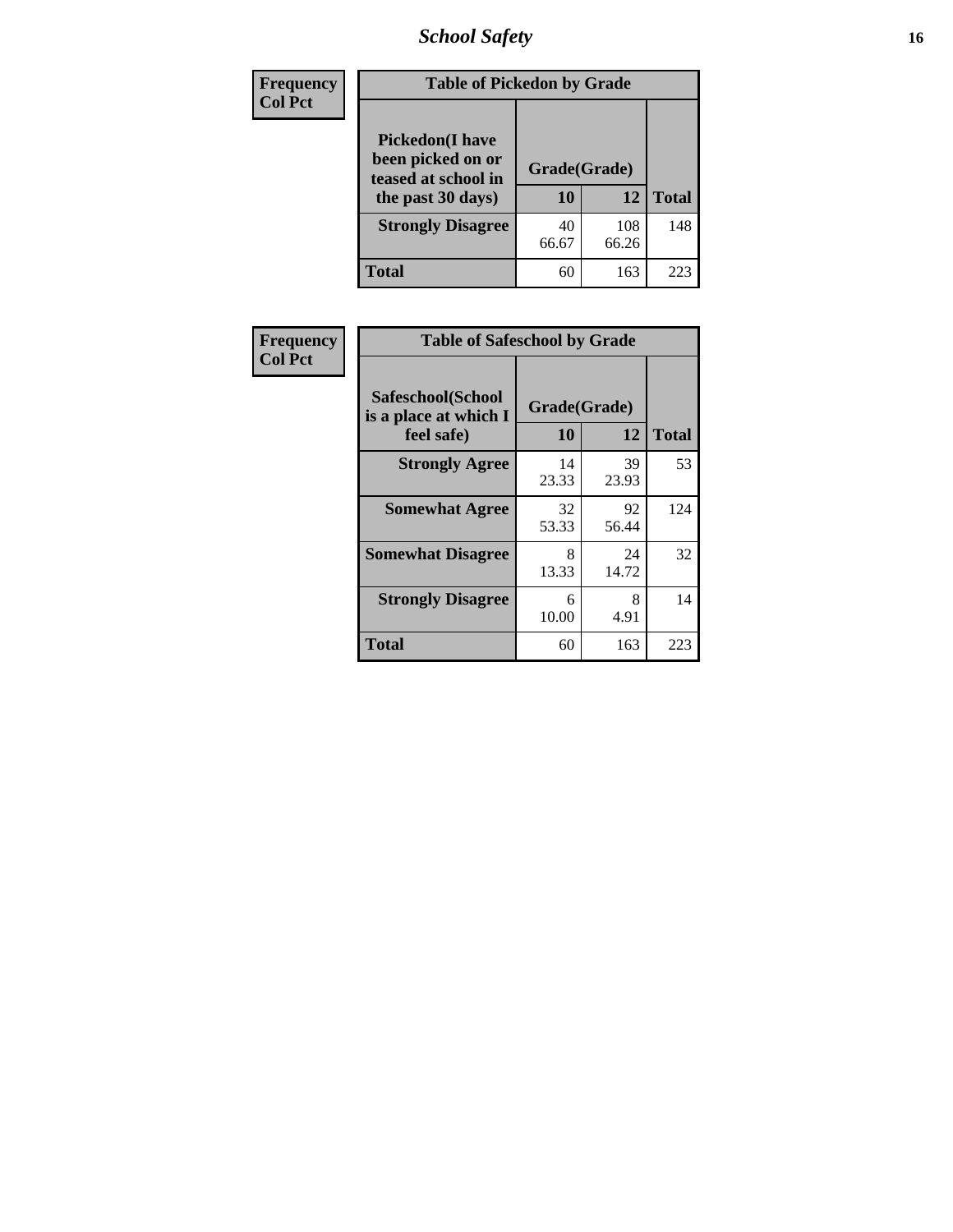*School Safety* **17**

| <b>Frequency</b> | <b>Table of Grade by Bullied</b> |              |                                                                               |                      |                                                             |                        |                  |              |  |  |  |  |
|------------------|----------------------------------|--------------|-------------------------------------------------------------------------------|----------------------|-------------------------------------------------------------|------------------------|------------------|--------------|--|--|--|--|
| <b>Row Pct</b>   |                                  |              | <b>Bullied</b> (I have been bullied by other<br>students in the past 30 days) |                      |                                                             |                        |                  |              |  |  |  |  |
|                  |                                  | $\mathbf 0$  | 1 or<br>2                                                                     | 3 <sub>to</sub><br>5 | 10<br>$\mathbf{t}$ <sup><math>\mathbf{0}</math></sup><br>19 | <b>20</b><br>to<br>29  | All<br>30        |              |  |  |  |  |
|                  | Grade(Grade)                     | Days         | days                                                                          | days                 | days                                                        | days                   | days             | <b>Total</b> |  |  |  |  |
|                  | 10                               | 55<br>91.67  | $\mathfrak{D}$<br>3.33                                                        | $\Omega$<br>0.00     | $\mathfrak{D}$<br>3.33                                      | 1.67                   | $\Omega$<br>0.00 | 60           |  |  |  |  |
|                  | 12                               | 152<br>93.25 | 3<br>1.84                                                                     | 4<br>2.45            | 0<br>0.00                                                   | $\mathfrak{D}$<br>1.23 | 2<br>1.23        | 163          |  |  |  |  |
|                  | <b>Total</b>                     | 207          | 5                                                                             | 4                    | $\mathfrak{D}$                                              | 3                      | 2                | 223          |  |  |  |  |

| Frequency      | <b>Table of Grade by Bulliedothers</b> |                                                                  |           |                        |                  |                       |                        |                  |              |  |  |
|----------------|----------------------------------------|------------------------------------------------------------------|-----------|------------------------|------------------|-----------------------|------------------------|------------------|--------------|--|--|
| <b>Row Pct</b> |                                        | Bulliedothers (I bullied others in the past<br>$30 \text{ days}$ |           |                        |                  |                       |                        |                  |              |  |  |
|                |                                        | $\mathbf{0}$                                                     | $1$ or    | 3 to<br>5              | 6 to<br>9        | <b>10</b><br>to<br>19 | <b>20</b><br>to<br>29  | <b>All</b><br>30 |              |  |  |
|                | Grade(Grade)   Days                    |                                                                  | days      | days                   | days             | days                  | days                   | days             | <b>Total</b> |  |  |
|                | 10                                     | 52<br>86.67                                                      | 4<br>6.67 | $\Omega$<br>0.00       | $\Omega$<br>0.00 | 2<br>3.33             | $\mathfrak{D}$<br>3.33 | $\Omega$<br>0.00 | 60           |  |  |
|                | 12                                     | 154<br>94.48                                                     | 4<br>2.45 | $\overline{2}$<br>1.23 | 0.61             | $\Omega$<br>0.00      | 0.61                   | 0.61             | 163          |  |  |
|                | <b>Total</b>                           | 206                                                              | 8         | $\overline{2}$         |                  | $\mathfrak{D}$        | 3                      | 1                | 223          |  |  |

| <b>Frequency</b> | <b>Table of Grade by Weaponschool</b> |                                                                        |                   |                        |                          |              |  |  |  |  |  |
|------------------|---------------------------------------|------------------------------------------------------------------------|-------------------|------------------------|--------------------------|--------------|--|--|--|--|--|
| <b>Row Pct</b>   |                                       | <b>Weaponschool</b> (I<br>brought a weapon to<br>school in the past 30 |                   |                        |                          |              |  |  |  |  |  |
|                  | Grade(Grade)                          | $\bf{0}$<br><b>Days</b>                                                | 1 or<br>2<br>days | 20<br>to<br>29<br>days | <b>All</b><br>30<br>days | <b>Total</b> |  |  |  |  |  |
|                  | 10                                    | 58<br>96.67                                                            | 1.67              | 1.67                   | $\Omega$<br>0.00         | 60           |  |  |  |  |  |
|                  | 12                                    | 161<br>98.77                                                           | 0.61              | 0<br>0.00              | 1<br>0.61                | 163          |  |  |  |  |  |
|                  | <b>Total</b>                          | 219                                                                    | $\mathfrak{D}$    | 1                      | 1                        | 223          |  |  |  |  |  |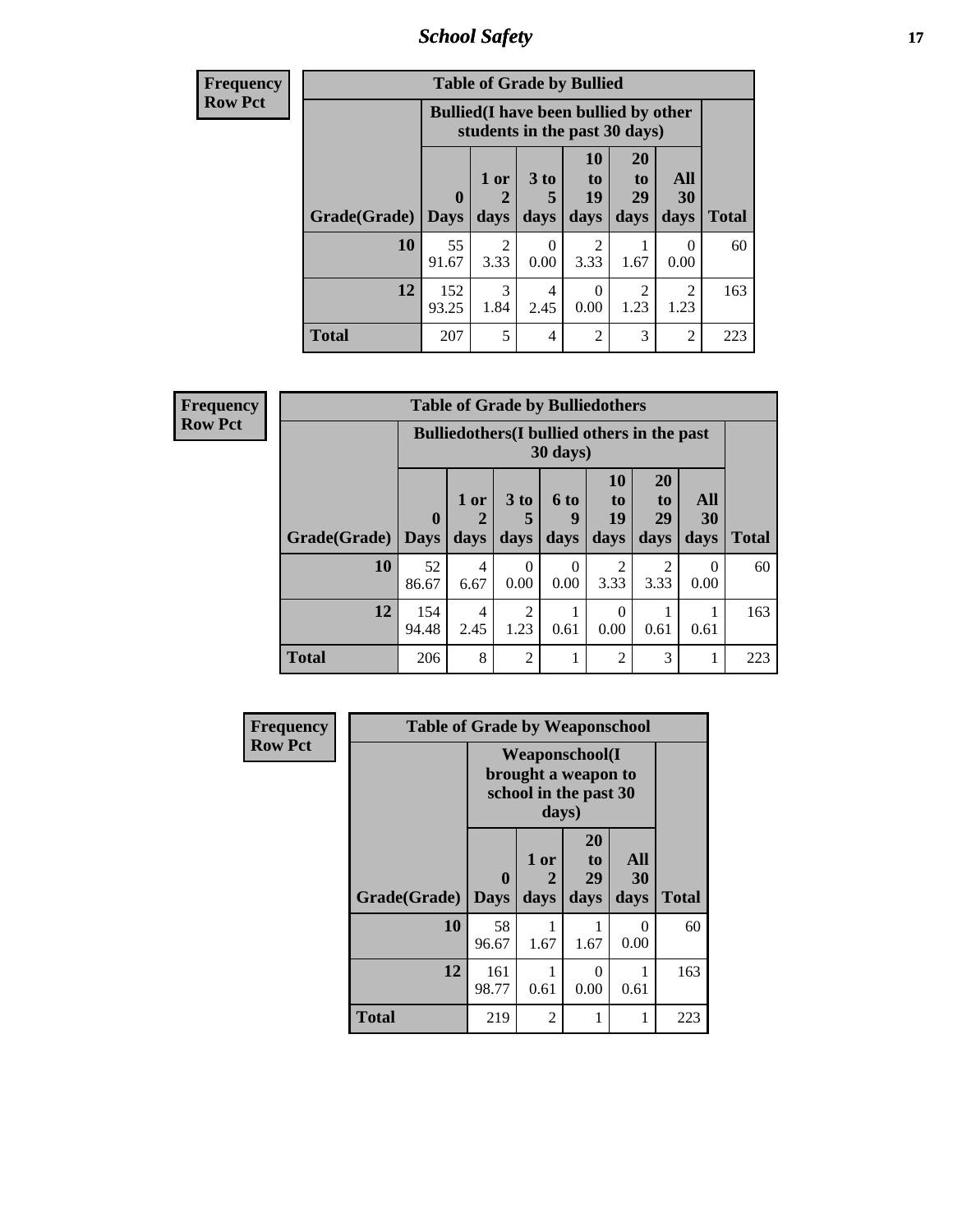*School Safety* **18**

| Frequency      | <b>Table of Grade by Absentunsafe</b> |                                                                      |                              |                                     |                        |                        |              |  |  |  |
|----------------|---------------------------------------|----------------------------------------------------------------------|------------------------------|-------------------------------------|------------------------|------------------------|--------------|--|--|--|
| <b>Row Pct</b> |                                       | <b>Absentunsafe(I have missed</b><br>school because I felt unsafe in |                              |                                     |                        |                        |              |  |  |  |
|                | Grade(Grade)                          | 0<br><b>Days</b>                                                     | 1 or<br>$\mathbf{2}$<br>days | 3 to<br>days                        | 10<br>to<br>19<br>days | 20<br>to<br>29<br>days | <b>Total</b> |  |  |  |
|                | 10                                    | 54<br>90.00                                                          | 1.67                         | $\mathcal{D}_{\mathcal{L}}$<br>3.33 | 1.67                   | $\mathfrak{D}$<br>3.33 | 60           |  |  |  |
|                | 12                                    | 159<br>97.55                                                         | 3<br>1.84                    | 0.61                                | 0.00                   | $\Omega$<br>0.00       | 163          |  |  |  |
|                | <b>Total</b>                          | 213                                                                  | 4                            | 3                                   | 1                      | $\overline{2}$         | 223          |  |  |  |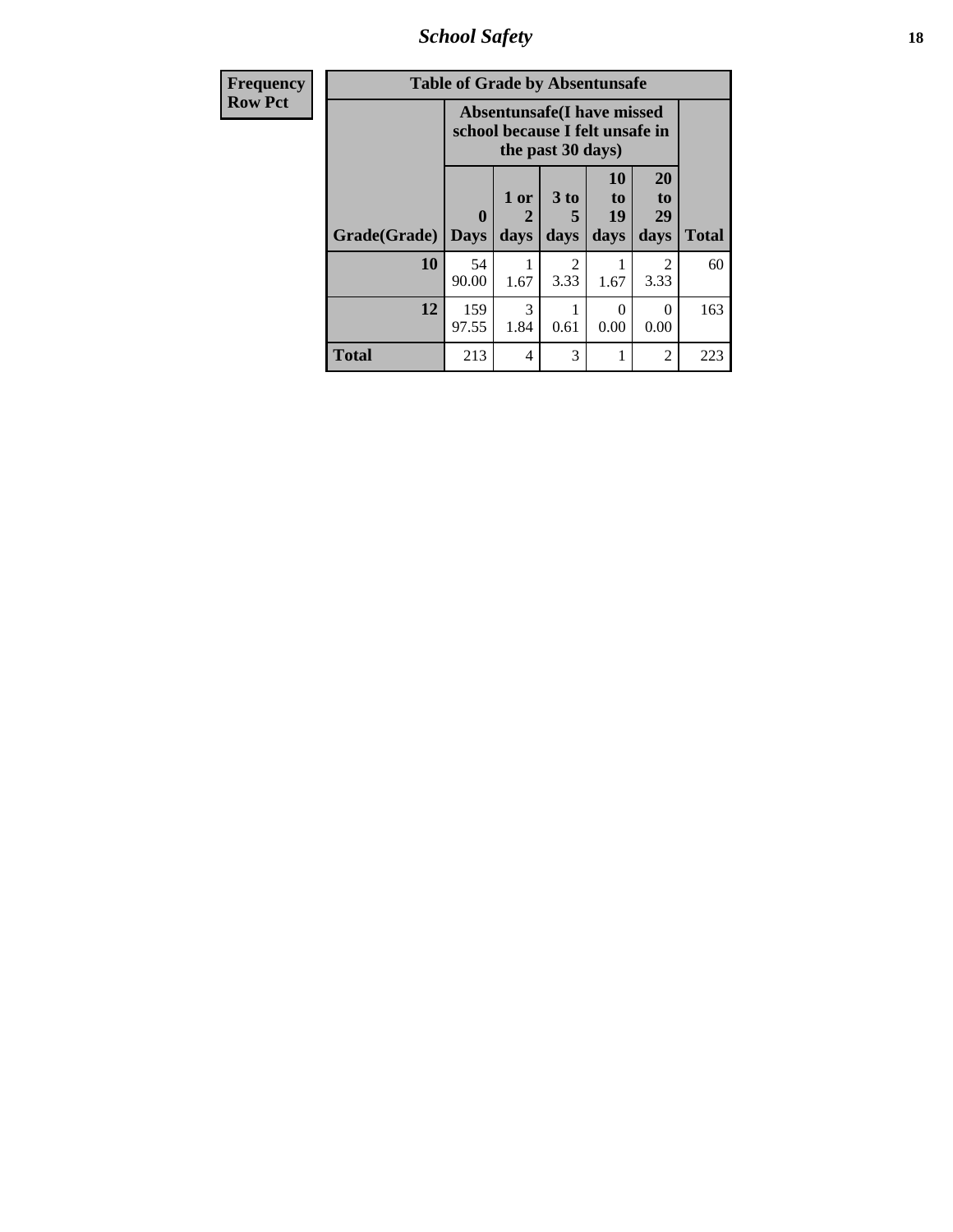# *Drug Use During Last 30 Days* **19**

#### **Frequency Row Pct**

| <b>Table of Grade by Alcohol</b> |                                 |                                    |                 |               |                 |                |              |       |  |  |
|----------------------------------|---------------------------------|------------------------------------|-----------------|---------------|-----------------|----------------|--------------|-------|--|--|
|                                  |                                 | Alcohol(Alcohol use, past 30 days) |                 |               |                 |                |              |       |  |  |
| Grade(Grade)                     | <b>Did</b><br>not<br><b>use</b> | $1-2$<br>days                      | $3 - 5$<br>days | $6-9$<br>days | $10-19$<br>days | 20-29<br>days  | Every<br>day | Total |  |  |
| 10                               | 47<br>78.33                     | 1.67                               | 1.67            | 1.67          | 6<br>10.00      | 1.67           | 3<br>5.00    | 60    |  |  |
| 12                               | 110<br>67.48                    | 15<br>9.20                         | 16<br>9.82      | 6<br>3.68     | 11<br>6.75      | 0.61           | 4<br>2.45    | 163   |  |  |
| <b>Total</b>                     | 157                             | 16                                 | 17              | 7             | 17              | $\overline{2}$ | 7            | 223   |  |  |

#### **Frequency Row Pct**

| <b>Table of Grade by Cigarettes</b> |                                 |                                                                                                                                    |           |                        |                  |                       |            |     |  |  |
|-------------------------------------|---------------------------------|------------------------------------------------------------------------------------------------------------------------------------|-----------|------------------------|------------------|-----------------------|------------|-----|--|--|
|                                     |                                 | Cigarettes (Smoking tobacco use,<br>past 30 days)                                                                                  |           |                        |                  |                       |            |     |  |  |
| Grade(Grade)                        | <b>Did</b><br>not<br><b>use</b> | $6-9$<br>$10-19$<br>$3 - 5$<br>$20 - 29$<br>$1 - 2$<br><b>Every</b><br>days<br><b>Total</b><br>days<br>days<br>days<br>day<br>days |           |                        |                  |                       |            |     |  |  |
| 10                                  | 51<br>85.00                     | $\mathcal{R}$<br>5.00                                                                                                              | 2<br>3.33 | 1.67                   | $\Omega$<br>0.00 | $\mathcal{D}$<br>3.33 | 1.67       | 60  |  |  |
| 12                                  | 120<br>73.62                    | 13<br>7.98                                                                                                                         | 5<br>3.07 | $\overline{c}$<br>1.23 | 3<br>1.84        | 10<br>6.13            | 10<br>6.13 | 163 |  |  |
| <b>Total</b>                        | 171                             | 16                                                                                                                                 | 7         | 3                      | 3                | 12                    | 11         | 223 |  |  |

**Frequency Row Pct**

| <b>Table of Grade by Smokeless</b> |                                 |                                                         |                 |                  |                 |                   |                     |              |  |  |
|------------------------------------|---------------------------------|---------------------------------------------------------|-----------------|------------------|-----------------|-------------------|---------------------|--------------|--|--|
|                                    |                                 | <b>Smokeless</b> (Chewing tobacco use,<br>past 30 days) |                 |                  |                 |                   |                     |              |  |  |
| Grade(Grade)                       | <b>Did</b><br>not<br><b>use</b> | $1-2$<br>days                                           | $3 - 5$<br>days | $6-9$<br>days    | $10-19$<br>days | $20 - 29$<br>days | <b>Every</b><br>day | <b>Total</b> |  |  |
| 10                                 | 55<br>91.67                     | 3<br>5.00                                               | 0<br>0.00       | $\Omega$<br>0.00 | 1.67            | 1.67              | 0<br>0.00           | 60           |  |  |
| 12                                 | 151<br>92.64                    | 5<br>3.07                                               | 0.61            | 3<br>1.84        | 0<br>0.00       | 0.00              | 3<br>1.84           | 163          |  |  |
| <b>Total</b>                       | 206                             | 8                                                       | 1               | 3                |                 |                   | 3                   | 223          |  |  |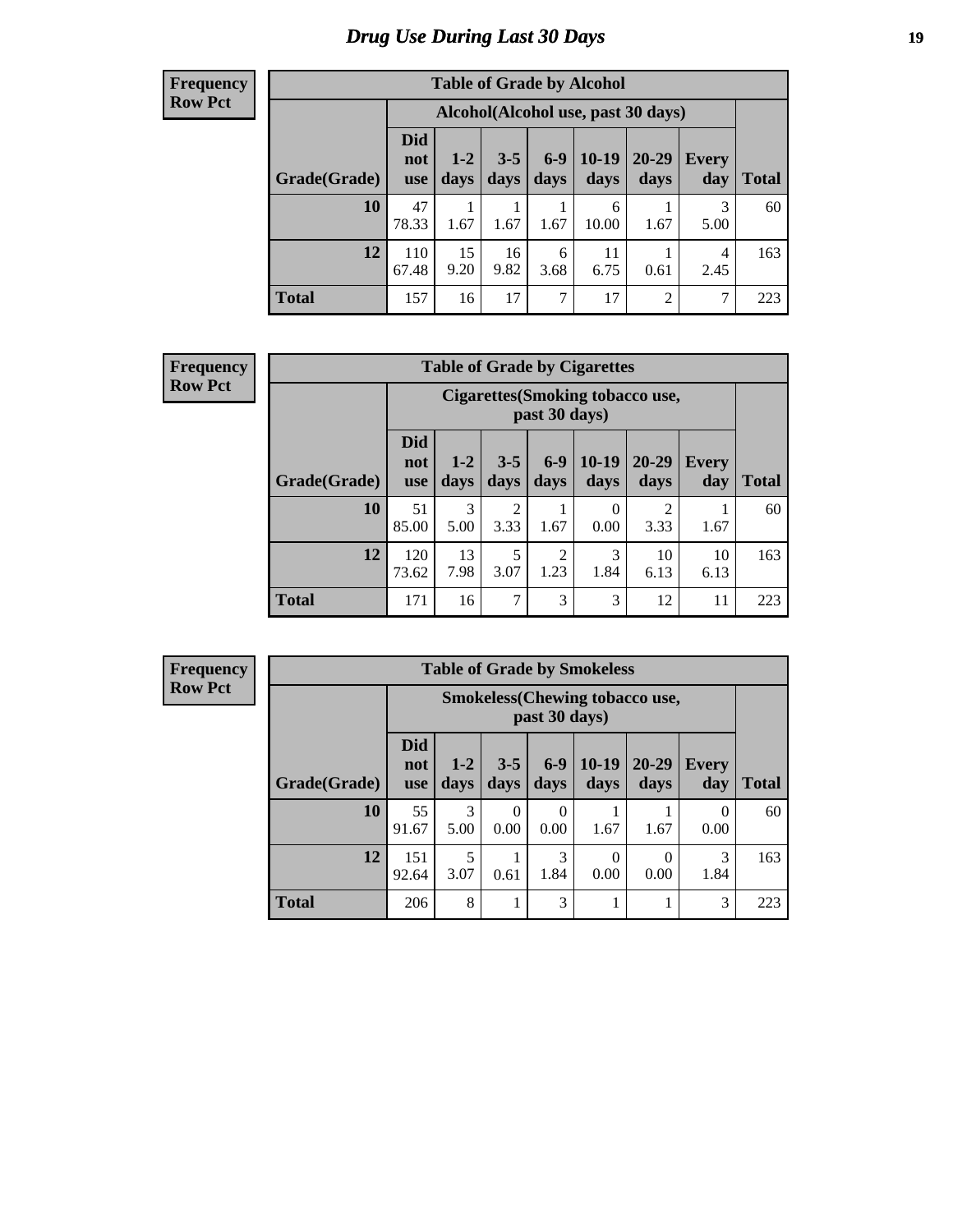#### **Frequency Row Pct**

| <b>Table of Grade by Marijuana</b> |                                 |                                         |                 |                 |                 |                        |              |              |  |  |
|------------------------------------|---------------------------------|-----------------------------------------|-----------------|-----------------|-----------------|------------------------|--------------|--------------|--|--|
|                                    |                                 | Marijuana (Marijuana use, past 30 days) |                 |                 |                 |                        |              |              |  |  |
| Grade(Grade)                       | <b>Did</b><br>not<br><b>use</b> | $1 - 2$<br>days                         | $3 - 5$<br>days | $6 - 9$<br>days | $10-19$<br>days | $20 - 29$<br>days      | Every<br>day | <b>Total</b> |  |  |
| 10                                 | 55<br>91.67                     | $\Omega$<br>0.00                        | 2<br>3.33       | 1.67            | 0.00            | 1.67                   | 1.67         | 60           |  |  |
| 12                                 | 143<br>87.73                    | 8<br>4.91                               | 4<br>2.45       | 0<br>0.00       | 0.61            | $\overline{2}$<br>1.23 | 5<br>3.07    | 163          |  |  |
| <b>Total</b>                       | 198                             | 8                                       | 6               |                 | 1               | 3                      | 6            | 223          |  |  |

| <b>Frequency</b> |              |                                 |                |               | <b>Table of Grade by Cocaine</b> |                     |       |
|------------------|--------------|---------------------------------|----------------|---------------|----------------------------------|---------------------|-------|
| <b>Row Pct</b>   |              |                                 |                | past 30 days) | Cocaine (Cocaine use,            |                     |       |
|                  | Grade(Grade) | <b>Did</b><br>not<br><b>use</b> | $1-2$<br>days  | $6-9$<br>days | 20-29<br>days                    | <b>Every</b><br>day | Total |
|                  | 10           | 59<br>98.33                     | 1.67           | 0<br>0.00     | 0<br>0.00                        | $\Omega$<br>0.00    | 60    |
|                  | 12           | 159<br>97.55                    | 0.61           | 0.61          | 0.61                             | 0.61                | 163   |
|                  | <b>Total</b> | 218                             | $\mathfrak{D}$ |               |                                  |                     | 223   |

| Frequency      |              | <b>Table of Grade by Inhalants</b> |                        |               |                   |              |              |  |  |
|----------------|--------------|------------------------------------|------------------------|---------------|-------------------|--------------|--------------|--|--|
| <b>Row Pct</b> |              | Inhalants (Inhalant use,           |                        |               |                   |              |              |  |  |
|                | Grade(Grade) | <b>Did</b><br>not<br><b>use</b>    | $1-2$<br>days          | $6-9$<br>days | $20 - 29$<br>days | Every<br>day | <b>Total</b> |  |  |
|                | 10           | 59<br>98.33                        | $\Omega$<br>0.00       | 1.67          | 0.00              | 0<br>0.00    | 60           |  |  |
|                | 12           | 159<br>97.55                       | $\overline{2}$<br>1.23 | 0<br>0.00     | 0.61              | 0.61         | 163          |  |  |
|                | <b>Total</b> | 218                                | $\overline{2}$         |               |                   |              | 223          |  |  |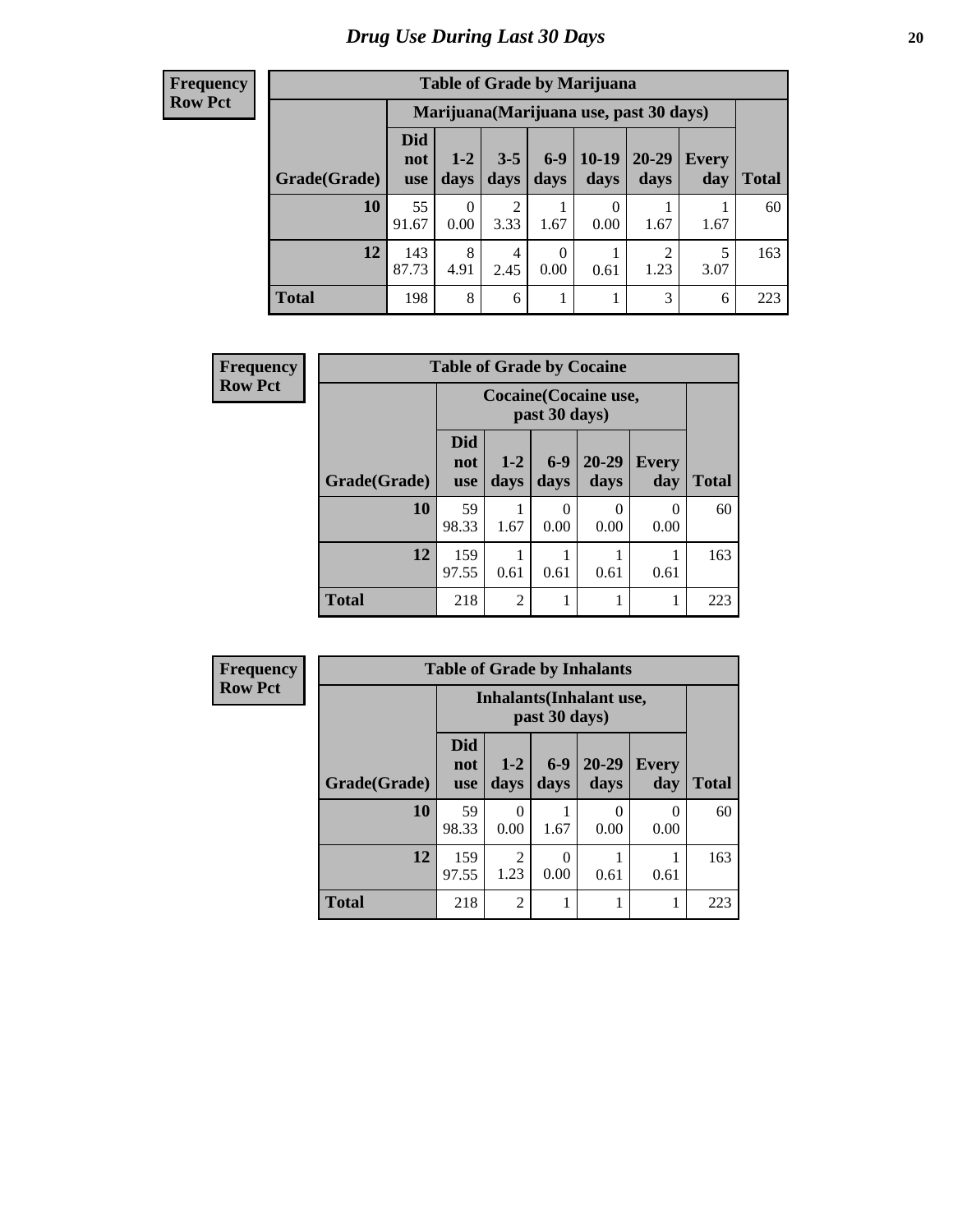# *Drug Use During Last 30 Days* **21**

| <b>Frequency</b> | <b>Table of Grade by Steroids</b> |                                 |                 |                 |                   |                     |              |
|------------------|-----------------------------------|---------------------------------|-----------------|-----------------|-------------------|---------------------|--------------|
| <b>Row Pct</b>   |                                   |                                 |                 |                 |                   |                     |              |
|                  | Grade(Grade)                      | <b>Did</b><br>not<br><b>use</b> | $1 - 2$<br>days | $3 - 5$<br>days | $20 - 29$<br>days | <b>Every</b><br>day | <b>Total</b> |
|                  | 10                                | 59<br>98.33                     | 0<br>0.00       | 0<br>0.00       | 1.67              | 0<br>0.00           | 60           |
|                  | 12                                | 159<br>97.55                    | 0.61            | 0.61            | 0.61              | 0.61                | 163          |
|                  | <b>Total</b>                      | 218                             |                 |                 | $\overline{c}$    |                     | 223          |

| Frequency      | <b>Table of Grade by Ecstasy</b>    |                                 |               |               |                  |                   |              |              |  |  |
|----------------|-------------------------------------|---------------------------------|---------------|---------------|------------------|-------------------|--------------|--------------|--|--|
| <b>Row Pct</b> | Ecstasy (Ecstasy use, past 30 days) |                                 |               |               |                  |                   |              |              |  |  |
|                | Grade(Grade)                        | <b>Did</b><br>not<br><b>use</b> | $1-2$<br>days | $6-9$<br>days | $10-19$<br>days  | $20 - 29$<br>days | Every<br>day | <b>Total</b> |  |  |
|                | 10                                  | 59<br>98.33                     | 0<br>0.00     | 0.00          | 1.67             | $\Omega$<br>0.00  | 0.00         | 60           |  |  |
|                | 12                                  | 159<br>97.55                    | 0.61          | 0.61          | $\Omega$<br>0.00 | 0.61              | 0.61         | 163          |  |  |
|                | <b>Total</b>                        | 218                             |               |               |                  |                   |              | 223          |  |  |

| <b>Frequency</b> | <b>Table of Grade by Meth</b> |                                 |                                             |                 |               |                        |              |  |
|------------------|-------------------------------|---------------------------------|---------------------------------------------|-----------------|---------------|------------------------|--------------|--|
| <b>Row Pct</b>   |                               |                                 | Meth (Methamphetamine use,<br>past 30 days) |                 |               |                        |              |  |
|                  | Grade(Grade)                  | <b>Did</b><br>not<br><b>use</b> | $1 - 2$<br>days                             | $3 - 5$<br>days | 10-19<br>days | <b>Every</b><br>day    | <b>Total</b> |  |
|                  | 10                            | 59<br>98.33                     | $\Omega$<br>0.00                            | 0<br>0.00       | 1.67          | 0<br>0.00              | 60           |  |
|                  | 12                            | 159<br>97.55                    | 0.61                                        | 0.61            | 0<br>0.00     | $\overline{2}$<br>1.23 | 163          |  |
|                  | <b>Total</b>                  | 218                             |                                             |                 |               | $\overline{2}$         | 223          |  |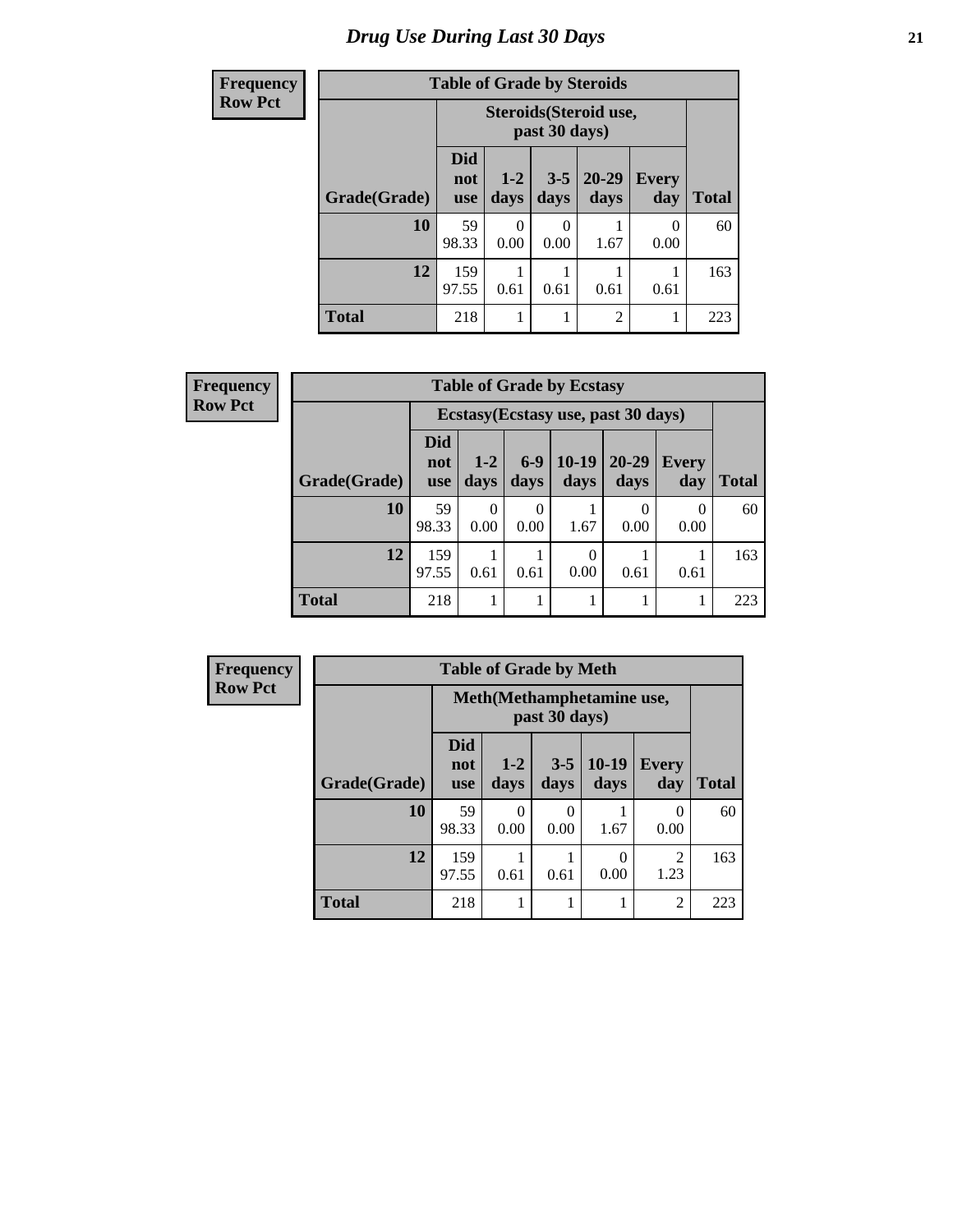# *Drug Use During Last 30 Days* **22**

| <b>Frequency</b> | <b>Table of Grade by Hallucinogens</b> |                                  |                 |                  |                   |                     |              |
|------------------|----------------------------------------|----------------------------------|-----------------|------------------|-------------------|---------------------|--------------|
| <b>Row Pct</b>   |                                        | Hallucinogens (Hallucinogen use, |                 |                  |                   |                     |              |
|                  | Grade(Grade)                           | <b>Did</b><br>not<br><b>use</b>  | $1 - 2$<br>days | $3 - 5$<br>days  | $20 - 29$<br>days | <b>Every</b><br>day | <b>Total</b> |
|                  | 10                                     | 59<br>98.33                      | 0<br>0.00       | $\Omega$<br>0.00 | 1.67              | 0<br>0.00           | 60           |
|                  | 12                                     | 158<br>96.93                     | 0.61            | 2<br>1.23        | 0.61              | 0.61                | 163          |
|                  | <b>Total</b>                           | 217                              |                 | $\overline{2}$   | $\overline{2}$    |                     | 223          |

| Frequency<br>Row Pct |
|----------------------|

| <b>Table of Grade by Prescription</b> |                                 |                                                                                |                 |               |                 |                   |                     |              |  |
|---------------------------------------|---------------------------------|--------------------------------------------------------------------------------|-----------------|---------------|-----------------|-------------------|---------------------|--------------|--|
|                                       |                                 | <b>Prescription</b> (Prescription drugs not<br>prescribed to me, past 30 days) |                 |               |                 |                   |                     |              |  |
| Grade(Grade)                          | <b>Did</b><br>not<br><b>use</b> | $1 - 2$<br>days                                                                | $3 - 5$<br>days | $6-9$<br>days | $10-19$<br>days | $20 - 29$<br>days | <b>Every</b><br>day | <b>Total</b> |  |
| 10                                    | 54<br>90.00                     | 4<br>6.67                                                                      | 0<br>0.00       | 1.67          | 0<br>0.00       | 1.67              | 0<br>0.00           | 60           |  |
| 12                                    | 149<br>91.41                    | $\mathbf Q$<br>5.52                                                            | 0.61            | 0<br>0.00     | 2<br>1.23       | 0.61              | 0.61                | 163          |  |
| <b>Total</b>                          | 203                             | 13                                                                             | 1               |               | $\overline{2}$  | 2                 | 1                   | 223          |  |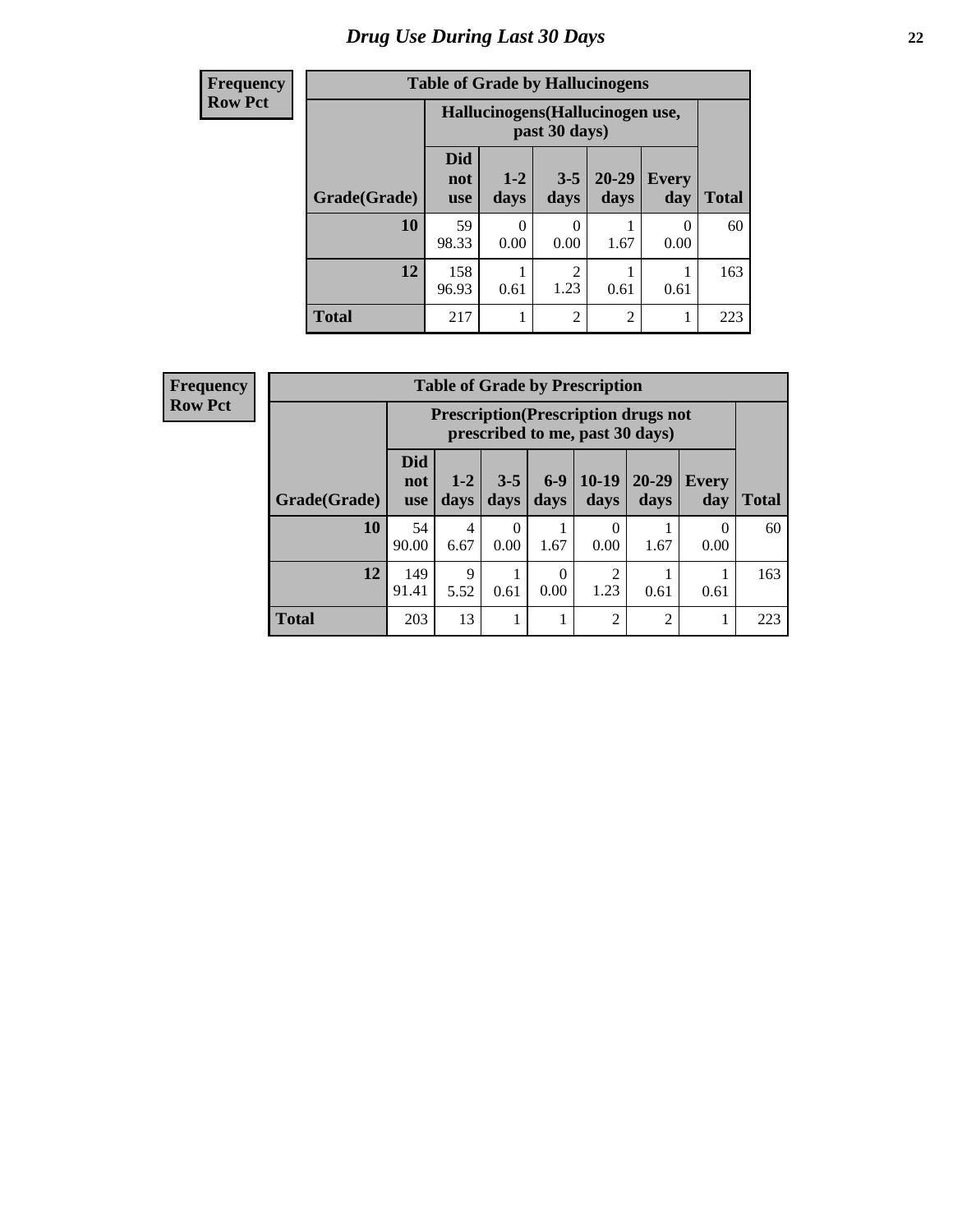| Frequency      | <b>Table of Alcoholease by Grade</b>              |                    |             |              |  |
|----------------|---------------------------------------------------|--------------------|-------------|--------------|--|
| <b>Col Pct</b> | <b>Alcoholease</b> (It is<br>easy to get alcohol) | Grade(Grade)<br>10 | 12          | <b>Total</b> |  |
|                | <b>Strongly Agree</b>                             | 29<br>48.33        | 77<br>47.24 | 106          |  |
|                | <b>Somewhat Agree</b>                             | 21<br>35.00        | 55<br>33.74 | 76           |  |
|                | <b>Somewhat Disagree</b>                          | 3<br>5.00          | 17<br>10.43 | 20           |  |
|                | <b>Strongly Disagree</b>                          | 7<br>11.67         | 14<br>8.59  | 21           |  |
|                | <b>Total</b>                                      | 60                 | 163         | 223          |  |

| Frequency      | <b>Table of Cigarettesease by Grade</b>                  |                    |             |              |  |
|----------------|----------------------------------------------------------|--------------------|-------------|--------------|--|
| <b>Col Pct</b> | Cigarettesease (It is<br>easy to get smoking<br>tobacco) | Grade(Grade)<br>10 | 12          | <b>Total</b> |  |
|                | <b>Strongly Agree</b>                                    | 30<br>50.00        | 96<br>58.90 | 126          |  |
|                | <b>Somewhat Agree</b>                                    | 16<br>26.67        | 33<br>20.25 | 49           |  |
|                | <b>Somewhat Disagree</b>                                 | 3<br>5.00          | 14<br>8.59  | 17           |  |
|                | <b>Strongly Disagree</b>                                 | 11<br>18.33        | 20<br>12.27 | 31           |  |
|                | <b>Total</b>                                             | 60                 | 163         | 223          |  |

| Frequency      | <b>Table of Smokelessease by Grade</b>                         |                    |              |     |  |  |  |  |
|----------------|----------------------------------------------------------------|--------------------|--------------|-----|--|--|--|--|
| <b>Col Pct</b> | <b>Smokelessease</b> (It is<br>easy to get chewing<br>tobacco) | Grade(Grade)<br>10 | <b>Total</b> |     |  |  |  |  |
|                | <b>Strongly Agree</b>                                          | 29<br>48.33        | 91<br>55.83  | 120 |  |  |  |  |
|                | <b>Somewhat Agree</b>                                          | 16<br>26.67        | 34<br>20.86  | 50  |  |  |  |  |
|                | <b>Somewhat Disagree</b>                                       | 3<br>5.00          | 17<br>10.43  | 20  |  |  |  |  |
|                | <b>Strongly Disagree</b>                                       | 12<br>20.00        | 21<br>12.88  | 33  |  |  |  |  |
|                | <b>Total</b>                                                   | 60                 | 163          | 223 |  |  |  |  |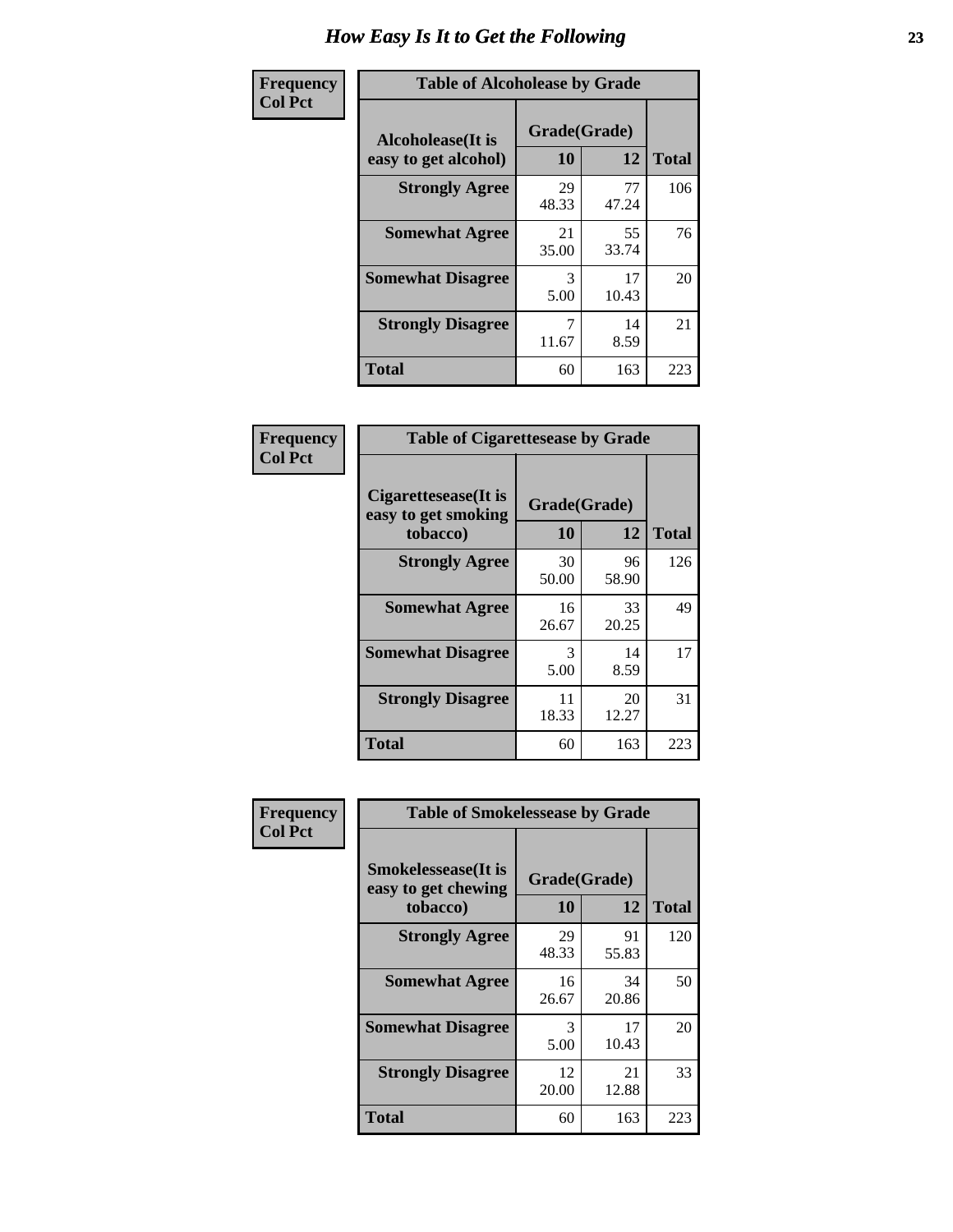| Frequency      | <b>Table of Marijuanaease by Grade</b>           |                    |             |              |  |
|----------------|--------------------------------------------------|--------------------|-------------|--------------|--|
| <b>Col Pct</b> | Marijuanaease(It is<br>easy to get<br>marijuana) | Grade(Grade)<br>10 | 12          | <b>Total</b> |  |
|                | <b>Strongly Agree</b>                            | 23<br>38.33        | 56<br>34.36 | 79           |  |
|                | <b>Somewhat Agree</b>                            | 13<br>21.67        | 52<br>31.90 | 65           |  |
|                | <b>Somewhat Disagree</b>                         | 9<br>15.00         | 24<br>14.72 | 33           |  |
|                | <b>Strongly Disagree</b>                         | 15<br>25.00        | 31<br>19.02 | 46           |  |
|                | <b>Total</b>                                     | 60                 | 163         | 223          |  |

| <b>Table of Cocaineease by Grade</b>              |                    |             |              |  |  |  |  |
|---------------------------------------------------|--------------------|-------------|--------------|--|--|--|--|
| <b>Cocaineease</b> (It is<br>easy to get cocaine) | Grade(Grade)<br>10 | 12          | <b>Total</b> |  |  |  |  |
| <b>Strongly Agree</b>                             | 8<br>13.33         | 16<br>9.82  | 24           |  |  |  |  |
| <b>Somewhat Agree</b>                             | 13<br>21.67        | 41<br>25.15 | 54           |  |  |  |  |
| <b>Somewhat Disagree</b>                          | 19<br>31.67        | 44<br>26.99 | 63           |  |  |  |  |
| <b>Strongly Disagree</b>                          | 20<br>33.33        | 62<br>38.04 | 82           |  |  |  |  |
| <b>Total</b>                                      | 60                 | 163         | 223          |  |  |  |  |

| Frequency      | <b>Table of Inhalantsease by Grade</b> |              |             |              |  |  |  |
|----------------|----------------------------------------|--------------|-------------|--------------|--|--|--|
| <b>Col Pct</b> | Inhalantsease(It is<br>easy to get     | Grade(Grade) |             |              |  |  |  |
|                | inhalants)                             | 10           | 12          | <b>Total</b> |  |  |  |
|                | <b>Strongly Agree</b>                  | 23<br>38.33  | 79<br>48.47 | 102          |  |  |  |
|                | <b>Somewhat Agree</b>                  | 11<br>18.33  | 30<br>18.40 | 41           |  |  |  |
|                | <b>Somewhat Disagree</b>               | 13<br>21.67  | 23<br>14.11 | 36           |  |  |  |
|                | <b>Strongly Disagree</b>               | 13<br>21.67  | 31<br>19.02 | 44           |  |  |  |
|                | <b>Total</b>                           | 60           | 163         | 223          |  |  |  |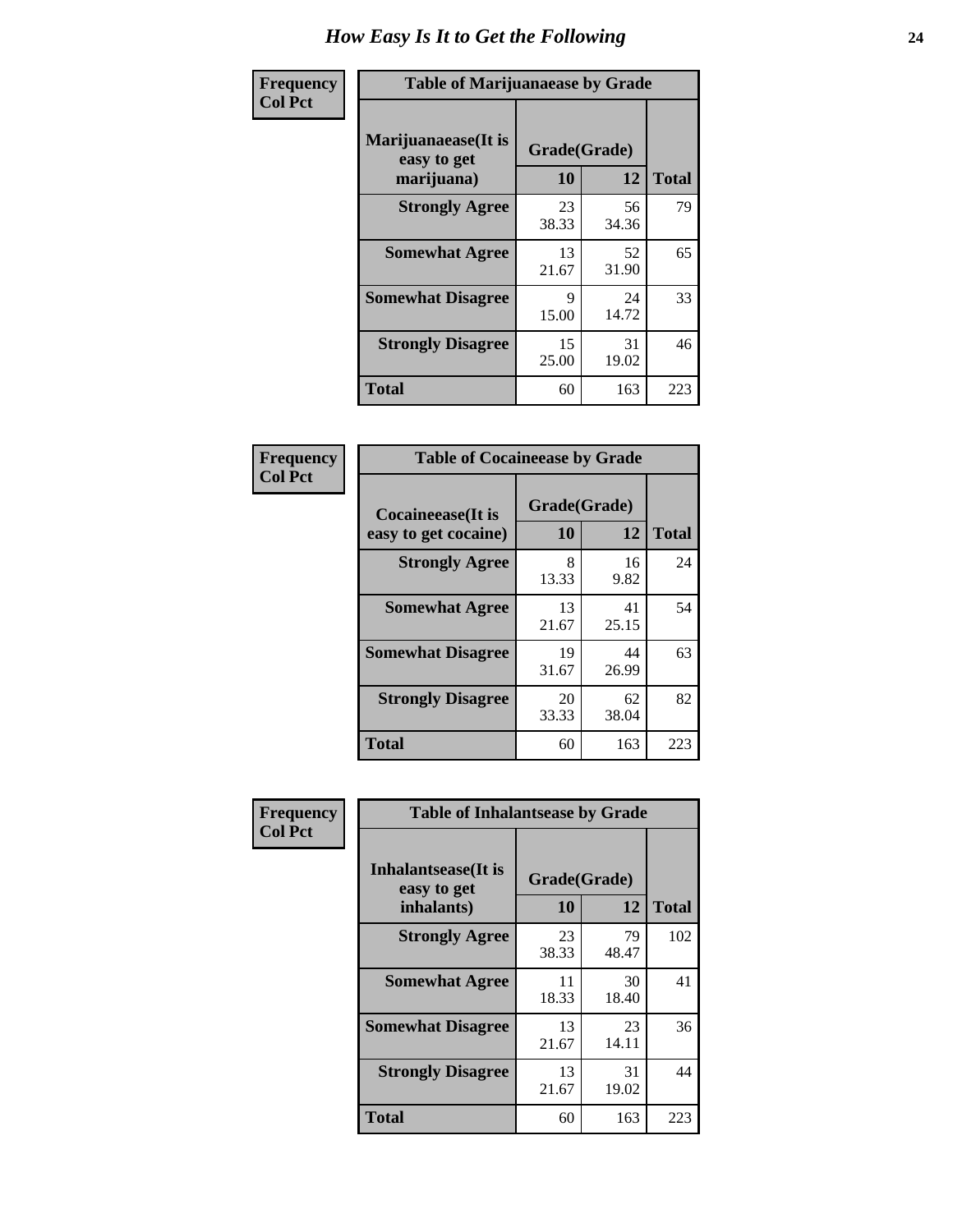| Frequency      | <b>Table of Steroidsease by Grade</b>               |                          |             |     |  |  |  |  |
|----------------|-----------------------------------------------------|--------------------------|-------------|-----|--|--|--|--|
| <b>Col Pct</b> | <b>Steroidsease</b> (It is<br>easy to get steroids) | Grade(Grade)<br>10<br>12 |             |     |  |  |  |  |
|                | <b>Strongly Agree</b>                               | 8<br>13.33               | 18<br>11.04 | 26  |  |  |  |  |
|                | <b>Somewhat Agree</b>                               | 16<br>26.67              | 32<br>19.63 | 48  |  |  |  |  |
|                | <b>Somewhat Disagree</b>                            | 16<br>26.67              | 54<br>33.13 | 70  |  |  |  |  |
|                | <b>Strongly Disagree</b>                            | 20<br>33.33              | 59<br>36.20 | 79  |  |  |  |  |
|                | <b>Total</b>                                        | 60                       | 163         | 223 |  |  |  |  |

| Frequency      |                                                   | <b>Table of Ecstasyease by Grade</b> |             |              |  |  |  |  |  |  |
|----------------|---------------------------------------------------|--------------------------------------|-------------|--------------|--|--|--|--|--|--|
| <b>Col Pct</b> | <b>Ecstasyease</b> (It is<br>easy to get ecstasy) | Grade(Grade)<br><b>10</b>            | 12          | <b>Total</b> |  |  |  |  |  |  |
|                | <b>Strongly Agree</b>                             | 5<br>8.33                            | 27<br>16.56 | 32           |  |  |  |  |  |  |
|                | <b>Somewhat Agree</b>                             | 18<br>30.00                          | 42<br>25.77 | 60           |  |  |  |  |  |  |
|                | <b>Somewhat Disagree</b>                          | 13<br>21.67                          | 42<br>25.77 | 55           |  |  |  |  |  |  |
|                | <b>Strongly Disagree</b>                          | 24<br>40.00                          | 52<br>31.90 | 76           |  |  |  |  |  |  |
|                | <b>Total</b>                                      | 60                                   | 163         | 223          |  |  |  |  |  |  |

| Frequency      | <b>Table of Methease by Grade</b>                          |                           |             |              |
|----------------|------------------------------------------------------------|---------------------------|-------------|--------------|
| <b>Col Pct</b> | <b>Methease</b> (It is easy<br>to get<br>methamphetamines) | Grade(Grade)<br><b>10</b> | 12          | <b>Total</b> |
|                | <b>Strongly Agree</b>                                      | 5<br>8.33                 | 16<br>9.82  | 21           |
|                | <b>Somewhat Agree</b>                                      | 13<br>21.67               | 30<br>18.40 | 43           |
|                | <b>Somewhat Disagree</b>                                   | 19<br>31.67               | 44<br>26.99 | 63           |
|                | <b>Strongly Disagree</b>                                   | 23<br>38.33               | 73<br>44.79 | 96           |
|                | <b>Total</b>                                               | 60                        | 163         | 223          |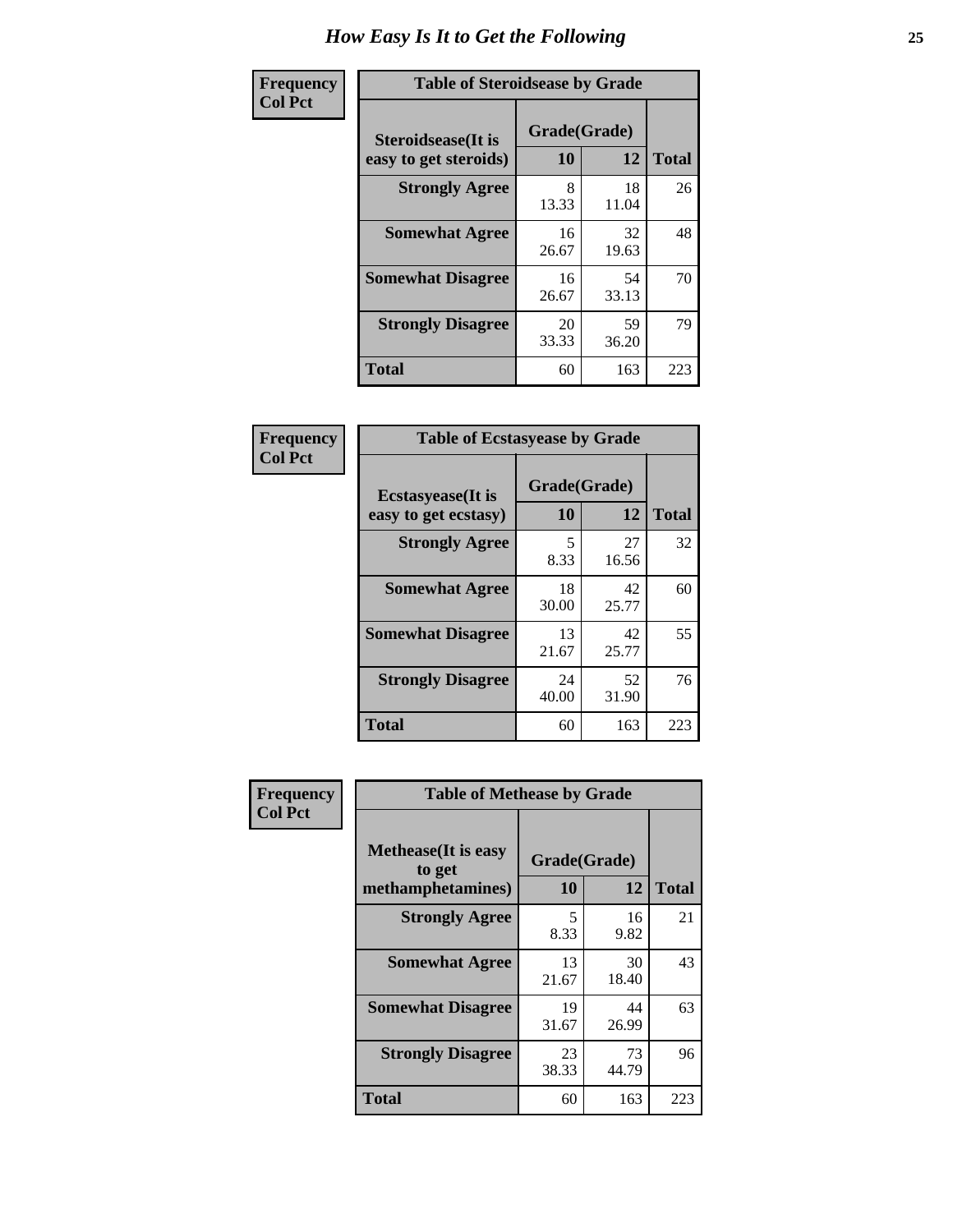| <b>Frequency</b> |                                                          | <b>Table of Hallucinogensease by Grade</b> |             |              |  |  |  |  |  |  |
|------------------|----------------------------------------------------------|--------------------------------------------|-------------|--------------|--|--|--|--|--|--|
| <b>Col Pct</b>   | Hallucinogensease(It<br>is easy to get<br>hallucinogens) | Grade(Grade)<br>10                         | 12          | <b>Total</b> |  |  |  |  |  |  |
|                  | <b>Strongly Agree</b>                                    | 7<br>11.67                                 | 19<br>11.66 | 26           |  |  |  |  |  |  |
|                  | <b>Somewhat Agree</b>                                    | 13<br>21.67                                | 37<br>22.70 | 50           |  |  |  |  |  |  |
|                  | <b>Somewhat Disagree</b>                                 | 15<br>25.00                                | 46<br>28.22 | 61           |  |  |  |  |  |  |
|                  | <b>Strongly Disagree</b>                                 | 25<br>41.67                                | 61<br>37.42 | 86           |  |  |  |  |  |  |
|                  | <b>Total</b>                                             | 60                                         | 163         | 223          |  |  |  |  |  |  |

| Frequency<br>Col Pct |
|----------------------|
|                      |

| <b>Table of Prescriptionease by Grade</b>                                                |             |              |              |  |  |  |  |  |  |
|------------------------------------------------------------------------------------------|-------------|--------------|--------------|--|--|--|--|--|--|
| <b>Prescriptionease</b> (It<br>is easy to get<br>prescription drugs<br>not prescribed to |             | Grade(Grade) |              |  |  |  |  |  |  |
| me)                                                                                      | 10          | 12           | <b>Total</b> |  |  |  |  |  |  |
| <b>Strongly Agree</b>                                                                    | 31<br>51.67 | 74<br>45.40  | 105          |  |  |  |  |  |  |
| <b>Somewhat Agree</b>                                                                    | 9<br>15.00  | 37<br>22.70  | 46           |  |  |  |  |  |  |
| <b>Somewhat Disagree</b>                                                                 | 11.67       | 18<br>11.04  | 25           |  |  |  |  |  |  |
| <b>Strongly Disagree</b>                                                                 | 13<br>21.67 | 34<br>20.86  | 47           |  |  |  |  |  |  |
| <b>Total</b>                                                                             | 60          | 163          | 223          |  |  |  |  |  |  |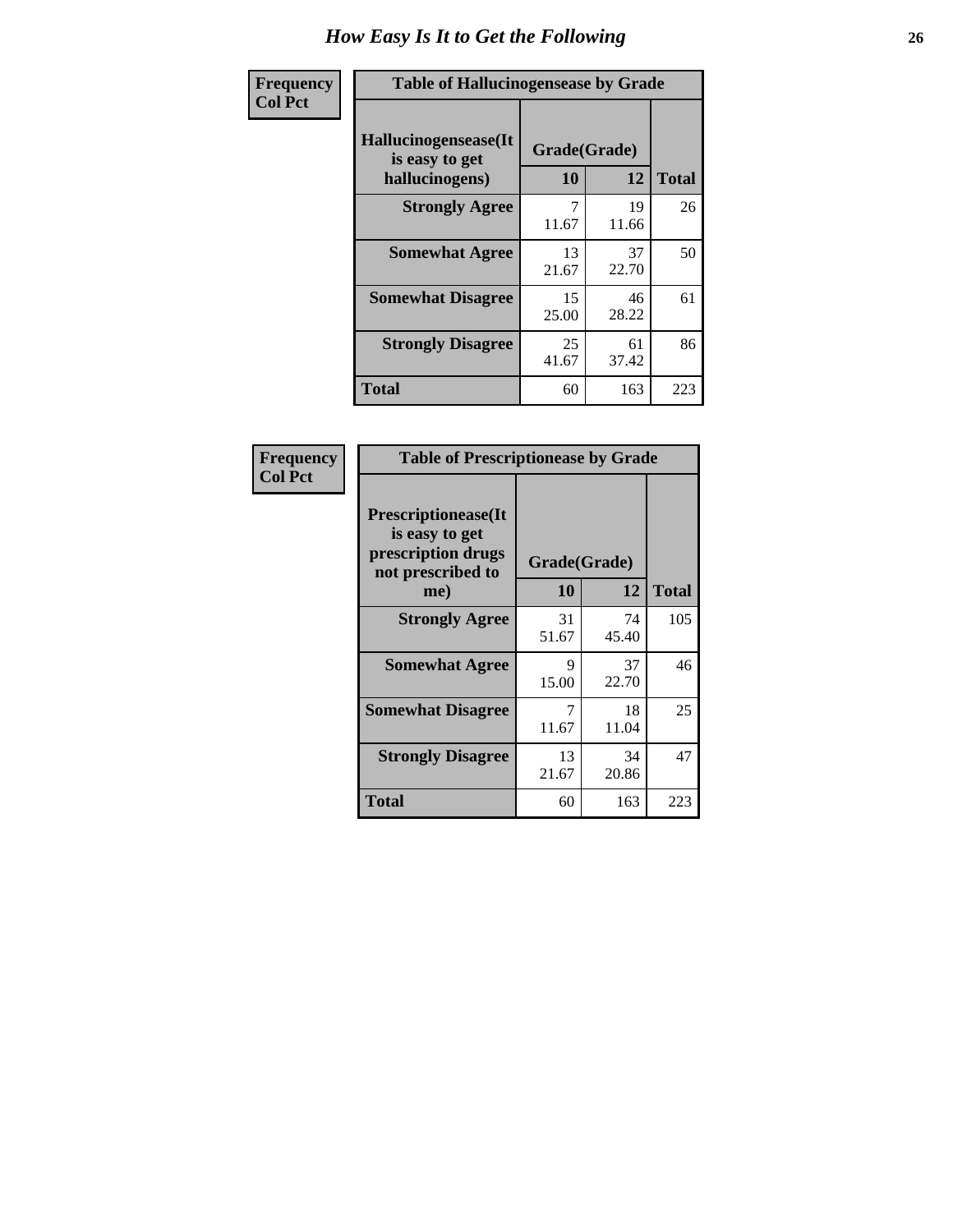### *Age at Onset of Use* **27** *Results for "Age at Onset of Use" questions exclude students who said they did not use that substance*

| <b>Frequency</b> | <b>Table of Grade by Alcoholinit</b>             |                        |                  |      |                 |                           |             |             |             |                  |                       |              |
|------------------|--------------------------------------------------|------------------------|------------------|------|-----------------|---------------------------|-------------|-------------|-------------|------------------|-----------------------|--------------|
| <b>Row Pct</b>   | Alcoholinit (I started using alcohol when I was) |                        |                  |      |                 |                           |             |             |             |                  |                       |              |
|                  | Grade(Grade)                                     | <b>8 or</b><br>younger | 9                | 10   | 12              | 13                        | 14          | 15          | <b>16</b>   | 17               | <b>18 or</b><br>older | <b>Total</b> |
|                  | 10                                               | 4.35                   | 4.35             |      | $8.70$   $8.70$ | $\overline{4}$<br>17.39   | 4<br>17.39  | 7<br>30.43  | 2<br>8.70   | $\Omega$<br>0.00 | $\Omega$<br>0.00      | 23           |
|                  | 12                                               | 2.47                   | $\theta$<br>0.00 | 1.23 | 4<br>4.94       | 10<br>12.35               | 11<br>13.58 | 23<br>28.40 | 20<br>24.69 | 9<br>11.11       | 1.23                  | 81           |
|                  | <b>Total</b>                                     | 3                      |                  | 3    | 6               | 14                        | 15          | 30          | 22          | 9                |                       | 104          |
|                  |                                                  |                        |                  |      |                 | Frequency Missing $= 119$ |             |             |             |                  |                       |              |

| Frequency      | <b>Table of Grade by Cigarettesinit</b> |                                                       |                            |                      |           |                           |                                  |            |             |                  |              |
|----------------|-----------------------------------------|-------------------------------------------------------|----------------------------|----------------------|-----------|---------------------------|----------------------------------|------------|-------------|------------------|--------------|
| <b>Row Pct</b> |                                         | Cigarettesinit (I started smoking tobacco when I was) |                            |                      |           |                           |                                  |            |             |                  |              |
|                | Grade(Grade)   younger                  | 8 or                                                  | 9                          | 10                   | 12        | 13                        | 14                               | 15         | 16          | 17               | <b>Total</b> |
|                | 10                                      | 2<br>11.76                                            | 5.88                       | 5.88                 | 5.88      |                           | $\mathfrak{D}$<br>$5.88$   11.76 | 9<br>52.94 | 0<br>0.00   | $\Omega$<br>0.00 | 17           |
|                | 12                                      | $\overline{2}$<br>3.77                                | $\Omega$<br>$0.00^{\circ}$ | $\Omega$<br>$0.00\,$ | 3<br>5.66 | ◠<br>3.77                 | q<br>16.98                       | 9<br>16.98 | 24<br>45.28 | 4<br>7.55        | 53           |
|                | <b>Total</b>                            | 4                                                     | 1                          |                      | 4         | 3                         | 11                               | 18         | 24          | 4                | 70           |
|                |                                         |                                                       |                            |                      |           | Frequency Missing $= 153$ |                                  |            |             |                  |              |

| <b>Frequency</b> | <b>Table of Grade by Smokelessinit</b> |                                         |                           |                  |                           |                         |                  |                  |              |  |  |
|------------------|----------------------------------------|-----------------------------------------|---------------------------|------------------|---------------------------|-------------------------|------------------|------------------|--------------|--|--|
| <b>Row Pct</b>   |                                        | Smokelessinit(I started chewing tobacco |                           |                  | when I was)               |                         |                  |                  |              |  |  |
|                  | Grade(Grade)                           | 8 or<br>vounger                         | <b>10</b>                 | 12               | <b>14</b>                 | 15                      | 16 <sup>1</sup>  | 17               | <b>Total</b> |  |  |
|                  | 10                                     | $\overline{2}$<br>28.57                 | 14.29                     | $\theta$<br>0.00 | $\Omega$<br>0.00          | 4<br>57.14              | $\Omega$<br>0.00 | $\theta$<br>0.00 |              |  |  |
|                  | 12                                     | 7.14                                    | $\Omega$<br>$0.00\degree$ | 7.14             | 4<br>28.57                | $\overline{2}$<br>14.29 | 35.71            | 7.14             | 14           |  |  |
|                  | <b>Total</b>                           | 3                                       |                           | 1                | 4                         | 6                       | 5                | 1                | 21           |  |  |
|                  |                                        |                                         |                           |                  | Frequency Missing $= 202$ |                         |                  |                  |              |  |  |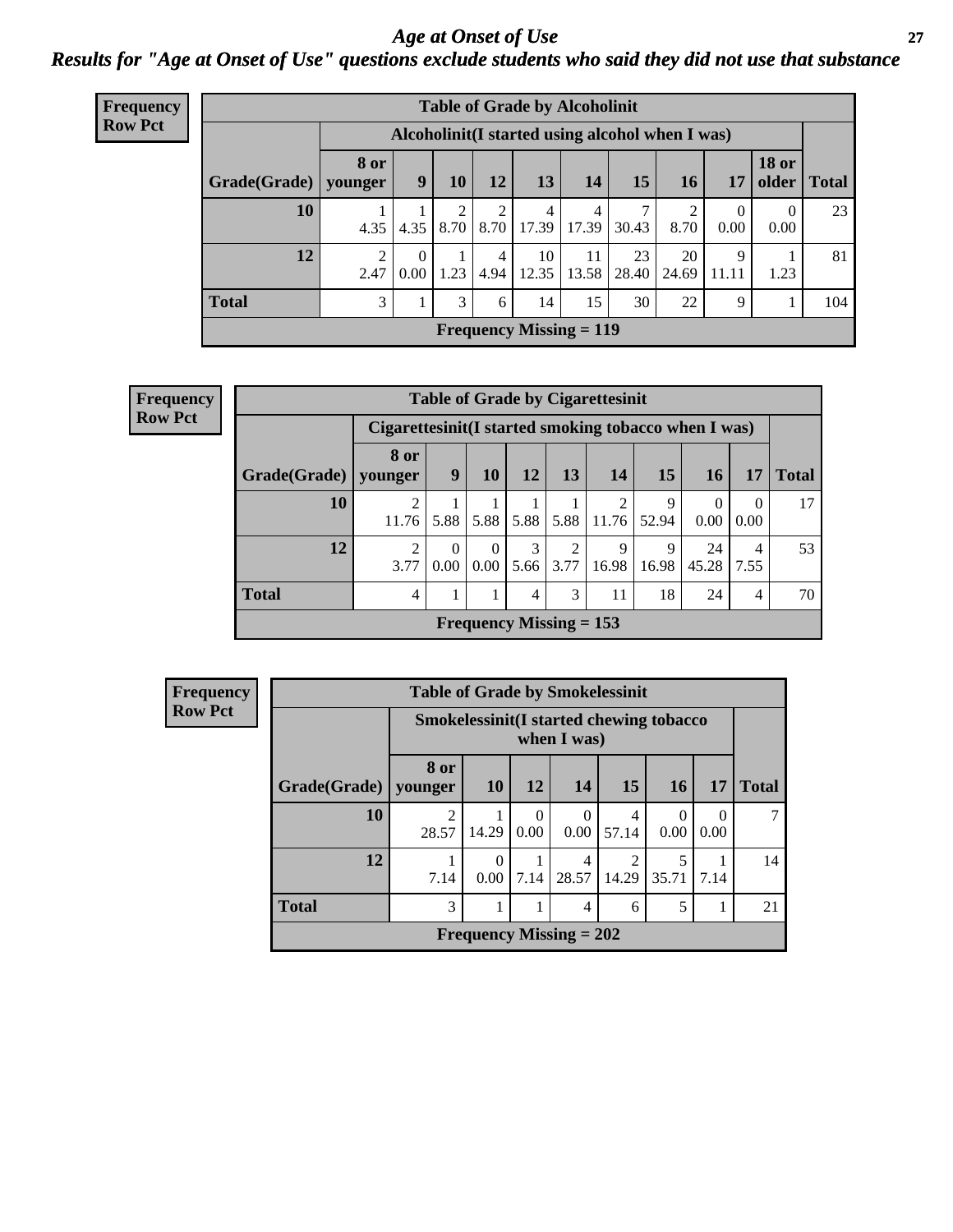#### *Age at Onset of Use* **28**

### *Results for "Age at Onset of Use" questions exclude students who said they did not use that substance*

| <b>Frequency</b> | <b>Table of Grade by Marijuanainit</b> |                                                 |                  |                |                        |                           |       |             |                  |              |  |
|------------------|----------------------------------------|-------------------------------------------------|------------------|----------------|------------------------|---------------------------|-------|-------------|------------------|--------------|--|
| <b>Row Pct</b>   |                                        | Marijuanainit (I started using marijuana when I |                  |                | was)                   |                           |       |             |                  |              |  |
|                  | Grade(Grade)                           | 8 or<br>younger                                 | <b>11</b>        | <b>12</b>      | 13                     | 14                        | 15    | 16          | 17               | <b>Total</b> |  |
|                  | 10                                     | 12.50                                           | $\Omega$<br>0.00 | 12.50          | $\Omega$<br>$0.00\,$   | 12.50                     | 62.50 | 0<br>0.00   | $\Omega$<br>0.00 | 8            |  |
|                  | 12                                     | 2.70                                            | 2.70             | 2.70           | $\mathfrak{D}$<br>5.41 | 6<br>16.22                | 18.92 | 16<br>43.24 | 3<br>8.11        | 37           |  |
|                  | <b>Total</b>                           | 2                                               |                  | $\overline{2}$ | 2                      | 7                         | 12    | 16          | 3                | 45           |  |
|                  |                                        |                                                 |                  |                |                        | Frequency Missing $= 178$ |       |             |                  |              |  |

| Frequency      | <b>Table of Grade by Cocaineinit</b> |                           |                                                     |                |                  |                |  |  |  |  |
|----------------|--------------------------------------|---------------------------|-----------------------------------------------------|----------------|------------------|----------------|--|--|--|--|
| <b>Row Pct</b> |                                      |                           | Cocaineinit (I started using<br>cocaine when I was) |                |                  |                |  |  |  |  |
|                | Grade(Grade)                         | 8 or<br>younger           | 12                                                  | 15             | <b>16</b>        | <b>Total</b>   |  |  |  |  |
|                | 10                                   | 50.00                     | 50.00                                               | 0.00           | $\Omega$<br>0.00 | $\mathfrak{D}$ |  |  |  |  |
|                | 12                                   | 20.00                     | 0.00                                                | っ<br>40.00     | 40.00            | 5              |  |  |  |  |
|                | <b>Total</b>                         | $\mathfrak{D}$            |                                                     | $\overline{2}$ | 2                |                |  |  |  |  |
|                |                                      | Frequency Missing $= 216$ |                                                     |                |                  |                |  |  |  |  |

| Frequency      | <b>Table of Grade by Inhalantsinit</b> |                                                           |                |           |                |  |  |  |  |  |
|----------------|----------------------------------------|-----------------------------------------------------------|----------------|-----------|----------------|--|--|--|--|--|
| <b>Row Pct</b> |                                        | Inhalantsinit(I<br>started using<br>inhalants when I was) |                |           |                |  |  |  |  |  |
|                | <b>Grade(Grade)</b>                    | 8 or<br>younger                                           | <b>12</b>      | 15        | <b>Total</b>   |  |  |  |  |  |
|                | 10                                     | 50.00                                                     | 50.00          | 0<br>0.00 | $\overline{c}$ |  |  |  |  |  |
|                | 12                                     | 0<br>0.00                                                 | 50.00          | 50.00     | $\overline{2}$ |  |  |  |  |  |
|                | <b>Total</b>                           |                                                           | $\mathfrak{D}$ |           | 4              |  |  |  |  |  |
|                |                                        | <b>Frequency Missing = 219</b>                            |                |           |                |  |  |  |  |  |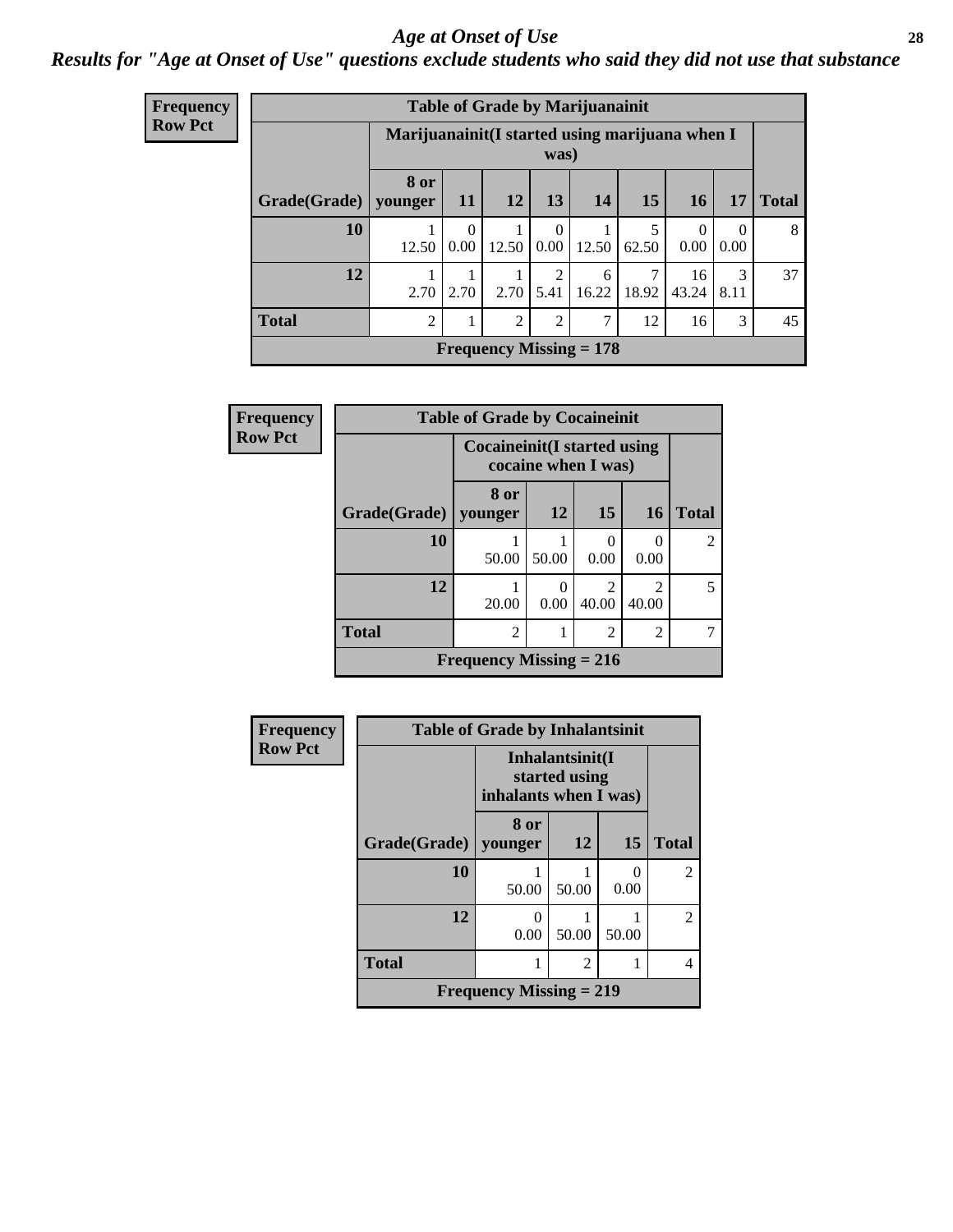#### *Age at Onset of Use* **29**

*Results for "Age at Onset of Use" questions exclude students who said they did not use that substance*

| Frequency      | <b>Table of Grade by Steroidsinit</b> |                                                                |                       |                           |                |  |
|----------------|---------------------------------------|----------------------------------------------------------------|-----------------------|---------------------------|----------------|--|
| <b>Row Pct</b> |                                       | <b>Steroidsinit(I started</b><br>using steroids when I<br>was) |                       |                           |                |  |
|                | Grade(Grade)   younger                | 8 or                                                           | 12                    | <b>18 or</b><br>older     | <b>Total</b>   |  |
|                | 10                                    | 50.00                                                          | 50.00                 | $\mathbf{\Omega}$<br>0.00 | $\overline{2}$ |  |
|                | 12                                    | $\mathcal{O}$<br>0.00                                          | $\mathcal{L}$<br>0.00 | 100.00                    |                |  |
|                | <b>Total</b>                          |                                                                |                       |                           | 3              |  |
|                |                                       | Frequency Missing $= 220$                                      |                       |                           |                |  |

| <b>Frequency</b> | <b>Table of Grade by Ecstasyinit</b> |                  |                                                     |                           |                         |                          |                         |                |
|------------------|--------------------------------------|------------------|-----------------------------------------------------|---------------------------|-------------------------|--------------------------|-------------------------|----------------|
| <b>Row Pct</b>   |                                      |                  | Ecstasyinit (I started using ecstasy when<br>I was) |                           |                         |                          |                         |                |
|                  | Grade(Grade)                         | 8 or<br>younger  | <b>12</b>                                           | 13                        | 15                      | <b>16</b>                | 17                      | <b>Total</b>   |
|                  | 10                                   | 50.00            | 50.00                                               | $\Omega$<br>0.00          | $\Omega$<br>0.00        | $\left( \right)$<br>0.00 | 0<br>0.00               | $\overline{2}$ |
|                  | 12                                   | $\Omega$<br>0.00 | 0.00                                                | 16.67                     | $\overline{2}$<br>33.33 | 16.67                    | $\overline{c}$<br>33.33 | 6              |
|                  | <b>Total</b>                         |                  |                                                     |                           | $\overline{2}$          |                          | $\overline{2}$          | 8              |
|                  |                                      |                  |                                                     | Frequency Missing $= 215$ |                         |                          |                         |                |

| Frequency      |              | <b>Table of Grade by Methinit</b>                                     |       |                |  |  |
|----------------|--------------|-----------------------------------------------------------------------|-------|----------------|--|--|
| <b>Row Pct</b> |              | <b>Methinit(I started</b><br>using<br>methamphetamines<br>when I was) |       |                |  |  |
|                | Grade(Grade) | 8 or<br>younger                                                       | 12    | <b>Total</b>   |  |  |
|                | 10           | 50.00                                                                 | 50.00 | $\overline{2}$ |  |  |
|                | 12           | $\theta$                                                              | 0     | $\Omega$       |  |  |
|                | <b>Total</b> |                                                                       |       | 2              |  |  |
|                |              | <b>Frequency Missing = 221</b>                                        |       |                |  |  |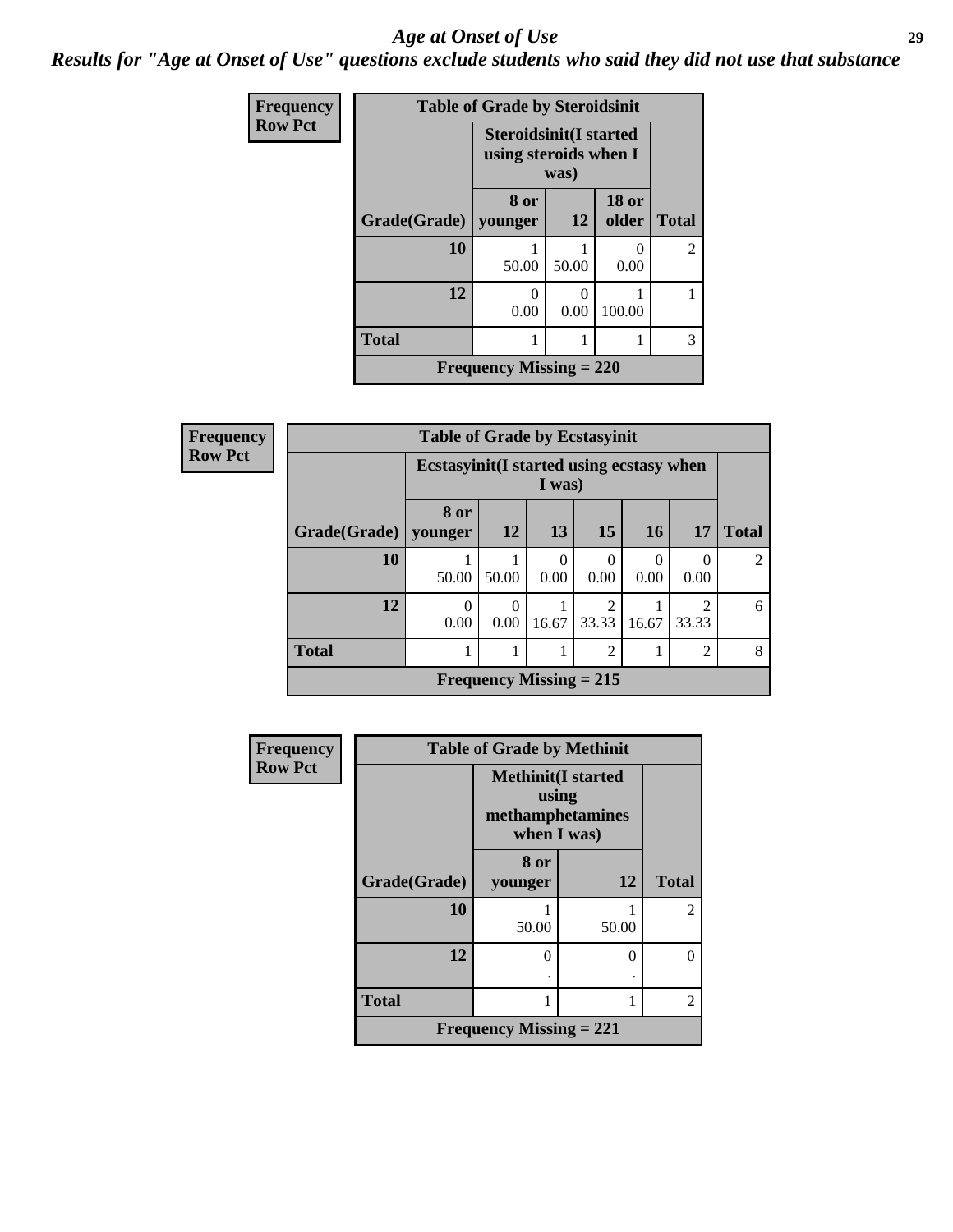#### Age at Onset of Use **30**

*Results for "Age at Onset of Use" questions exclude students who said they did not use that substance*

| Frequency      | <b>Table of Grade by Hallucinogensinit</b> |                                |                                                                      |                          |                |
|----------------|--------------------------------------------|--------------------------------|----------------------------------------------------------------------|--------------------------|----------------|
| <b>Row Pct</b> |                                            |                                | Hallucinogensinit(I<br>started using<br>hallucinogens when I<br>was) |                          |                |
|                | Grade(Grade)   younger                     | 8 or                           | 12                                                                   | 17                       | <b>Total</b>   |
|                | 10                                         | 50.00                          | 50.00                                                                | 0<br>0.00                | $\overline{2}$ |
|                | 12                                         | $\mathcal{O}$<br>0.00          | 0<br>0.00                                                            | $\mathfrak{D}$<br>100.00 | $\overline{2}$ |
|                | <b>Total</b>                               |                                |                                                                      | $\overline{c}$           | 4              |
|                |                                            | <b>Frequency Missing = 219</b> |                                                                      |                          |                |

| Frequency      |                        | <b>Table of Grade by Prescriptioninit</b>                                                         |                                |                |            |            |            |              |
|----------------|------------------------|---------------------------------------------------------------------------------------------------|--------------------------------|----------------|------------|------------|------------|--------------|
| <b>Row Pct</b> |                        | <b>Prescriptioninit(I started using</b><br>prescription drugs not prescribed to me<br>when I was) |                                |                |            |            |            |              |
|                | Grade(Grade)   younger | 8 or                                                                                              | <b>12</b>                      | 14             | 15         | <b>16</b>  | <b>17</b>  | <b>Total</b> |
|                | 10                     | 12.50                                                                                             | 12.50                          | 12.50          | 4<br>50.00 | 12.50      | 0<br>0.00  | 8            |
|                | 12                     | 7.14                                                                                              | 7.14                           | 7.14           | 4<br>28.57 | 4<br>28.57 | 3<br>21.43 | 14           |
|                | <b>Total</b>           | $\overline{c}$                                                                                    | $\overline{2}$                 | $\overline{2}$ | 8          | 5          | 3          | 22           |
|                |                        |                                                                                                   | <b>Frequency Missing = 201</b> |                |            |            |            |              |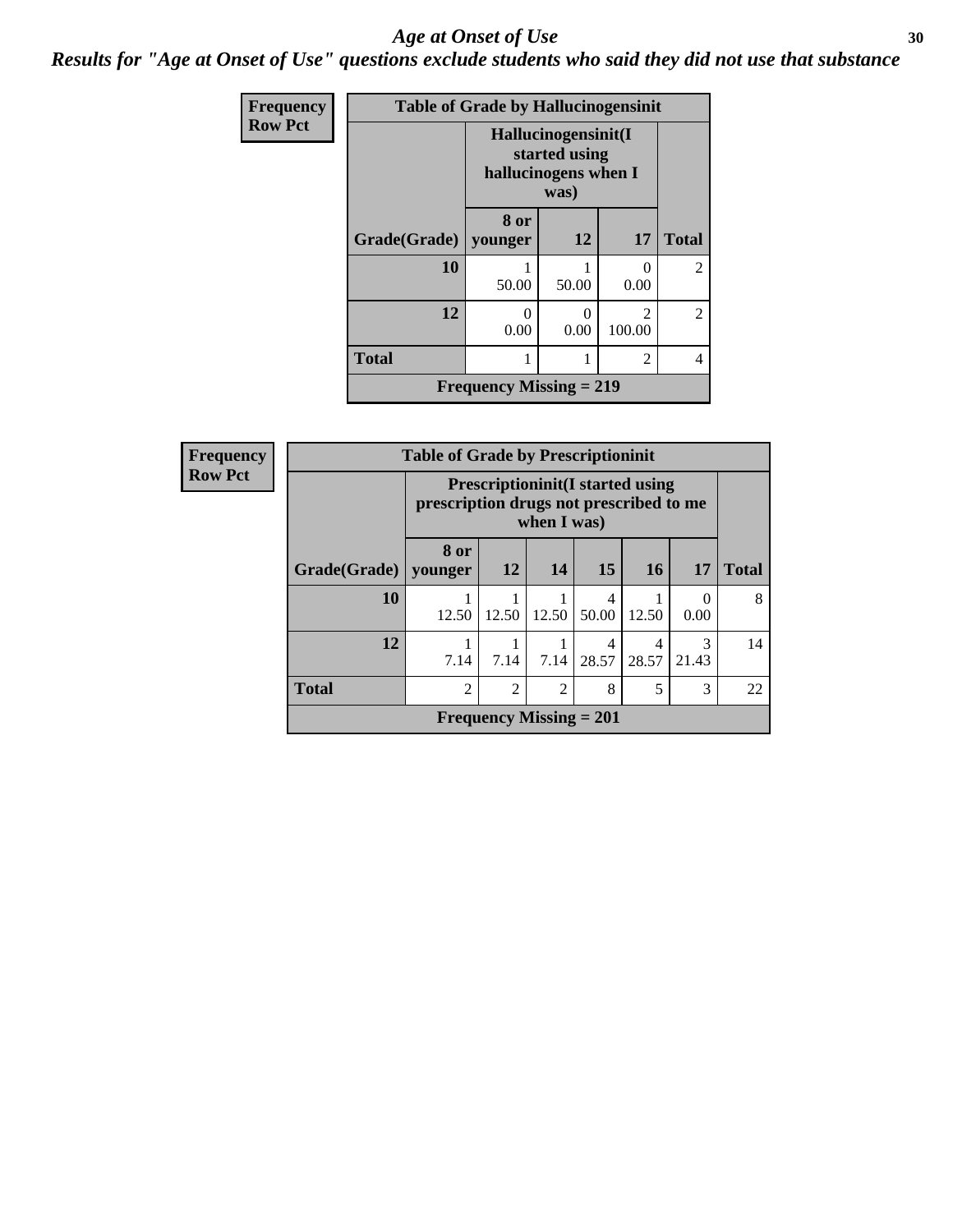| Frequency      | <b>Table of Alcoholharm by Grade</b>          |                    |             |              |  |
|----------------|-----------------------------------------------|--------------------|-------------|--------------|--|
| <b>Col Pct</b> | Alcoholharm(I<br>think alcohol is<br>harmful) | Grade(Grade)<br>10 | 12          | <b>Total</b> |  |
|                | <b>Strongly Agree</b>                         | 33<br>55.00        | 59<br>36.20 | 92           |  |
|                | <b>Somewhat Agree</b>                         | 12<br>20.00        | 63<br>38.65 | 75           |  |
|                | <b>Somewhat Disagree</b>                      | 10<br>16.67        | 26<br>15.95 | 36           |  |
|                | <b>Strongly Disagree</b>                      | 5<br>8.33          | 15<br>9.20  | 20           |  |
|                | <b>Total</b>                                  | 60                 | 163         | 223          |  |

| <b>Table of Cigarettesharm by Grade</b>                  |                        |              |     |  |  |  |
|----------------------------------------------------------|------------------------|--------------|-----|--|--|--|
| Cigarettesharm(I<br>think smoking<br>tobacco is harmful) | Grade(Grade)<br>10     | <b>Total</b> |     |  |  |  |
| <b>Strongly Agree</b>                                    | 46<br>76.67            | 124<br>76.07 | 170 |  |  |  |
| <b>Somewhat Agree</b>                                    | 9<br>15.00             | 27<br>16.56  | 36  |  |  |  |
| <b>Somewhat Disagree</b>                                 | 3<br>5.00              | 5<br>3.07    | 8   |  |  |  |
| <b>Strongly Disagree</b>                                 | $\mathfrak{D}$<br>3.33 | 7<br>4.29    | 9   |  |  |  |
| <b>Total</b>                                             | 60                     | 163          | 223 |  |  |  |

| Frequency      | <b>Table of Smokelessharm by Grade</b>                  |                    |              |              |  |
|----------------|---------------------------------------------------------|--------------------|--------------|--------------|--|
| <b>Col Pct</b> | Smokelessharm(I<br>think chewing<br>tobacco is harmful) | Grade(Grade)<br>10 | 12           | <b>Total</b> |  |
|                | <b>Strongly Agree</b>                                   | 45<br>75.00        | 122<br>74.85 | 167          |  |
|                | <b>Somewhat Agree</b>                                   | 6<br>10.00         | 27<br>16.56  | 33           |  |
|                | <b>Somewhat Disagree</b>                                | 2<br>3.33          | 4.29         | 9            |  |
|                | <b>Strongly Disagree</b>                                | 7<br>11.67         | 7<br>4.29    | 14           |  |
|                | <b>Total</b>                                            | 60                 | 163          | 223          |  |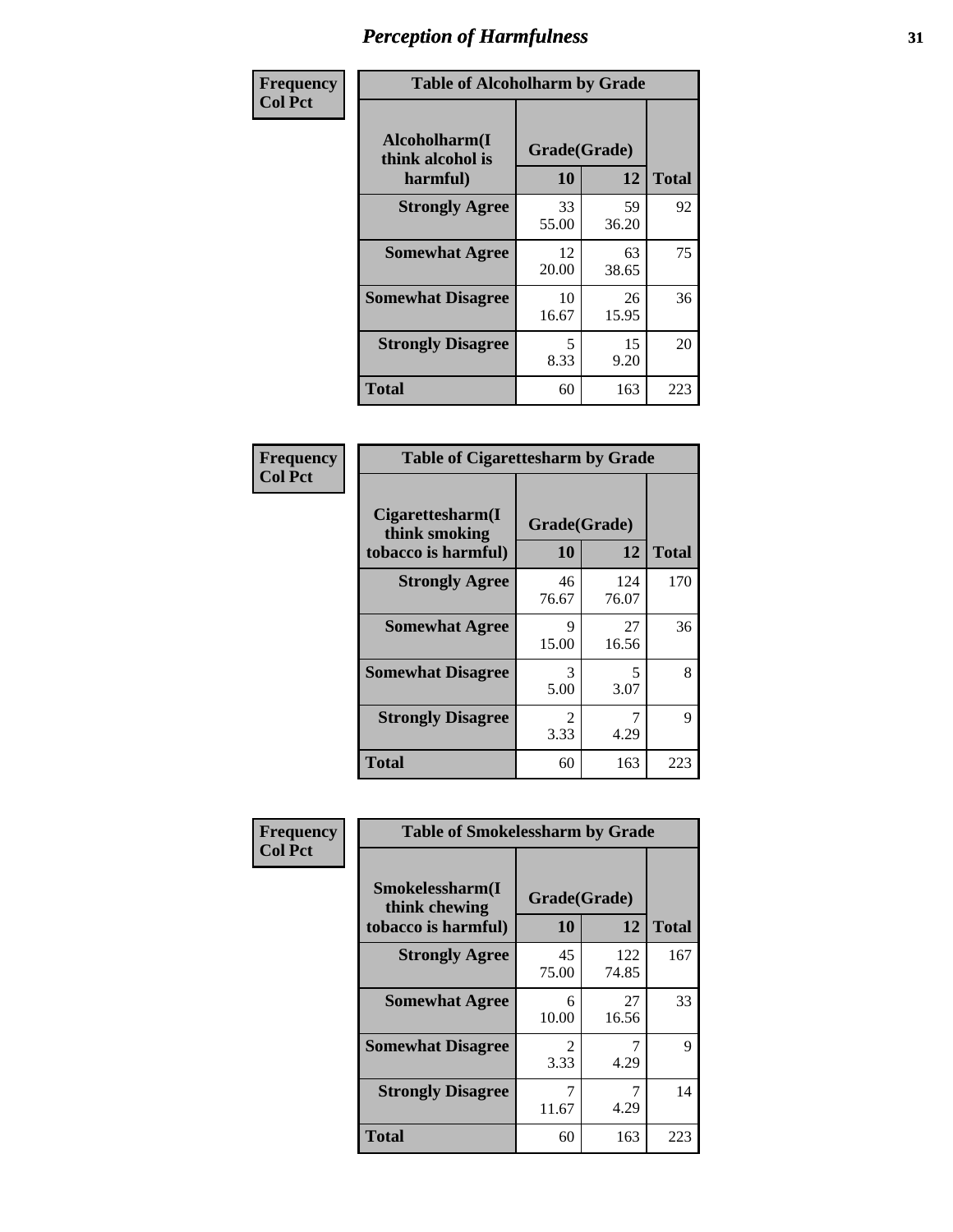| Frequency      | <b>Table of Marijuanaharm by Grade</b>            |             |                    |              |
|----------------|---------------------------------------------------|-------------|--------------------|--------------|
| <b>Col Pct</b> | Marijuanaharm(I<br>think marijuana is<br>harmful) | 10          | Grade(Grade)<br>12 | <b>Total</b> |
|                | <b>Strongly Agree</b>                             | 38<br>63.33 | 93<br>57.06        | 131          |
|                | <b>Somewhat Agree</b>                             | 8<br>13.33  | 24<br>14.72        | 32           |
|                | <b>Somewhat Disagree</b>                          | 3<br>5.00   | 19<br>11.66        | 22           |
|                | <b>Strongly Disagree</b>                          | 11<br>18.33 | 27<br>16.56        | 38           |
|                | <b>Total</b>                                      | 60          | 163                | 223          |

| <b>Table of Cocaineharm by Grade</b>          |                    |                        |     |  |  |  |  |
|-----------------------------------------------|--------------------|------------------------|-----|--|--|--|--|
| Cocaineharm(I<br>think cocaine is<br>harmful) | Grade(Grade)<br>10 | <b>Total</b>           |     |  |  |  |  |
| <b>Strongly Agree</b>                         | 49<br>81.67        | 149<br>91.41           | 198 |  |  |  |  |
| <b>Somewhat Agree</b>                         | 4<br>6.67          | 5<br>3.07              | 9   |  |  |  |  |
| <b>Somewhat Disagree</b>                      | 4<br>6.67          | $\mathfrak{D}$<br>1.23 | 6   |  |  |  |  |
| <b>Strongly Disagree</b>                      | 3<br>5.00          | 4.29                   | 10  |  |  |  |  |
| <b>Total</b>                                  | 60                 | 163                    | 223 |  |  |  |  |

| Frequency      | <b>Table of Inhalantsharm by Grade</b>             |                    |              |              |  |
|----------------|----------------------------------------------------|--------------------|--------------|--------------|--|
| <b>Col Pct</b> | Inhalantsharm(I<br>think inhalants are<br>harmful) | Grade(Grade)<br>10 | 12           | <b>Total</b> |  |
|                | <b>Strongly Agree</b>                              | 48<br>80.00        | 148<br>90.80 | 196          |  |
|                | <b>Somewhat Agree</b>                              | 5<br>8.33          | 5<br>3.07    | 10           |  |
|                | <b>Somewhat Disagree</b>                           | 4<br>6.67          | 2<br>1.23    | 6            |  |
|                | <b>Strongly Disagree</b>                           | 3<br>5.00          | 8<br>4.91    | 11           |  |
|                | <b>Total</b>                                       | 60                 | 163          | 223          |  |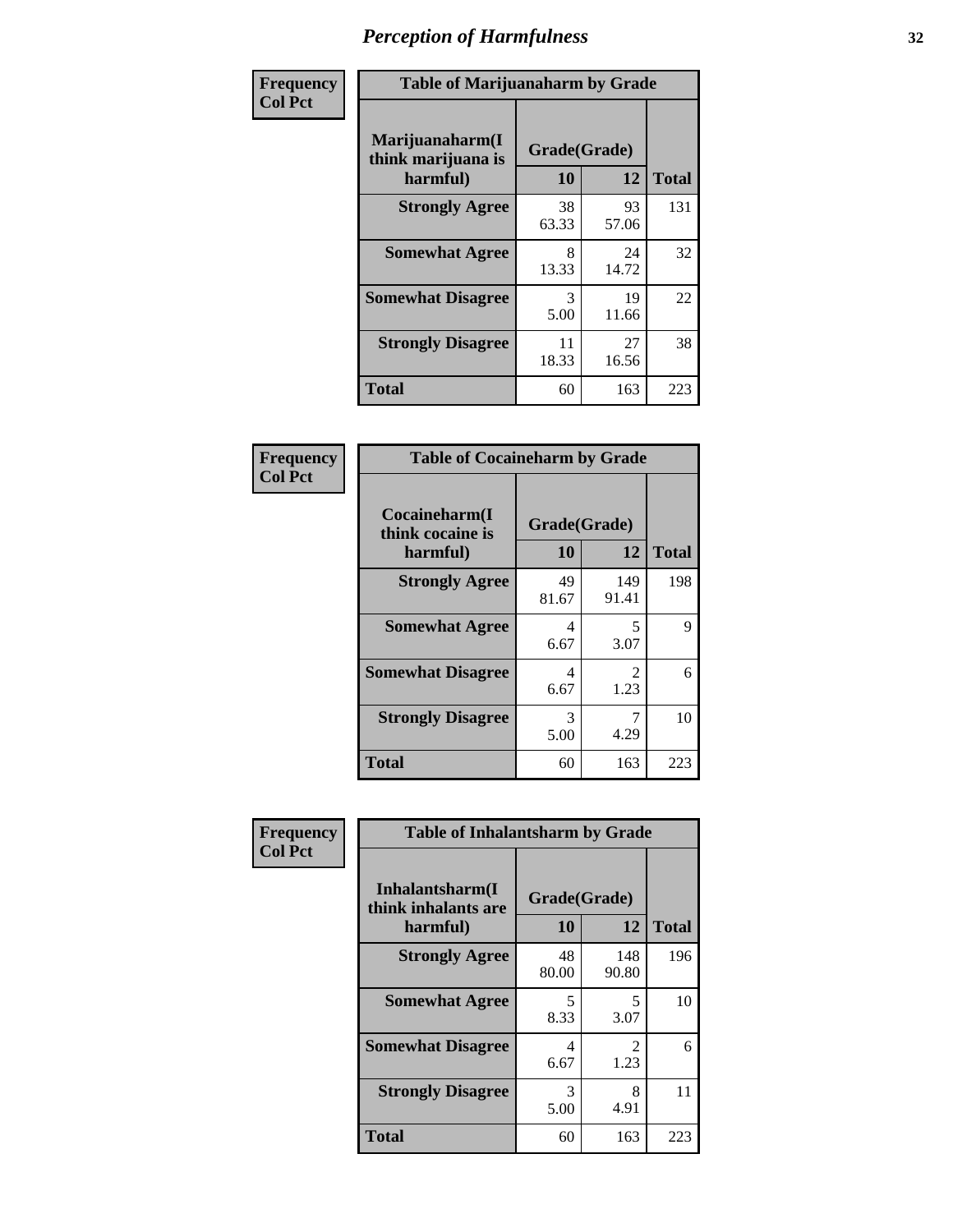| Frequency      | <b>Table of Steroidsharm by Grade</b>            |                                  |              |              |  |
|----------------|--------------------------------------------------|----------------------------------|--------------|--------------|--|
| <b>Col Pct</b> | Steroidsharm(I<br>think steroids are<br>harmful) | Grade(Grade)<br>10               | 12           | <b>Total</b> |  |
|                | <b>Strongly Agree</b>                            | 47<br>78.33                      | 139<br>85.28 | 186          |  |
|                | <b>Somewhat Agree</b>                            | 4<br>6.67                        | 13<br>7.98   | 17           |  |
|                | <b>Somewhat Disagree</b>                         | $\overline{\mathcal{L}}$<br>8.33 | 4<br>2.45    | 9            |  |
|                | <b>Strongly Disagree</b>                         | 4<br>6.67                        | 4.29         | 11           |  |
|                | <b>Total</b>                                     | 60                               | 163          | 223          |  |

| <b>Table of Ecstasyharm by Grade</b>          |                    |              |              |  |  |
|-----------------------------------------------|--------------------|--------------|--------------|--|--|
| Ecstasyharm(I<br>think ecstasy is<br>harmful) | Grade(Grade)<br>10 | 12           | <b>Total</b> |  |  |
| <b>Strongly Agree</b>                         | 51<br>85.00        | 144<br>88.34 | 195          |  |  |
| <b>Somewhat Agree</b>                         | 2<br>3.33          | 4.29         | 9            |  |  |
| <b>Somewhat Disagree</b>                      | 3<br>5.00          | 0.61         | 4            |  |  |
| <b>Strongly Disagree</b>                      | 4<br>6.67          | 11<br>6.75   | 15           |  |  |
| <b>Total</b>                                  | 60                 | 163          | 223          |  |  |

| Frequency      | <b>Table of Methharm by Grade</b>                            |                           |              |              |
|----------------|--------------------------------------------------------------|---------------------------|--------------|--------------|
| <b>Col Pct</b> | <b>Methharm</b> (I think<br>methamphetamines<br>are harmful) | Grade(Grade)<br><b>10</b> | 12           | <b>Total</b> |
|                | <b>Strongly Agree</b>                                        | 51<br>85.00               | 149<br>91.41 | 200          |
|                | <b>Somewhat Agree</b>                                        | 5<br>8.33                 | 5<br>3.07    | 10           |
|                | <b>Somewhat Disagree</b>                                     | 1.67                      | 0.61         | 2            |
|                | <b>Strongly Disagree</b>                                     | 3<br>5.00                 | 8<br>4.91    | 11           |
|                | <b>Total</b>                                                 | 60                        | 163          | 223          |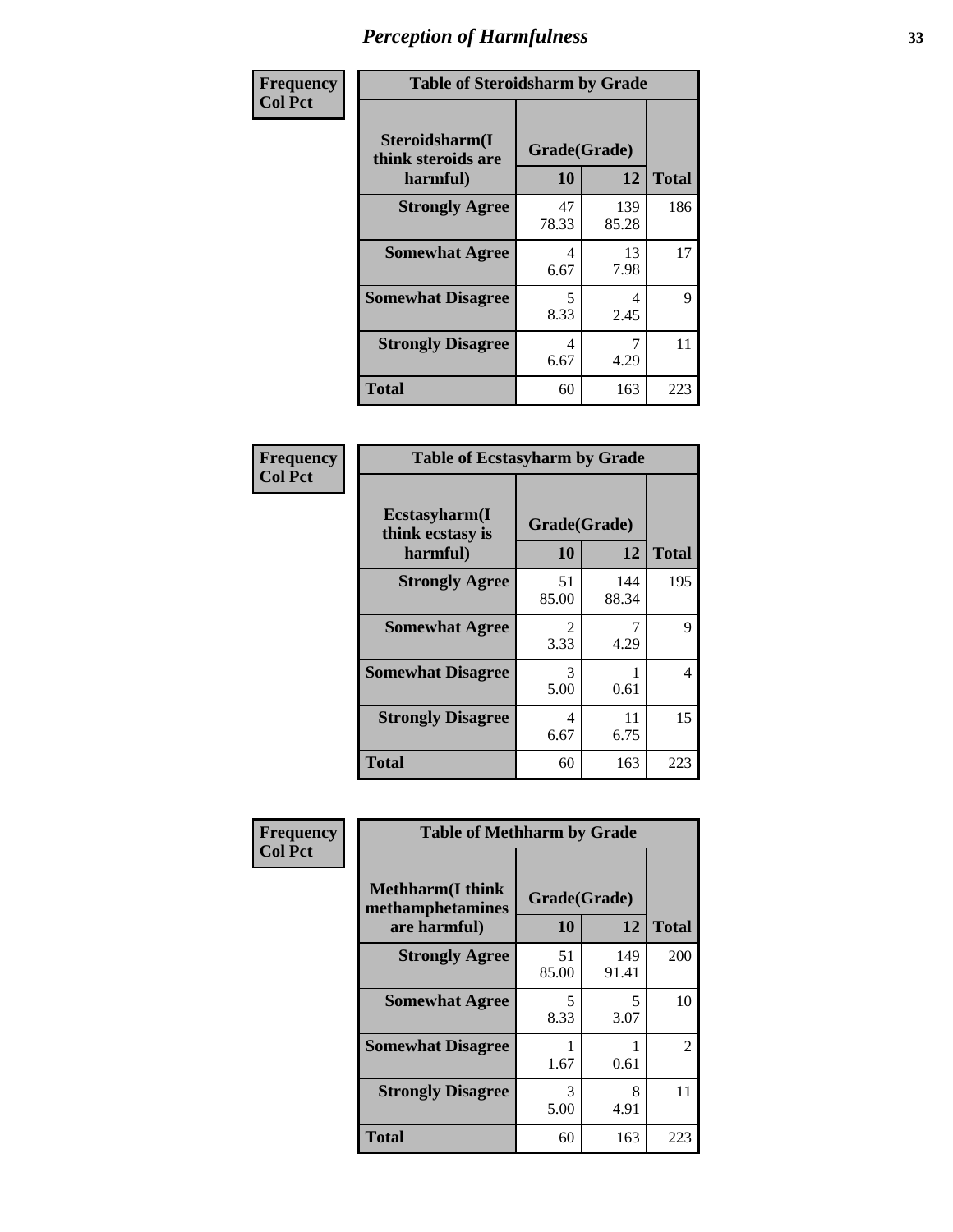| Frequency      | <b>Table of Hallucinogensharm by Grade</b>                 |                    |              |                |
|----------------|------------------------------------------------------------|--------------------|--------------|----------------|
| <b>Col Pct</b> | Hallucinogensharm(I<br>think hallucinogens<br>are harmful) | Grade(Grade)<br>10 | 12           | <b>Total</b>   |
|                | <b>Strongly Agree</b>                                      | 50<br>83.33        | 142<br>87.12 | 192            |
|                | <b>Somewhat Agree</b>                                      | 6<br>10.00         | 10<br>6.13   | 16             |
|                | <b>Somewhat Disagree</b>                                   | 1.67               | 3<br>1.84    | $\overline{4}$ |
|                | <b>Strongly Disagree</b>                                   | 3<br>5.00          | 8<br>4.91    | 11             |
|                | <b>Total</b>                                               | 60                 | 163          | 223            |

| <b>Table of Prescriptionharm by Grade</b>                                                         |                                     |              |              |  |
|---------------------------------------------------------------------------------------------------|-------------------------------------|--------------|--------------|--|
| <b>Prescriptionharm</b> (I<br>think prescription<br>drugs not<br>prescribed to me<br>are harmful) | Grade(Grade)<br>10                  | 12           | <b>Total</b> |  |
| <b>Strongly Agree</b>                                                                             | 46<br>76.67                         | 112<br>68.71 | 158          |  |
| <b>Somewhat Agree</b>                                                                             | 5<br>8.33                           | 32<br>19.63  | 37           |  |
| <b>Somewhat Disagree</b>                                                                          | $\mathcal{D}_{\mathcal{L}}$<br>3.33 | 9<br>5.52    | 11           |  |
| <b>Strongly Disagree</b>                                                                          | 7<br>11.67                          | 10<br>6.13   | 17           |  |
| <b>Total</b>                                                                                      | 60                                  | 163          | 223          |  |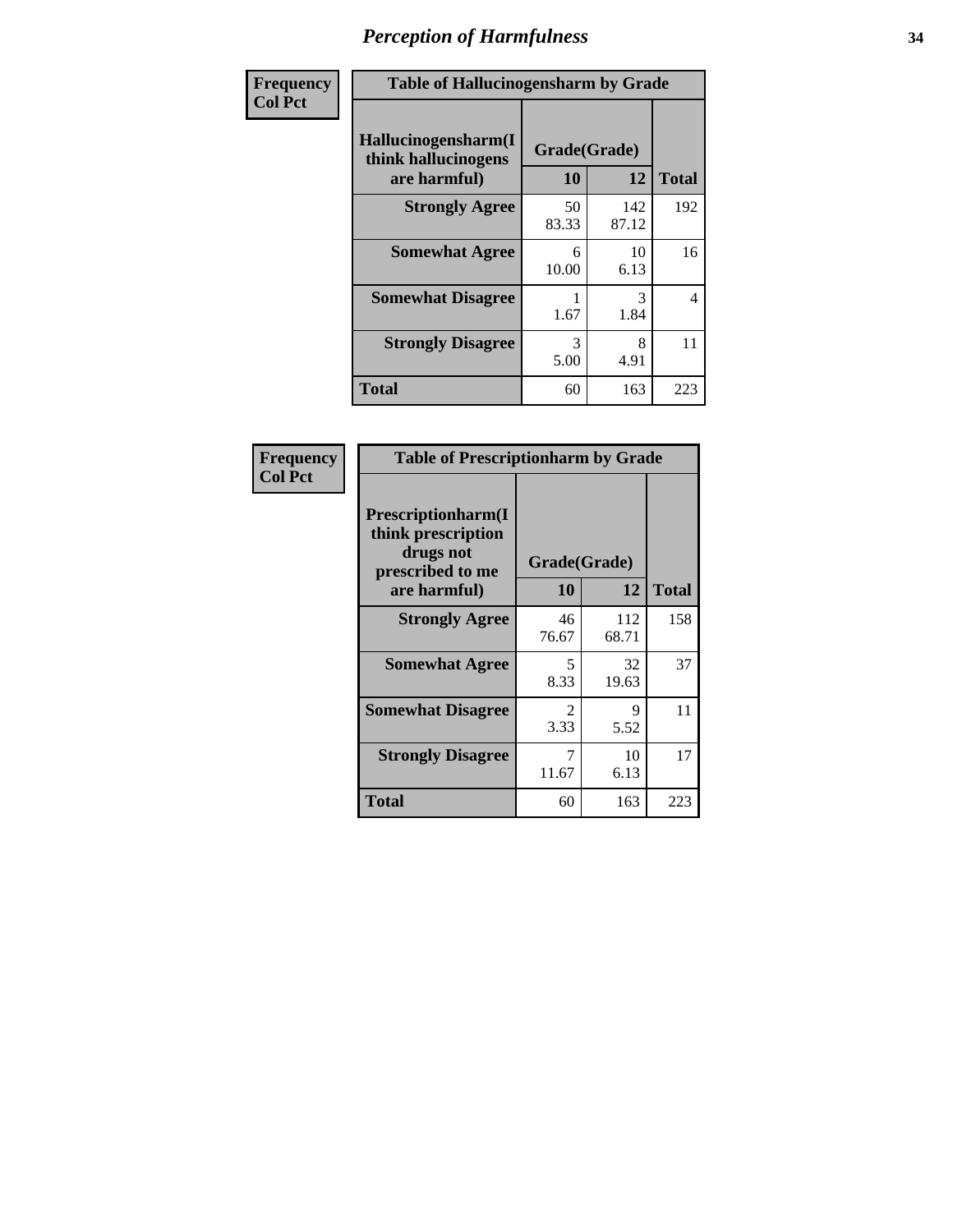# *Disapproval by Adults* **35**

| Frequency      | <b>Table of Alcoholadult by Grade</b>                                 |                    |             |              |
|----------------|-----------------------------------------------------------------------|--------------------|-------------|--------------|
| <b>Col Pct</b> | <b>Alcoholadult</b> (Adults<br>would disapprove if<br>I used alcohol) | Grade(Grade)<br>10 | 12          | <b>Total</b> |
|                | <b>Strongly Agree</b>                                                 | 30<br>50.00        | 90<br>55.21 | 120          |
|                | <b>Somewhat Agree</b>                                                 | 14<br>23.33        | 37<br>22.70 | 51           |
|                | <b>Somewhat Disagree</b>                                              | 12<br>20.00        | 19<br>11.66 | 31           |
|                | <b>Strongly Disagree</b>                                              | 4<br>6.67          | 17<br>10.43 | 21           |
|                | <b>Total</b>                                                          | 60                 | 163         | 223          |

| <b>Table of Tobaccoadult by Grade</b>                                 |                    |              |              |  |
|-----------------------------------------------------------------------|--------------------|--------------|--------------|--|
| <b>Tobaccoadult</b> (Adults<br>would disapprove if<br>I used tobacco) | Grade(Grade)<br>10 | 12           | <b>Total</b> |  |
| <b>Strongly Agree</b>                                                 | 39<br>65.00        | 112<br>68.71 | 151          |  |
| <b>Somewhat Agree</b>                                                 | 13<br>21.67        | 26<br>15.95  | 39           |  |
| <b>Somewhat Disagree</b>                                              | 5<br>8.33          | 14<br>8.59   | 19           |  |
| <b>Strongly Disagree</b>                                              | 3<br>5.00          | 11<br>6.75   | 14           |  |
| Total                                                                 | 60                 | 163          | 223          |  |

| Frequency      | <b>Table of Marijuanaadult by Grade</b>                           |                    |              |              |
|----------------|-------------------------------------------------------------------|--------------------|--------------|--------------|
| <b>Col Pct</b> | Marijuanaadult(Adults<br>would disapprove if I<br>used marijuana) | Grade(Grade)<br>10 | 12           | <b>Total</b> |
|                | <b>Strongly Agree</b>                                             | 44<br>73.33        | 137<br>84.05 | 181          |
|                | <b>Somewhat Agree</b>                                             | 7<br>11.67         | 12<br>7.36   | 19           |
|                | <b>Somewhat Disagree</b>                                          | 6<br>10.00         | 5<br>3.07    | 11           |
|                | <b>Strongly Disagree</b>                                          | 3<br>5.00          | 9<br>5.52    | 12           |
|                | <b>Total</b>                                                      | 60                 | 163          | 223          |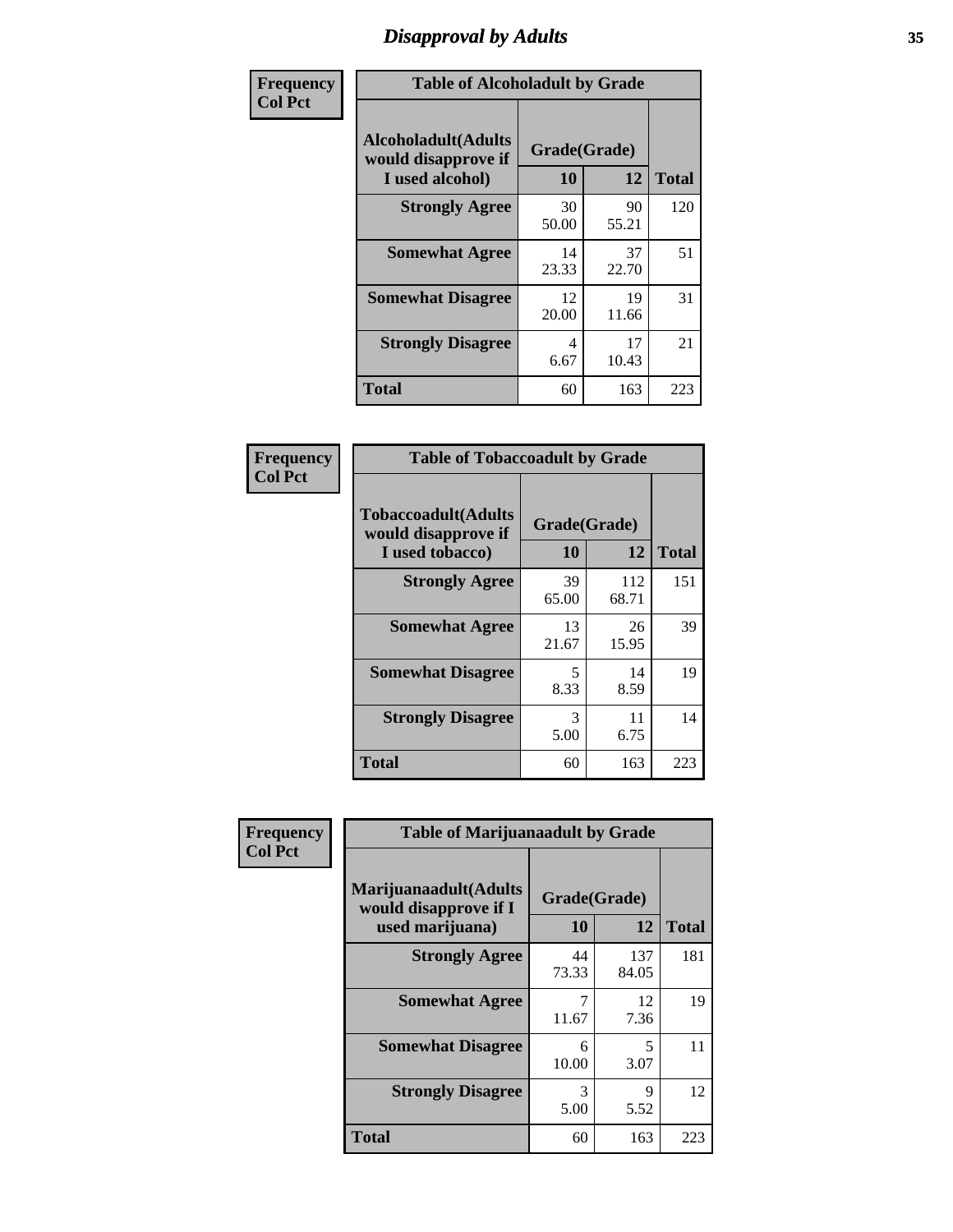### *Disapproval by Adults* **36**

| <b>Frequency</b> | <b>Table of Otherdrugadult by Grade</b>                                     |                                     |              |                |
|------------------|-----------------------------------------------------------------------------|-------------------------------------|--------------|----------------|
| <b>Col Pct</b>   | <b>Otherdrugadult</b> (Adults<br>would disapprove if I<br>used other drugs) | Grade(Grade)<br>10                  | 12           | <b>Total</b>   |
|                  | <b>Strongly Agree</b>                                                       | 50<br>83.33                         | 147<br>90.18 | 197            |
|                  | <b>Somewhat Agree</b>                                                       | 5<br>8.33                           | 6<br>3.68    | 11             |
|                  | <b>Somewhat Disagree</b>                                                    | $\mathcal{D}_{\mathcal{L}}$<br>3.33 | 1.23         | $\overline{4}$ |
|                  | <b>Strongly Disagree</b>                                                    | 3<br>5.00                           | 8<br>4.91    | 11             |
|                  | <b>Total</b>                                                                | 60                                  | 163          | 223            |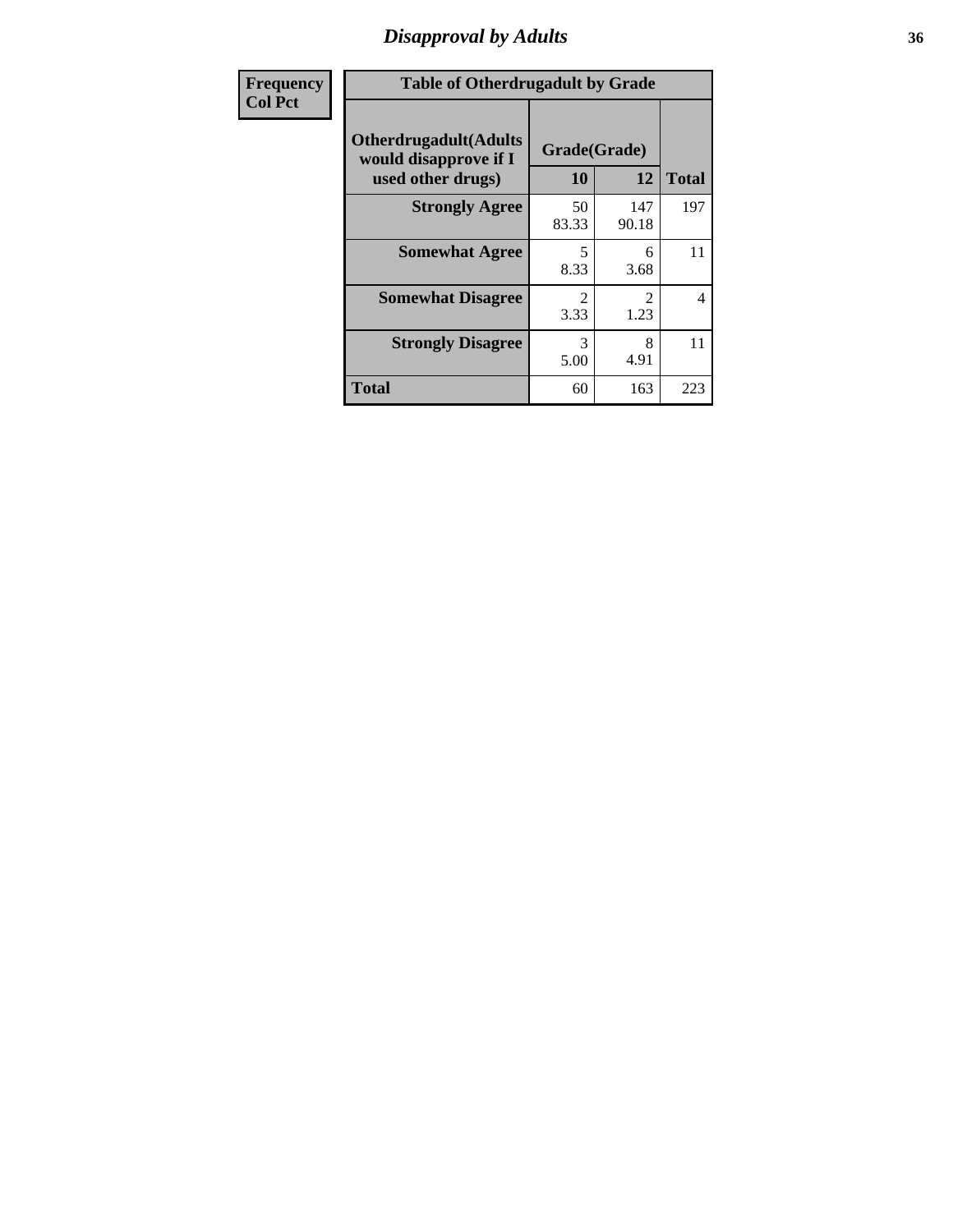# *Disapproval by Peers* **37**

| Frequency      | <b>Table of Alcoholpeer by Grade</b>                    |              |             |              |  |
|----------------|---------------------------------------------------------|--------------|-------------|--------------|--|
| <b>Col Pct</b> | Alcoholpeer(My<br>friends would<br>disapprove if I used | Grade(Grade) |             |              |  |
|                | alcohol)                                                | 10           | 12          | <b>Total</b> |  |
|                | <b>Strongly Agree</b>                                   | 13<br>21.67  | 30<br>18.40 | 43           |  |
|                | <b>Somewhat Agree</b>                                   | 14<br>23.33  | 33<br>20.25 | 47           |  |
|                | <b>Somewhat Disagree</b>                                | 16<br>26.67  | 47<br>28.83 | 63           |  |
|                | <b>Strongly Disagree</b>                                | 17<br>28.33  | 53<br>32.52 | 70           |  |
|                | Total                                                   | 60           | 163         | 223          |  |

| Frequency      | <b>Table of Tobaccopeer by Grade</b>                                |                    |             |              |
|----------------|---------------------------------------------------------------------|--------------------|-------------|--------------|
| <b>Col Pct</b> | Tobaccopeer(My<br>friends would<br>disapprove if I used<br>tobacco) | Grade(Grade)<br>10 | 12          | <b>Total</b> |
|                | <b>Strongly Agree</b>                                               | 25<br>41.67        | 52<br>31.90 | 77           |
|                | <b>Somewhat Agree</b>                                               | 11<br>18.33        | 35<br>21.47 | 46           |
|                | <b>Somewhat Disagree</b>                                            | 12<br>20.00        | 36<br>22.09 | 48           |
|                | <b>Strongly Disagree</b>                                            | 12<br>20.00        | 40<br>24.54 | 52           |
|                | Total                                                               | 60                 | 163         | 223          |

| Frequency      | <b>Table of Marijuanapeer by Grade</b>                    |              |             |              |
|----------------|-----------------------------------------------------------|--------------|-------------|--------------|
| <b>Col Pct</b> | Marijuanapeer(My<br>friends would<br>disapprove if I used | Grade(Grade) |             |              |
|                | marijuana)                                                | 10           | 12          | <b>Total</b> |
|                | <b>Strongly Agree</b>                                     | 33<br>55.00  | 69<br>42.33 | 102          |
|                | <b>Somewhat Agree</b>                                     | 5<br>8.33    | 29<br>17.79 | 34           |
|                | <b>Somewhat Disagree</b>                                  | 11<br>18.33  | 27<br>16.56 | 38           |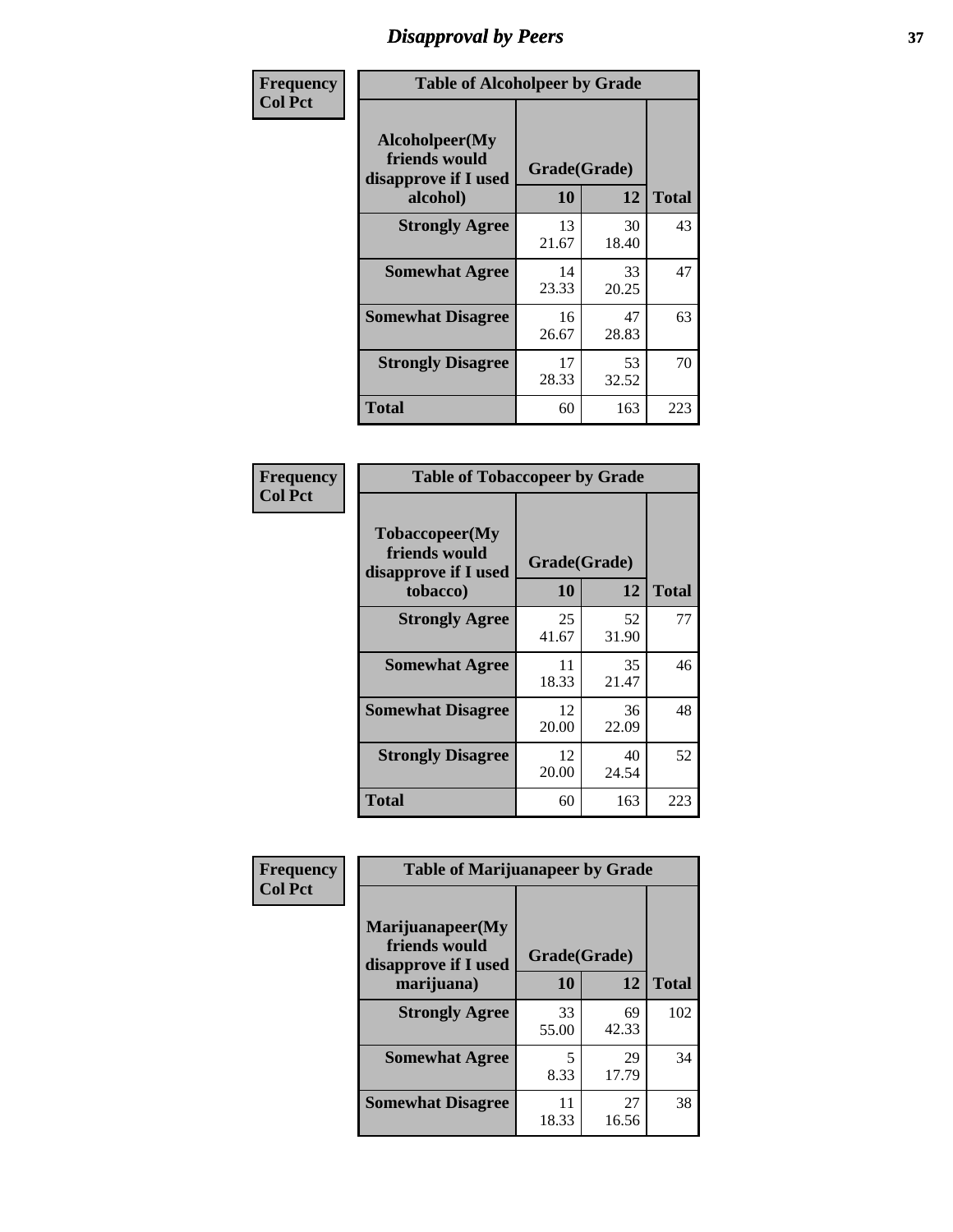# *Disapproval by Peers* **38**

| Frequency<br><b>Col Pct</b> | <b>Table of Marijuanapeer by Grade</b>                                  |                    |             |              |
|-----------------------------|-------------------------------------------------------------------------|--------------------|-------------|--------------|
|                             | Marijuanapeer(My<br>friends would<br>disapprove if I used<br>marijuana) | Grade(Grade)<br>10 | 12          | <b>Total</b> |
|                             | <b>Strongly Disagree</b>                                                | 11<br>18.33        | 38<br>23.31 | 49           |
|                             | Total                                                                   | 60                 | 163         | 223          |

| Frequency      | <b>Table of Otherdrugpeer by Grade</b>                                    |                    |             |              |
|----------------|---------------------------------------------------------------------------|--------------------|-------------|--------------|
| <b>Col Pct</b> | Otherdrugpeer(My<br>friends would<br>disapprove if I used<br>other drugs) | Grade(Grade)<br>10 | 12          | <b>Total</b> |
|                | <b>Strongly Agree</b>                                                     | 38<br>63.33        | 98<br>60.12 | 136          |
|                | <b>Somewhat Agree</b>                                                     | 8<br>13.33         | 29<br>17.79 | 37           |
|                | <b>Somewhat Disagree</b>                                                  | 7<br>11.67         | 22<br>13.50 | 29           |
|                | <b>Strongly Disagree</b>                                                  | 7<br>11.67         | 14<br>8.59  | 21           |
|                | <b>Total</b>                                                              | 60                 | 163         | 223          |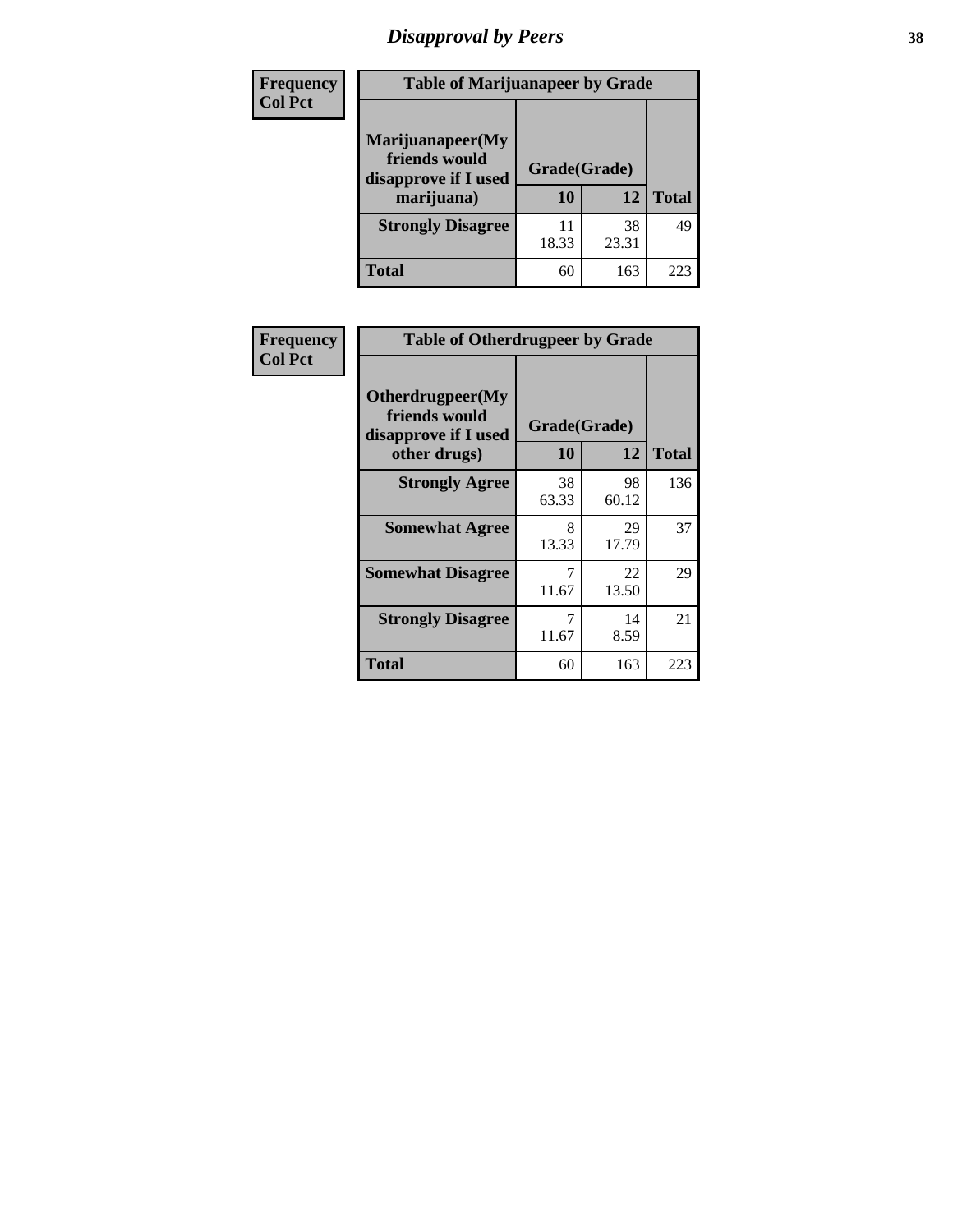| Frequency      | <b>Table of Alcohollocation1 by Grade</b> |              |              |              |
|----------------|-------------------------------------------|--------------|--------------|--------------|
| <b>Col Pct</b> | <b>Alcohollocation1(Places</b>            | Grade(Grade) |              |              |
|                | <b>Friends Use Alcohol)</b>               | 10           | 12           | <b>Total</b> |
|                |                                           | 37<br>61.67  | 112<br>68.71 | 149          |
|                | Do Not Use                                | 23<br>38.33  | 51<br>31.29  | 74           |
|                | <b>Total</b>                              | 60           | 163          | 223          |

| Frequency      | <b>Table of Alcohollocation2 by Grade</b> |              |             |              |
|----------------|-------------------------------------------|--------------|-------------|--------------|
| <b>Col Pct</b> | <b>Alcohollocation2(Places</b>            | Grade(Grade) |             |              |
|                | <b>Friends Use Alcohol)</b>               | 10           | 12          | <b>Total</b> |
|                |                                           | 26<br>43.33  | 84<br>51.53 | 110          |
|                | Home                                      | 34<br>56.67  | 79<br>48.47 | 113          |
|                | Total                                     | 60           | 163         | 223          |

| Frequency<br><b>Col Pct</b> | <b>Table of Alcohollocation 3 by Grade</b>                    |                    |              |              |
|-----------------------------|---------------------------------------------------------------|--------------------|--------------|--------------|
|                             | <b>Alcohollocation3(Places</b><br><b>Friends Use Alcohol)</b> | Grade(Grade)<br>10 | 12           | <b>Total</b> |
|                             |                                                               | 56<br>93.33        | 151<br>92.64 | 207          |
|                             | <b>School</b>                                                 | 4<br>6.67          | 12<br>7.36   | 16           |
|                             | <b>Total</b>                                                  | 60                 | 163          | 223          |

| <b>Frequency</b> | <b>Table of Alcohollocation4 by Grade</b> |              |              |              |
|------------------|-------------------------------------------|--------------|--------------|--------------|
| <b>Col Pct</b>   | <b>Alcohollocation4(Places</b>            | Grade(Grade) |              |              |
|                  | <b>Friends Use Alcohol)</b>               | <b>10</b>    | 12           | <b>Total</b> |
|                  |                                           | 49<br>81.67  | 144<br>88.34 | 193          |
|                  | Car                                       | 11<br>18.33  | 19<br>11.66  | 30           |
|                  | <b>Total</b>                              | 60           | 163          | 223          |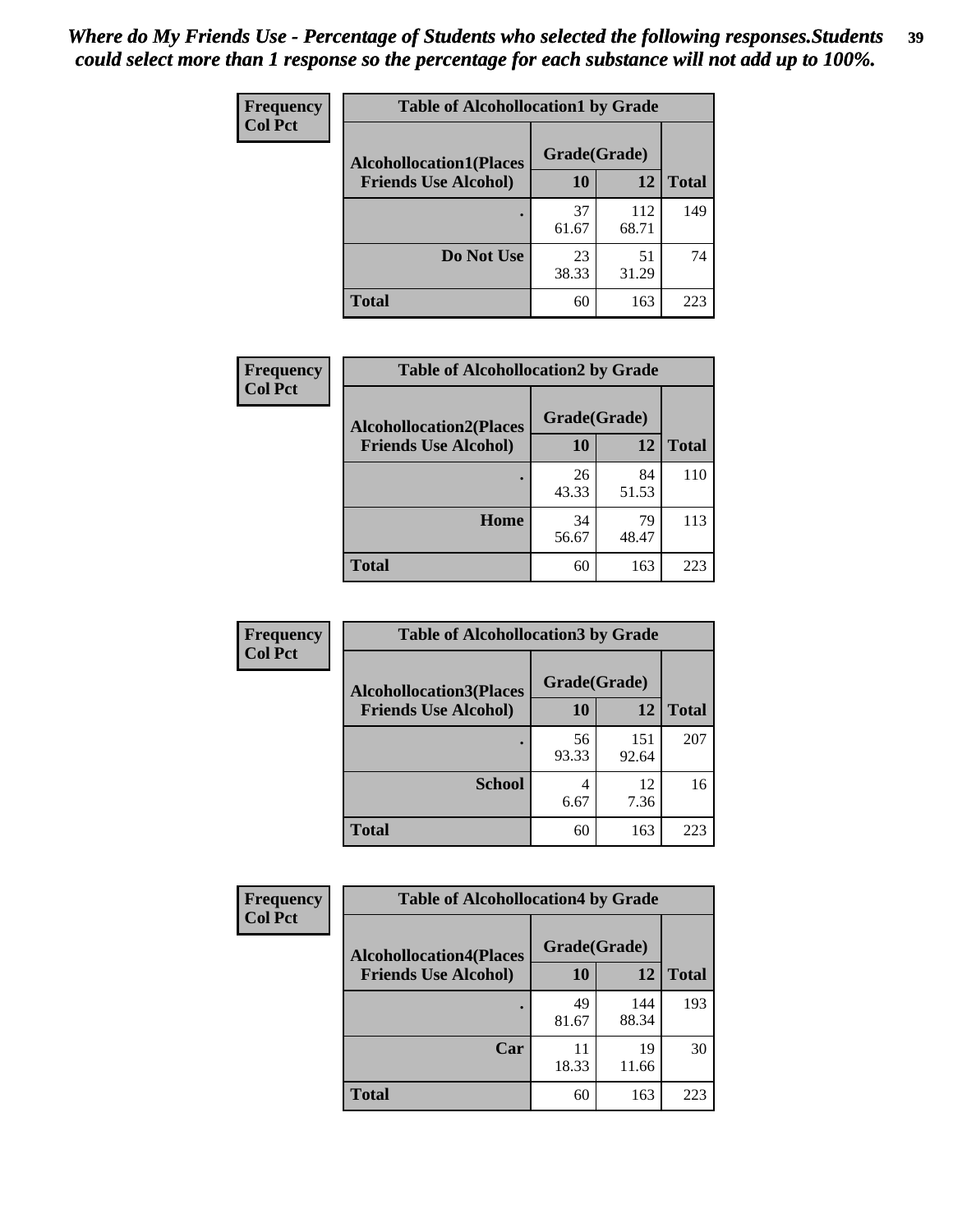| Frequency<br><b>Col Pct</b> | <b>Table of Alcohollocation5 by Grade</b><br>Grade(Grade)<br><b>Alcohollocation5(Places</b> |             |             |              |
|-----------------------------|---------------------------------------------------------------------------------------------|-------------|-------------|--------------|
|                             |                                                                                             |             |             |              |
|                             | <b>Friends Use Alcohol)</b>                                                                 | 10          | 12          | <b>Total</b> |
|                             |                                                                                             | 26<br>43.33 | 65<br>39.88 | 91           |
|                             | <b>Friend's House</b>                                                                       | 34<br>56.67 | 98<br>60.12 | 132          |
|                             | <b>Total</b>                                                                                | 60          | 163         | 223          |

| <b>Frequency</b> | <b>Table of Alcohollocation6 by Grade</b> |              |              |              |
|------------------|-------------------------------------------|--------------|--------------|--------------|
| <b>Col Pct</b>   | <b>Alcohollocation6(Places</b>            | Grade(Grade) |              |              |
|                  | <b>Friends Use Alcohol)</b>               | 10           | <b>12</b>    | <b>Total</b> |
|                  |                                           | 43<br>71.67  | 101<br>61.96 | 144          |
|                  | <b>Other</b>                              | 17<br>28.33  | 62<br>38.04  | 79           |
|                  | <b>Total</b>                              | 60           | 163          | 223          |

| Frequency<br><b>Col Pct</b> | <b>Table of Tobaccolocation1 by Grade</b> |              |             |              |
|-----------------------------|-------------------------------------------|--------------|-------------|--------------|
|                             | <b>Tobaccolocation1(Places</b>            | Grade(Grade) |             |              |
|                             | <b>Friends Use Tobacco)</b>               | 10           | <b>12</b>   | <b>Total</b> |
|                             |                                           | 32<br>53.33  | 97<br>59.51 | 129          |
|                             | <b>Do Not Use</b>                         | 28<br>46.67  | 66<br>40.49 | 94           |
|                             | <b>Total</b>                              | 60           | 163         | 223          |

| Frequency      | <b>Table of Tobaccolocation2 by Grade</b> |              |             |              |  |
|----------------|-------------------------------------------|--------------|-------------|--------------|--|
| <b>Col Pct</b> | <b>Tobaccolocation2(Places</b>            | Grade(Grade) |             |              |  |
|                | <b>Friends Use Tobacco)</b>               | 10           | 12          | <b>Total</b> |  |
|                |                                           | 32<br>53.33  | 86<br>52.76 | 118          |  |
|                | Home                                      | 28<br>46.67  | 77<br>47.24 | 105          |  |
|                | <b>Total</b>                              | 60           | 163         | 223          |  |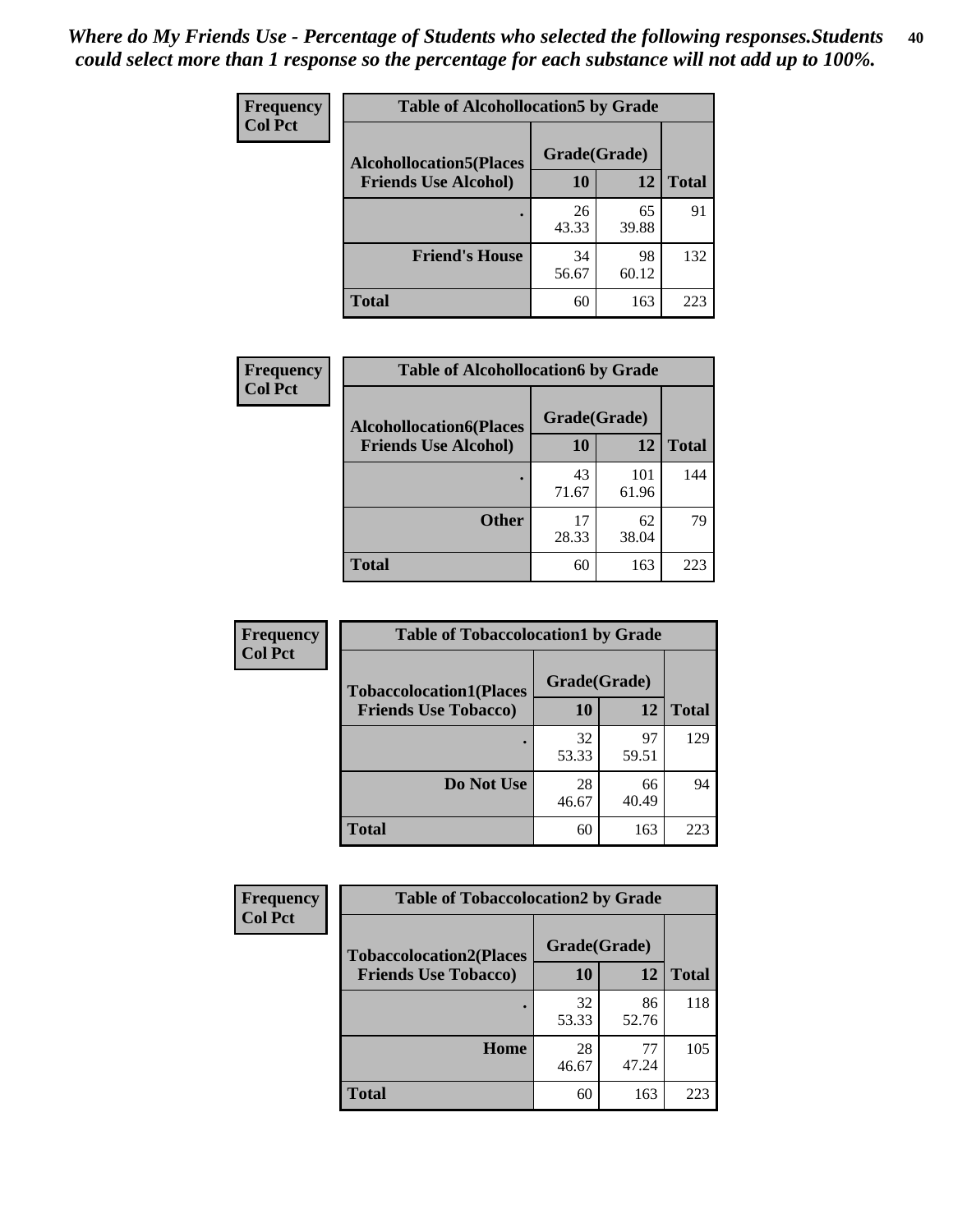| Frequency      | <b>Table of Tobaccolocation 3 by Grade</b> |              |              |              |  |
|----------------|--------------------------------------------|--------------|--------------|--------------|--|
| <b>Col Pct</b> | <b>Tobaccolocation3(Places</b>             | Grade(Grade) |              |              |  |
|                | <b>Friends Use Tobacco)</b>                | 10           | <b>12</b>    | <b>Total</b> |  |
|                | ٠                                          | 45<br>75.00  | 122<br>74.85 | 167          |  |
|                | <b>School</b>                              | 15<br>25.00  | 41<br>25.15  | 56           |  |
|                | <b>Total</b>                               | 60           | 163          | 223          |  |

| Frequency      | <b>Table of Tobaccolocation4 by Grade</b> |              |             |              |
|----------------|-------------------------------------------|--------------|-------------|--------------|
| <b>Col Pct</b> | <b>Tobaccolocation4(Places</b>            | Grade(Grade) |             |              |
|                | <b>Friends Use Tobacco)</b>               | 10           | 12          | <b>Total</b> |
|                |                                           | 34<br>56.67  | 92<br>56.44 | 126          |
|                | Car                                       | 26<br>43.33  | 71<br>43.56 | 97           |
|                | <b>Total</b>                              | 60           | 163         | 223          |

| Frequency<br><b>Col Pct</b> | <b>Table of Tobaccolocation5 by Grade</b> |              |             |              |
|-----------------------------|-------------------------------------------|--------------|-------------|--------------|
|                             | <b>Tobaccolocation5(Places</b>            | Grade(Grade) |             |              |
|                             | <b>Friends Use Tobacco)</b>               | 10           | <b>12</b>   | <b>Total</b> |
|                             |                                           | 31<br>51.67  | 80<br>49.08 | 111          |
|                             | <b>Friend's House</b>                     | 29<br>48.33  | 83<br>50.92 | 112          |
|                             | <b>Total</b>                              | 60           | 163         | 223          |

| <b>Frequency</b> | <b>Table of Tobaccolocation6 by Grade</b> |              |             |              |  |
|------------------|-------------------------------------------|--------------|-------------|--------------|--|
| <b>Col Pct</b>   | <b>Tobaccolocation6(Places</b>            | Grade(Grade) |             |              |  |
|                  | <b>Friends Use Tobacco)</b>               | 10           | 12          | <b>Total</b> |  |
|                  |                                           | 44<br>73.33  | 97<br>59.51 | 141          |  |
|                  | <b>Other</b>                              | 16<br>26.67  | 66<br>40.49 | 82           |  |
|                  | <b>Total</b>                              | 60           | 163         | 223          |  |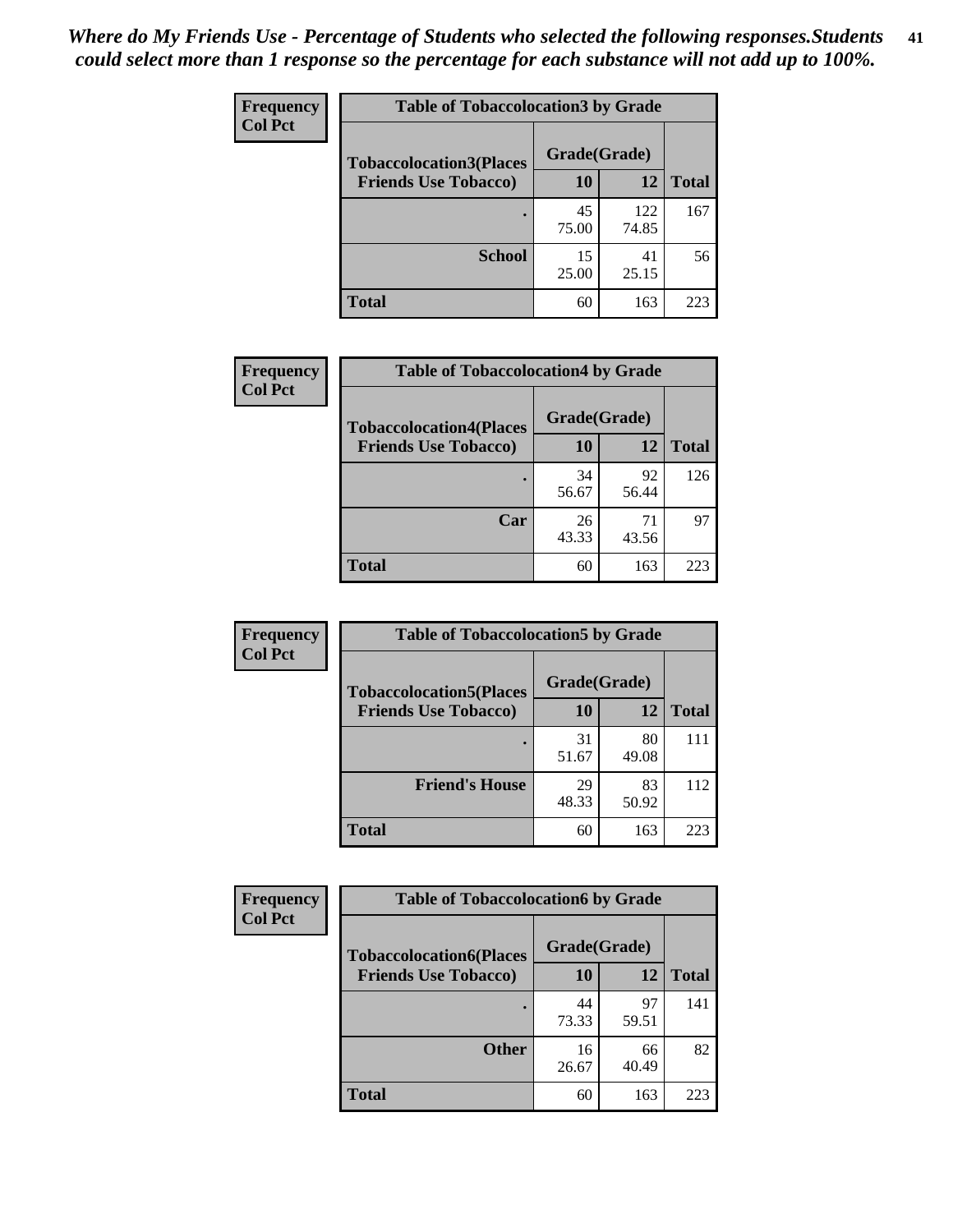| <b>Frequency</b> | <b>Table of Marijuanalocation1 by Grade</b> |              |             |              |
|------------------|---------------------------------------------|--------------|-------------|--------------|
| <b>Col Pct</b>   | <b>Marijuanalocation1(Places</b>            | Grade(Grade) |             |              |
|                  | <b>Friends Use Marijuana</b> )              | 10           | 12          | <b>Total</b> |
|                  |                                             | 26<br>43.33  | 84<br>51.53 | 110          |
|                  | Do Not Use                                  | 34<br>56.67  | 79<br>48.47 | 113          |
|                  | <b>Total</b>                                | 60           | 163         | 223          |

| <b>Frequency</b> | <b>Table of Marijuanalocation2 by Grade</b>                        |                    |              |              |
|------------------|--------------------------------------------------------------------|--------------------|--------------|--------------|
| <b>Col Pct</b>   | <b>Marijuanalocation2(Places</b><br><b>Friends Use Marijuana</b> ) | Grade(Grade)<br>10 | 12           | <b>Total</b> |
|                  |                                                                    | 34<br>56.67        | 100<br>61.35 | 134          |
|                  | Home                                                               | 26<br>43.33        | 63<br>38.65  | 89           |
|                  | <b>Total</b>                                                       | 60                 | 163          | 223          |

| Frequency      | <b>Table of Marijuanalocation3 by Grade</b> |              |              |              |
|----------------|---------------------------------------------|--------------|--------------|--------------|
| <b>Col Pct</b> | <b>Marijuanalocation3</b> (Places           | Grade(Grade) |              |              |
|                | <b>Friends Use Marijuana</b> )              | <b>10</b>    | 12           | <b>Total</b> |
|                |                                             | 58<br>96.67  | 151<br>92.64 | 209          |
|                | <b>School</b>                               | 2<br>3.33    | 12<br>7.36   | 14           |
|                | <b>Total</b>                                | 60           | 163          | 223          |

| <b>Frequency</b> | <b>Table of Marijuanalocation4 by Grade</b> |              |              |              |  |
|------------------|---------------------------------------------|--------------|--------------|--------------|--|
| <b>Col Pct</b>   | <b>Marijuanalocation4(Places</b>            | Grade(Grade) |              |              |  |
|                  | <b>Friends Use Marijuana</b> )              | <b>10</b>    | 12           | <b>Total</b> |  |
|                  |                                             | 42<br>70.00  | 121<br>74.23 | 163          |  |
|                  | Car                                         | 18<br>30.00  | 42<br>25.77  | 60           |  |
|                  | <b>Total</b>                                | 60           | 163          | 223          |  |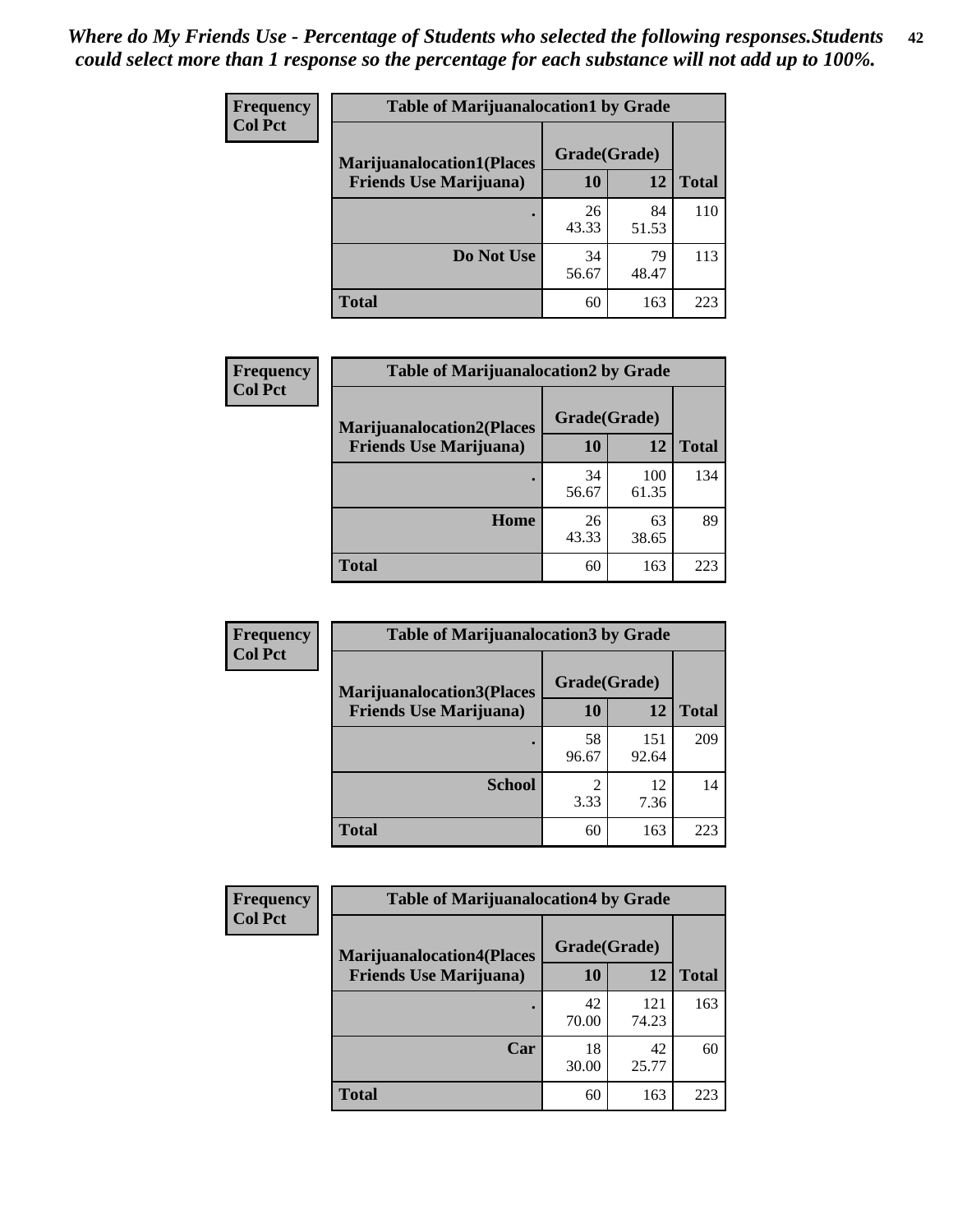| <b>Frequency</b> | <b>Table of Marijuanalocation5 by Grade</b> |              |             |                 |
|------------------|---------------------------------------------|--------------|-------------|-----------------|
| <b>Col Pct</b>   | <b>Marijuanalocation5</b> (Places           | Grade(Grade) |             |                 |
|                  | <b>Friends Use Marijuana</b> )              | 10           | 12          | <b>Total</b>    |
|                  |                                             | 33<br>55.00  | 91<br>55.83 | 124             |
|                  | <b>Friend's House</b>                       | 27<br>45.00  | 72<br>44.17 | 99              |
|                  | <b>Total</b>                                | 60           | 163         | 22 <sup>3</sup> |

| <b>Frequency</b> | <b>Table of Marijuanalocation6 by Grade</b>                        |                           |              |       |
|------------------|--------------------------------------------------------------------|---------------------------|--------------|-------|
| <b>Col Pct</b>   | <b>Marijuanalocation6(Places</b><br><b>Friends Use Marijuana</b> ) | Grade(Grade)<br><b>10</b> | 12           | Total |
|                  |                                                                    | 47<br>78.33               | 114<br>69.94 | 161   |
|                  | <b>Other</b>                                                       | 13<br>21.67               | 49<br>30.06  | 62    |
|                  | <b>Total</b>                                                       | 60                        | 163          | 223   |

| <b>Frequency</b> | <b>Table of Otherdruglocation1 by Grade</b>                          |              |              |              |
|------------------|----------------------------------------------------------------------|--------------|--------------|--------------|
| <b>Col Pct</b>   | <b>Otherdruglocation1(Places</b><br><b>Friends Use Other Illegal</b> | Grade(Grade) |              |              |
|                  | Drugs)                                                               | 10           | 12           | <b>Total</b> |
|                  |                                                                      | 20<br>33.33  | 51<br>31.29  | 71           |
|                  | Do Not Use                                                           | 40<br>66.67  | 112<br>68.71 | 152          |
|                  | <b>Total</b>                                                         | 60           | 163          | 223          |

| <b>Frequency</b> | <b>Table of Otherdruglocation2 by Grade</b>                          |              |              |              |
|------------------|----------------------------------------------------------------------|--------------|--------------|--------------|
| <b>Col Pct</b>   | <b>Otherdruglocation2(Places</b><br><b>Friends Use Other Illegal</b> | Grade(Grade) |              |              |
|                  | Drugs)                                                               | 10           | 12           | <b>Total</b> |
|                  |                                                                      | 39<br>65.00  | 124<br>76.07 | 163          |
|                  | <b>Home</b>                                                          | 21<br>35.00  | 39<br>23.93  | 60           |
|                  | <b>Total</b>                                                         | 60           | 163          | 223          |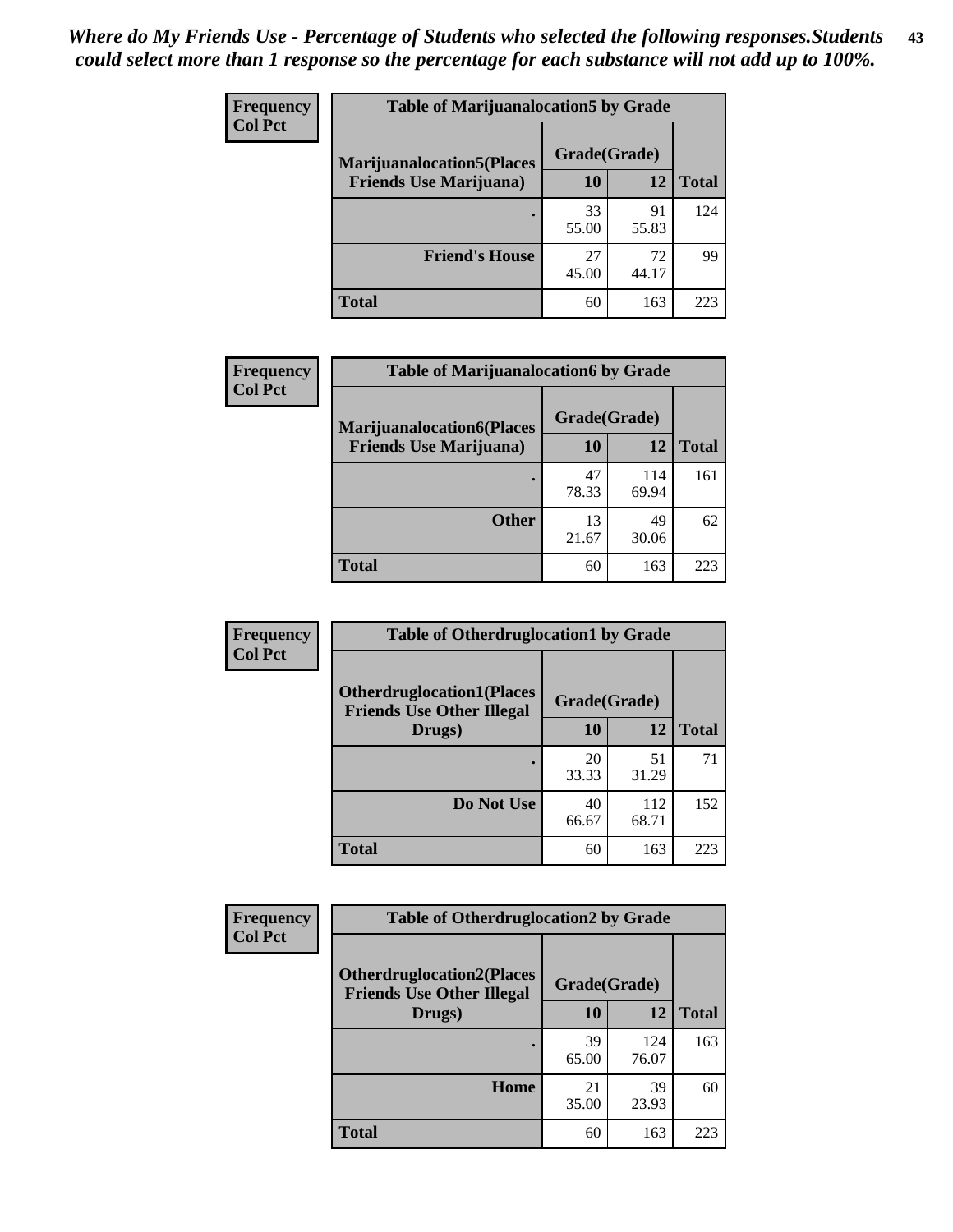| <b>Frequency</b> | <b>Table of Otherdruglocation 3 by Grade</b>                         |              |              |              |
|------------------|----------------------------------------------------------------------|--------------|--------------|--------------|
| <b>Col Pct</b>   | <b>Otherdruglocation3(Places</b><br><b>Friends Use Other Illegal</b> | Grade(Grade) |              |              |
|                  | Drugs)                                                               | 10           | 12           | <b>Total</b> |
|                  |                                                                      | 55<br>91.67  | 150<br>92.02 | 205          |
|                  | <b>School</b>                                                        | 8.33         | 13<br>7.98   | 18           |
|                  | <b>Total</b>                                                         | 60           | 163          | 223          |

| <b>Frequency</b> | <b>Table of Otherdruglocation4 by Grade</b>                          |              |              |              |
|------------------|----------------------------------------------------------------------|--------------|--------------|--------------|
| <b>Col Pct</b>   | <b>Otherdruglocation4(Places</b><br><b>Friends Use Other Illegal</b> | Grade(Grade) |              |              |
|                  | Drugs)                                                               | 10           | 12           | <b>Total</b> |
|                  |                                                                      | 49<br>81.67  | 139<br>85.28 | 188          |
|                  | Car                                                                  | 11<br>18.33  | 24<br>14.72  | 35           |
|                  | <b>Total</b>                                                         | 60           | 163          | 223          |

| <b>Frequency</b><br><b>Col Pct</b> | <b>Table of Otherdruglocation5 by Grade</b>                          |              |              |              |
|------------------------------------|----------------------------------------------------------------------|--------------|--------------|--------------|
|                                    | <b>Otherdruglocation5(Places</b><br><b>Friends Use Other Illegal</b> | Grade(Grade) |              |              |
|                                    | Drugs)                                                               | 10           | <b>12</b>    | <b>Total</b> |
|                                    |                                                                      | 43<br>71.67  | 125<br>76.69 | 168          |
|                                    | <b>Friend's House</b>                                                | 17<br>28.33  | 38<br>23.31  | 55           |
|                                    | <b>Total</b>                                                         | 60           | 163          | 223          |

| <b>Frequency</b> | <b>Table of Otherdruglocation6 by Grade</b>                          |              |              |              |
|------------------|----------------------------------------------------------------------|--------------|--------------|--------------|
| <b>Col Pct</b>   | <b>Otherdruglocation6(Places</b><br><b>Friends Use Other Illegal</b> | Grade(Grade) |              |              |
|                  | Drugs)                                                               | 10           | 12           | <b>Total</b> |
|                  |                                                                      | 47<br>78.33  | 134<br>82.21 | 181          |
|                  | <b>Other</b>                                                         | 13<br>21.67  | 29<br>17.79  | 42           |
|                  | <b>Total</b>                                                         | 60           | 163          | 223          |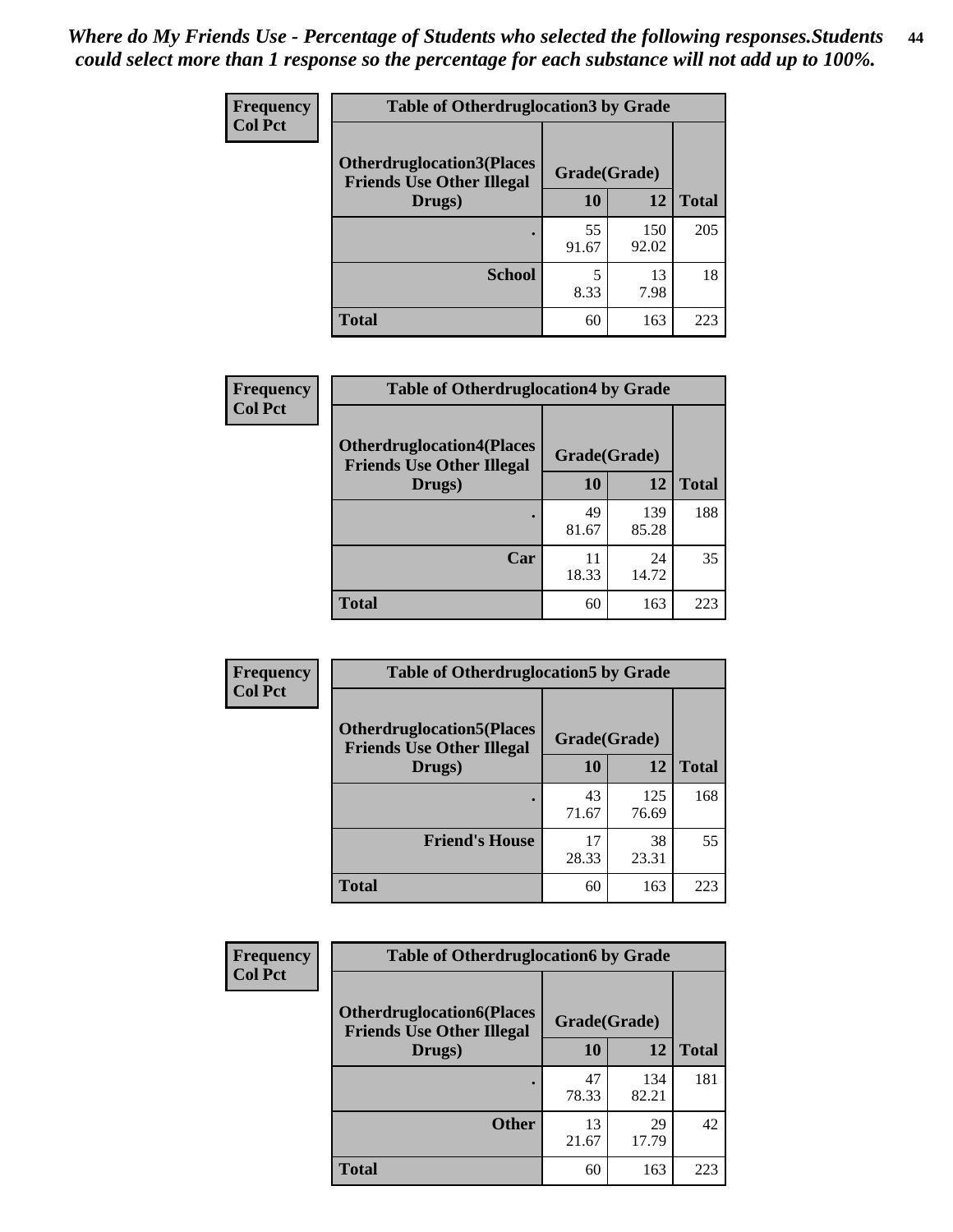| Frequency      | <b>Table of Alcoholtime1 by Grade</b>           |              |              |              |
|----------------|-------------------------------------------------|--------------|--------------|--------------|
| <b>Col Pct</b> | <b>Alcoholtime1(Times</b><br><b>Friends Use</b> | Grade(Grade) |              |              |
|                | Alcohol)                                        | <b>10</b>    | 12           | <b>Total</b> |
|                |                                                 | 37<br>61.67  | 115<br>70.55 | 152          |
|                | Do Not Use                                      | 23<br>38.33  | 48<br>29.45  | 71           |
|                | <b>Total</b>                                    | 60           | 163          | 223          |

| Frequency      | <b>Table of Alcoholtime2 by Grade</b>           |              |              |              |
|----------------|-------------------------------------------------|--------------|--------------|--------------|
| <b>Col Pct</b> | <b>Alcoholtime2(Times</b><br><b>Friends Use</b> | Grade(Grade) |              |              |
|                | Alcohol)                                        | 10           | 12           | <b>Total</b> |
|                |                                                 | 54<br>90.00  | 156<br>95.71 | 210          |
|                | <b>On Way to School</b>                         | 6<br>10.00   | 7<br>4.29    | 13           |
|                | <b>Total</b>                                    | 60           | 163          | 223          |

| Frequency<br><b>Col Pct</b> | <b>Table of Alcoholtime3 by Grade</b>           |              |              |              |
|-----------------------------|-------------------------------------------------|--------------|--------------|--------------|
|                             | <b>Alcoholtime3(Times</b><br><b>Friends Use</b> | Grade(Grade) |              |              |
|                             | Alcohol)                                        | 10           | 12           | <b>Total</b> |
|                             |                                                 | 56<br>93.33  | 160<br>98.16 | 216          |
|                             | <b>During School</b>                            | 4<br>6.67    | 3<br>1.84    | 7            |
|                             | <b>Total</b>                                    | 60           | 163          | 223          |

| <b>Frequency</b> | <b>Table of Alcoholtime4 by Grade</b> |                                           |              |              |  |
|------------------|---------------------------------------|-------------------------------------------|--------------|--------------|--|
| <b>Col Pct</b>   |                                       | Grade(Grade)<br><b>Alcoholtime4(Times</b> |              |              |  |
|                  | <b>Friends Use Alcohol)</b>           | 10                                        | 12           | <b>Total</b> |  |
|                  | ٠                                     | 52<br>86.67                               | 153<br>93.87 | 205          |  |
|                  | <b>On Way Home From School</b>        | 8<br>13.33                                | 10<br>6.13   | 18           |  |
|                  | <b>Total</b>                          | 60                                        | 163          | 223          |  |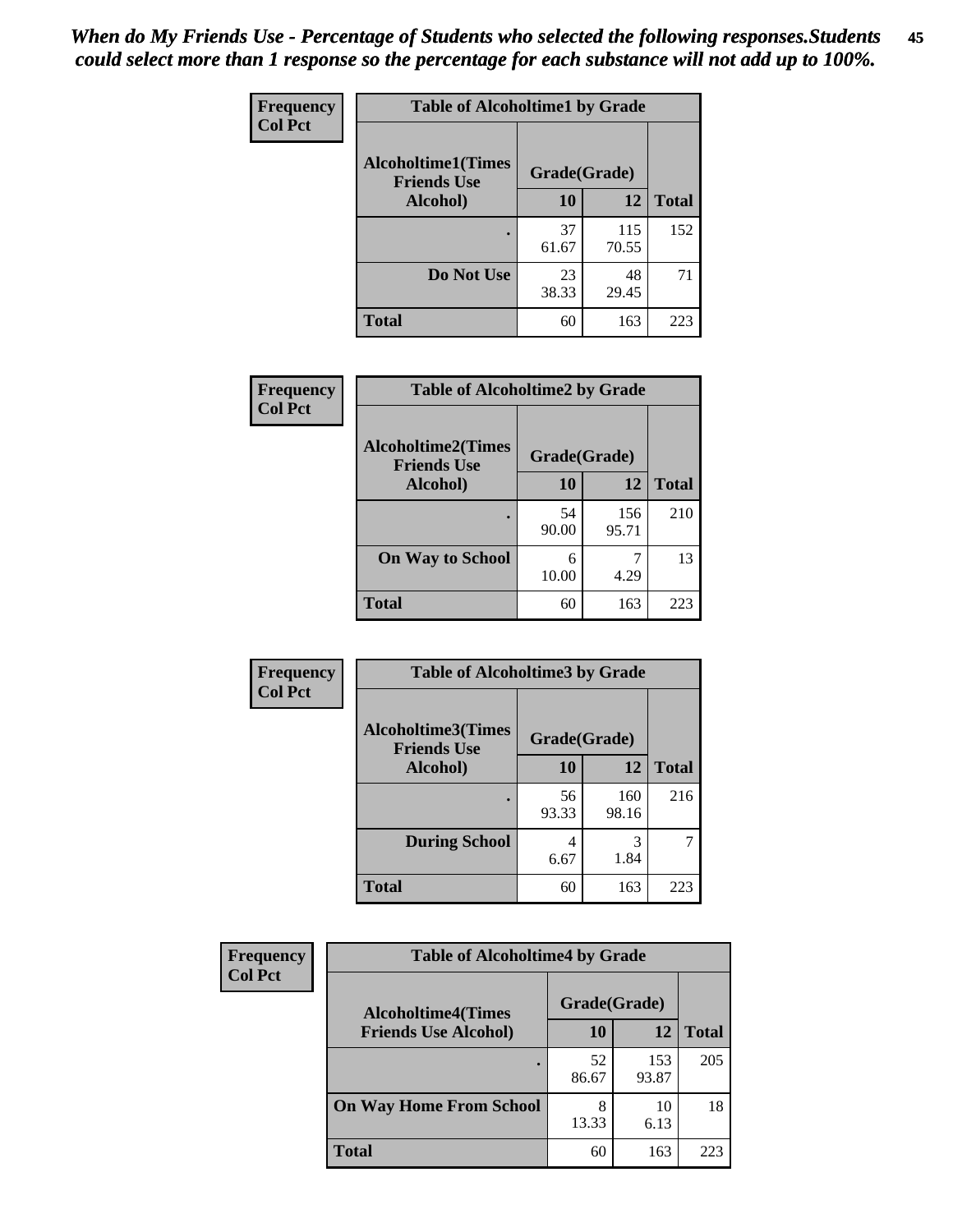*When do My Friends Use - Percentage of Students who selected the following responses.Students could select more than 1 response so the percentage for each substance will not add up to 100%.* **46**

| Frequency      | <b>Table of Alcoholtime5 by Grade</b>           |              |              |              |
|----------------|-------------------------------------------------|--------------|--------------|--------------|
| <b>Col Pct</b> | <b>Alcoholtime5(Times</b><br><b>Friends Use</b> | Grade(Grade) |              |              |
|                | Alcohol)                                        | 10           | 12           | <b>Total</b> |
|                |                                                 | 37<br>61.67  | 121<br>74.23 | 158          |
|                | Weeknights                                      | 23<br>38.33  | 42<br>25.77  | 65           |
|                | <b>Total</b>                                    | 60           | 163          | 223          |

| Frequency      | <b>Table of Alcoholtime6 by Grade</b>           |              |              |              |
|----------------|-------------------------------------------------|--------------|--------------|--------------|
| <b>Col Pct</b> | <b>Alcoholtime6(Times</b><br><b>Friends Use</b> | Grade(Grade) |              |              |
|                | Alcohol)                                        | 10           | 12           | <b>Total</b> |
|                |                                                 | 22<br>36.67  | 44<br>26.99  | 66           |
|                | Weekends                                        | 38<br>63.33  | 119<br>73.01 | 157          |
|                | <b>Total</b>                                    | 60           | 163          | 223          |

| <b>Frequency</b> | <b>Table of Tobaccotime1 by Grade</b>           |              |              |              |
|------------------|-------------------------------------------------|--------------|--------------|--------------|
| <b>Col Pct</b>   | <b>Tobaccotime1(Times</b><br><b>Friends Use</b> | Grade(Grade) |              |              |
|                  | <b>Tobacco</b> )                                | 10           | 12           | <b>Total</b> |
|                  |                                                 | 32<br>53.33  | 101<br>61.96 | 133          |
|                  | Do Not Use                                      | 28<br>46.67  | 62<br>38.04  | 90           |
|                  | <b>Total</b>                                    | 60           | 163          | 223          |

| <b>Frequency</b> | <b>Table of Tobaccotime2 by Grade</b>           |              |              |              |
|------------------|-------------------------------------------------|--------------|--------------|--------------|
| <b>Col Pct</b>   | <b>Tobaccotime2(Times</b><br><b>Friends Use</b> | Grade(Grade) |              |              |
|                  | Tobacco)                                        | 10           | 12           | <b>Total</b> |
|                  |                                                 | 46<br>76.67  | 103<br>63.19 | 149          |
|                  | <b>On Way to School</b>                         | 14<br>23.33  | 60<br>36.81  | 74           |
|                  | <b>Total</b>                                    | 60           | 163          | 223          |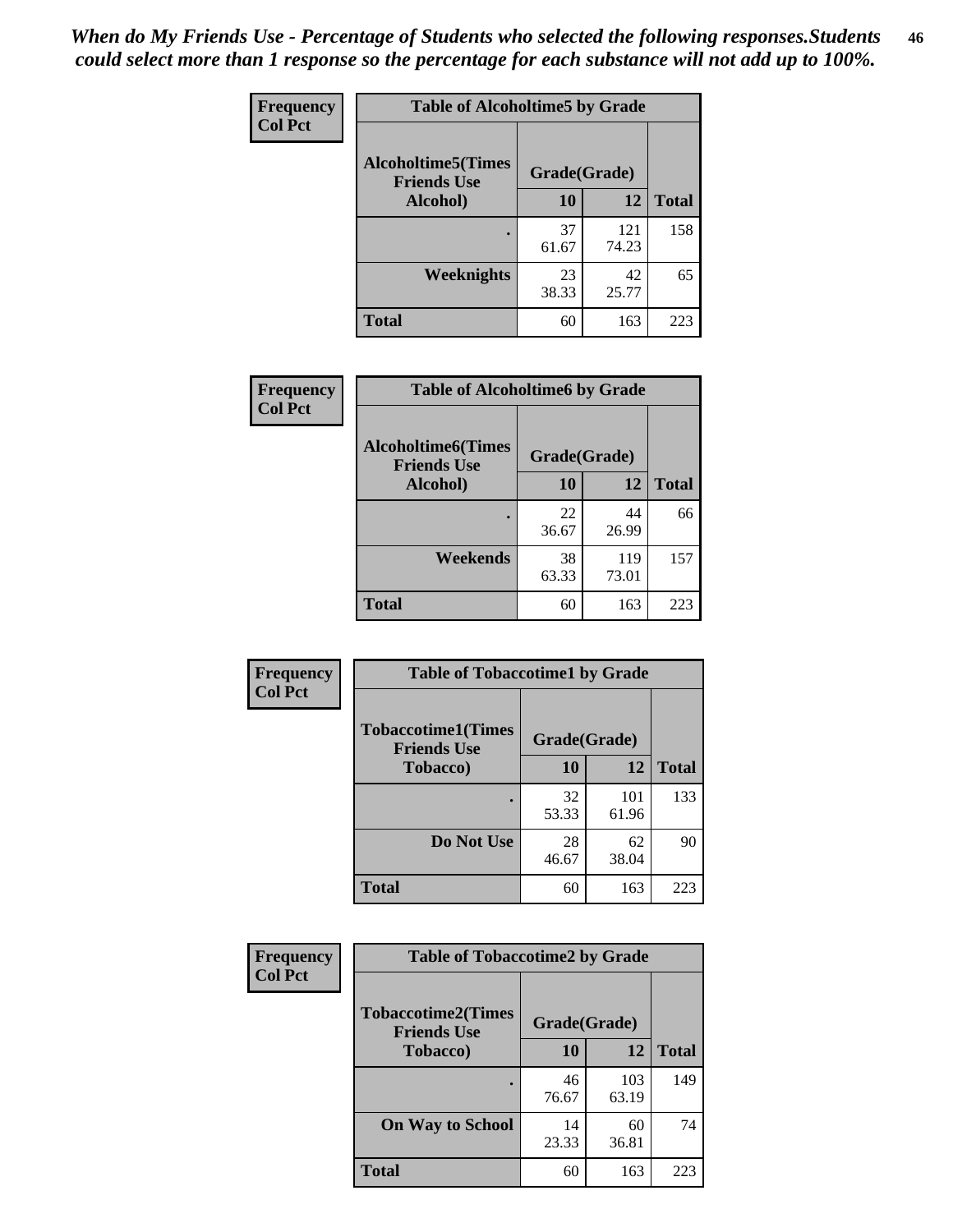*When do My Friends Use - Percentage of Students who selected the following responses.Students could select more than 1 response so the percentage for each substance will not add up to 100%.* **47**

| <b>Frequency</b> | <b>Table of Tobaccotime3 by Grade</b>           |              |              |              |  |
|------------------|-------------------------------------------------|--------------|--------------|--------------|--|
| <b>Col Pct</b>   | <b>Tobaccotime3(Times</b><br><b>Friends Use</b> | Grade(Grade) |              |              |  |
|                  | <b>Tobacco</b> )                                | 10           | 12           | <b>Total</b> |  |
|                  |                                                 | 55<br>91.67  | 134<br>82.21 | 189          |  |
|                  | <b>During School</b>                            | 5<br>8.33    | 29<br>17.79  | 34           |  |
|                  | <b>Total</b>                                    | 60           | 163          | 223          |  |

| <b>Frequency</b> | <b>Table of Tobaccotime4 by Grade</b> |              |              |              |
|------------------|---------------------------------------|--------------|--------------|--------------|
| <b>Col Pct</b>   | <b>Tobaccotime4(Times</b>             | Grade(Grade) |              |              |
|                  | <b>Friends Use Tobacco)</b>           | 10           | 12           | <b>Total</b> |
|                  |                                       | 52<br>86.67  | 153<br>93.87 | 205          |
|                  | <b>On Way Home From School</b>        | 8<br>13.33   | 10<br>6.13   | 18           |
|                  | <b>Total</b>                          | 60           | 163          | 223          |

| Frequency      | <b>Table of Tobaccotime5 by Grade</b>            |              |             |              |
|----------------|--------------------------------------------------|--------------|-------------|--------------|
| <b>Col Pct</b> | <b>Tobaccotime5</b> (Times<br><b>Friends Use</b> | Grade(Grade) |             |              |
|                | <b>Tobacco</b> )                                 | 10           | 12          | <b>Total</b> |
|                |                                                  | 32<br>53.33  | 76<br>46.63 | 108          |
|                | Weeknights                                       | 28<br>46.67  | 87<br>53.37 | 115          |
|                | <b>Total</b>                                     | 60           | 163         | 223          |

| Frequency<br><b>Col Pct</b> | <b>Table of Tobaccotime6 by Grade</b>                           |             |              |              |  |
|-----------------------------|-----------------------------------------------------------------|-------------|--------------|--------------|--|
|                             | <b>Tobaccotime6(Times</b><br>Grade(Grade)<br><b>Friends Use</b> |             |              |              |  |
|                             | <b>Tobacco</b> )                                                | 10          | 12           | <b>Total</b> |  |
|                             | ٠                                                               | 27<br>45.00 | 62<br>38.04  | 89           |  |
|                             | Weekends                                                        | 33<br>55.00 | 101<br>61.96 | 134          |  |
|                             | <b>Total</b>                                                    | 60          | 163          | 223          |  |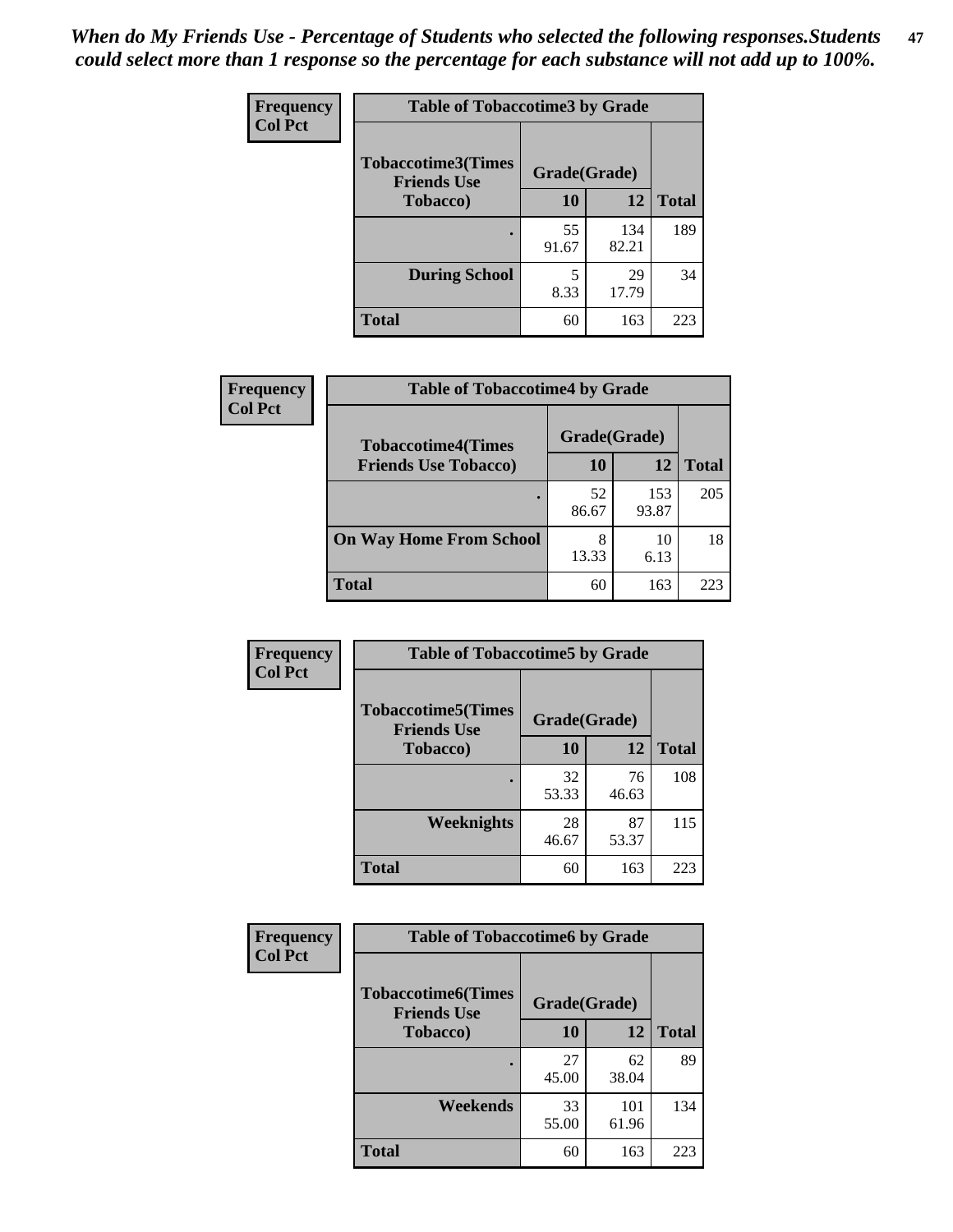| Frequency<br><b>Col Pct</b> | <b>Table of Marijuanatime1 by Grade</b>           |              |             |              |
|-----------------------------|---------------------------------------------------|--------------|-------------|--------------|
|                             | <b>Marijuanatime1(Times</b><br><b>Friends Use</b> | Grade(Grade) |             |              |
|                             | Marijuana)                                        | 10           | 12          | <b>Total</b> |
|                             |                                                   | 29<br>48.33  | 82<br>50.31 | 111          |
|                             | Do Not Use                                        | 31<br>51.67  | 81<br>49.69 | 112          |
|                             | <b>Total</b>                                      | 60           | 163         | 223          |

| Frequency      | <b>Table of Marijuanatime2 by Grade</b>           |              |              |              |
|----------------|---------------------------------------------------|--------------|--------------|--------------|
| <b>Col Pct</b> | <b>Marijuanatime2(Times</b><br><b>Friends Use</b> | Grade(Grade) |              |              |
|                | Marijuana)                                        | 10           | 12           | <b>Total</b> |
|                |                                                   | 53<br>88.33  | 133<br>81.60 | 186          |
|                | <b>On Way to School</b>                           | 7<br>11.67   | 30<br>18.40  | 37           |
|                | <b>Total</b>                                      | 60           | 163          | 223          |

| Frequency      | <b>Table of Marijuanatime3 by Grade</b>    |              |              |              |
|----------------|--------------------------------------------|--------------|--------------|--------------|
| <b>Col Pct</b> | Marijuanatime3(Times<br><b>Friends Use</b> | Grade(Grade) |              |              |
|                | Marijuana)                                 | 10           | 12           | <b>Total</b> |
|                |                                            | 58<br>96.67  | 158<br>96.93 | 216          |
|                | <b>During School</b>                       | 2<br>3.33    | 5<br>3.07    |              |
|                | <b>Total</b>                               | 60           | 163          | 223          |

| <b>Frequency</b> | <b>Table of Marijuanatime4 by Grade</b> |              |              |              |
|------------------|-----------------------------------------|--------------|--------------|--------------|
| <b>Col Pct</b>   | <b>Marijuanatime4(Times</b>             | Grade(Grade) |              |              |
|                  | <b>Friends Use Marijuana</b> )          | 10           | 12           | <b>Total</b> |
|                  |                                         | 50<br>83.33  | 134<br>82.21 | 184          |
|                  | <b>On Way Home From School</b>          | 10<br>16.67  | 29<br>17.79  | 39           |
|                  | <b>Total</b>                            | 60           | 163          | 223          |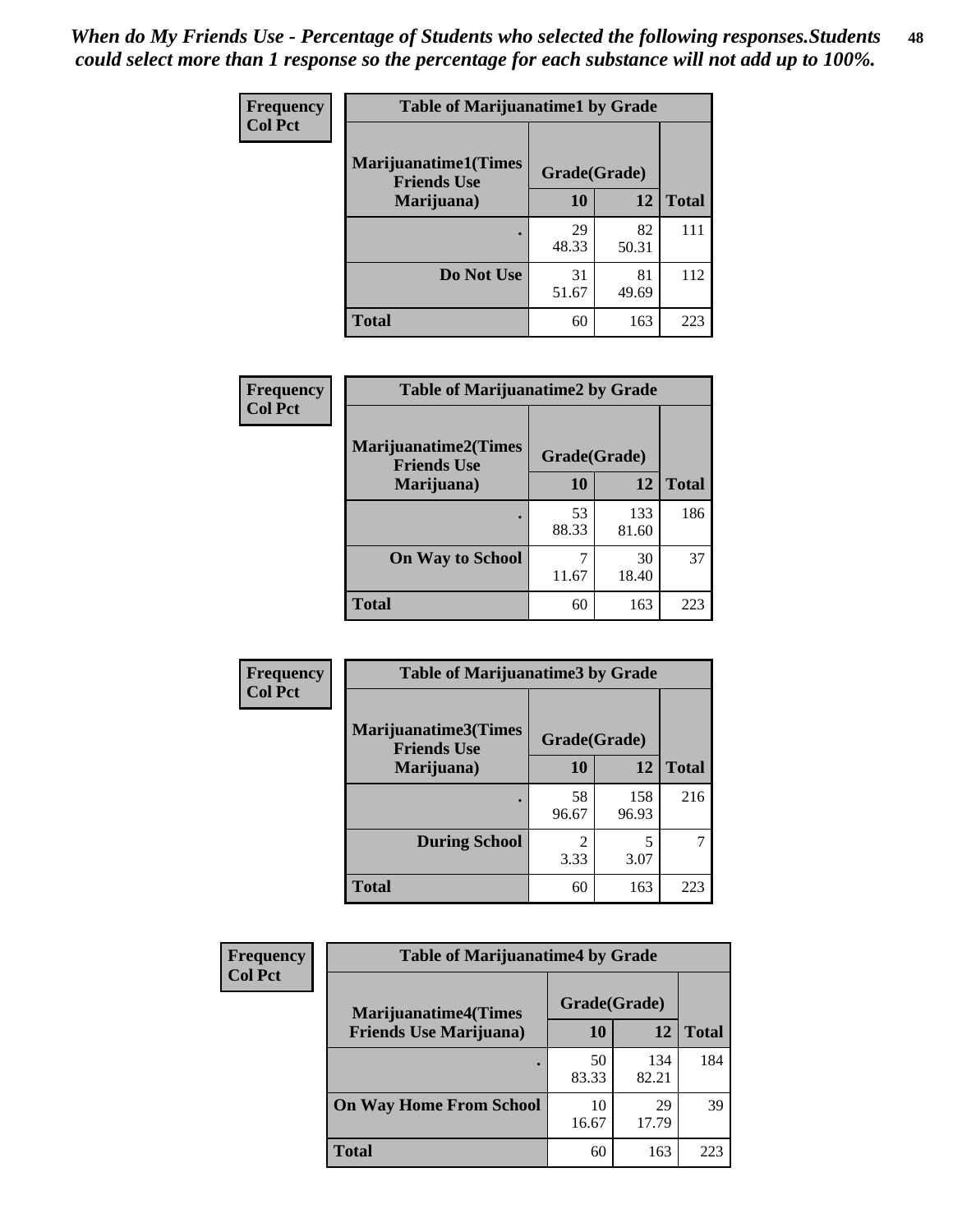| Frequency      | <b>Table of Marijuanatime5 by Grade</b>            |              |              |              |
|----------------|----------------------------------------------------|--------------|--------------|--------------|
| <b>Col Pct</b> | <b>Marijuanatime5</b> (Times<br><b>Friends Use</b> | Grade(Grade) |              |              |
|                | Marijuana)                                         | 10           | <b>12</b>    | <b>Total</b> |
|                |                                                    | 40<br>66.67  | 103<br>63.19 | 143          |
|                | Weeknights                                         | 20<br>33.33  | 60<br>36.81  | 80           |
|                | <b>Total</b>                                       | 60           | 163          | 223          |

| Frequency      | <b>Table of Marijuanatime6 by Grade</b>           |              |             |              |
|----------------|---------------------------------------------------|--------------|-------------|--------------|
| <b>Col Pct</b> | <b>Marijuanatime6(Times</b><br><b>Friends Use</b> | Grade(Grade) |             |              |
|                | Marijuana)                                        | 10           | 12          | <b>Total</b> |
|                |                                                   | 29<br>48.33  | 79<br>48.47 | 108          |
|                | Weekends                                          | 31<br>51.67  | 84<br>51.53 | 115          |
|                | <b>Total</b>                                      | 60           | 163         | 223          |

| Frequency      | <b>Table of Otherdrugtime1 by Grade</b>                 |              |              |              |
|----------------|---------------------------------------------------------|--------------|--------------|--------------|
| <b>Col Pct</b> | <b>Otherdrugtime1(Times</b><br><b>Friends Use Other</b> | Grade(Grade) |              |              |
|                | <b>Illegal Drugs</b> )                                  | 10           | 12           | <b>Total</b> |
|                |                                                         | 22<br>36.67  | 53<br>32.52  | 75           |
|                | Do Not Use                                              | 38<br>63.33  | 110<br>67.48 | 148          |
|                | Total                                                   | 60           | 163          | 223          |

| <b>Frequency</b><br><b>Col Pct</b> | <b>Table of Otherdrugtime2 by Grade</b>                 |              |              |              |
|------------------------------------|---------------------------------------------------------|--------------|--------------|--------------|
|                                    | <b>Otherdrugtime2(Times</b><br><b>Friends Use Other</b> | Grade(Grade) |              |              |
|                                    | <b>Illegal Drugs</b> )                                  | 10           | 12           | <b>Total</b> |
|                                    |                                                         | 56<br>93.33  | 151<br>92.64 | 207          |
|                                    | <b>On Way to School</b>                                 | 4<br>6.67    | 12<br>7.36   | 16           |
|                                    | Total                                                   | 60           | 163          | 223          |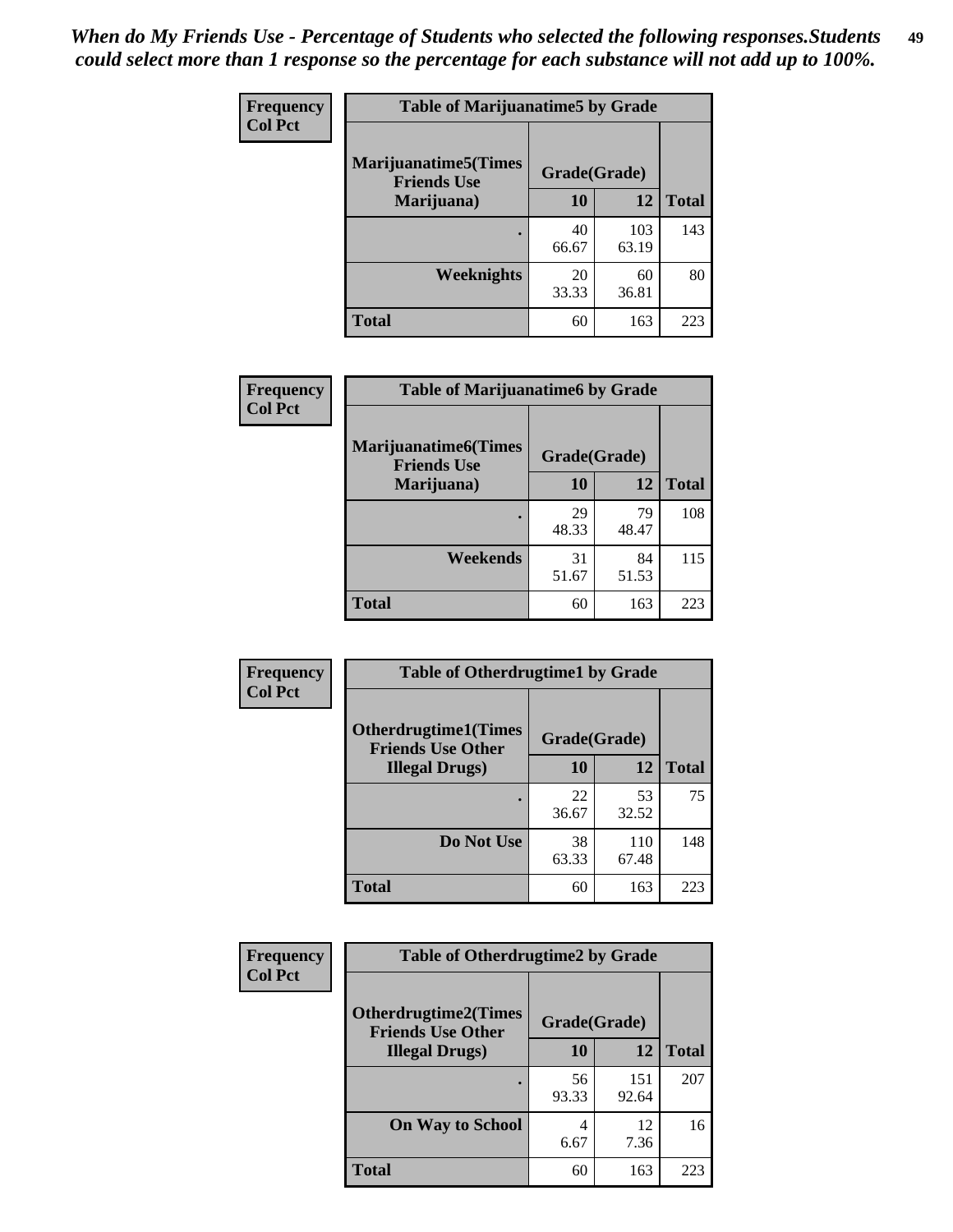| <b>Frequency</b> | <b>Table of Otherdrugtime3 by Grade</b>          |              |              |              |  |  |
|------------------|--------------------------------------------------|--------------|--------------|--------------|--|--|
| <b>Col Pct</b>   | Otherdrugtime3(Times<br><b>Friends Use Other</b> | Grade(Grade) |              |              |  |  |
|                  | <b>Illegal Drugs</b> )                           | 10           | 12           | <b>Total</b> |  |  |
|                  |                                                  | 53<br>88.33  | 151<br>92.64 | 204          |  |  |
|                  | <b>During School</b>                             | 11.67        | 12<br>7.36   | 19           |  |  |
|                  | Total                                            | 60           | 163          | 223          |  |  |

| Frequency      | <b>Table of Otherdrugtime4 by Grade</b>                         |              |              |              |  |  |
|----------------|-----------------------------------------------------------------|--------------|--------------|--------------|--|--|
| <b>Col Pct</b> | <b>Otherdrugtime4(Times</b><br><b>Friends Use Other Illegal</b> | Grade(Grade) |              |              |  |  |
|                | Drugs)                                                          | 10           | 12           | <b>Total</b> |  |  |
|                | $\bullet$                                                       | 54<br>90.00  | 151<br>92.64 | 205          |  |  |
|                | <b>On Way Home From School</b>                                  | 6<br>10.00   | 12<br>7.36   | 18           |  |  |
|                | <b>Total</b>                                                    | 60           | 163          | 223          |  |  |

| Frequency      | <b>Table of Otherdrugtime5 by Grade</b>                  |              |              |              |  |  |
|----------------|----------------------------------------------------------|--------------|--------------|--------------|--|--|
| <b>Col Pct</b> | <b>Otherdrugtime5</b> (Times<br><b>Friends Use Other</b> | Grade(Grade) |              |              |  |  |
|                | <b>Illegal Drugs</b> )                                   | 10           | 12           | <b>Total</b> |  |  |
|                |                                                          | 45<br>75.00  | 131<br>80.37 | 176          |  |  |
|                | Weeknights                                               | 15<br>25.00  | 32<br>19.63  | 47           |  |  |
|                | Total                                                    | 60           | 163          | 223          |  |  |

| Frequency      | <b>Table of Otherdrugtime6 by Grade</b>                 |              |              |              |  |  |
|----------------|---------------------------------------------------------|--------------|--------------|--------------|--|--|
| <b>Col Pct</b> | <b>Otherdrugtime6(Times</b><br><b>Friends Use Other</b> | Grade(Grade) |              |              |  |  |
|                | <b>Illegal Drugs</b> )                                  |              | 12           | <b>Total</b> |  |  |
|                |                                                         | 39<br>65.00  | 112<br>68.71 | 151          |  |  |
|                | Weekends                                                | 21<br>35.00  | 51<br>31.29  | 72           |  |  |
|                | <b>Total</b>                                            | 60           | 163          | 223          |  |  |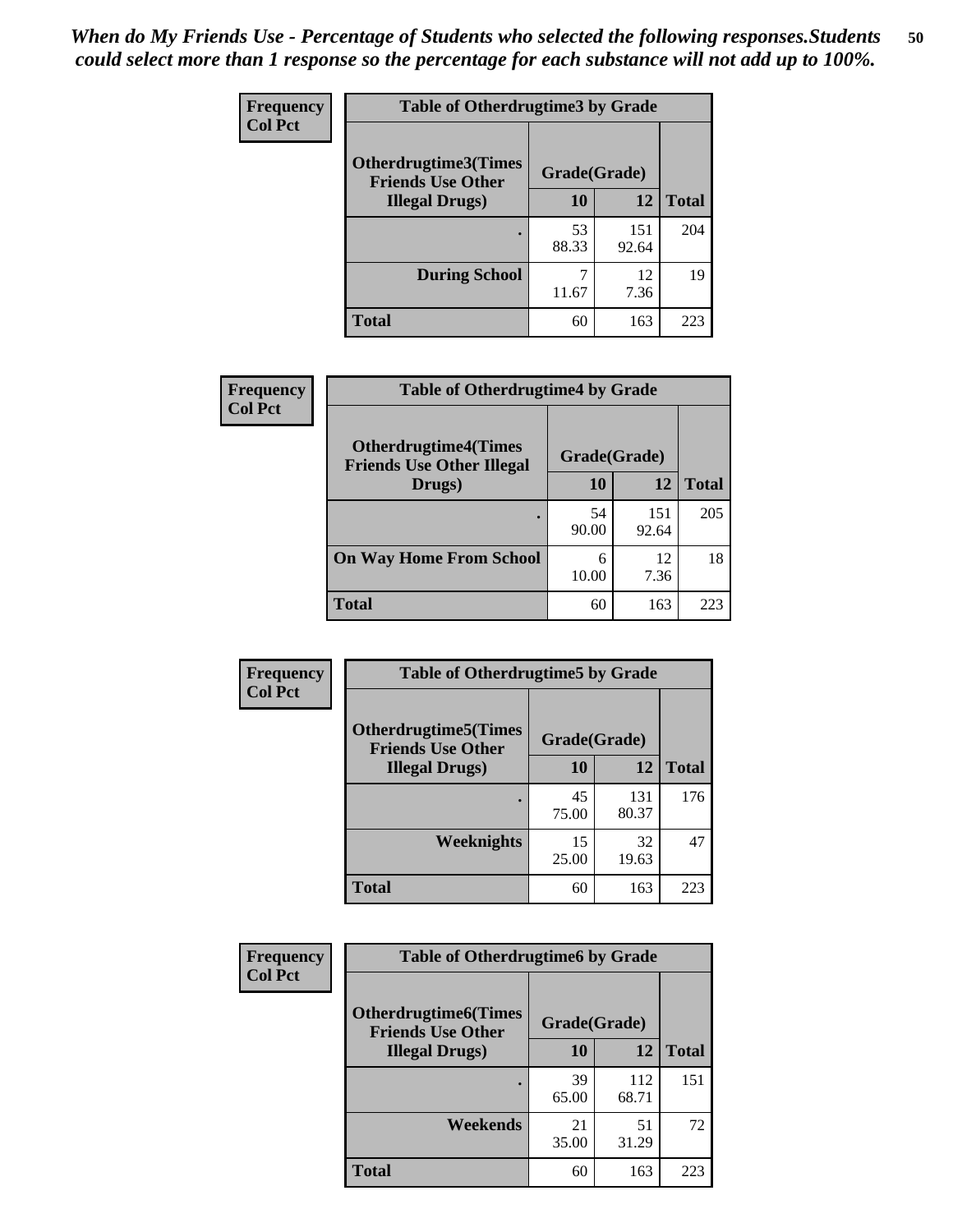| Frequency      | <b>Table of Educationalcohol by Grade</b>                                                                  |              |             |              |  |  |
|----------------|------------------------------------------------------------------------------------------------------------|--------------|-------------|--------------|--|--|
| <b>Col Pct</b> | Educationalcohol(I<br>have been taught<br>about alcohol,<br>tobacco,<br>and other drugs<br>within the last | Grade(Grade) |             |              |  |  |
|                | year at school)                                                                                            | 10           | 12          | <b>Total</b> |  |  |
|                | Yes                                                                                                        | 50<br>83.33  | 80<br>49.08 | 130          |  |  |
|                | N <sub>0</sub>                                                                                             | 10<br>16.67  | 83<br>50.92 | 93           |  |  |
|                | <b>Total</b>                                                                                               | 60           | 163         | 223          |  |  |

| Frequency      | <b>Table of Eversmoked by Grade</b>         |             |             |              |  |  |
|----------------|---------------------------------------------|-------------|-------------|--------------|--|--|
| <b>Col Pct</b> | Eversmoked(I<br>Grade(Grade)<br>have smoked |             |             |              |  |  |
|                | a cigarette)                                | 10          | 12          | <b>Total</b> |  |  |
|                | <b>Yes</b>                                  | 22<br>36.67 | 67<br>41.10 | 89           |  |  |
|                | N <sub>0</sub>                              | 38<br>63.33 | 96<br>58.90 | 134          |  |  |
|                | <b>Total</b>                                | 60          | 163         | 223          |  |  |

| Frequency      | <b>Table of Drovedrinking by Grade</b>                                                                              |                    |              |              |  |  |
|----------------|---------------------------------------------------------------------------------------------------------------------|--------------------|--------------|--------------|--|--|
| <b>Col Pct</b> | Drovedrinking(In<br>the past 30 days I<br>have driven a car<br>or other vehicle<br>while I was<br>drinking alcohol) | Grade(Grade)<br>10 | 12           | <b>Total</b> |  |  |
|                | <b>Yes</b>                                                                                                          | 3<br>5.00          | 4.29         | 10           |  |  |
|                | N <sub>0</sub>                                                                                                      | 57<br>95.00        | 156<br>95.71 | 213          |  |  |
|                | <b>Total</b>                                                                                                        | 60                 | 163          | 223          |  |  |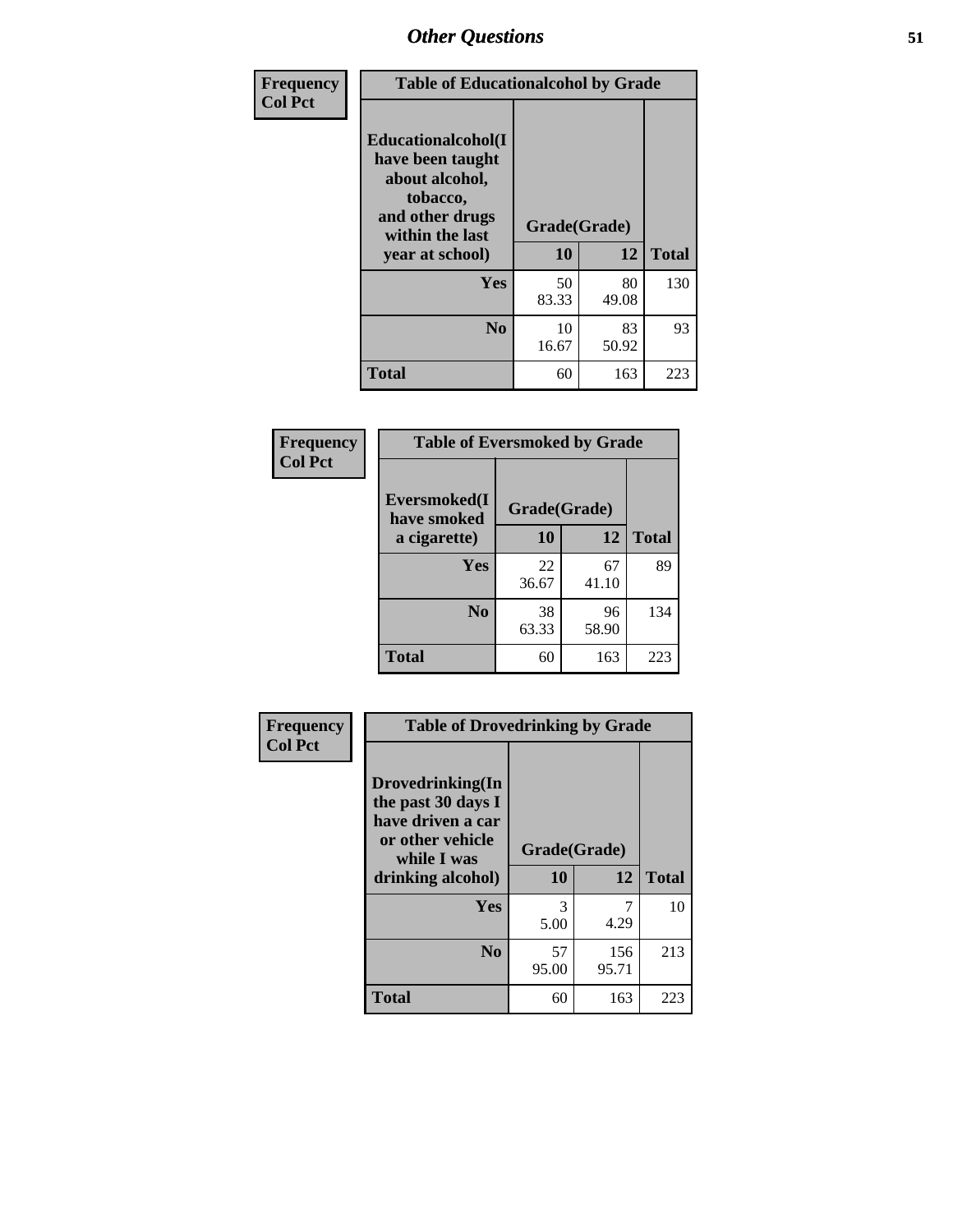| Frequency      | <b>Table of Rodedrinking by Grade</b>                                                                      |              |              |              |  |  |
|----------------|------------------------------------------------------------------------------------------------------------|--------------|--------------|--------------|--|--|
| <b>Col Pct</b> | Rodedrinking(In<br>the past 30 days<br>I have ridden in<br>a car with a<br>driver who had<br>been drinking | Grade(Grade) |              |              |  |  |
|                | alcohol)                                                                                                   | 10           | 12           | <b>Total</b> |  |  |
|                | <b>Yes</b>                                                                                                 | 11.67        | 11<br>6.75   | 18           |  |  |
|                | N <sub>0</sub>                                                                                             | 53<br>88.33  | 152<br>93.25 | 205          |  |  |
|                | <b>Total</b>                                                                                               | 60           | 163          | 223          |  |  |

#### **Frequency Col Pct**

| <b>Table of Drugsschool by Grade</b>                                                                                      |              |              |              |  |  |  |
|---------------------------------------------------------------------------------------------------------------------------|--------------|--------------|--------------|--|--|--|
| <b>Drugsschool</b> (During<br>the past 12 months,<br>I have been offered,<br>sold,<br>or given illegal<br>drugs on school | Grade(Grade) |              |              |  |  |  |
| property)                                                                                                                 | 10           | 12           | <b>Total</b> |  |  |  |
| Yes                                                                                                                       | 15<br>25.00  | 25<br>15.34  | 40           |  |  |  |
| N <sub>0</sub>                                                                                                            | 45<br>75.00  | 138<br>84.66 | 183          |  |  |  |
| <b>Total</b>                                                                                                              | 60           | 163          | 223          |  |  |  |

| Frequency      | <b>Table of Helpbullied by Grade</b>                 |                    |             |              |  |  |
|----------------|------------------------------------------------------|--------------------|-------------|--------------|--|--|
| <b>Col Pct</b> | $Helpb$ ullied $(I$<br>would help<br>someone who was | Grade(Grade)<br>10 | 12          | <b>Total</b> |  |  |
|                | being bullied)                                       |                    |             |              |  |  |
|                | <b>Strongly Agree</b>                                | 28<br>46.67        | 87<br>53.37 | 115          |  |  |
|                | <b>Somewhat Agree</b>                                | 25<br>41.67        | 58<br>35.58 | 83           |  |  |
|                | <b>Somewhat Disagree</b>                             | 5<br>8.33          | 12<br>7.36  | 17           |  |  |
|                | <b>Strongly Disagree</b>                             | 2<br>3.33          | 6<br>3.68   | 8            |  |  |
|                | <b>Total</b>                                         | 60                 | 163         | 223          |  |  |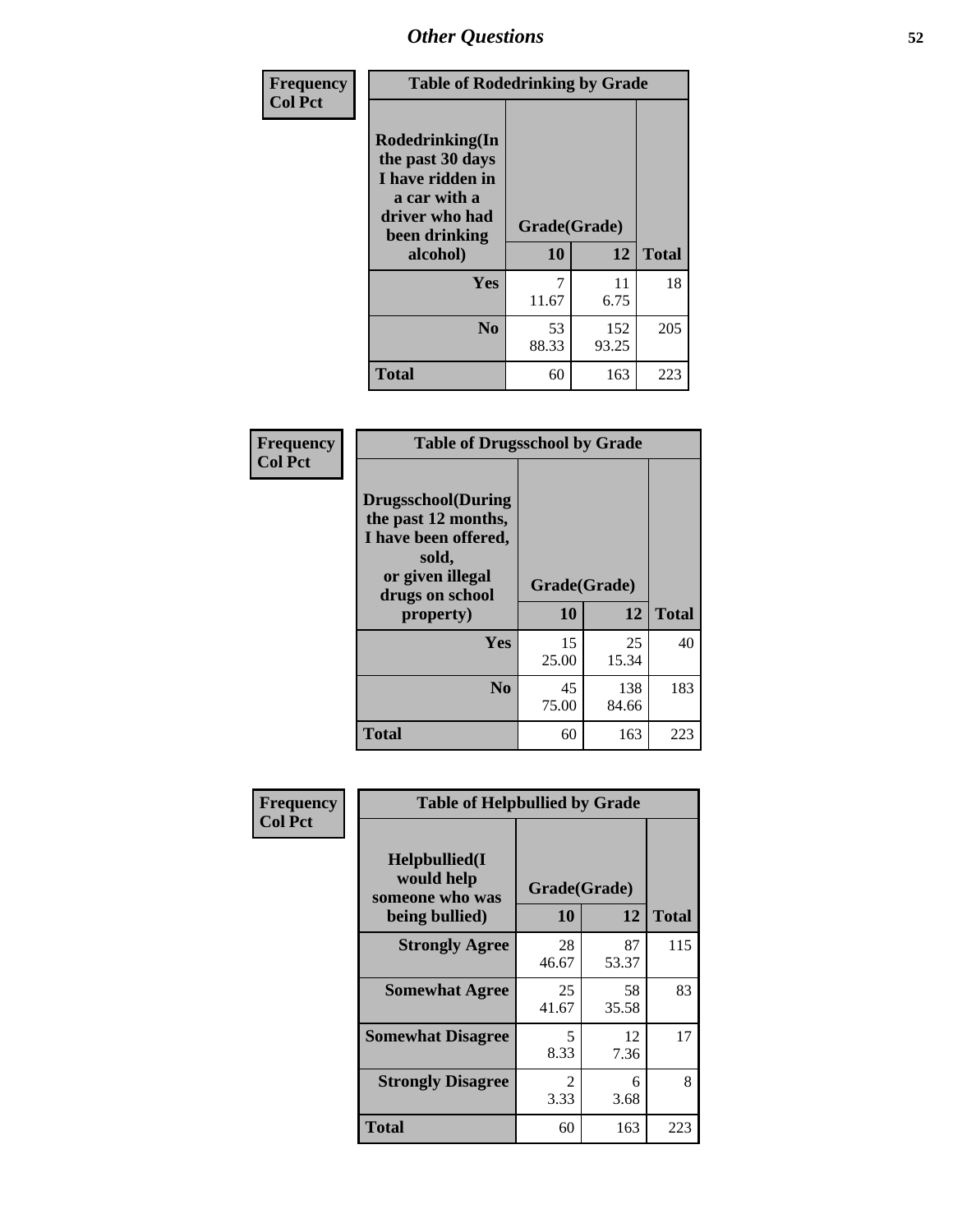*Other Questions* **53**

| <b>Frequency</b> | <b>Table of Grade by Bingedrinking</b> |                         |                                                                             |                              |                              |                           |                        |              |
|------------------|----------------------------------------|-------------------------|-----------------------------------------------------------------------------|------------------------------|------------------------------|---------------------------|------------------------|--------------|
| <b>Row Pct</b>   |                                        |                         | Bingedrinking(I have drunk five or<br>more drinks of alcohol at one sitting | during the last 30 days)     |                              |                           |                        |              |
|                  | Grade(Grade)                           | $\bf{0}$<br><b>Days</b> | 1 or<br>days                                                                | 3 <sub>to</sub><br>5<br>days | 6 <sup>to</sup><br>9<br>days | 10<br>to to<br>19<br>days | 20<br>to<br>29<br>days | <b>Total</b> |
|                  | 10                                     | 50<br>83.33             | 1.67                                                                        | $\overline{2}$<br>3.33       | 1.67                         | 8.33                      | 1.67                   | 60           |
|                  | 12                                     | 131<br>80.37            | 12<br>7.36                                                                  | 4<br>2.45                    | 6<br>3.68                    | 8<br>4.91                 | 2<br>1.23              | 163          |
|                  | <b>Total</b>                           | 181                     | 13                                                                          | 6                            | 7                            | 13                        | 3                      | 223          |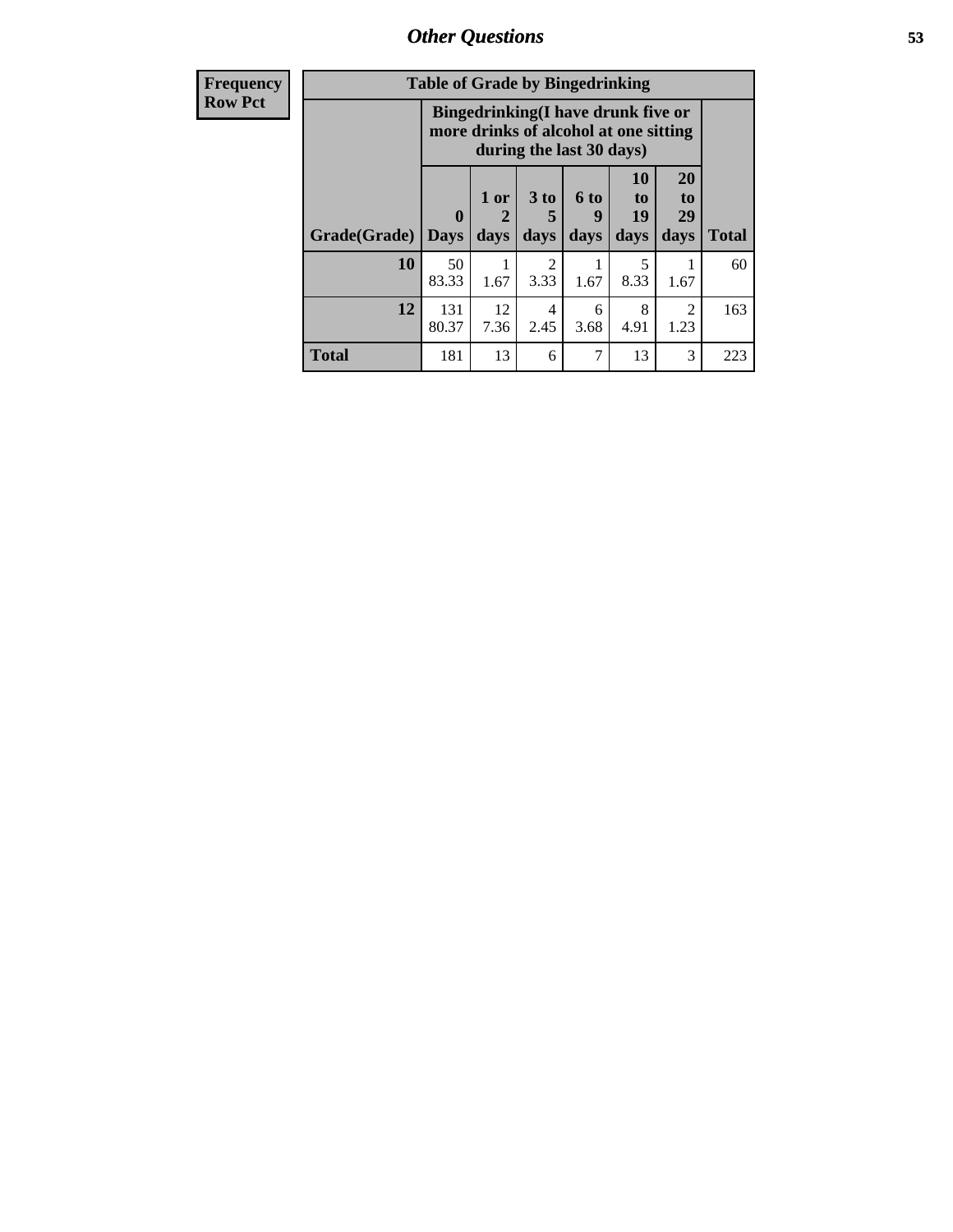### *Nutrition* **54**

| <b>Frequency</b> |
|------------------|
| Row Pct          |

| <b>Table of Grade by Dairy</b> |                                                                                                                    |                                                                 |             |             |     |  |  |  |
|--------------------------------|--------------------------------------------------------------------------------------------------------------------|-----------------------------------------------------------------|-------------|-------------|-----|--|--|--|
|                                |                                                                                                                    | Dairy (I eat at least 3 servings of dairy<br>products each day) |             |             |     |  |  |  |
| Grade(Grade)                   | Somewhat<br><b>Somewhat</b><br><b>Strongly</b><br><b>Strongly</b><br><b>Disagree</b><br>Disagree<br>Agree<br>Agree |                                                                 |             |             |     |  |  |  |
| 10                             | 14<br>23.33                                                                                                        | 25<br>41.67                                                     | 15<br>25.00 | 6<br>10.00  | 60  |  |  |  |
| 12                             | 59<br>36.20                                                                                                        | 56<br>34.36                                                     | 31<br>19.02 | 17<br>10.43 | 163 |  |  |  |
| <b>Total</b>                   | 73                                                                                                                 | 81                                                              | 46          | 23          | 223 |  |  |  |

| <b>Frequency</b> |
|------------------|
| <b>Row Pct</b>   |

| y | <b>Table of Grade by Fruitveg</b> |                          |                                                                          |                             |                                    |              |  |  |
|---|-----------------------------------|--------------------------|--------------------------------------------------------------------------|-----------------------------|------------------------------------|--------------|--|--|
|   |                                   |                          | Fruitveg(I eat at least 5 servings of fruits<br>and vegetables each day) |                             |                                    |              |  |  |
|   | Grade(Grade)                      | <b>Strongly</b><br>Agree | Somewhat  <br>Agree                                                      | <b>Somewhat</b><br>Disagree | <b>Strongly</b><br><b>Disagree</b> | <b>Total</b> |  |  |
|   | 10                                | 10<br>16.67              | 18<br>30.00                                                              | 22<br>36.67                 | 10<br>16.67                        | 60           |  |  |
|   | 12                                | 22<br>13.50              | 60<br>36.81                                                              | 59<br>36.20                 | 22<br>13.50                        | 163          |  |  |
|   | <b>Total</b>                      | 32                       | 78                                                                       | 81                          | 32                                 | 223          |  |  |

| <b>Frequency</b> | <b>Table of Grade by Cafeteriahealthy</b> |                                                                       |             |                                          |                                    |              |
|------------------|-------------------------------------------|-----------------------------------------------------------------------|-------------|------------------------------------------|------------------------------------|--------------|
| <b>Row Pct</b>   |                                           | Cafeteriahealthy (School meals in my<br>school cafeteria are healthy) |             |                                          |                                    |              |
|                  | Grade(Grade)                              | <b>Strongly</b><br>Agree                                              | Agree       | Somewhat   Somewhat  <br><b>Disagree</b> | <b>Strongly</b><br><b>Disagree</b> | <b>Total</b> |
|                  | 10                                        | 8<br>13.33                                                            | 18<br>30.00 | 28.33                                    | 17<br>28.33                        | 60           |
|                  | 12                                        | 12<br>7.36                                                            | 48<br>29.45 | 55<br>33.74                              | 48<br>29.45                        | 163          |
|                  | Total                                     | 20                                                                    | 66          | 72                                       | 65                                 | 223          |

| <b>Frequency</b> |
|------------------|
| <b>Row Pct</b>   |

| <b>Table of Grade by Cafeterianutrition</b>                                               |                          |                   |                             |                                    |              |  |  |
|-------------------------------------------------------------------------------------------|--------------------------|-------------------|-----------------------------|------------------------------------|--------------|--|--|
| <b>Cafeterianutrition</b> (Facts about nutrition<br>are available in my school cafeteria) |                          |                   |                             |                                    |              |  |  |
| Grade(Grade)                                                                              | <b>Strongly</b><br>Agree | Somewhat<br>Agree | <b>Somewhat</b><br>Disagree | <b>Strongly</b><br><b>Disagree</b> | <b>Total</b> |  |  |
| 10                                                                                        | 6<br>10.00               | 18<br>30.00       | 13<br>21.67                 | 23<br>38.33                        | 60           |  |  |
| 12                                                                                        | 15<br>9.20               | 41<br>25.15       | 60<br>36.81                 | 47<br>28.83                        | 163          |  |  |
| <b>Total</b>                                                                              | 21                       | 59                | 73                          | 70                                 | 223          |  |  |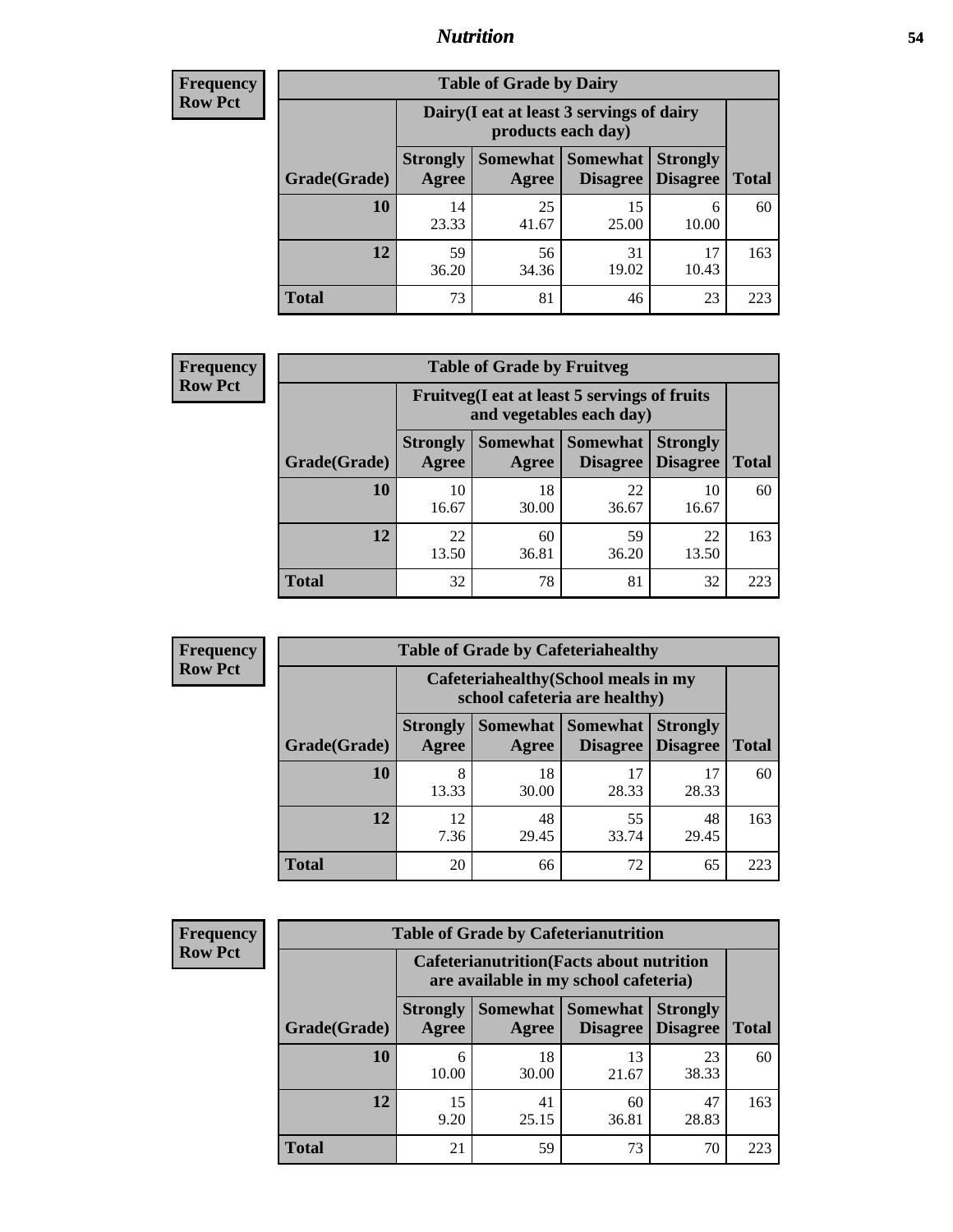### *Nutrition* **55**

| <b>Frequency</b> |
|------------------|
| Row Pct          |

| <b>Table of Grade by Schoollunch</b> |                          |                                                                                                          |             |             |     |  |  |  |
|--------------------------------------|--------------------------|----------------------------------------------------------------------------------------------------------|-------------|-------------|-----|--|--|--|
|                                      |                          | Schoollunch(I eat school lunch three or<br>more times per week)                                          |             |             |     |  |  |  |
| Grade(Grade)                         | <b>Strongly</b><br>Agree | Somewhat  <br><b>Somewhat</b><br><b>Strongly</b><br><b>Disagree</b><br>Disagree<br><b>Total</b><br>Agree |             |             |     |  |  |  |
| 10                                   | 16<br>26.67              | 18<br>30.00                                                                                              | 4<br>6.67   | 22<br>36.67 | 60  |  |  |  |
| 12                                   | 57<br>34.97              | 28<br>17.18                                                                                              | 19<br>11.66 | 59<br>36.20 | 163 |  |  |  |
| <b>Total</b>                         | 73                       | 46                                                                                                       | 23          | 81          | 223 |  |  |  |

| <b>Frequency</b> |  |
|------------------|--|
| <b>Row Pct</b>   |  |

| y | <b>Table of Grade by Foodchoices</b> |                                                                     |                   |                             |                                    |              |  |  |  |
|---|--------------------------------------|---------------------------------------------------------------------|-------------------|-----------------------------|------------------------------------|--------------|--|--|--|
|   |                                      | Foodchoices (I make healthy food choices in<br>my school cafeteria) |                   |                             |                                    |              |  |  |  |
|   | Grade(Grade)                         | <b>Strongly</b><br>Agree                                            | Somewhat<br>Agree | <b>Somewhat</b><br>Disagree | <b>Strongly</b><br><b>Disagree</b> | <b>Total</b> |  |  |  |
|   | 10                                   | 8<br>13.33                                                          | 19<br>31.67       | 18<br>30.00                 | 15<br>25.00                        | 60           |  |  |  |
|   | 12                                   | 16<br>9.82                                                          | 57<br>34.97       | 49<br>30.06                 | 41<br>25.15                        | 163          |  |  |  |
|   | <b>Total</b>                         | 24                                                                  | 76                | 67                          | 56                                 | 223          |  |  |  |

| <b>Frequency</b> | <b>Table of Grade by Wholewheat</b> |                                                                                                             |             |                                        |                                    |              |  |
|------------------|-------------------------------------|-------------------------------------------------------------------------------------------------------------|-------------|----------------------------------------|------------------------------------|--------------|--|
| <b>Row Pct</b>   |                                     | Wholewheat (There are whole wheat and<br>multigrain breads and cereals available in<br>my school cafeteria) |             |                                        |                                    |              |  |
|                  | Grade(Grade)                        | <b>Strongly</b><br>Agree                                                                                    | Agree       | Somewhat   Somewhat<br><b>Disagree</b> | <b>Strongly</b><br><b>Disagree</b> | <b>Total</b> |  |
|                  | 10                                  | 11.67                                                                                                       | 17<br>28.33 | 15<br>25.00                            | 21<br>35.00                        | 60           |  |
|                  | 12                                  | 19<br>11.66                                                                                                 | 57<br>34.97 | 45<br>27.61                            | 42<br>25.77                        | 163          |  |
|                  | <b>Total</b>                        | 26                                                                                                          | 74          | 60                                     | 63                                 | 223          |  |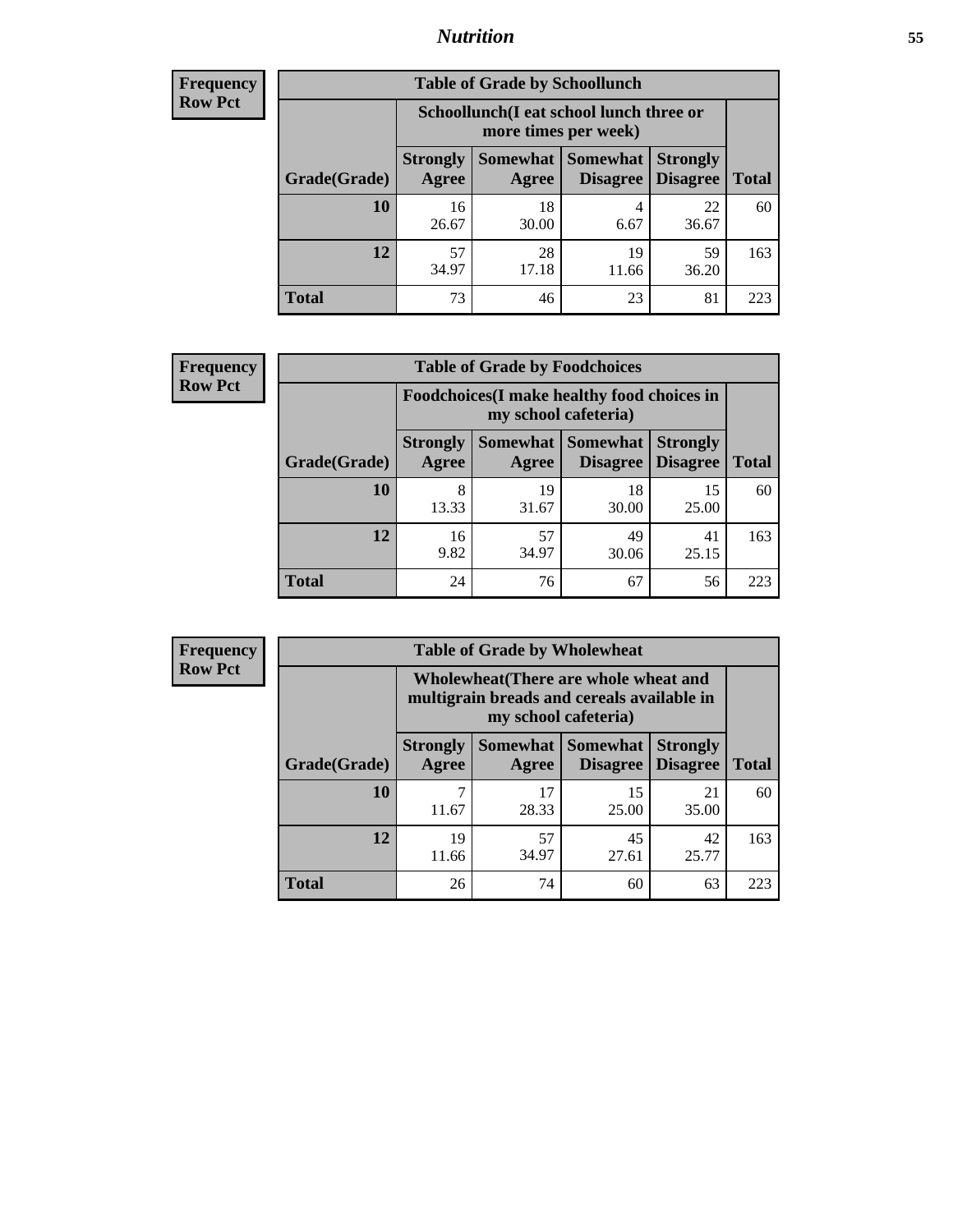### *Nutrition* **56**

**Frequency Row Pct**

| <b>Table of Grade by Healthyvending</b> |                                                                                                                                               |                          |                                    |                                    |              |  |
|-----------------------------------------|-----------------------------------------------------------------------------------------------------------------------------------------------|--------------------------|------------------------------------|------------------------------------|--------------|--|
|                                         | Healthyvending (If only healthy snacks and<br>beverages were available in the vending<br>machines during the school day,<br>I would buy them) |                          |                                    |                                    |              |  |
| Grade(Grade)                            | <b>Strongly</b><br>Agree                                                                                                                      | <b>Somewhat</b><br>Agree | <b>Somewhat</b><br><b>Disagree</b> | <b>Strongly</b><br><b>Disagree</b> | <b>Total</b> |  |
| 10                                      | 10<br>16.67                                                                                                                                   | 26<br>43.33              | 6<br>10.00                         | 18<br>30.00                        | 60           |  |
| 12                                      | 19<br>11.66                                                                                                                                   | 53<br>32.52              | 44<br>26.99                        | 47<br>28.83                        | 163          |  |
| <b>Total</b>                            | 29                                                                                                                                            | 79                       | 50                                 | 65                                 | 223          |  |

**Frequency Row Pct**

| <b>Table of Grade by Schoolbreakfast</b> |                                                                                                                                         |             |                               |                                    |              |  |
|------------------------------------------|-----------------------------------------------------------------------------------------------------------------------------------------|-------------|-------------------------------|------------------------------------|--------------|--|
|                                          | Schoolbreakfast (If breakfast were<br>available at school,<br>but outside the cafeteria,<br>I would eat breakfast at school more often) |             |                               |                                    |              |  |
| Grade(Grade)                             | <b>Strongly</b><br><b>Agree</b>                                                                                                         | Agree       | Somewhat Somewhat<br>Disagree | <b>Strongly</b><br><b>Disagree</b> | <b>Total</b> |  |
| 10                                       | 18<br>30.00                                                                                                                             | 27<br>45.00 | 4<br>6.67                     | 11<br>18.33                        | 60           |  |
| 12                                       | 48<br>29.45                                                                                                                             | 60<br>36.81 | 30<br>18.40                   | 25<br>15.34                        | 163          |  |
| <b>Total</b>                             | 66                                                                                                                                      | 87          | 34                            | 36                                 | 223          |  |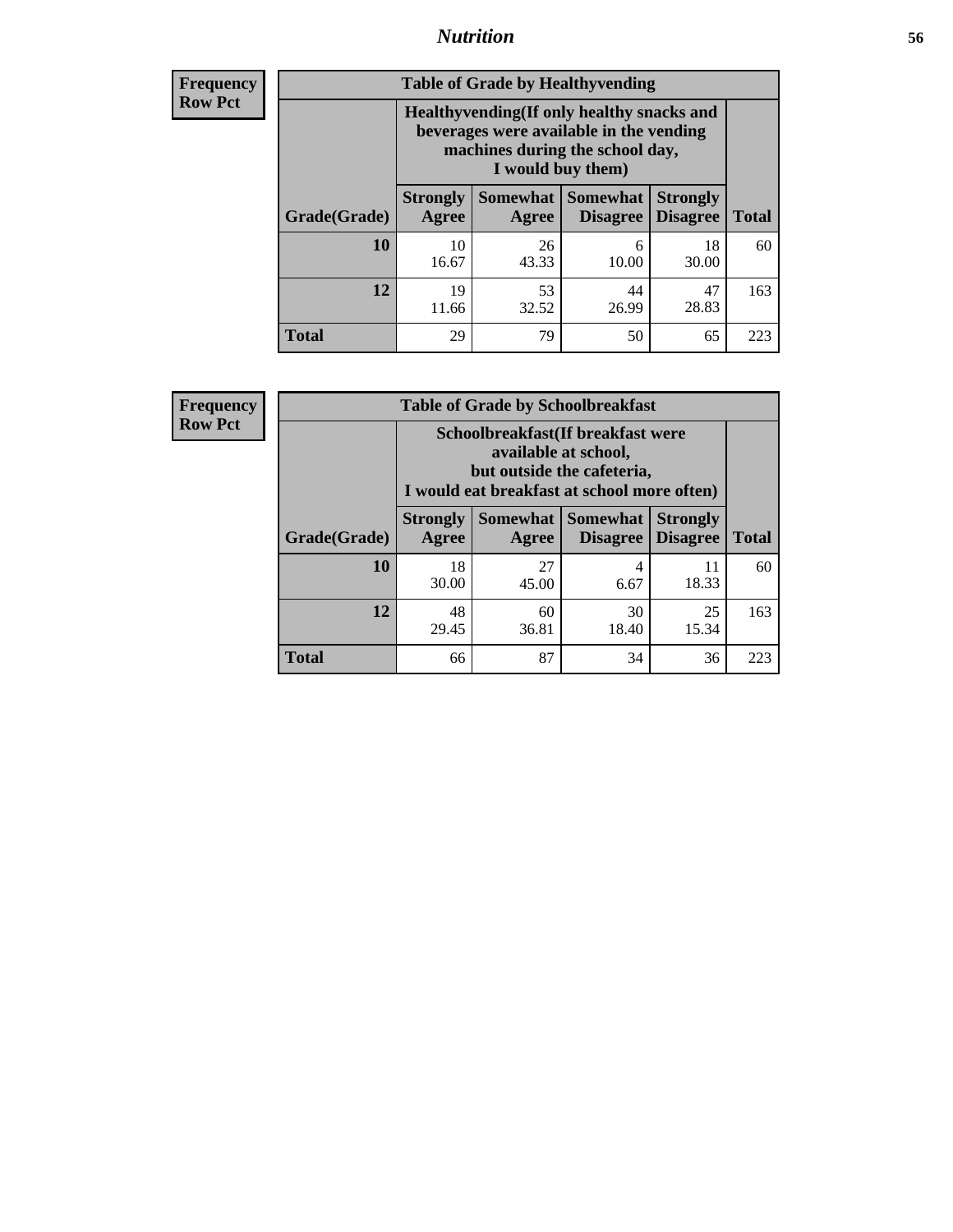| Frequency<br><b>Col Pct</b> | <b>Table of Educationaids by Grade</b>                                                                    |                    |             |              |
|-----------------------------|-----------------------------------------------------------------------------------------------------------|--------------------|-------------|--------------|
|                             | <b>Educationaids</b> (I<br>have been<br>taught about<br><b>HIV/AIDS</b> at<br>school in the<br>past year) | Grade(Grade)<br>10 | 12          | <b>Total</b> |
|                             | <b>Yes</b>                                                                                                | 52<br>86.67        | 70<br>42.94 | 122          |
|                             | N <sub>0</sub>                                                                                            | 8<br>13.33         | 93<br>57.06 | 101          |
|                             | <b>Total</b>                                                                                              | 60                 | 163         | 223          |

| Frequency      | <b>Table of Educationcharacter by Grade</b>                 |              |             |              |
|----------------|-------------------------------------------------------------|--------------|-------------|--------------|
| <b>Col Pct</b> | Educationcharacter(I<br>have been taught<br>about character |              |             |              |
|                | education in the past                                       | Grade(Grade) |             |              |
|                | year at school)                                             | 10           | 12          | <b>Total</b> |
|                | Yes                                                         | 45<br>75.00  | 96<br>58.90 | 141          |
|                | N <sub>0</sub>                                              | 15<br>25.00  | 67<br>41.10 | 82           |
|                | <b>Total</b>                                                | 60           | 163         | 223          |

| Frequency      | <b>Table of Gradcoach1 by Grade</b>              |              |              |              |
|----------------|--------------------------------------------------|--------------|--------------|--------------|
| <b>Col Pct</b> | Gradcoach1(I<br>know who my<br><b>Graduation</b> | Grade(Grade) |              |              |
|                | Coach is)                                        | 10           | 12           | <b>Total</b> |
|                | Yes                                              | 10<br>16.67  | 63<br>38.65  | 73           |
|                | N <sub>0</sub>                                   | 50<br>83.33  | 100<br>61.35 | 150          |
|                | <b>Total</b>                                     | 60           | 163          | 223          |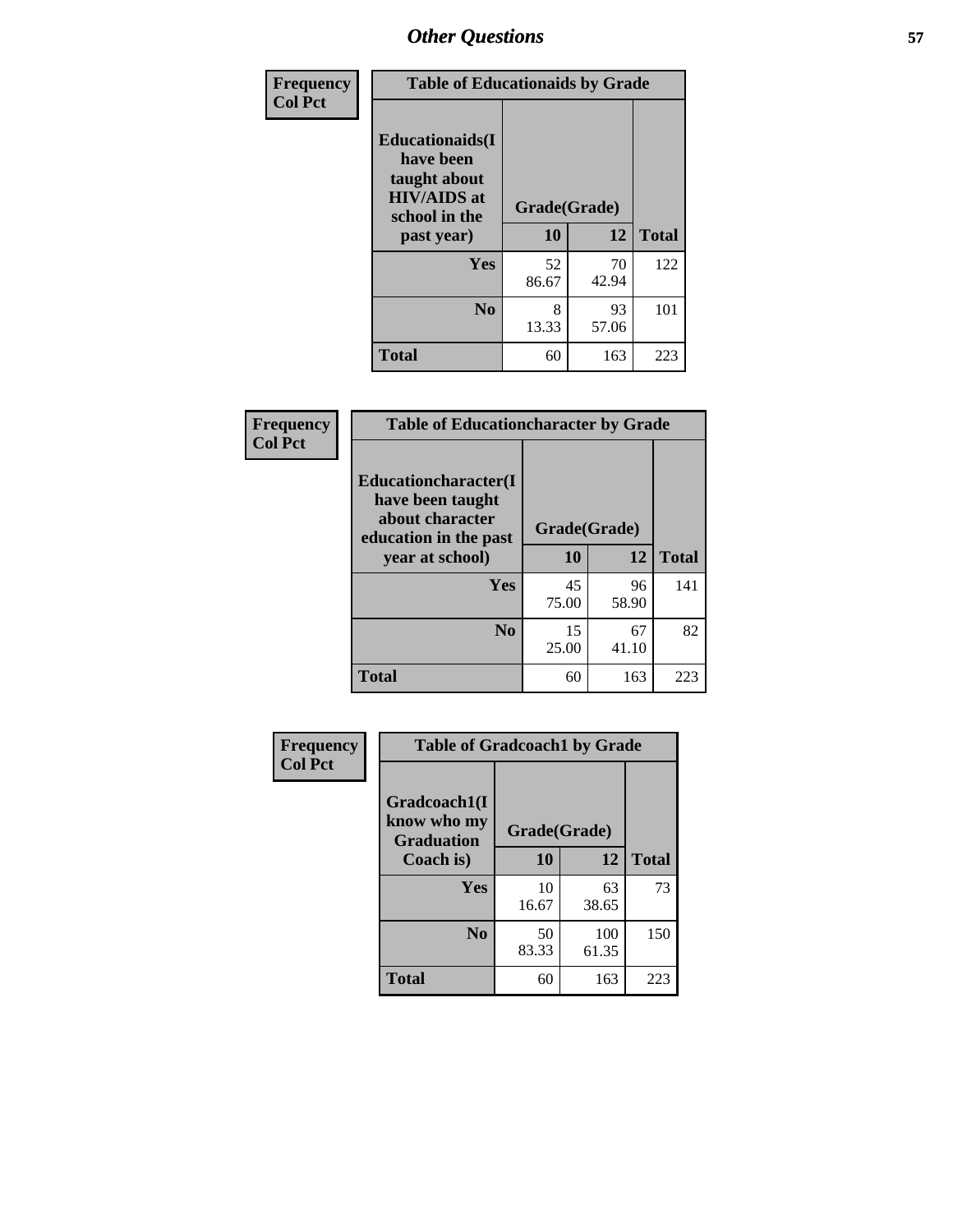| Frequency      | <b>Table of Gradcoach2 by Grade</b> |              |              |              |
|----------------|-------------------------------------|--------------|--------------|--------------|
| <b>Col Pct</b> | Gradcoach2(I<br>have                |              |              |              |
|                | contacted my<br><b>Graduation</b>   | Grade(Grade) |              |              |
|                | Coach)                              | 10           | 12           | <b>Total</b> |
|                | Yes                                 | 1.67         | 40<br>24.54  | 41           |
|                | N <sub>0</sub>                      | 59<br>98.33  | 123<br>75.46 | 182          |
|                | <b>Total</b>                        | 60           | 163          | 223          |

| <b>Frequency</b><br><b>Col Pct</b> | <b>Table of Gradcoach3 by Grade</b>                    |              |             |              |
|------------------------------------|--------------------------------------------------------|--------------|-------------|--------------|
|                                    | Gradcoach3(I<br>have received<br>assistance<br>from my | Grade(Grade) |             |              |
|                                    | <b>Graduation</b><br>Coach)                            | 10           | 12          | <b>Total</b> |
|                                    | Yes                                                    | 2<br>3.33    | 39<br>23.93 | 41           |
|                                    | N <sub>0</sub>                                         | 8<br>13.33   | 26<br>15.95 | 34           |
|                                    | Don't know                                             | 50<br>83.33  | 98<br>60.12 | 148          |
|                                    | <b>Total</b>                                           | 60           | 163         | 223          |

| Frequency      | <b>Table of Selfharm by Grade</b>                                                                                                                                                      |             |                    |              |
|----------------|----------------------------------------------------------------------------------------------------------------------------------------------------------------------------------------|-------------|--------------------|--------------|
| <b>Col Pct</b> | <b>Selfharm</b> (During<br>the past 12<br>months,<br>I harmed myself<br>on purpose<br><b>Suicideconsider</b><br>During the past<br>12 months,<br>I seriously<br>considered<br>suicide) | 10          | Grade(Grade)<br>12 | <b>Total</b> |
|                | <b>Yes</b>                                                                                                                                                                             | 9<br>15.00  | 10<br>6.13         | 19           |
|                | N <sub>0</sub>                                                                                                                                                                         | 51<br>85.00 | 153<br>93.87       | 204          |
|                | <b>Total</b>                                                                                                                                                                           | 60          | 163                | 223          |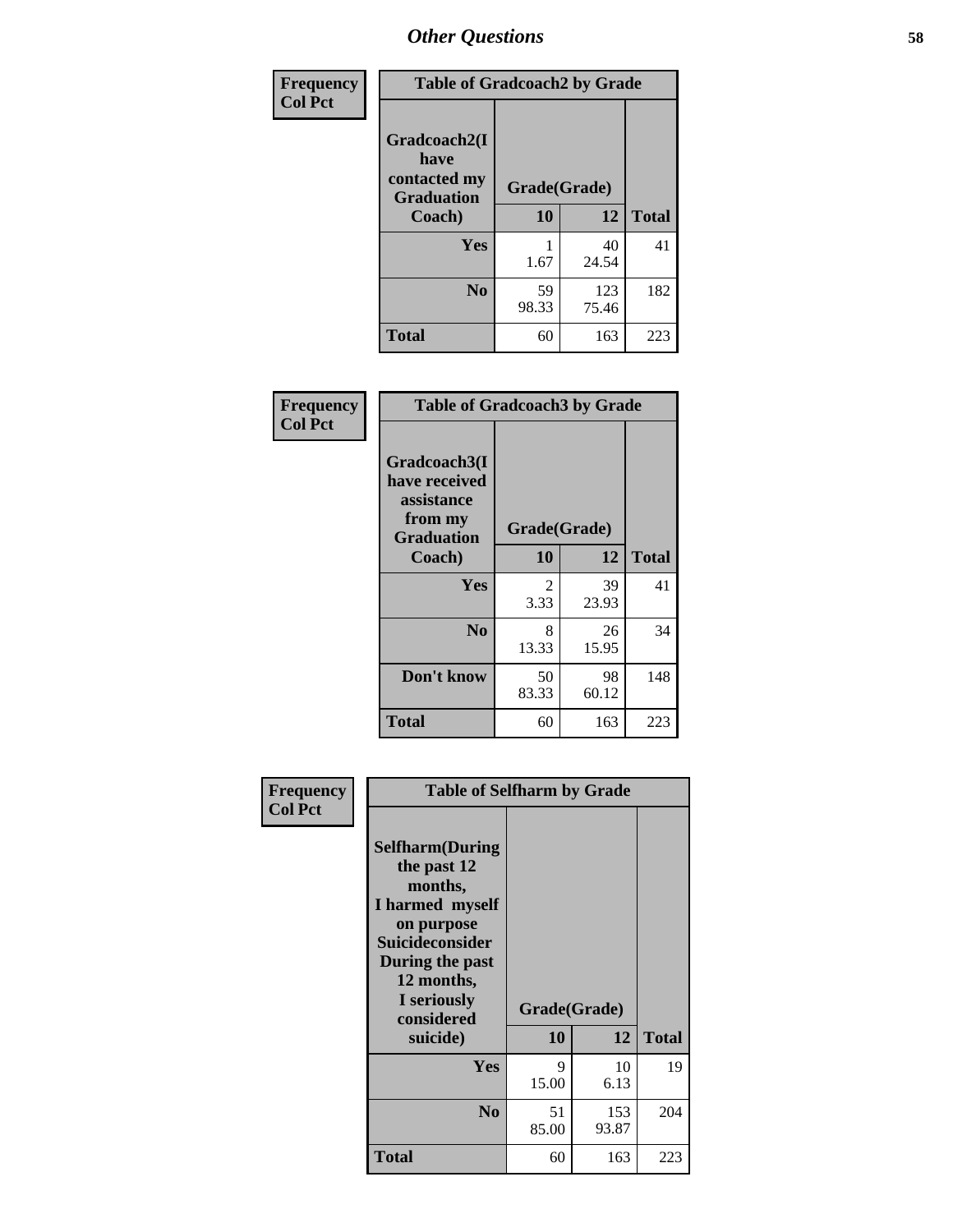| <b>Frequency</b> | <b>Table of Suicideconsider by Grade</b> |              |              |              |
|------------------|------------------------------------------|--------------|--------------|--------------|
| <b>Col Pct</b>   |                                          | Grade(Grade) |              |              |
|                  | Suicideconsider                          | <b>10</b>    | 12           | <b>Total</b> |
|                  | <b>Yes</b>                               | 11.67        | 12<br>7.36   | 19           |
|                  | N <sub>0</sub>                           | 53<br>88.33  | 151<br>92.64 | 204          |
|                  | <b>Total</b>                             | 60           | 163          | 223          |

| Frequency      | <b>Table of Suicideattempt by Grade</b>              |              |              |              |
|----------------|------------------------------------------------------|--------------|--------------|--------------|
| <b>Col Pct</b> | Suicideattempt(I<br>have attempted<br>suicide in the | Grade(Grade) |              |              |
|                | last year)                                           | <b>10</b>    | 12           | <b>Total</b> |
|                | Yes                                                  | 5<br>8.33    | 4<br>2.45    | 9            |
|                | N <sub>0</sub>                                       | 55<br>91.67  | 159<br>97.55 | 214          |
|                | <b>Total</b>                                         | 60           | 163          | 223          |

| Frequency      | <b>Table of Instantmessaged by Grade</b>               |              |              |              |
|----------------|--------------------------------------------------------|--------------|--------------|--------------|
| <b>Col Pct</b> | Instantmessaged(I<br>have instant<br>messaged people I | Grade(Grade) |              |              |
|                | do not even know)                                      | 10           | 12           | <b>Total</b> |
|                | Yes                                                    | 26<br>43.33  | 55<br>33.74  | 81           |
|                | N <sub>0</sub>                                         | 34<br>56.67  | 108<br>66.26 | 142          |
|                | <b>Total</b>                                           | 60           | 163          | 223          |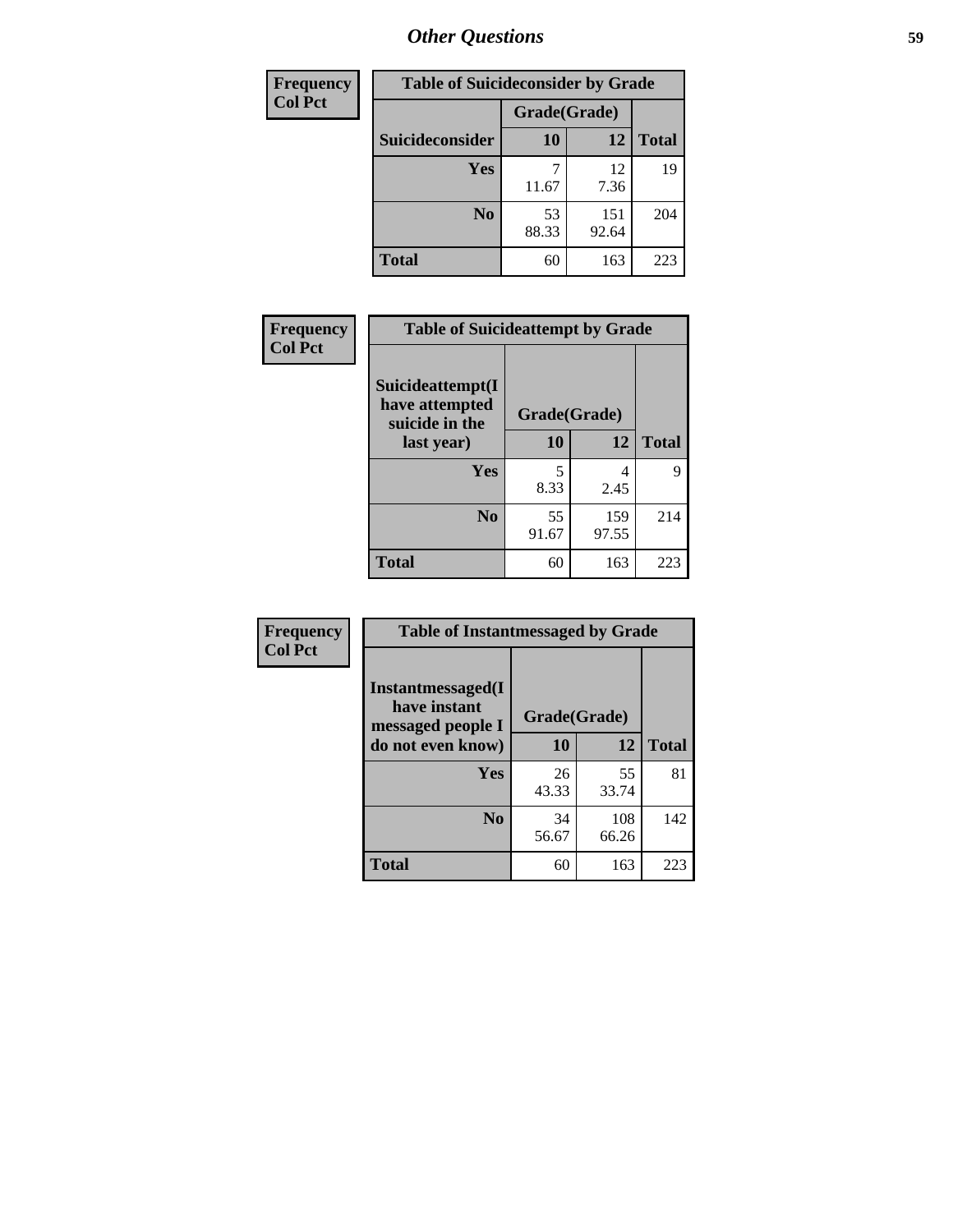| Frequency      | <b>Table of Getsalong by Grade</b>                          |              |             |              |
|----------------|-------------------------------------------------------------|--------------|-------------|--------------|
| <b>Col Pct</b> | <b>Getsalong</b> (I get<br>along with other<br>students and | Grade(Grade) |             |              |
|                | adults)                                                     | 10           | 12          | <b>Total</b> |
|                | <b>Strongly Agree</b>                                       | 34<br>56.67  | 87<br>53.37 | 121          |
|                | <b>Somewhat Agree</b>                                       | 22<br>36.67  | 61<br>37.42 | 83           |
|                | <b>Somewhat Disagree</b>                                    | 3<br>5.00    | 11<br>6.75  | 14           |
|                | <b>Strongly Disagree</b>                                    | 1.67         | 4<br>2.45   | 5            |
|                | <b>Total</b>                                                | 60           | 163         | 223          |

| Frequency      | <b>Table of Safehome by Grade</b> |                    |              |              |
|----------------|-----------------------------------|--------------------|--------------|--------------|
| <b>Col Pct</b> | Safehome(I feel<br>safe at home)  | Grade(Grade)<br>10 | 12           | <b>Total</b> |
|                | <b>Strongly Agree</b>             | 34<br>56.67        | 119<br>73.01 | 153          |
|                | <b>Somewhat Agree</b>             | 20<br>33.33        | 32<br>19.63  | 52           |
|                | <b>Somewhat Disagree</b>          | 3<br>5.00          | 4.29         | 10           |
|                | <b>Strongly Disagree</b>          | 3<br>5.00          | 5<br>3.07    | 8            |
|                | <b>Total</b>                      | 60                 | 163          | 223          |

| Frequency      |                                                                                     | <b>Table of Adulttalk by Grade</b> |              |              |  |  |  |  |
|----------------|-------------------------------------------------------------------------------------|------------------------------------|--------------|--------------|--|--|--|--|
| <b>Col Pct</b> | <b>Adulttalk(I</b><br>know an<br>adult at<br>school that<br>I can talk<br>with if I | Grade(Grade)                       |              |              |  |  |  |  |
|                | need help)                                                                          | 10                                 | 12           | <b>Total</b> |  |  |  |  |
|                | <b>Yes</b>                                                                          | 50<br>83.33                        | 138<br>84.66 | 188          |  |  |  |  |
|                | N <sub>0</sub>                                                                      | 10<br>16.67                        | 25<br>15.34  | 35           |  |  |  |  |
|                | <b>Total</b>                                                                        | 60                                 | 163          | 223          |  |  |  |  |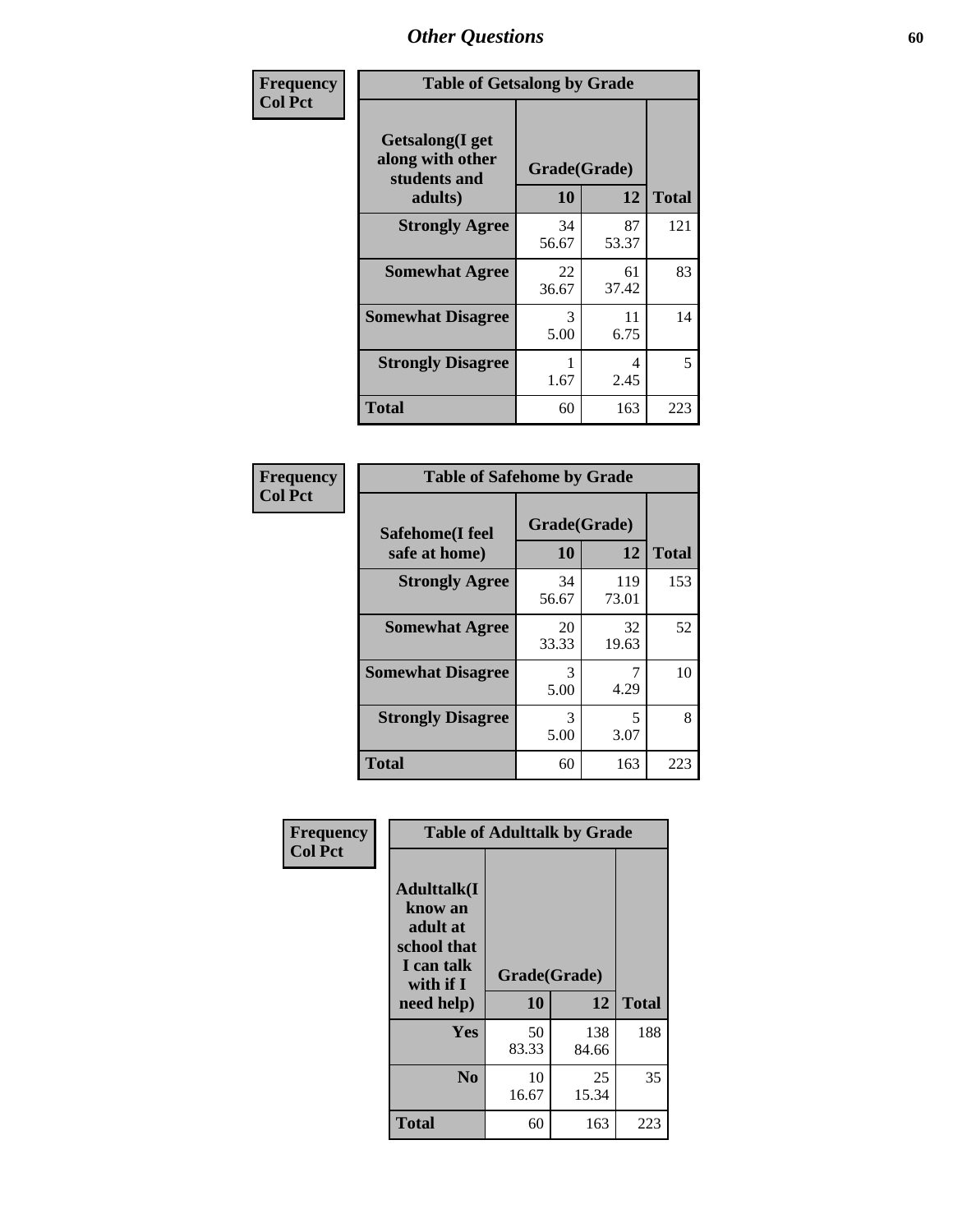**Frequency Row Pct**

| <b>Table of Grade by Tytime</b> |             |                                                                                                           |             |             |           |            |              |  |  |  |
|---------------------------------|-------------|-----------------------------------------------------------------------------------------------------------|-------------|-------------|-----------|------------|--------------|--|--|--|
|                                 |             | Tvtime(On an average school day,<br>how much unsupervised time do I spend watching TV)                    |             |             |           |            |              |  |  |  |
| Grade(Grade)   None             |             | <b>Less that</b><br>$2 - 3$<br>$4 - 5$<br>$6+$<br>hour/day   hour/day   hours/day   hours/day   hours/day |             |             |           |            |              |  |  |  |
|                                 |             |                                                                                                           |             |             |           |            | <b>Total</b> |  |  |  |
| <b>10</b>                       | 4<br>6.67   | 11.67                                                                                                     | 13<br>21.67 | 25<br>41.67 | 11.67     | 6.67       | 60           |  |  |  |
| 12                              | 35<br>21.47 | 43<br>26.38                                                                                               | 28<br>17.18 | 35<br>21.47 | 8<br>4.91 | 14<br>8.59 | 163          |  |  |  |
| <b>Total</b>                    | 39          | 50                                                                                                        | 41          | 60          | 15        | 18         | 223          |  |  |  |

**Frequency Row Pct**

| <b>Table of Grade by Computertime</b> |            |                                                                                                   |             |                      |                      |                   |              |  |  |
|---------------------------------------|------------|---------------------------------------------------------------------------------------------------|-------------|----------------------|----------------------|-------------------|--------------|--|--|
|                                       |            | Computertime (On an average school day,<br>how much unsupervised time do I spend on the computer) |             |                      |                      |                   |              |  |  |
| Grade(Grade)                          | None $ $   | <b>Less that</b><br>hour/day                                                                      | hour/day    | $2 - 3$<br>hours/day | $4 - 5$<br>hours/day | $6+$<br>hours/day | <b>Total</b> |  |  |
| 10                                    | 1.67       | 19<br>31.67                                                                                       | 12<br>20.00 | 17<br>28.33          | 13.33                | 5.00              | 60           |  |  |
| 12                                    | 11<br>6.75 | 38<br>45<br>46<br>14<br>Q<br>23.31<br>28.22<br>8.59<br>27.61<br>5.52                              |             |                      |                      |                   |              |  |  |
| <b>Total</b>                          | 12         | 57                                                                                                | 57          | 63                   | 22                   | 12                | 223          |  |  |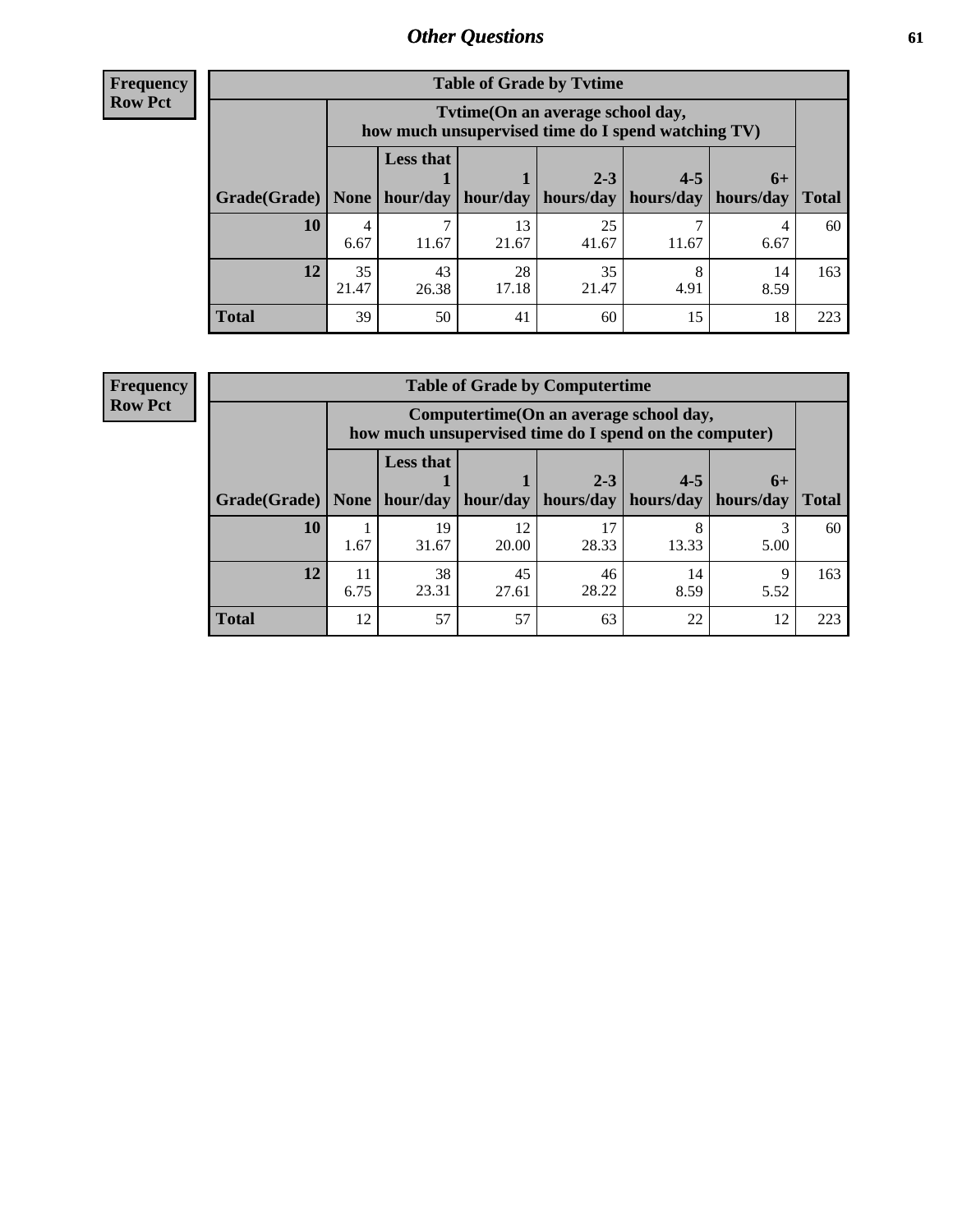#### *Questions about Driving Laws* **62** *Driving Questions were asked only of high school students.*

| <b>Frequency</b> |
|------------------|
| <b>Row Pct</b>   |

| <b>Table of Grade by License1</b> |                                                               |                                                                                                                                           |                |           |               |              |  |  |  |
|-----------------------------------|---------------------------------------------------------------|-------------------------------------------------------------------------------------------------------------------------------------------|----------------|-----------|---------------|--------------|--|--|--|
|                                   |                                                               | License1(During the first 6 months of driving<br>with a provisional license,<br>the only passengers who can ride with the<br>driver are:) |                |           |               |              |  |  |  |
| Grade(Grade)                      | <b>Parent or</b><br>Guardian                                  | Family<br>  Members                                                                                                                       | <b>Friends</b> | Anyone    | Don't<br>Know | <b>Total</b> |  |  |  |
| 10                                | 11<br>18.33                                                   | 41<br>68.33                                                                                                                               | 0.00           | 3<br>5.00 | 5<br>8.33     | 60           |  |  |  |
| 12                                | 32<br>118<br>2<br>4<br>72.39<br>1.23<br>2.45<br>4.29<br>19.63 |                                                                                                                                           |                |           |               |              |  |  |  |
| Total                             | 43                                                            | 159                                                                                                                                       | 2              | 7         | 12            | 223          |  |  |  |

| Frequency      |              | <b>Table of Grade by License2</b>                                                                        |                  |                  |                                                      |                      |              |  |  |
|----------------|--------------|----------------------------------------------------------------------------------------------------------|------------------|------------------|------------------------------------------------------|----------------------|--------------|--|--|
| <b>Row Pct</b> |              | License2(17 yr old drivers with a<br>provisional driver's license cannot<br>drive between the hours of:) |                  |                  |                                                      |                      |              |  |  |
|                | Grade(Grade) | <b>Midnight</b><br>to 6am                                                                                | 1am<br>to<br>5am | 1am<br>to<br>6am | N <sub>0</sub><br>curfew<br>for $17$<br>year<br>olds | Don't<br><b>Know</b> | <b>Total</b> |  |  |
|                | 10           | 44<br>73.33                                                                                              | 7<br>11.67       | 1.67             | $\overline{2}$<br>3.33                               | 6<br>10.00           | 60           |  |  |
|                | 12           | 138<br>84.66                                                                                             | 5<br>3.07        | 9<br>5.52        | 0<br>0.00                                            | 11<br>6.75           | 163          |  |  |
|                | <b>Total</b> | 182                                                                                                      | 12               | 10               | $\overline{2}$                                       | 17                   | 223          |  |  |

| Frequency      | <b>Table of Grade by License3</b> |                                       |             |                 |                        |                                     |               |              |
|----------------|-----------------------------------|---------------------------------------|-------------|-----------------|------------------------|-------------------------------------|---------------|--------------|
| <b>Row Pct</b> |                                   | License3(For drivers under the age of |             | 21,<br>$DUI$ ?) |                        | what level of alcohol is considered |               |              |
|                | Grade(Grade)                      | Any<br><b>Amount</b>                  | 0.02        | 0.04            | 0.06                   | 0.08                                | Don't<br>know | <b>Total</b> |
|                | 10                                | 11.67                                 | 29<br>48.33 | 4<br>6.67       | $\mathfrak{D}$<br>3.33 | 8<br>13.33                          | 10<br>16.67   | 60           |
|                | 12                                | 58<br>35.58                           | 47<br>28.83 | 12<br>7.36      | 6<br>3.68              | 17<br>10.43                         | 23<br>14.11   | 163          |
|                | <b>Total</b>                      | 65                                    | 76          | 16              | 8                      | 25                                  | 33            | 223          |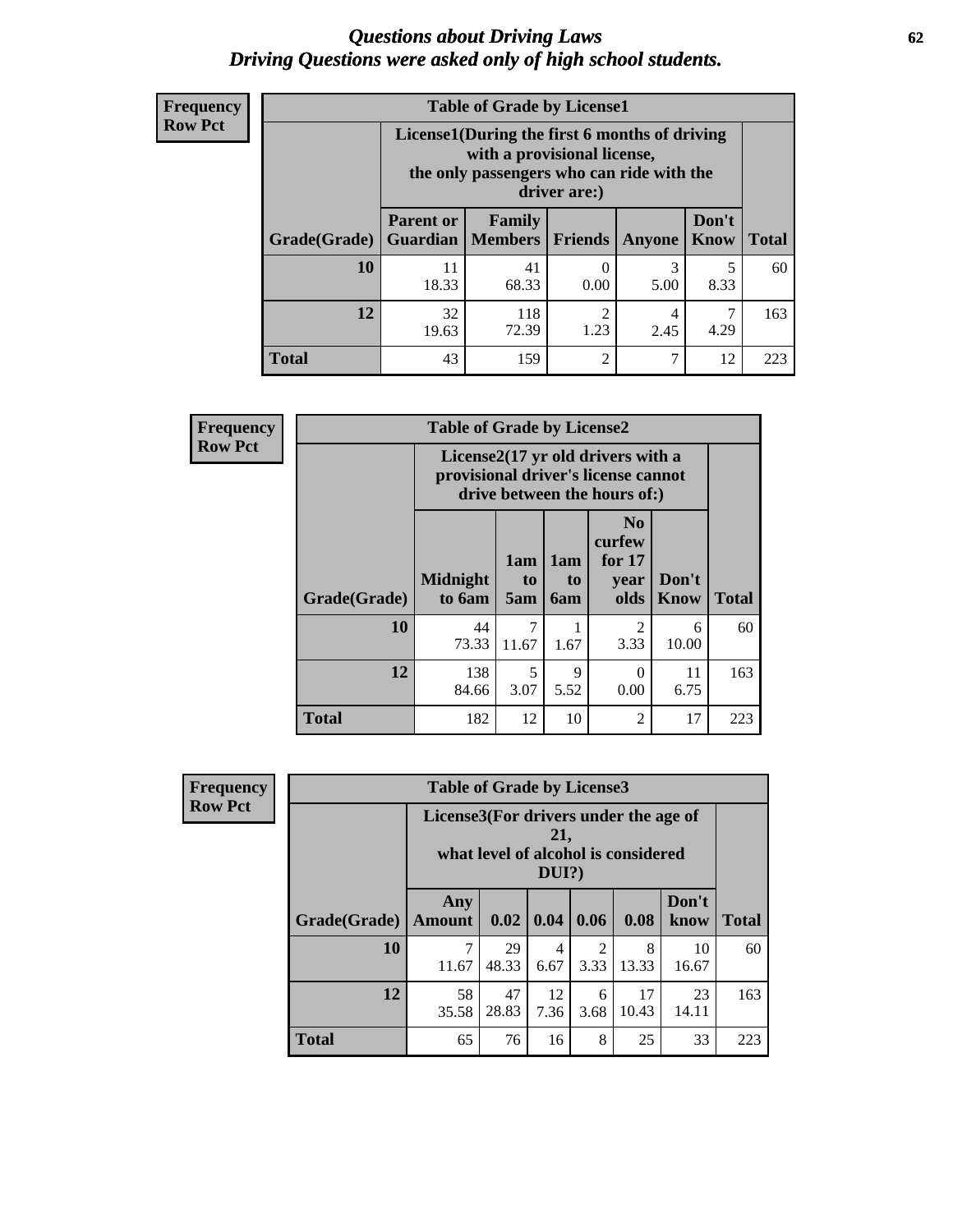#### *Questions about Driving Laws* **63** *Driving Questions were asked only of high school students.*

**Frequency Row Pct**

| <b>Table of Grade by License4</b> |              |                                                                                                                                               |             |                       |                        |             |     |  |
|-----------------------------------|--------------|-----------------------------------------------------------------------------------------------------------------------------------------------|-------------|-----------------------|------------------------|-------------|-----|--|
|                                   |              | License4(A driver under 21 automatically<br>loses his/her license if caught exceeding the<br>posted speet limit by:)                          |             |                       |                        |             |     |  |
| Grade(Grade)                      | $15+$<br>mph | Can't<br>lose<br><b>Depends</b><br>license<br>$25+$<br>$35+$<br>Don't<br>for<br>on<br><b>Total</b><br>speeding<br>mph<br>mph<br>know<br>judge |             |                       |                        |             |     |  |
| 10                                | 17<br>28.33  | 13<br>21.67                                                                                                                                   | 7<br>11.67  | $\mathcal{R}$<br>5.00 | 4<br>6.67              | 16<br>26.67 | 60  |  |
| 12                                | 19<br>11.66  | 67<br>41.10                                                                                                                                   | 33<br>20.25 | 15<br>9.20            | $\overline{4}$<br>2.45 | 25<br>15.34 | 163 |  |
| <b>Total</b>                      | 36           | 80                                                                                                                                            | 40          | 18                    | 8                      | 41          | 223 |  |

| Frequency      | <b>Table of Grade by License5</b> |             |                                                                                                                                      |                     |              |
|----------------|-----------------------------------|-------------|--------------------------------------------------------------------------------------------------------------------------------------|---------------------|--------------|
| <b>Row Pct</b> |                                   |             | License5(A)<br>Georgia teenager<br>with family<br>connections or a<br>good lawyer can<br>break a teen<br>driving law and<br>license) | keep their driver's |              |
|                | Grade(Grade)                      | Yes         | N <sub>0</sub>                                                                                                                       | Don't<br>know       | <b>Total</b> |
|                | 10                                | 4<br>6.67   | 40<br>66.67                                                                                                                          | 16<br>26.67         | 60           |
|                | 12                                | 48<br>29.45 | 73<br>44.79                                                                                                                          | 42<br>25.77         | 163          |
|                | <b>Total</b>                      | 52          | 113                                                                                                                                  | 58                  | 223          |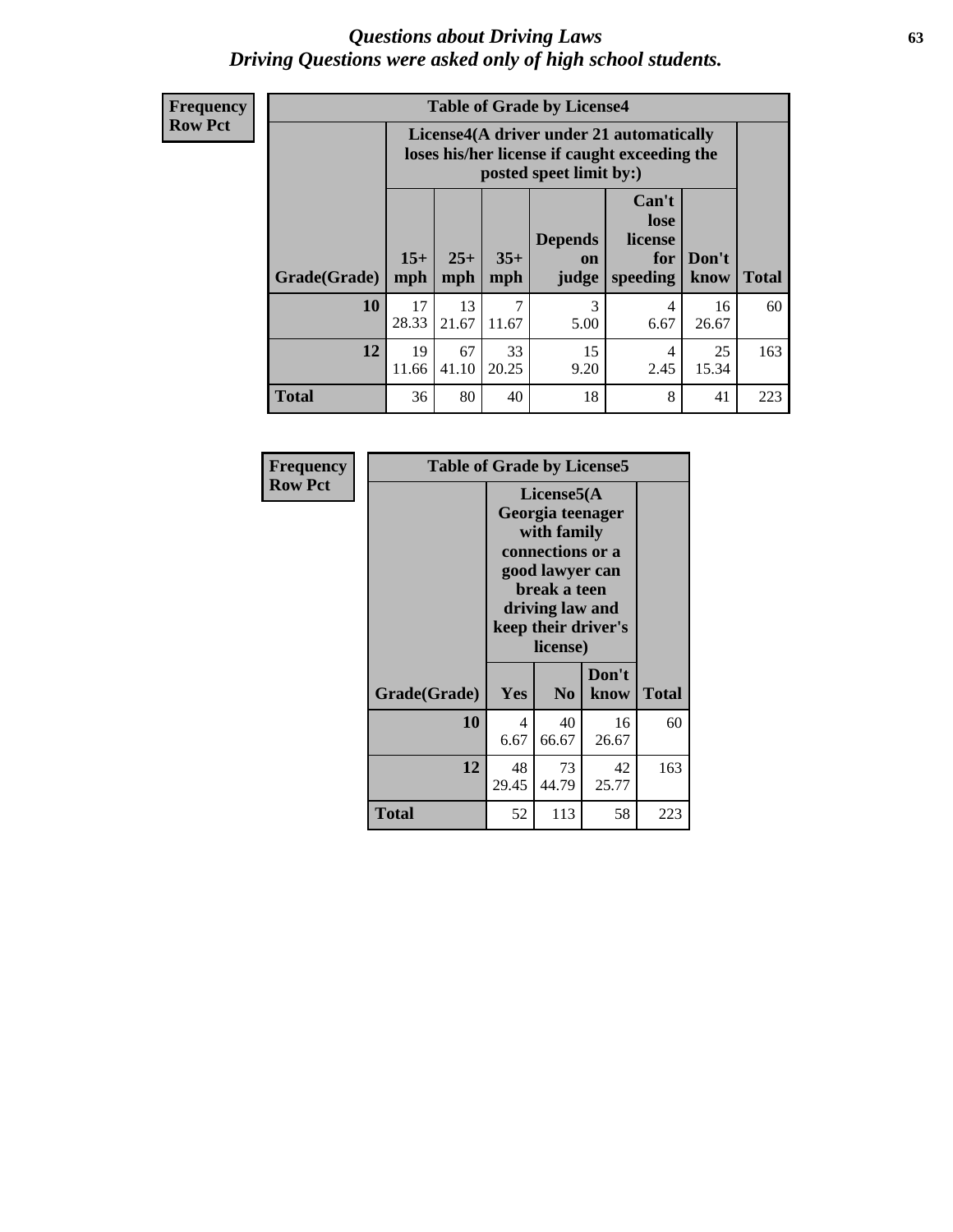#### *Questions about Driving Laws* **64** *Driving Questions were asked only of high school students.*

| <b>Frequency</b> | <b>Table of Grade by License6</b> |             |                                                                                                                           |                    |              |  |
|------------------|-----------------------------------|-------------|---------------------------------------------------------------------------------------------------------------------------|--------------------|--------------|--|
| <b>Row Pct</b>   |                                   |             | License <sub>6</sub> (I know a<br>friend or<br>classmate that<br>broke a teen<br>driving law,<br>keep his/her<br>license) | but was allowed to |              |  |
|                  | Grade(Grade)                      | Yes         | N <sub>0</sub>                                                                                                            | Don't<br>know      | <b>Total</b> |  |
|                  | 10                                | 13<br>21.67 | 28<br>46.67                                                                                                               | 19<br>31.67        | 60           |  |
|                  | 12                                | 87<br>53.37 | 45<br>27.61                                                                                                               | 31<br>19.02        | 163          |  |
|                  | <b>Total</b>                      | 100         | 73                                                                                                                        | 50                 | 223          |  |

| Frequency      | <b>Table of Grade by License7</b> |                                                                             |                                     |                                                                                               |                        |              |  |  |  |
|----------------|-----------------------------------|-----------------------------------------------------------------------------|-------------------------------------|-----------------------------------------------------------------------------------------------|------------------------|--------------|--|--|--|
| <b>Row Pct</b> |                                   |                                                                             |                                     | License7(A student under the age of 18 cam loser<br>his/her driving privileges if he or she:) |                        |              |  |  |  |
|                | Grade(Grade)                      | <b>Have</b><br>more than<br>10<br>unexcused<br>absences<br>per school<br>yr | Drop out<br>without  <br>graduating | <b>Bring</b><br>alcohol/drugs/weapon<br>to school                                             | All of<br>the<br>above | <b>Total</b> |  |  |  |
|                | 10                                | 10<br>16.67                                                                 | 3<br>5.00                           | 3<br>5.00                                                                                     | 44<br>73.33            | 60           |  |  |  |
|                | 12                                | 14<br>8.59                                                                  | 9<br>5.52                           | 3.07                                                                                          | 135<br>82.82           | 163          |  |  |  |
|                | <b>Total</b>                      | 24                                                                          | 12                                  | 8                                                                                             | 179                    | 223          |  |  |  |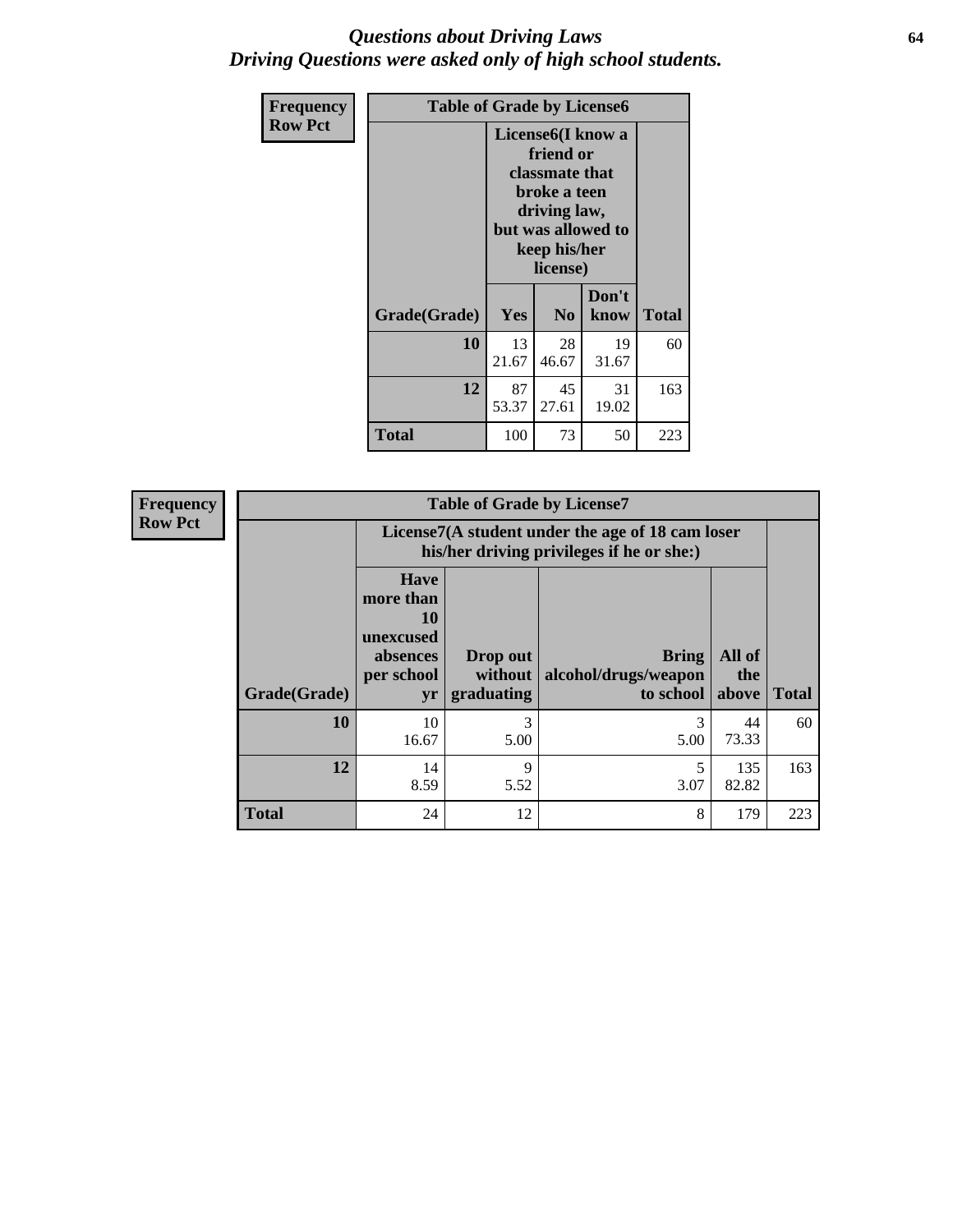# *Select Results by Gender* **65**

| Frequency      | <b>Table of SchoolClimate2 by Gender</b>          |                                 |             |              |
|----------------|---------------------------------------------------|---------------------------------|-------------|--------------|
| <b>Col Pct</b> | SchoolClimate2(I<br>feel successful at<br>school) | Gender(Gender)<br><b>Female</b> | <b>Male</b> | <b>Total</b> |
|                | <b>Strongly Agree</b>                             | 34<br>31.48                     | 31<br>26.96 | 65           |
|                | <b>Somewhat Agree</b>                             | 64<br>59.26                     | 63<br>54.78 | 127          |
|                | <b>Somewhat Disagree</b>                          | 9<br>8.33                       | 14<br>12.17 | 23           |
|                | <b>Strongly Disagree</b>                          | 0.93                            | 6.09        | 8            |
|                | <b>Total</b>                                      | 108                             | 115         | 223          |

| Frequency      | <b>Table of SchoolClimate6 by Gender</b>                 |             |                               |              |  |
|----------------|----------------------------------------------------------|-------------|-------------------------------|--------------|--|
| <b>Col Pct</b> | <b>SchoolClimate6(Teachers</b><br>treat me with respect) | Female      | Gender(Gender)<br><b>Male</b> | <b>Total</b> |  |
|                | <b>Strongly Agree</b>                                    | 28<br>25.93 | 32<br>27.83                   | 60           |  |
|                | <b>Somewhat Agree</b>                                    | 52<br>48.15 | 55<br>47.83                   | 107          |  |
|                | <b>Somewhat Disagree</b>                                 | 23<br>21.30 | 18<br>15.65                   | 41           |  |
|                | <b>Strongly Disagree</b>                                 | 5<br>4.63   | 10<br>8.70                    | 15           |  |
|                | Total                                                    | 108         | 115                           | 223          |  |

| Frequency      | <b>Table of SchoolClimate8 by Gender</b>                                             |                                 |             |              |
|----------------|--------------------------------------------------------------------------------------|---------------------------------|-------------|--------------|
| <b>Col Pct</b> | <b>SchoolClimate8(Students</b><br>are frequently<br>recognized for good<br>behavior) | Gender(Gender)<br><b>Female</b> | <b>Male</b> | <b>Total</b> |
|                | <b>Strongly Agree</b>                                                                | 19                              | 9           | 28           |
|                |                                                                                      | 17.59                           | 7.83        |              |
|                | <b>Somewhat Agree</b>                                                                | 45<br>41.67                     | 47<br>40.87 | 92           |
|                | <b>Somewhat Disagree</b>                                                             | 34<br>31.48                     | 35<br>30.43 | 69           |
|                | <b>Strongly Disagree</b>                                                             | 10<br>9.26                      | 24<br>20.87 | 34           |
|                | Total                                                                                | 108                             | 115         | 223          |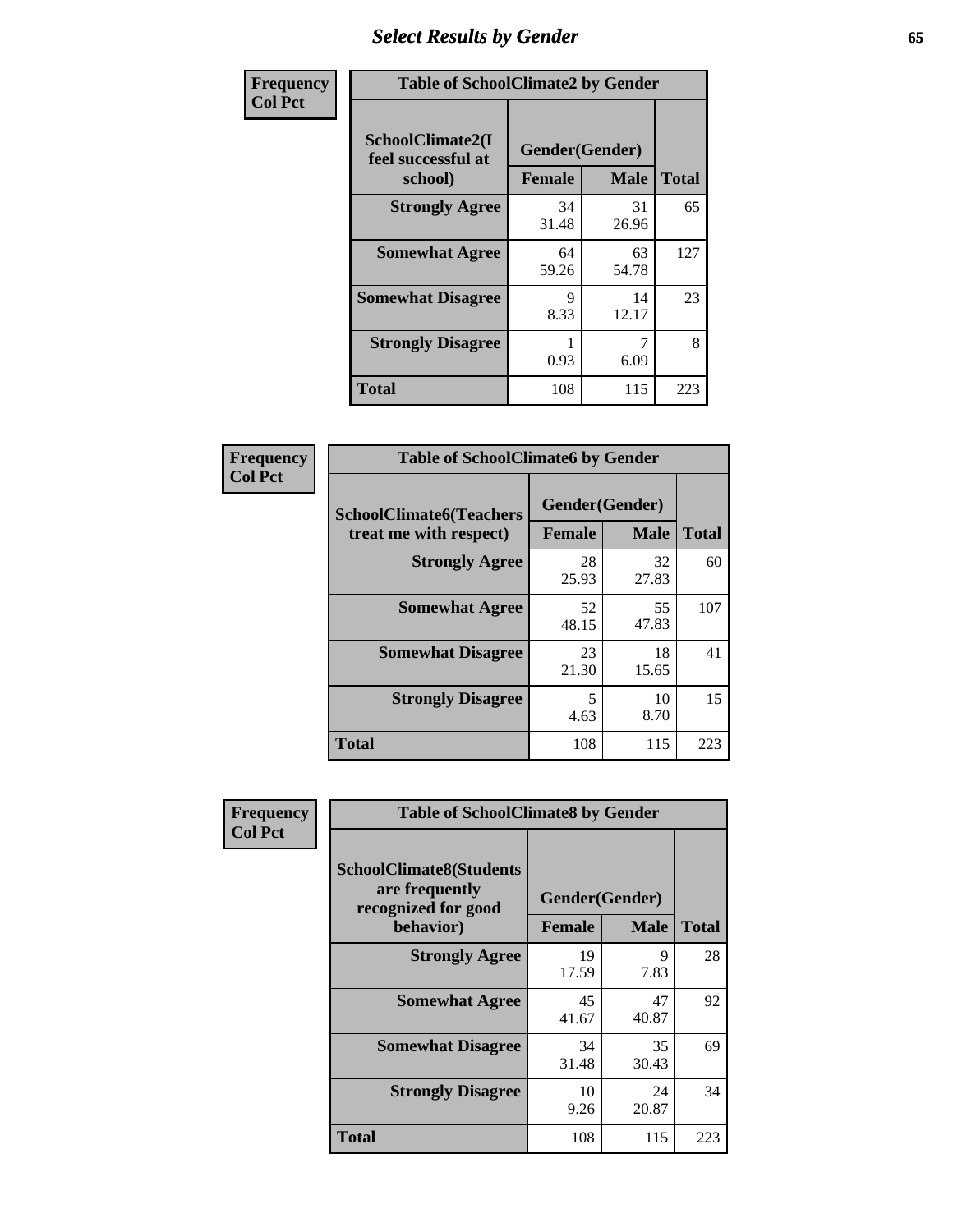# *Select Results by Gender* **66**

| <b>Frequency</b> | <b>Table of Gender by Dropout</b> |                                                                        |             |              |
|------------------|-----------------------------------|------------------------------------------------------------------------|-------------|--------------|
| <b>Row Pct</b>   |                                   | Dropout(I<br>have<br>thought<br>about<br>dropping<br>out of<br>school) |             |              |
|                  | Gender(Gender)                    | Yes                                                                    | No          | <b>Total</b> |
|                  | <b>Female</b>                     | 23<br>21.30                                                            | 85<br>78.70 | 108          |
|                  | <b>Male</b>                       | 21<br>18.26                                                            | 94<br>81.74 | 115          |
|                  | <b>Total</b>                      | 44                                                                     | 179         | 223          |

| <b>Frequency</b> |                | <b>Table of Gender by Dropoutreason</b>                            |              |                          |                                |              |              |
|------------------|----------------|--------------------------------------------------------------------|--------------|--------------------------|--------------------------------|--------------|--------------|
| <b>Row Pct</b>   |                | Dropoutreason(If I dropped out the<br>reason would most likely be) |              |                          |                                |              |              |
|                  | Gender(Gender) | Won't<br><b>Drop</b><br>out                                        | <b>Bored</b> | Family<br><b>Reasons</b> | <b>Being</b><br><b>Bullied</b> | <b>Other</b> | <b>Total</b> |
|                  | Female         | 69<br>63.89                                                        | 11<br>10.19  | 11<br>10.19              | 3<br>2.78                      | 14<br>12.96  | 108          |
|                  | <b>Male</b>    | 73<br>63.48                                                        | 21<br>18.26  | 3<br>2.61                | 2<br>1.74                      | 16<br>13.91  | 115          |
|                  | <b>Total</b>   | 142                                                                | 32           | 14                       | 5                              | 30           | 223          |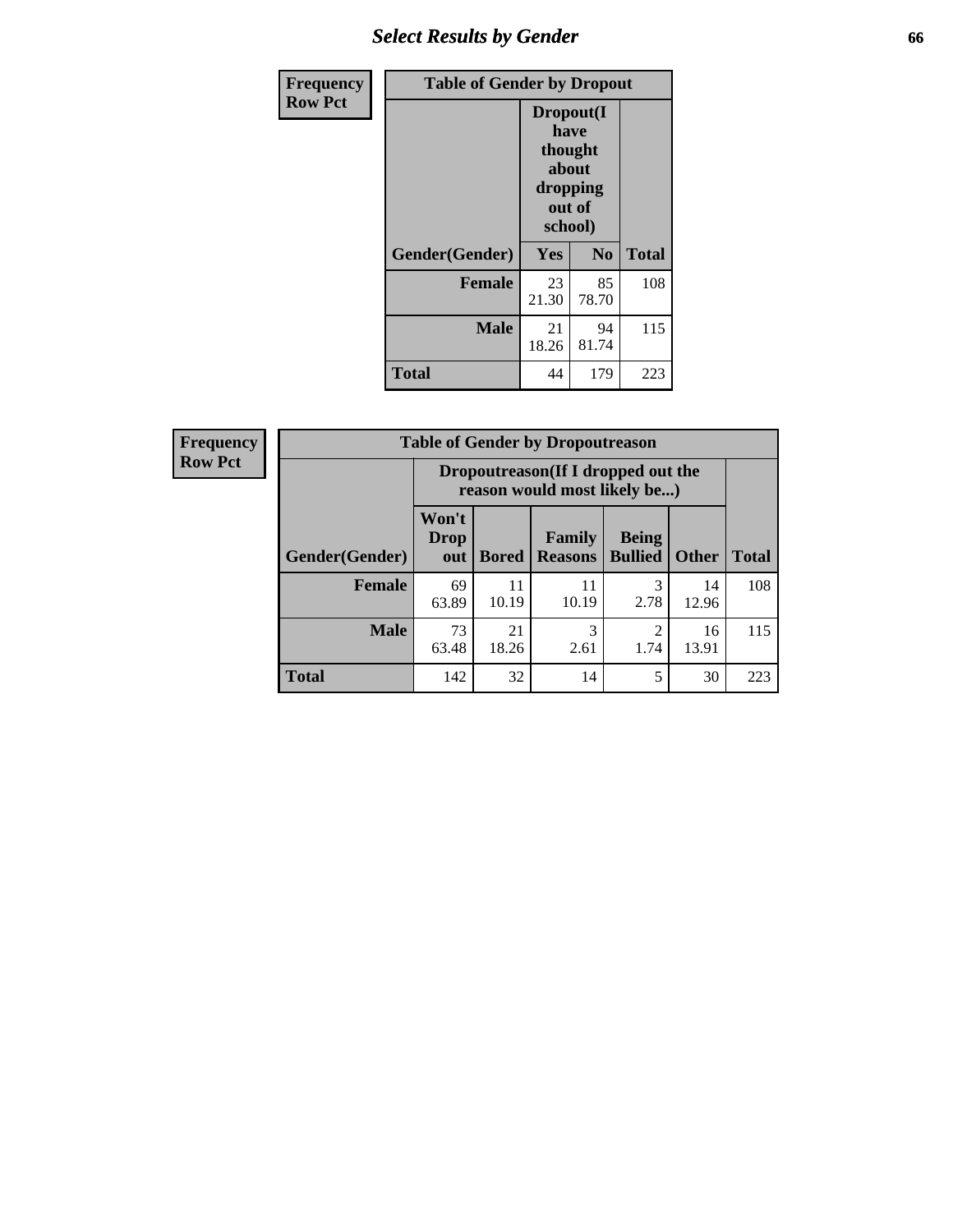*School Safety* **67**

| Frequency      | <b>Table of Gender by Bullied2</b> |                 |                |              |
|----------------|------------------------------------|-----------------|----------------|--------------|
| <b>Row Pct</b> |                                    | <b>Bullied2</b> |                |              |
|                | Gender(Gender)                     | Yes             | N <sub>0</sub> | <b>Total</b> |
|                | <b>Female</b>                      | 6<br>5.56       | 102<br>94.44   | 108          |
|                | <b>Male</b>                        | 10<br>8.70      | 105<br>91.30   | 115          |
|                | <b>Total</b>                       | 16              | 207            | 223          |

| Frequency      | <b>Table of Gender by Bulliedothers2</b> |                       |                |              |
|----------------|------------------------------------------|-----------------------|----------------|--------------|
| <b>Row Pct</b> |                                          | <b>Bulliedothers2</b> |                |              |
|                | Gender(Gender)                           | <b>Yes</b>            | N <sub>0</sub> | <b>Total</b> |
|                | <b>Female</b>                            | 6.48                  | 101<br>93.52   | 108          |
|                | <b>Male</b>                              | 10<br>8.70            | 105<br>91.30   | 115          |
|                | <b>Total</b>                             | 17                    | 206            | 223          |

| Frequency      | <b>Table of Gender by Weaponschool2</b> |                      |                |              |
|----------------|-----------------------------------------|----------------------|----------------|--------------|
| <b>Row Pct</b> |                                         | <b>Weaponschool2</b> |                |              |
|                | Gender(Gender)                          | Yes                  | N <sub>0</sub> | <b>Total</b> |
|                | <b>Female</b>                           | 0.00                 | 108<br>100.00  | 108          |
|                | <b>Male</b>                             | 3.48                 | 111<br>96.52   | 115          |
|                | <b>Total</b>                            | 4                    | 219            | 223          |

| Frequency      | <b>Table of Gender by Absentunsafe2</b> |               |                |              |  |
|----------------|-----------------------------------------|---------------|----------------|--------------|--|
| <b>Row Pct</b> |                                         | Absentunsafe2 |                |              |  |
|                | Gender(Gender)                          | Yes           | N <sub>0</sub> | <b>Total</b> |  |
|                | <b>Female</b>                           | 8<br>7.41     | 100<br>92.59   | 108          |  |
|                | <b>Male</b>                             | 1.74          | 113<br>98.26   | 115          |  |
|                | <b>Total</b>                            | 10            | 213            | 223          |  |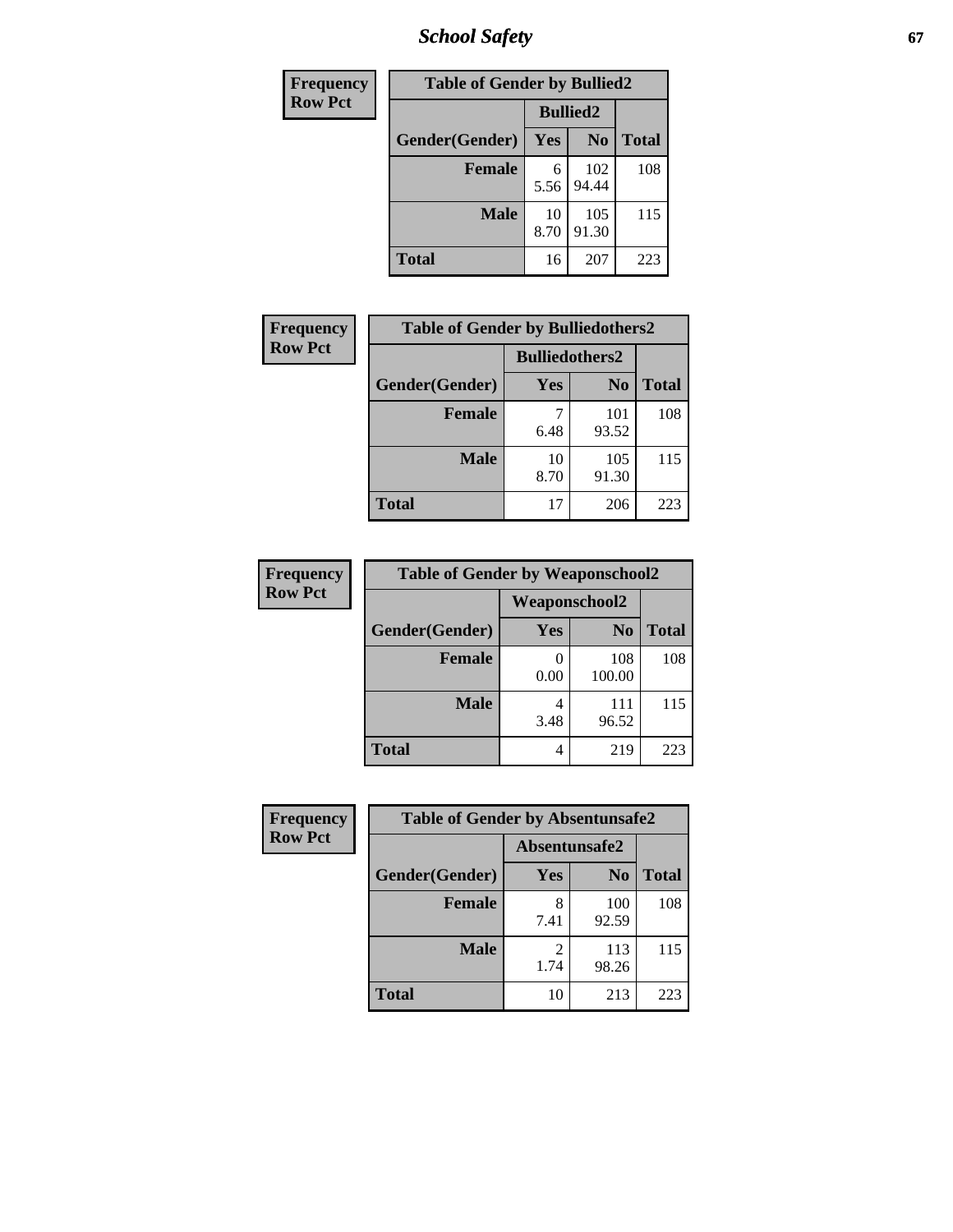*School Safety* **68**

| Frequency      | <b>Table of Gender by Gangself</b> |                                                                                                |                |              |
|----------------|------------------------------------|------------------------------------------------------------------------------------------------|----------------|--------------|
| <b>Row Pct</b> |                                    | Gangself(I<br>have<br>participated<br>in illegal gang<br>activities in<br>the past 30<br>days) |                |              |
|                | Gender(Gender)                     | Yes                                                                                            | N <sub>0</sub> | <b>Total</b> |
|                | <b>Female</b>                      | 2<br>1.85                                                                                      | 106<br>98.15   | 108          |
|                | <b>Male</b>                        | 5<br>4.35                                                                                      | 110<br>95.65   | 115          |
|                | <b>Total</b>                       | 7                                                                                              | 216            | 223          |

| Frequency      | <b>Table of Gender by Gangpeers</b> |                                                                                                                             |                |              |
|----------------|-------------------------------------|-----------------------------------------------------------------------------------------------------------------------------|----------------|--------------|
| <b>Row Pct</b> |                                     | <b>Gangpeers</b> (I<br>have friends<br>who have<br>participated<br>in illegal gang<br>activities in<br>the past 30<br>days) |                |              |
|                | Gender(Gender)                      | Yes                                                                                                                         | N <sub>0</sub> | <b>Total</b> |
|                | <b>Female</b>                       | 16<br>14.81                                                                                                                 | 92<br>85.19    | 108          |
|                | <b>Male</b>                         | 15<br>13.04                                                                                                                 | 100<br>86.96   | 115          |
|                | Total                               | 31                                                                                                                          | 192            | 223          |

| Frequency      | <b>Table of Gender by Pickedon2</b> |             |                |              |
|----------------|-------------------------------------|-------------|----------------|--------------|
| <b>Row Pct</b> |                                     | Pickedon2   |                |              |
|                | Gender(Gender)                      | <b>Yes</b>  | N <sub>0</sub> | <b>Total</b> |
|                | <b>Female</b>                       | 23<br>21.30 | 85<br>78.70    | 108          |
|                | <b>Male</b>                         | 16<br>13.91 | 99<br>86.09    | 115          |
|                | <b>Total</b>                        | 39          | 184            | 223          |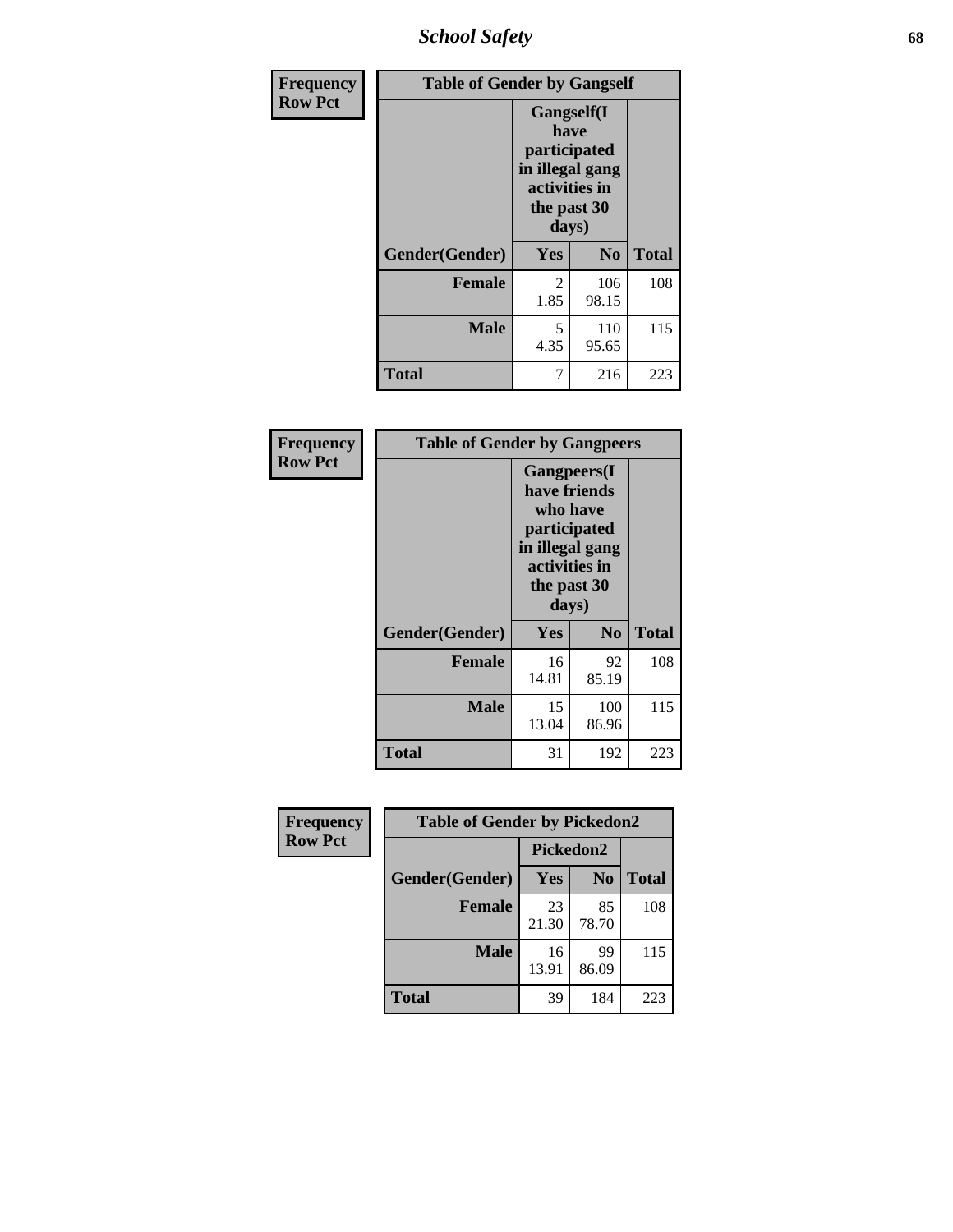*School Safety* **69**

| Frequency      | <b>Table of Gender by Safeschool2</b> |             |                |              |  |
|----------------|---------------------------------------|-------------|----------------|--------------|--|
| <b>Row Pct</b> |                                       | Safeschool2 |                |              |  |
|                | Gender(Gender)                        | <b>Yes</b>  | N <sub>0</sub> | <b>Total</b> |  |
|                | <b>Female</b>                         | 86<br>79.63 | 22<br>20.37    | 108          |  |
|                | <b>Male</b>                           | 91<br>79.13 | 24<br>20.87    | 115          |  |
|                | <b>Total</b>                          | 177         | 46             | 223          |  |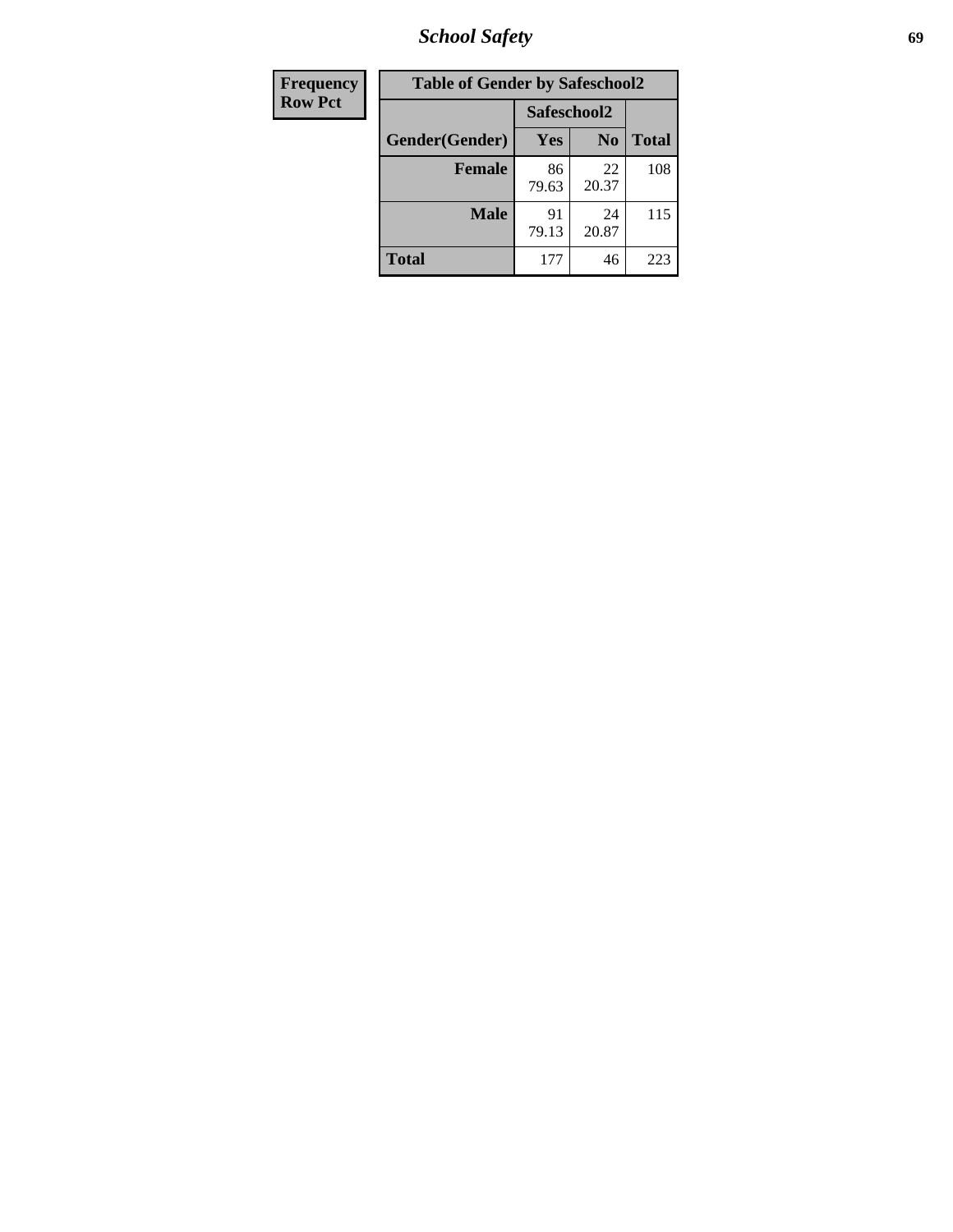# *Incidence of Drug Use* **70**

| <b>Frequency</b> |                | <b>Table of Gender by AlcoholAlt</b>     |                |              |
|------------------|----------------|------------------------------------------|----------------|--------------|
| <b>Row Pct</b>   |                | AlcoholAlt(Alcohol<br>use, past 30 days) |                |              |
|                  | Gender(Gender) | <b>Yes</b>                               | N <sub>0</sub> | <b>Total</b> |
|                  | <b>Female</b>  | 30<br>27.78                              | 78<br>72.22    | 108          |
|                  | <b>Male</b>    | 36<br>31.30                              | 79<br>68.70    | 115          |
|                  | <b>Total</b>   | 66                                       | 157            | 223          |

| <b>Frequency</b> | <b>Table of Gender by TobaccoAny</b> |                                          |                |              |  |
|------------------|--------------------------------------|------------------------------------------|----------------|--------------|--|
| <b>Row Pct</b>   |                                      | TobaccoAny(Tobacco<br>use, past 30 days) |                |              |  |
|                  | Gender(Gender)                       | Yes                                      | N <sub>0</sub> | <b>Total</b> |  |
|                  | <b>Female</b>                        | 23<br>21.30                              | 85<br>78.70    | 108          |  |
|                  | <b>Male</b>                          | 31<br>26.96                              | 84<br>73.04    | 115          |  |
|                  | <b>Total</b>                         | 54                                       | 169            | 223          |  |

| <b>Frequency</b> | <b>Table of Gender by MarijuanaAlt</b> |                                              |                |              |
|------------------|----------------------------------------|----------------------------------------------|----------------|--------------|
| <b>Row Pct</b>   |                                        | MarijuanaAlt(Marijuana<br>use, past 30 days) |                |              |
|                  | Gender(Gender)                         | <b>Yes</b>                                   | N <sub>0</sub> | <b>Total</b> |
|                  | <b>Female</b>                          | 12                                           | 96<br>88.89    | 108          |
|                  | <b>Male</b>                            | 13<br>11.30                                  | 102<br>88.70   | 115          |
|                  | <b>Total</b>                           | 25                                           | 198            | 223          |

| <b>Frequency</b> | <b>Table of Gender by OtherDrugAny</b> |                                                      |                |              |
|------------------|----------------------------------------|------------------------------------------------------|----------------|--------------|
| <b>Row Pct</b>   |                                        | <b>OtherDrugAny(Other</b><br>drug use, past 30 days) |                |              |
|                  | Gender(Gender)                         | <b>Yes</b>                                           | N <sub>0</sub> | <b>Total</b> |
|                  | <b>Female</b>                          | 10.19                                                | 97<br>89.81    | 108          |
|                  | <b>Male</b>                            | 12<br>10.43                                          | 103<br>89.57   | 115          |
|                  | <b>Total</b>                           | 23                                                   | 200            | 223          |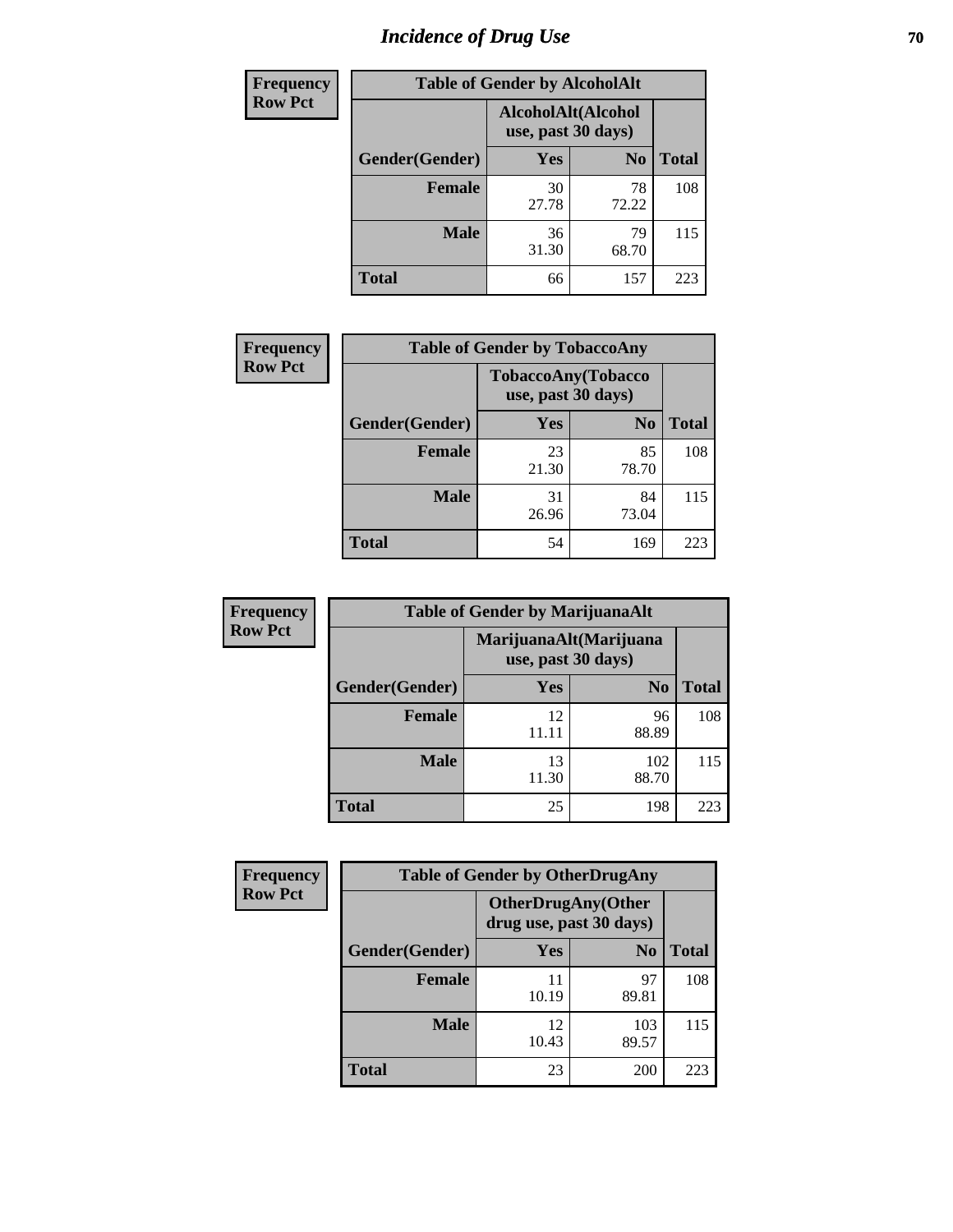#### *Average Age at Onset of Use* **71** *Results for "Average Age at Onset of Use" questions exclude students who said they did not use that substance*

#### **Gender=Female**

| <b>Variable</b>    | <b>Label</b>                                                       | <b>Mean</b> |
|--------------------|--------------------------------------------------------------------|-------------|
| Alcoholinit2       | I started using alcohol when I was                                 | 14.51       |
| Cigarettesinit2    | I started smoking tobacco when I was                               | 14.49       |
| Smokelessinit2     | I started chewing tobacco when I was                               | 12.67       |
| Marijuanainit2     | I started using marijuana when I was                               | 14.76       |
| Cocaineinit2       | I started using cocaine when I was                                 | 13.50       |
| Inhalantsinit2     | I started using inhalants when I was                               | 13.50       |
| Steroidsinit2      | I started using steroids when I was                                |             |
| Ecstasyinit2       | I started using ecstasy when I was                                 | 15.25       |
| Methinit2          | I started using methamphetamines when I was                        |             |
| Hallucinogensinit2 | I started using hallucinogens when I was                           | 17.00       |
| Prescription in t2 | I started using prescription drugs not prescribed to me when I was | 14.67       |

#### **Gender=Male**

| <b>Variable</b>                 | Label                                                              | <b>Mean</b> |
|---------------------------------|--------------------------------------------------------------------|-------------|
| Alcoholinit2                    | I started using alcohol when I was                                 | 14.32       |
| Cigarettesinit2                 | I started smoking tobacco when I was                               | 14.49       |
| Smokelessinit2                  | I started chewing tobacco when I was                               | 13.94       |
| Marijuanainit2                  | I started using marijuana when I was                               | 14.65       |
| Cocaineinit2                    | I started using cocaine when I was                                 | 12.00       |
| Inhalantsinit2                  | I started using inhalants when I was                               | 10.00       |
| Steroidsinit2                   | I started using steroids when I was                                | 12.67       |
| Ecstasyinit2                    | I started using ecstasy when I was                                 | 13.00       |
| Methinit2                       | I started using methamphetamines when I was                        | 10.00       |
| Hallucinogensinit2              | I started using hallucinogens when I was                           | 12.33       |
| Prescription in it <sub>2</sub> | I started using prescription drugs not prescribed to me when I was | 14.14       |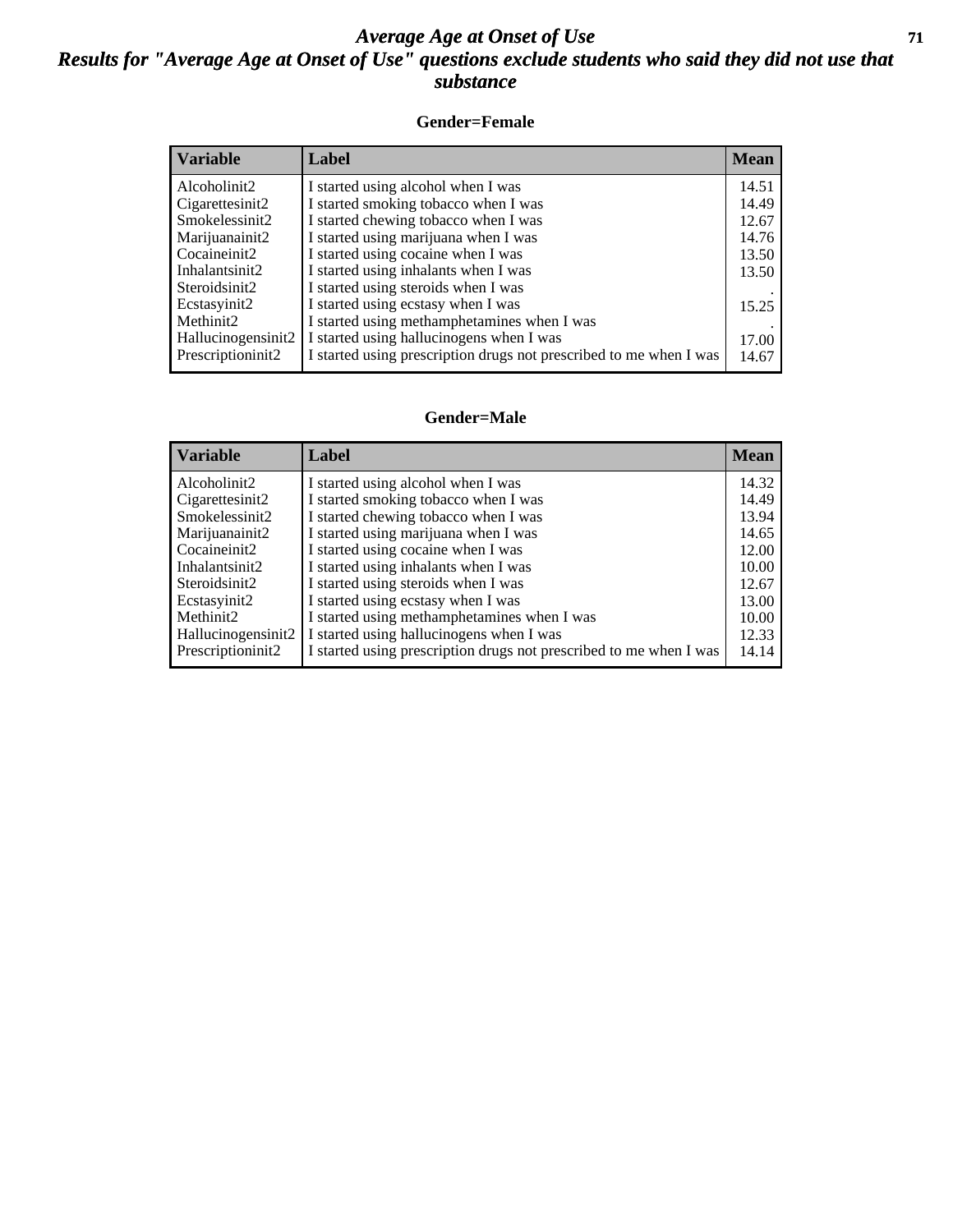# *I Think These Drugs are Harmful* **72**

| <b>Frequency</b> | <b>Table of Gender by Alcoholharmdich</b> |                                                   |                |              |  |
|------------------|-------------------------------------------|---------------------------------------------------|----------------|--------------|--|
| <b>Row Pct</b>   |                                           | Alcoholharmdich(I<br>think alcohol is<br>harmful) |                |              |  |
|                  | Gender(Gender)                            | Yes                                               | N <sub>0</sub> | <b>Total</b> |  |
|                  | <b>Female</b>                             | 81<br>75.00                                       | 27<br>25.00    | 108          |  |
|                  | <b>Male</b>                               | 86<br>74.78                                       | 29<br>25.22    | 115          |  |
|                  | <b>Total</b>                              | 167                                               | 56             | 223          |  |

| Frequency      | <b>Table of Gender by Tobaccoharmdich</b> |                                                   |                |              |  |
|----------------|-------------------------------------------|---------------------------------------------------|----------------|--------------|--|
| <b>Row Pct</b> |                                           | Tobaccoharmdich(I<br>think tobacco is<br>harmful) |                |              |  |
|                | Gender(Gender)                            | Yes                                               | N <sub>0</sub> | <b>Total</b> |  |
|                | <b>Female</b>                             | 105<br>97.22                                      | 3<br>2.78      | 108          |  |
|                | <b>Male</b>                               | 103<br>89.57                                      | 12<br>10.43    | 115          |  |
|                | <b>Total</b>                              | 208                                               | 15             | 223          |  |

| Frequency      | <b>Table of Gender by Marijuanaharmdich</b> |                                                       |                |              |  |  |
|----------------|---------------------------------------------|-------------------------------------------------------|----------------|--------------|--|--|
| <b>Row Pct</b> |                                             | Marijuanaharmdich(I<br>think marijuana is<br>harmful) |                |              |  |  |
|                | Gender(Gender)                              | <b>Yes</b>                                            | N <sub>0</sub> | <b>Total</b> |  |  |
|                | <b>Female</b>                               | 79<br>73.15                                           | 29<br>26.85    | 108          |  |  |
|                | <b>Male</b>                                 | 84<br>73.04                                           | 31<br>26.96    | 115          |  |  |
|                | <b>Total</b>                                | 163                                                   | 60             | 223          |  |  |

| Frequency      | <b>Table of Gender by Otherdrugharmdich</b> |                                                          |                |              |  |
|----------------|---------------------------------------------|----------------------------------------------------------|----------------|--------------|--|
| <b>Row Pct</b> |                                             | Otherdrugharmdich(I<br>think other drugs are<br>harmful) |                |              |  |
|                | Gender(Gender)                              | <b>Yes</b>                                               | N <sub>0</sub> | <b>Total</b> |  |
|                | <b>Female</b>                               | 106<br>98.15                                             | 2<br>1.85      | 108          |  |
|                | <b>Male</b>                                 | 106<br>92.17                                             | 9<br>7.83      | 115          |  |
|                | <b>Total</b>                                | 212                                                      | 11             | 223          |  |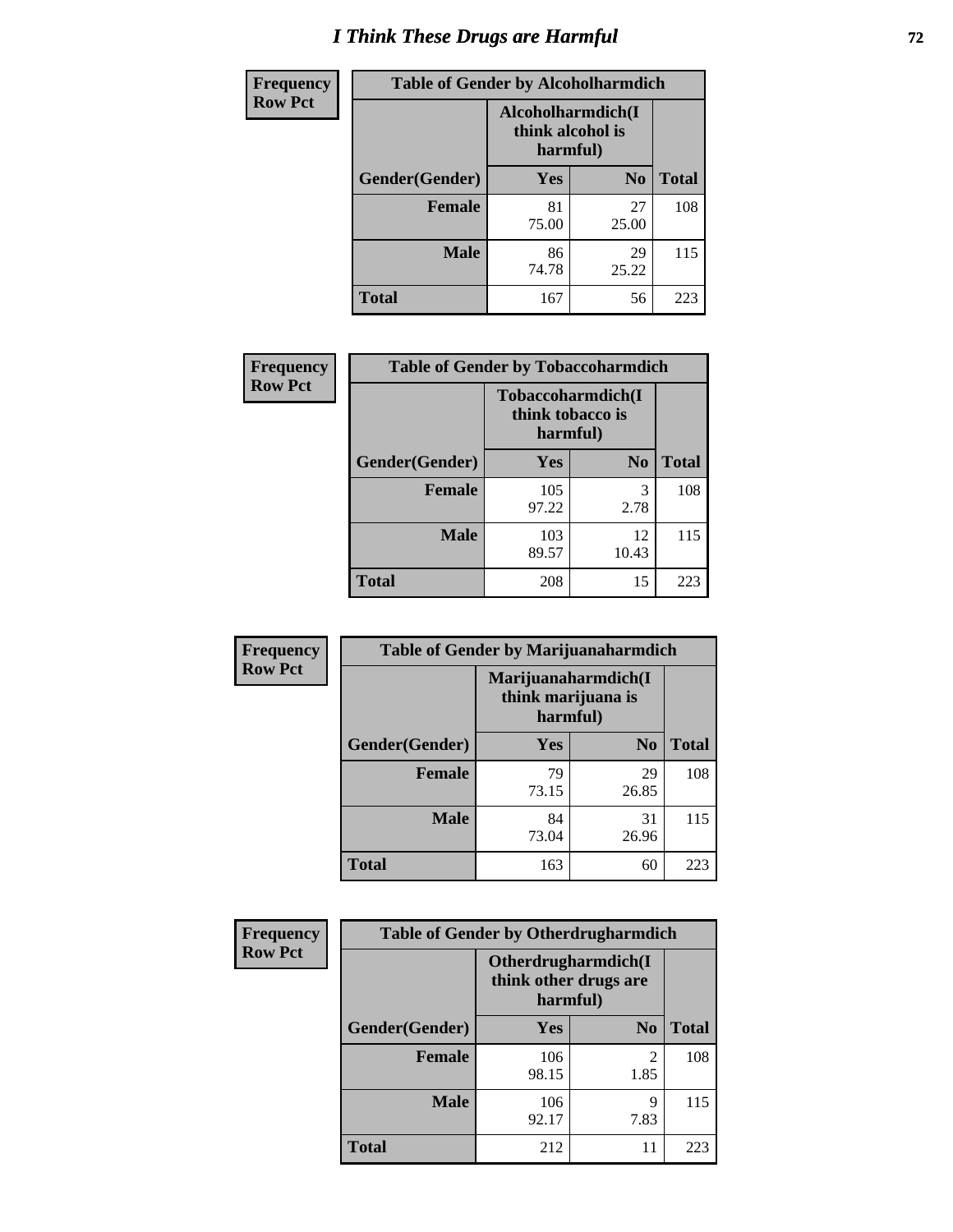| <b>Frequency</b> | <b>Table of Gender by Alcohollocation1</b> |                                                               |             |              |
|------------------|--------------------------------------------|---------------------------------------------------------------|-------------|--------------|
| <b>Row Pct</b>   |                                            | <b>Alcohollocation1(Places</b><br><b>Friends Use Alcohol)</b> |             |              |
|                  | Gender(Gender)                             |                                                               | Do Not Use  | <b>Total</b> |
|                  | <b>Female</b>                              | 75<br>69.44                                                   | 33<br>30.56 | 108          |
|                  | <b>Male</b>                                | 74<br>64.35                                                   | 41<br>35.65 | 115          |
|                  | <b>Total</b>                               | 149                                                           | 74          | 223          |

| <b>Frequency</b> | <b>Table of Gender by Alcohollocation2</b> |                                                               |             |              |
|------------------|--------------------------------------------|---------------------------------------------------------------|-------------|--------------|
| <b>Row Pct</b>   |                                            | <b>Alcohollocation2(Places</b><br><b>Friends Use Alcohol)</b> |             |              |
|                  | Gender(Gender)                             |                                                               | Home        | <b>Total</b> |
|                  | <b>Female</b>                              | 49<br>45.37                                                   | 59<br>54.63 | 108          |
|                  | <b>Male</b>                                | 61<br>53.04                                                   | 54<br>46.96 | 115          |
|                  | <b>Total</b>                               | 110                                                           | 113         | 223          |

| Frequency      | <b>Table of Gender by Alcohollocation3</b> |                                                               |               |              |
|----------------|--------------------------------------------|---------------------------------------------------------------|---------------|--------------|
| <b>Row Pct</b> |                                            | <b>Alcohollocation3(Places</b><br><b>Friends Use Alcohol)</b> |               |              |
|                | Gender(Gender)                             |                                                               | <b>School</b> | <b>Total</b> |
|                | <b>Female</b>                              | 101<br>93.52                                                  | 6.48          | 108          |
|                | <b>Male</b>                                | 106<br>92.17                                                  | Q<br>7.83     | 115          |
|                | <b>Total</b>                               | 207                                                           | 16            | 223          |

| Frequency      | <b>Table of Gender by Alcohollocation4</b> |                                                               |             |              |  |
|----------------|--------------------------------------------|---------------------------------------------------------------|-------------|--------------|--|
| <b>Row Pct</b> |                                            | <b>Alcohollocation4(Places</b><br><b>Friends Use Alcohol)</b> |             |              |  |
|                | Gender(Gender)                             |                                                               | Car         | <b>Total</b> |  |
|                | <b>Female</b>                              | 92<br>85.19                                                   | 16<br>14.81 | 108          |  |
|                | <b>Male</b>                                | 101<br>87.83                                                  | 14<br>12.17 | 115          |  |
|                | <b>Total</b>                               | 193                                                           | 30          | 223          |  |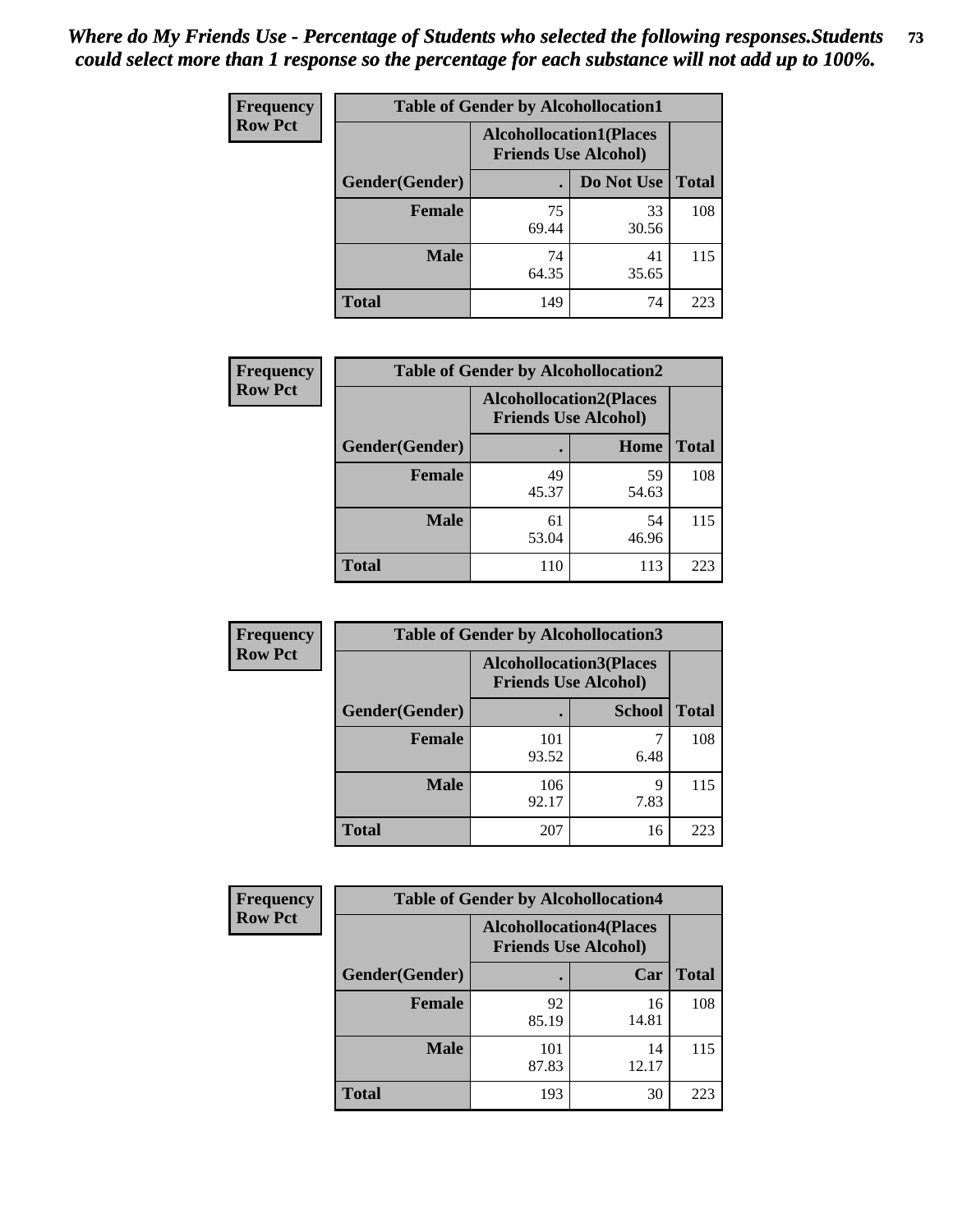| <b>Frequency</b> |                | <b>Table of Gender by Alcohollocation5</b> |                                                                |              |
|------------------|----------------|--------------------------------------------|----------------------------------------------------------------|--------------|
| <b>Row Pct</b>   |                |                                            | <b>Alcohollocation5</b> (Places<br><b>Friends Use Alcohol)</b> |              |
|                  | Gender(Gender) | $\bullet$                                  | <b>Friend's</b><br><b>House</b>                                | <b>Total</b> |
|                  | <b>Female</b>  | 35<br>32.41                                | 73<br>67.59                                                    | 108          |
|                  | <b>Male</b>    | 56<br>48.70                                | 59<br>51.30                                                    | 115          |
|                  | <b>Total</b>   | 91                                         | 132                                                            | 223          |

| Frequency      | <b>Table of Gender by Alcohollocation6</b> |                                                               |              |              |  |
|----------------|--------------------------------------------|---------------------------------------------------------------|--------------|--------------|--|
| <b>Row Pct</b> |                                            | <b>Alcohollocation6(Places</b><br><b>Friends Use Alcohol)</b> |              |              |  |
|                | <b>Gender</b> (Gender)                     |                                                               | <b>Other</b> | <b>Total</b> |  |
|                | <b>Female</b>                              | 68<br>62.96                                                   | 40<br>37.04  | 108          |  |
|                | <b>Male</b>                                | 76<br>66.09                                                   | 39<br>33.91  | 115          |  |
|                | <b>Total</b>                               | 144                                                           | 79           | 223          |  |

| Frequency      | <b>Table of Gender by Tobaccolocation1</b> |                                                               |             |              |
|----------------|--------------------------------------------|---------------------------------------------------------------|-------------|--------------|
| <b>Row Pct</b> |                                            | <b>Tobaccolocation1(Places</b><br><b>Friends Use Tobacco)</b> |             |              |
|                | Gender(Gender)                             |                                                               | Do Not Use  | <b>Total</b> |
|                | <b>Female</b>                              | 66<br>61.11                                                   | 42<br>38.89 | 108          |
|                | <b>Male</b>                                | 63<br>54.78                                                   | 52<br>45.22 | 115          |
|                | <b>Total</b>                               | 129                                                           | 94          | 223          |

| <b>Frequency</b> | <b>Table of Gender by Tobaccolocation2</b> |                                                               |             |              |
|------------------|--------------------------------------------|---------------------------------------------------------------|-------------|--------------|
| <b>Row Pct</b>   |                                            | <b>Tobaccolocation2(Places</b><br><b>Friends Use Tobacco)</b> |             |              |
|                  | Gender(Gender)                             |                                                               | Home        | <b>Total</b> |
|                  | Female                                     | 52<br>48.15                                                   | 56<br>51.85 | 108          |
|                  | <b>Male</b>                                | 66<br>57.39                                                   | 49<br>42.61 | 115          |
|                  | <b>Total</b>                               | 118                                                           | 105         | 223          |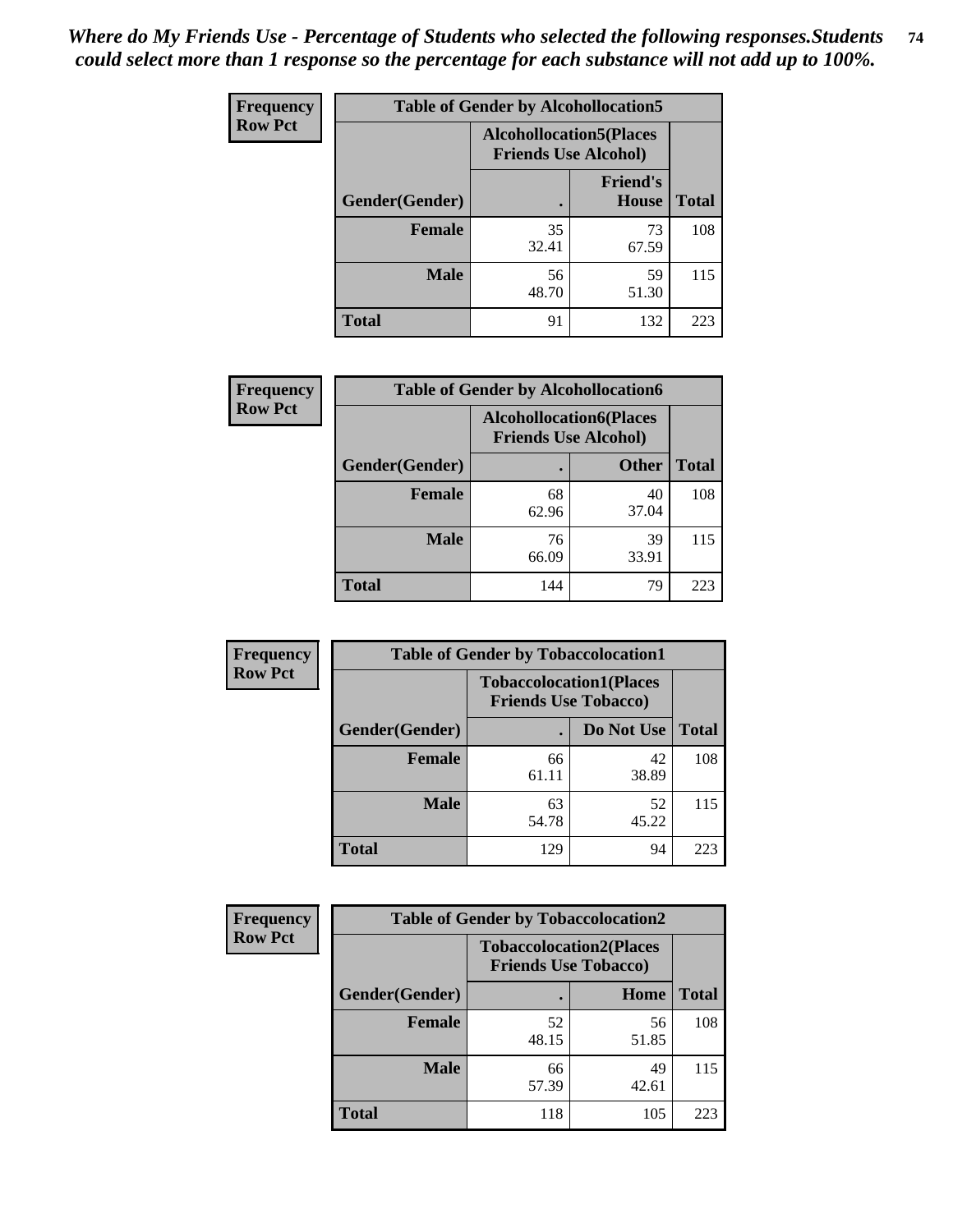| <b>Frequency</b> | <b>Table of Gender by Tobaccolocation3</b> |                             |                                |              |
|------------------|--------------------------------------------|-----------------------------|--------------------------------|--------------|
| <b>Row Pct</b>   |                                            | <b>Friends Use Tobacco)</b> | <b>Tobaccolocation3(Places</b> |              |
|                  | Gender(Gender)                             |                             | <b>School</b>                  | <b>Total</b> |
|                  | Female                                     | 79<br>73.15                 | 29<br>26.85                    | 108          |
|                  | <b>Male</b>                                | 88<br>76.52                 | 27<br>23.48                    | 115          |
|                  | <b>Total</b>                               | 167                         | 56                             | 223          |

| <b>Frequency</b> | <b>Table of Gender by Tobaccolocation4</b> |                             |                                |              |
|------------------|--------------------------------------------|-----------------------------|--------------------------------|--------------|
| <b>Row Pct</b>   |                                            | <b>Friends Use Tobacco)</b> | <b>Tobaccolocation4(Places</b> |              |
|                  | Gender(Gender)                             |                             | Car                            | <b>Total</b> |
|                  | <b>Female</b>                              | 56<br>51.85                 | 52<br>48.15                    | 108          |
|                  | <b>Male</b>                                | 70<br>60.87                 | 45<br>39.13                    | 115          |
|                  | <b>Total</b>                               | 126                         | 97                             | 223          |

| <b>Frequency</b> | <b>Table of Gender by Tobaccolocation5</b> |                                                               |                                 |              |
|------------------|--------------------------------------------|---------------------------------------------------------------|---------------------------------|--------------|
| <b>Row Pct</b>   |                                            | <b>Tobaccolocation5(Places</b><br><b>Friends Use Tobacco)</b> |                                 |              |
|                  | Gender(Gender)                             |                                                               | <b>Friend's</b><br><b>House</b> | <b>Total</b> |
|                  | Female                                     | 47<br>43.52                                                   | 61<br>56.48                     | 108          |
|                  | <b>Male</b>                                | 64<br>55.65                                                   | 51<br>44.35                     | 115          |
|                  | <b>Total</b>                               | 111                                                           | 112                             | 223          |

| <b>Frequency</b> | <b>Table of Gender by Tobaccolocation6</b> |                                                               |              |              |
|------------------|--------------------------------------------|---------------------------------------------------------------|--------------|--------------|
| <b>Row Pct</b>   |                                            | <b>Tobaccolocation6(Places</b><br><b>Friends Use Tobacco)</b> |              |              |
|                  | Gender(Gender)                             |                                                               | <b>Other</b> | <b>Total</b> |
|                  | Female                                     | 70<br>64.81                                                   | 38<br>35.19  | 108          |
|                  | <b>Male</b>                                | 71<br>61.74                                                   | 44<br>38.26  | 115          |
|                  | <b>Total</b>                               | 141                                                           | 82           | 223          |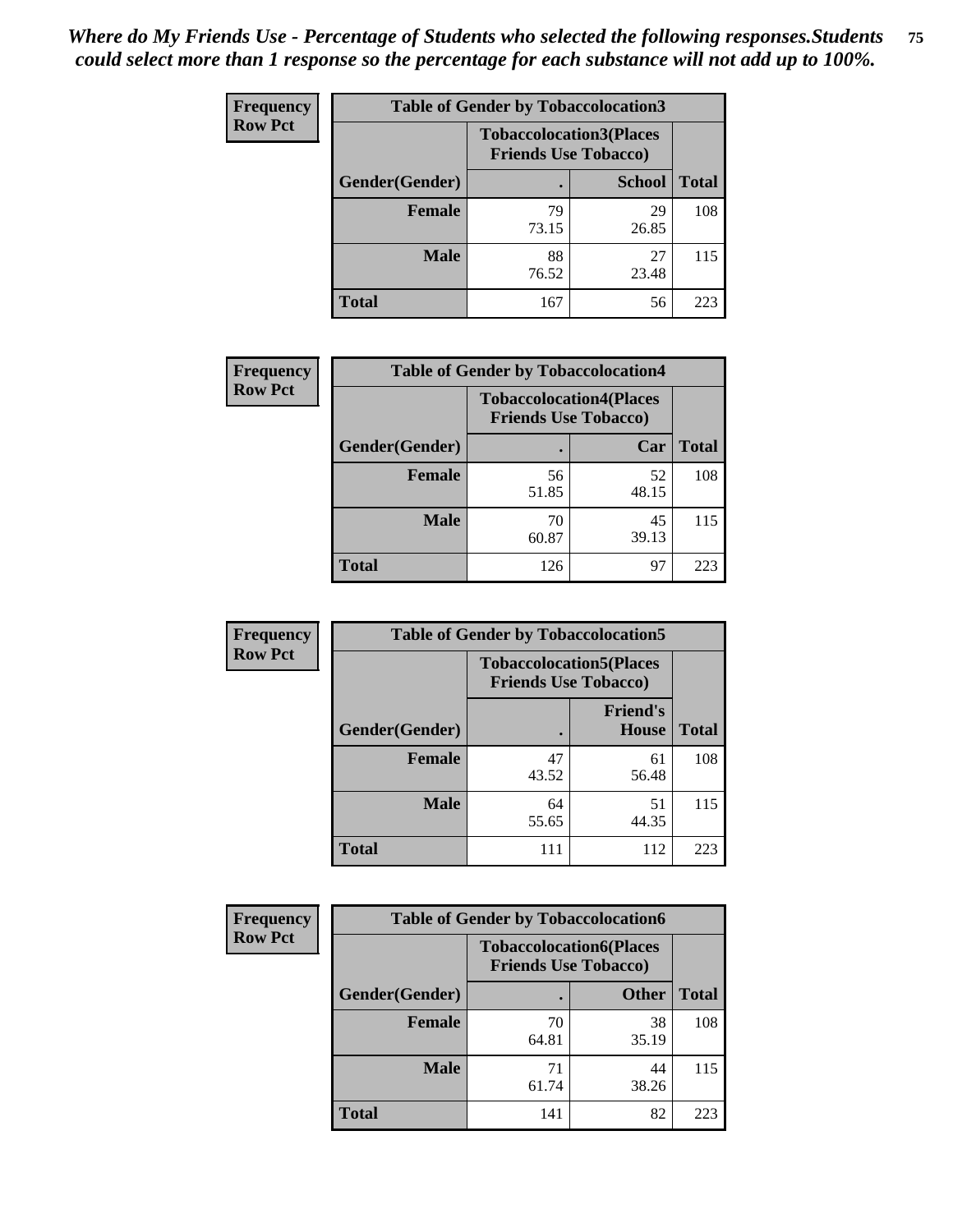| <b>Frequency</b> | <b>Table of Gender by Marijuanalocation1</b> |                                                                    |             |              |
|------------------|----------------------------------------------|--------------------------------------------------------------------|-------------|--------------|
| <b>Row Pct</b>   |                                              | <b>Marijuanalocation1(Places</b><br><b>Friends Use Marijuana</b> ) |             |              |
|                  | Gender(Gender)                               |                                                                    | Do Not Use  | <b>Total</b> |
|                  | <b>Female</b>                                | 61<br>56.48                                                        | 47<br>43.52 | 108          |
|                  | <b>Male</b>                                  | 49<br>42.61                                                        | 66<br>57.39 | 115          |
|                  | <b>Total</b>                                 | 110                                                                | 113         | 223          |

| <b>Frequency</b> | <b>Table of Gender by Marijuanalocation2</b> |                                                                    |             |              |
|------------------|----------------------------------------------|--------------------------------------------------------------------|-------------|--------------|
| <b>Row Pct</b>   |                                              | <b>Marijuanalocation2(Places</b><br><b>Friends Use Marijuana</b> ) |             |              |
|                  | Gender(Gender)                               |                                                                    | Home        | <b>Total</b> |
|                  | <b>Female</b>                                | 58<br>53.70                                                        | 50<br>46.30 | 108          |
|                  | <b>Male</b>                                  | 76<br>66.09                                                        | 39<br>33.91 | 115          |
|                  | <b>Total</b>                                 | 134                                                                | 89          | 223          |

| Frequency      | <b>Table of Gender by Marijuanalocation3</b> |                                                                     |               |              |
|----------------|----------------------------------------------|---------------------------------------------------------------------|---------------|--------------|
| <b>Row Pct</b> |                                              | <b>Marijuanalocation3(Places)</b><br><b>Friends Use Marijuana</b> ) |               |              |
|                | Gender(Gender)                               |                                                                     | <b>School</b> | <b>Total</b> |
|                | Female                                       | 101<br>93.52                                                        | 6.48          | 108          |
|                | <b>Male</b>                                  | 108<br>93.91                                                        | 6.09          | 115          |
|                | <b>Total</b>                                 | 209                                                                 | 14            | 223          |

| <b>Frequency</b> | <b>Table of Gender by Marijuanalocation4</b> |                                |                                  |              |
|------------------|----------------------------------------------|--------------------------------|----------------------------------|--------------|
| <b>Row Pct</b>   |                                              | <b>Friends Use Marijuana</b> ) | <b>Marijuanalocation4(Places</b> |              |
|                  | Gender(Gender)                               |                                | Car                              | <b>Total</b> |
|                  | <b>Female</b>                                | 71<br>65.74                    | 37<br>34.26                      | 108          |
|                  | <b>Male</b>                                  | 92<br>80.00                    | 23<br>20.00                      | 115          |
|                  | <b>Total</b>                                 | 163                            | 60                               | 223          |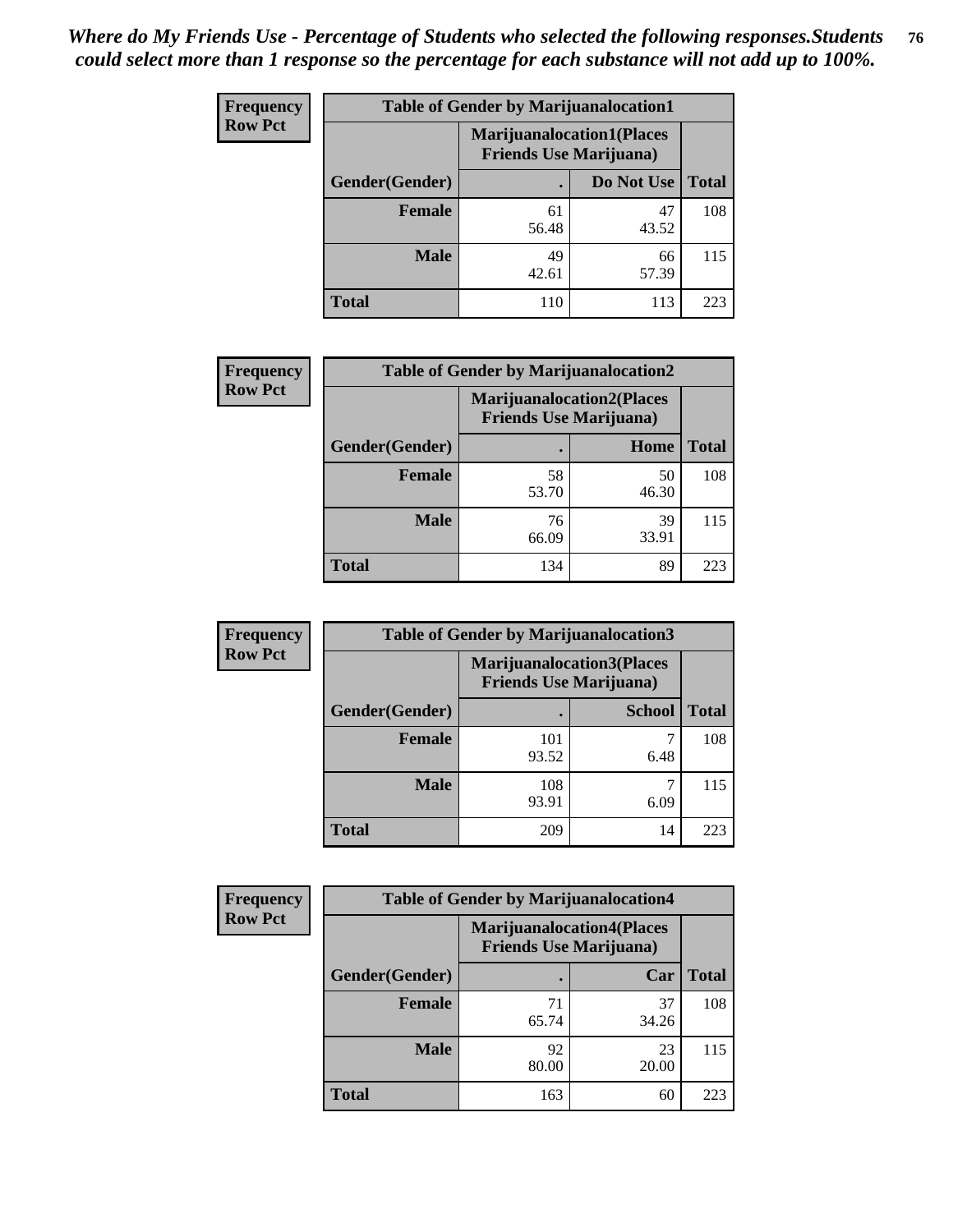| Frequency      | <b>Table of Gender by Marijuanalocation5</b> |                                                                    |                          |              |
|----------------|----------------------------------------------|--------------------------------------------------------------------|--------------------------|--------------|
| <b>Row Pct</b> |                                              | <b>Marijuanalocation5(Places</b><br><b>Friends Use Marijuana</b> ) |                          |              |
|                | Gender(Gender)                               |                                                                    | <b>Friend's</b><br>House | <b>Total</b> |
|                | <b>Female</b>                                | 50<br>46.30                                                        | 58<br>53.70              | 108          |
|                | <b>Male</b>                                  | 74<br>64.35                                                        | 41<br>35.65              | 115          |
|                | <b>Total</b>                                 | 124                                                                | 99                       | 223          |

| <b>Frequency</b> | <b>Table of Gender by Marijuanalocation6</b> |                                |                                   |              |
|------------------|----------------------------------------------|--------------------------------|-----------------------------------|--------------|
| <b>Row Pct</b>   |                                              | <b>Friends Use Marijuana</b> ) | <b>Marijuanalocation6(Places)</b> |              |
|                  | Gender(Gender)                               |                                | <b>Other</b>                      | <b>Total</b> |
|                  | <b>Female</b>                                | 73<br>67.59                    | 35<br>32.41                       | 108          |
|                  | <b>Male</b>                                  | 88<br>76.52                    | 27<br>23.48                       | 115          |
|                  | <b>Total</b>                                 | 161                            | 62                                | 223          |

| <b>Frequency</b> | <b>Table of Gender by Otherdruglocation1</b> |                                                                                |             |              |
|------------------|----------------------------------------------|--------------------------------------------------------------------------------|-------------|--------------|
| <b>Row Pct</b>   |                                              | <b>Otherdruglocation1(Places</b><br><b>Friends Use Other Illegal</b><br>Drugs) |             |              |
|                  | Gender(Gender)                               |                                                                                | Do Not Use  | <b>Total</b> |
|                  | Female                                       | 39<br>36.11                                                                    | 69<br>63.89 | 108          |
|                  | <b>Male</b>                                  | 32<br>27.83                                                                    | 83<br>72.17 | 115          |
|                  | <b>Total</b>                                 | 71                                                                             | 152         | 223          |

| Frequency      | <b>Table of Gender by Otherdruglocation2</b> |                                                                                |             |              |
|----------------|----------------------------------------------|--------------------------------------------------------------------------------|-------------|--------------|
| <b>Row Pct</b> |                                              | <b>Otherdruglocation2(Places</b><br><b>Friends Use Other Illegal</b><br>Drugs) |             |              |
|                | Gender(Gender)                               |                                                                                | Home        | <b>Total</b> |
|                | <b>Female</b>                                | 72<br>66.67                                                                    | 36<br>33.33 | 108          |
|                | <b>Male</b>                                  | 91<br>79.13                                                                    | 24<br>20.87 | 115          |
|                | <b>Total</b>                                 | 163                                                                            | 60          | 223          |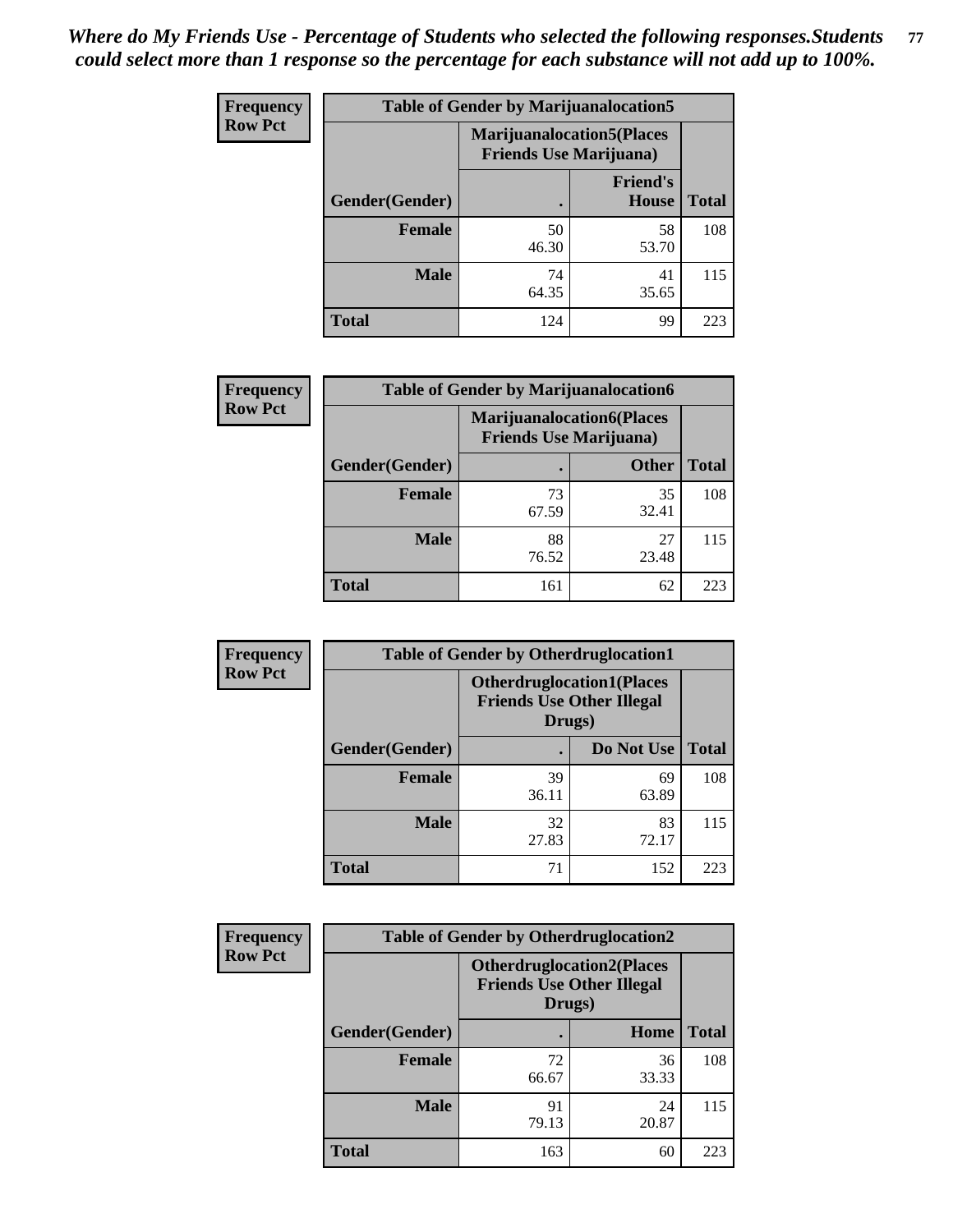| Frequency      | <b>Table of Gender by Otherdruglocation3</b> |                                                                                |               |              |
|----------------|----------------------------------------------|--------------------------------------------------------------------------------|---------------|--------------|
| <b>Row Pct</b> |                                              | <b>Otherdruglocation3(Places</b><br><b>Friends Use Other Illegal</b><br>Drugs) |               |              |
|                | Gender(Gender)                               |                                                                                | <b>School</b> | <b>Total</b> |
|                | Female                                       | 100<br>92.59                                                                   | 8<br>7.41     | 108          |
|                | <b>Male</b>                                  | 105<br>91.30                                                                   | 10<br>8.70    | 115          |
|                | <b>Total</b>                                 | 205                                                                            | 18            | 223          |

| Frequency      | <b>Table of Gender by Otherdruglocation4</b> |                                            |                                  |              |
|----------------|----------------------------------------------|--------------------------------------------|----------------------------------|--------------|
| <b>Row Pct</b> |                                              | <b>Friends Use Other Illegal</b><br>Drugs) | <b>Otherdruglocation4(Places</b> |              |
|                | <b>Gender</b> (Gender)                       |                                            | Car                              | <b>Total</b> |
|                | Female                                       | 86<br>79.63                                | 22<br>20.37                      | 108          |
|                | <b>Male</b>                                  | 102<br>88.70                               | 13<br>11.30                      | 115          |
|                | <b>Total</b>                                 | 188                                        | 35                               | 223          |

| Frequency      | <b>Table of Gender by Otherdruglocation5</b>                                   |             |                                 |              |
|----------------|--------------------------------------------------------------------------------|-------------|---------------------------------|--------------|
| <b>Row Pct</b> | <b>Otherdruglocation5(Places</b><br><b>Friends Use Other Illegal</b><br>Drugs) |             |                                 |              |
|                | Gender(Gender)                                                                 |             | <b>Friend's</b><br><b>House</b> | <b>Total</b> |
|                | <b>Female</b>                                                                  | 74<br>68.52 | 34<br>31.48                     | 108          |
|                | <b>Male</b>                                                                    | 94<br>81.74 | 21<br>18.26                     | 115          |
|                | <b>Total</b>                                                                   | 168         | 55                              | 223          |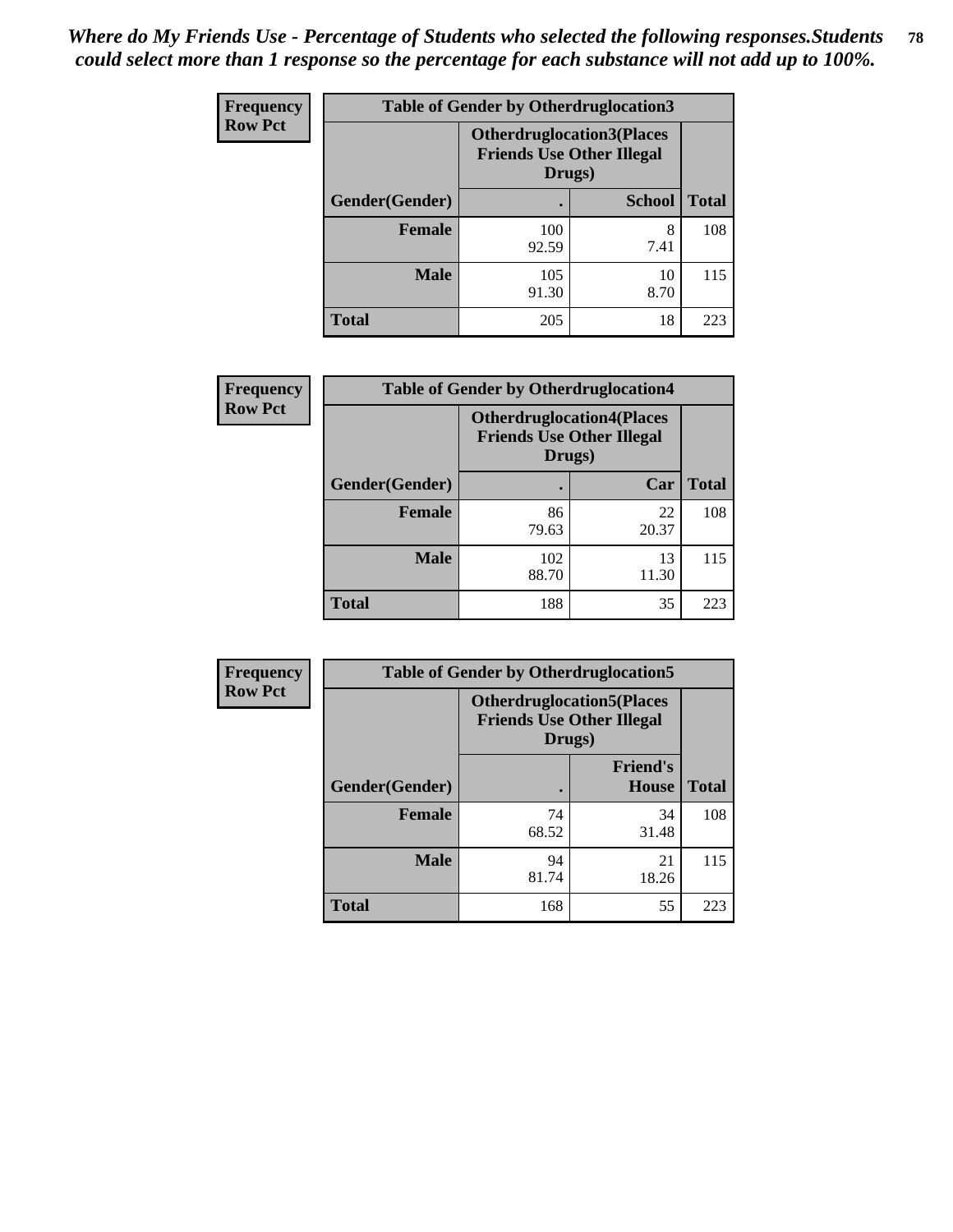| <b>Frequency</b> |                | <b>Table of Gender by Otherdruglocation6</b> |                                  |              |
|------------------|----------------|----------------------------------------------|----------------------------------|--------------|
| <b>Row Pct</b>   |                | <b>Friends Use Other Illegal</b><br>Drugs)   | <b>Otherdruglocation6(Places</b> |              |
|                  | Gender(Gender) |                                              | <b>Other</b>                     | <b>Total</b> |
|                  | <b>Female</b>  | 86<br>79.63                                  | 22<br>20.37                      | 108          |
|                  | <b>Male</b>    | 95<br>82.61                                  | 20<br>17.39                      | 115          |
|                  | <b>Total</b>   | 181                                          | 42                               | 223          |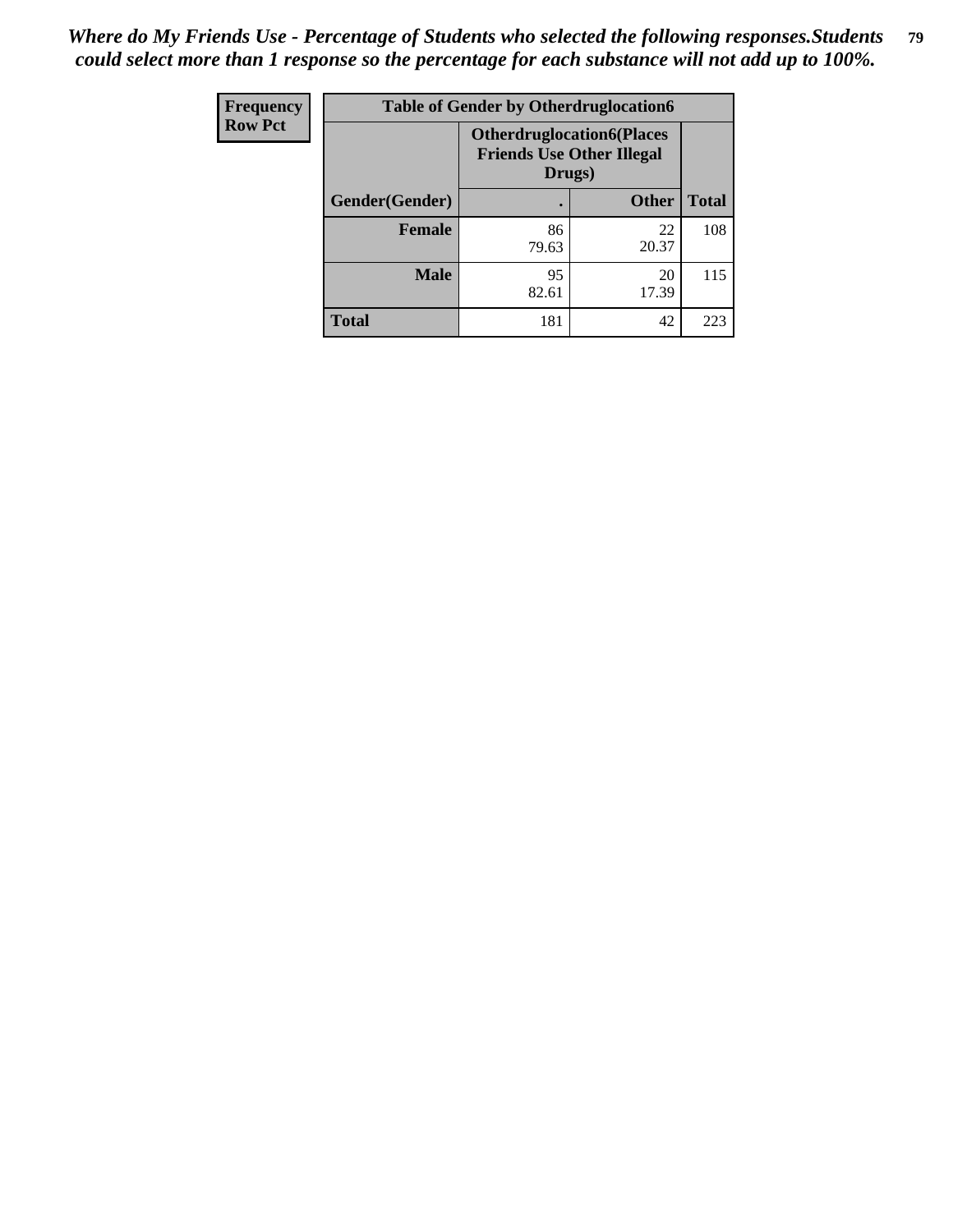| Frequency      | <b>Table of Gender by Alcoholtime1</b> |                                                          |                      |              |
|----------------|----------------------------------------|----------------------------------------------------------|----------------------|--------------|
| <b>Row Pct</b> |                                        | <b>Alcoholtime1(Times</b><br><b>Friends Use Alcohol)</b> |                      |              |
|                | Gender(Gender)                         | ٠                                                        | Do Not<br><b>Use</b> | <b>Total</b> |
|                | <b>Female</b>                          | 77<br>71.30                                              | 31<br>28.70          | 108          |
|                | <b>Male</b>                            | 75<br>65.22                                              | 40<br>34.78          | 115          |
|                | <b>Total</b>                           | 152                                                      | 71                   | 223          |

| <b>Frequency</b> | <b>Table of Gender by Alcoholtime2</b> |                                                          |                            |              |
|------------------|----------------------------------------|----------------------------------------------------------|----------------------------|--------------|
| <b>Row Pct</b>   |                                        | <b>Alcoholtime2(Times</b><br><b>Friends Use Alcohol)</b> |                            |              |
|                  | Gender(Gender)                         |                                                          | <b>On Way</b><br>to School | <b>Total</b> |
|                  | <b>Female</b>                          | 101<br>93.52                                             | 6.48                       | 108          |
|                  | <b>Male</b>                            | 109<br>94.78                                             | 6<br>5.22                  | 115          |
|                  | <b>Total</b>                           | 210                                                      | 13                         | 223          |

| Frequency      | <b>Table of Gender by Alcoholtime3</b> |                                                          |                                |              |
|----------------|----------------------------------------|----------------------------------------------------------|--------------------------------|--------------|
| <b>Row Pct</b> |                                        | <b>Alcoholtime3(Times</b><br><b>Friends Use Alcohol)</b> |                                |              |
|                | Gender(Gender)                         |                                                          | <b>During</b><br><b>School</b> | <b>Total</b> |
|                | Female                                 | 105<br>97.22                                             | 3<br>2.78                      | 108          |
|                | <b>Male</b>                            | 111<br>96.52                                             | 4<br>3.48                      | 115          |
|                | <b>Total</b>                           | 216                                                      |                                | 223          |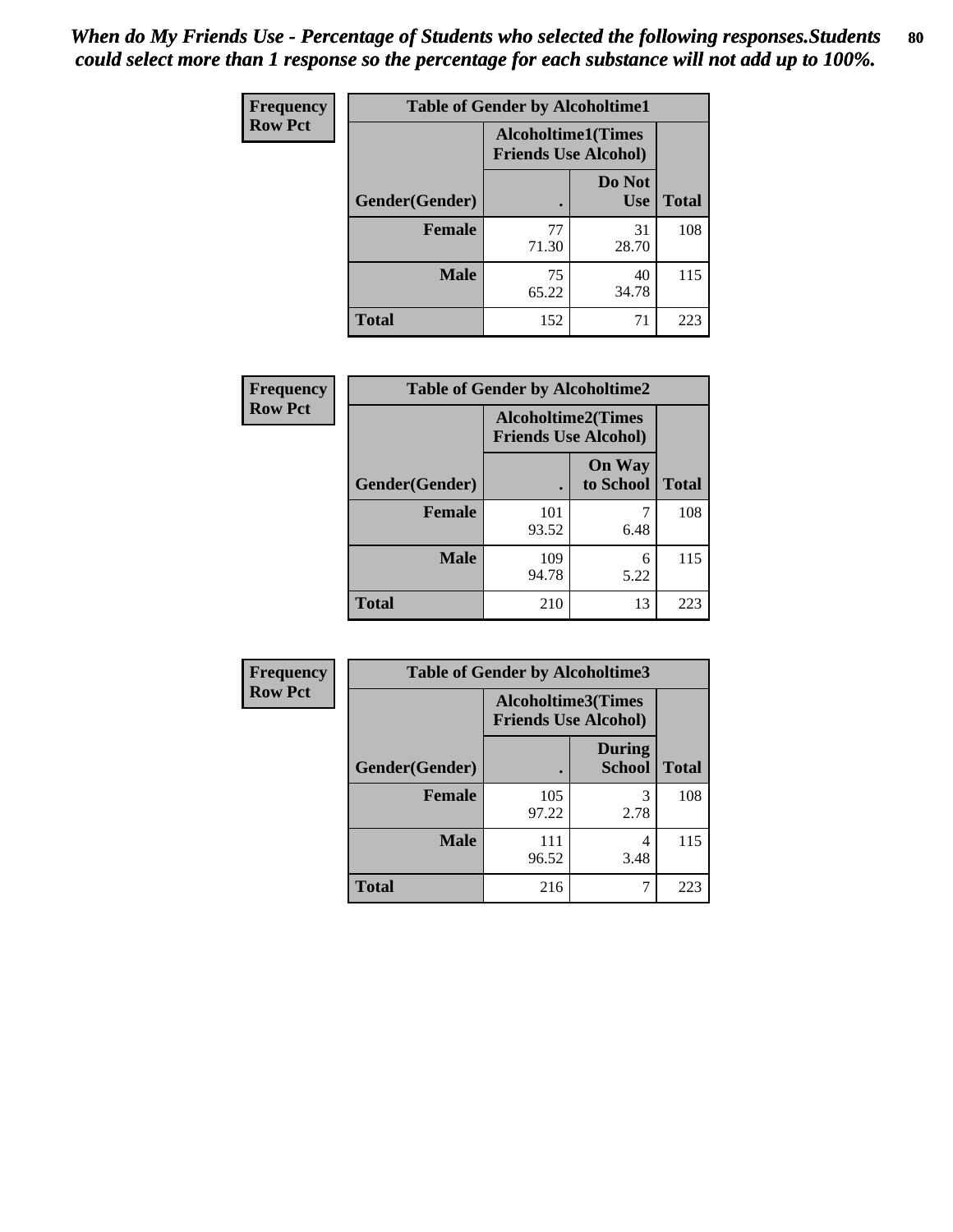*When do My Friends Use - Percentage of Students who selected the following responses.Students could select more than 1 response so the percentage for each substance will not add up to 100%.* **81**

| <b>Frequency</b> | <b>Table of Gender by Alcoholtime4</b> |                                                          |                                                |              |
|------------------|----------------------------------------|----------------------------------------------------------|------------------------------------------------|--------------|
| <b>Row Pct</b>   |                                        | <b>Alcoholtime4(Times</b><br><b>Friends Use Alcohol)</b> |                                                |              |
|                  | Gender(Gender)                         |                                                          | <b>On Way</b><br>Home<br>From<br><b>School</b> | <b>Total</b> |
|                  | <b>Female</b>                          | 97<br>89.81                                              | 11<br>10.19                                    | 108          |
|                  | <b>Male</b>                            | 108<br>93.91                                             | 7<br>6.09                                      | 115          |
|                  | <b>Total</b>                           | 205                                                      | 18                                             | 223          |

| <b>Frequency</b> | <b>Table of Gender by Alcoholtime5</b> |                                                           |             |              |
|------------------|----------------------------------------|-----------------------------------------------------------|-------------|--------------|
| <b>Row Pct</b>   |                                        | <b>Alcoholtime5</b> (Times<br><b>Friends Use Alcohol)</b> |             |              |
|                  | Gender(Gender)                         |                                                           | Weeknights  | <b>Total</b> |
|                  | <b>Female</b>                          | 73<br>67.59                                               | 35<br>32.41 | 108          |
|                  | <b>Male</b>                            | 85<br>73.91                                               | 30<br>26.09 | 115          |
|                  | <b>Total</b>                           | 158                                                       | 65          | 223          |

| <b>Frequency</b> | <b>Table of Gender by Alcoholtime6</b> |             |                                                          |              |  |
|------------------|----------------------------------------|-------------|----------------------------------------------------------|--------------|--|
| <b>Row Pct</b>   |                                        |             | <b>Alcoholtime6(Times</b><br><b>Friends Use Alcohol)</b> |              |  |
|                  | Gender(Gender)                         |             | Weekends                                                 | <b>Total</b> |  |
|                  | Female                                 | 23<br>21.30 | 85<br>78.70                                              | 108          |  |
|                  | <b>Male</b>                            | 43<br>37.39 | 72<br>62.61                                              | 115          |  |
|                  | <b>Total</b>                           | 66          | 157                                                      | 223          |  |

| Frequency      | <b>Table of Gender by Tobaccotime1</b> |                                                          |                      |              |  |
|----------------|----------------------------------------|----------------------------------------------------------|----------------------|--------------|--|
| <b>Row Pct</b> |                                        | <b>Tobaccotime1(Times</b><br><b>Friends Use Tobacco)</b> |                      |              |  |
|                | Gender(Gender)                         |                                                          | Do Not<br><b>Use</b> | <b>Total</b> |  |
|                | <b>Female</b>                          | 67<br>62.04                                              | 41<br>37.96          | 108          |  |
|                | <b>Male</b>                            | 66<br>57.39                                              | 49<br>42.61          | 115          |  |
|                | <b>Total</b>                           | 133                                                      | 90                   | 223          |  |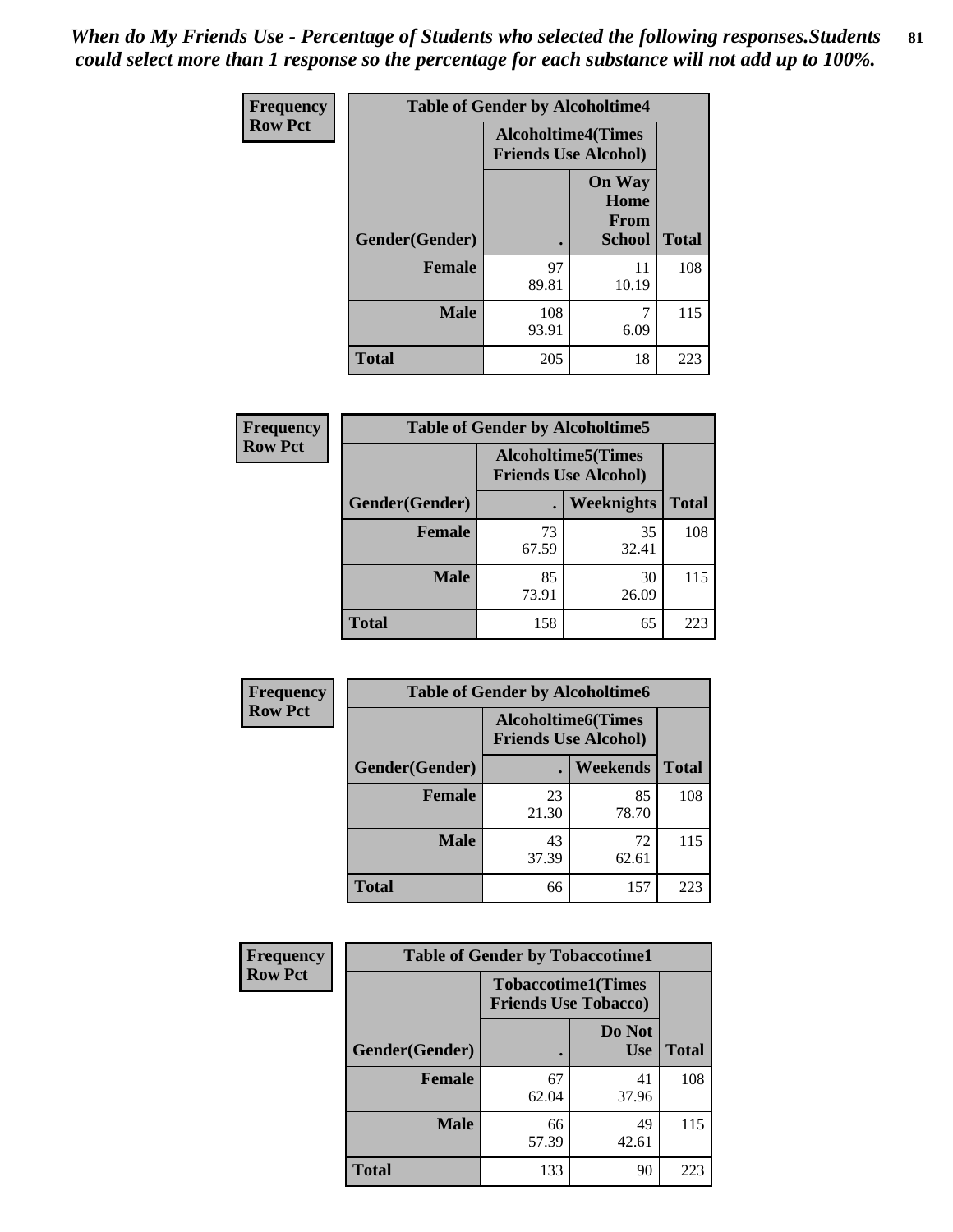| <b>Frequency</b> | <b>Table of Gender by Tobaccotime2</b> |                             |                            |              |
|------------------|----------------------------------------|-----------------------------|----------------------------|--------------|
| <b>Row Pct</b>   |                                        | <b>Friends Use Tobacco)</b> | <b>Tobaccotime2(Times</b>  |              |
|                  | Gender(Gender)                         |                             | <b>On Way</b><br>to School | <b>Total</b> |
|                  | <b>Female</b>                          | 70<br>64.81                 | 38<br>35.19                | 108          |
|                  | <b>Male</b>                            | 79<br>68.70                 | 36<br>31.30                | 115          |
|                  | <b>Total</b>                           | 149                         | 74                         | 223          |

| <b>Frequency</b> | <b>Table of Gender by Tobaccotime3</b> |                                                          |                                |              |
|------------------|----------------------------------------|----------------------------------------------------------|--------------------------------|--------------|
| <b>Row Pct</b>   |                                        | <b>Tobaccotime3(Times</b><br><b>Friends Use Tobacco)</b> |                                |              |
|                  | Gender(Gender)                         |                                                          | <b>During</b><br><b>School</b> | <b>Total</b> |
|                  | <b>Female</b>                          | 90<br>83.33                                              | 18<br>16.67                    | 108          |
|                  | <b>Male</b>                            | 99<br>86.09                                              | 16<br>13.91                    | 115          |
|                  | <b>Total</b>                           | 189                                                      | 34                             | 223          |

| Frequency      | <b>Table of Gender by Tobaccotime4</b> |                                                          |                                                       |              |
|----------------|----------------------------------------|----------------------------------------------------------|-------------------------------------------------------|--------------|
| <b>Row Pct</b> |                                        | <b>Tobaccotime4(Times</b><br><b>Friends Use Tobacco)</b> |                                                       |              |
|                | Gender(Gender)                         |                                                          | <b>On Way</b><br>Home<br><b>From</b><br><b>School</b> | <b>Total</b> |
|                | <b>Female</b>                          | 97<br>89.81                                              | 11<br>10.19                                           | 108          |
|                | <b>Male</b>                            | 108<br>93.91                                             | 7<br>6.09                                             | 115          |
|                | <b>Total</b>                           | 205                                                      | 18                                                    | 223          |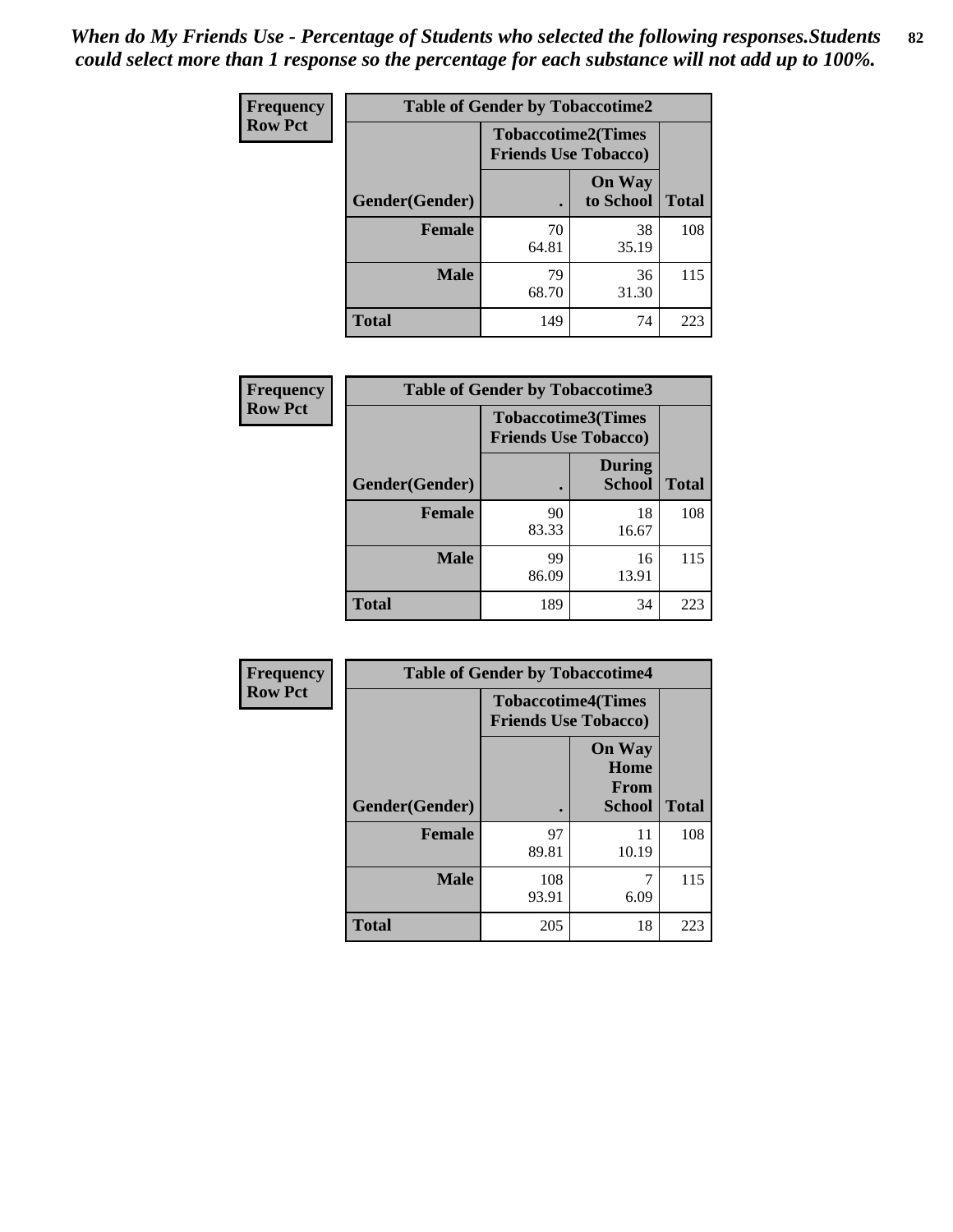| <b>Frequency</b> | <b>Table of Gender by Tobaccotime5</b> |             |                                                          |              |  |
|------------------|----------------------------------------|-------------|----------------------------------------------------------|--------------|--|
| <b>Row Pct</b>   |                                        |             | <b>Tobaccotime5(Times</b><br><b>Friends Use Tobacco)</b> |              |  |
|                  | Gender(Gender)                         |             | <b>Weeknights</b>                                        | <b>Total</b> |  |
|                  | <b>Female</b>                          | 52<br>48.15 | 56<br>51.85                                              | 108          |  |
|                  | <b>Male</b>                            | 56<br>48.70 | 59<br>51.30                                              | 115          |  |
|                  | <b>Total</b>                           | 108         | 115                                                      | 223          |  |

| Frequency      | <b>Table of Gender by Tobaccotime6</b> |                                                          |             |              |  |
|----------------|----------------------------------------|----------------------------------------------------------|-------------|--------------|--|
| <b>Row Pct</b> |                                        | <b>Tobaccotime6(Times</b><br><b>Friends Use Tobacco)</b> |             |              |  |
|                | Gender(Gender)                         |                                                          | Weekends    | <b>Total</b> |  |
|                | Female                                 | 34<br>31.48                                              | 74<br>68.52 | 108          |  |
|                | <b>Male</b>                            | 55<br>47.83                                              | 60<br>52.17 | 115          |  |
|                | <b>Total</b>                           | 89                                                       | 134         | 223          |  |

| <b>Frequency</b> | <b>Table of Gender by Marijuanatime1</b> |                                |                             |              |
|------------------|------------------------------------------|--------------------------------|-----------------------------|--------------|
| <b>Row Pct</b>   |                                          | <b>Friends Use Marijuana</b> ) | <b>Marijuanatime1(Times</b> |              |
|                  | Gender(Gender)                           |                                | Do Not Use                  | <b>Total</b> |
|                  | <b>Female</b>                            | 60<br>55.56                    | 48<br>44.44                 | 108          |
|                  | <b>Male</b>                              | 51<br>44.35                    | 64<br>55.65                 | 115          |
|                  | <b>Total</b>                             | 111                            | 112                         | 223          |

| <b>Frequency</b> | <b>Table of Gender by Marijuanatime2</b> |                                                               |                            |              |
|------------------|------------------------------------------|---------------------------------------------------------------|----------------------------|--------------|
| <b>Row Pct</b>   |                                          | <b>Marijuanatime2(Times</b><br><b>Friends Use Marijuana</b> ) |                            |              |
|                  | Gender(Gender)                           |                                                               | On Way to<br><b>School</b> | <b>Total</b> |
|                  | Female                                   | 86<br>79.63                                                   | 22<br>20.37                | 108          |
|                  | <b>Male</b>                              | 100<br>86.96                                                  | 15<br>13.04                | 115          |
|                  | <b>Total</b>                             | 186                                                           | 37                         | 223          |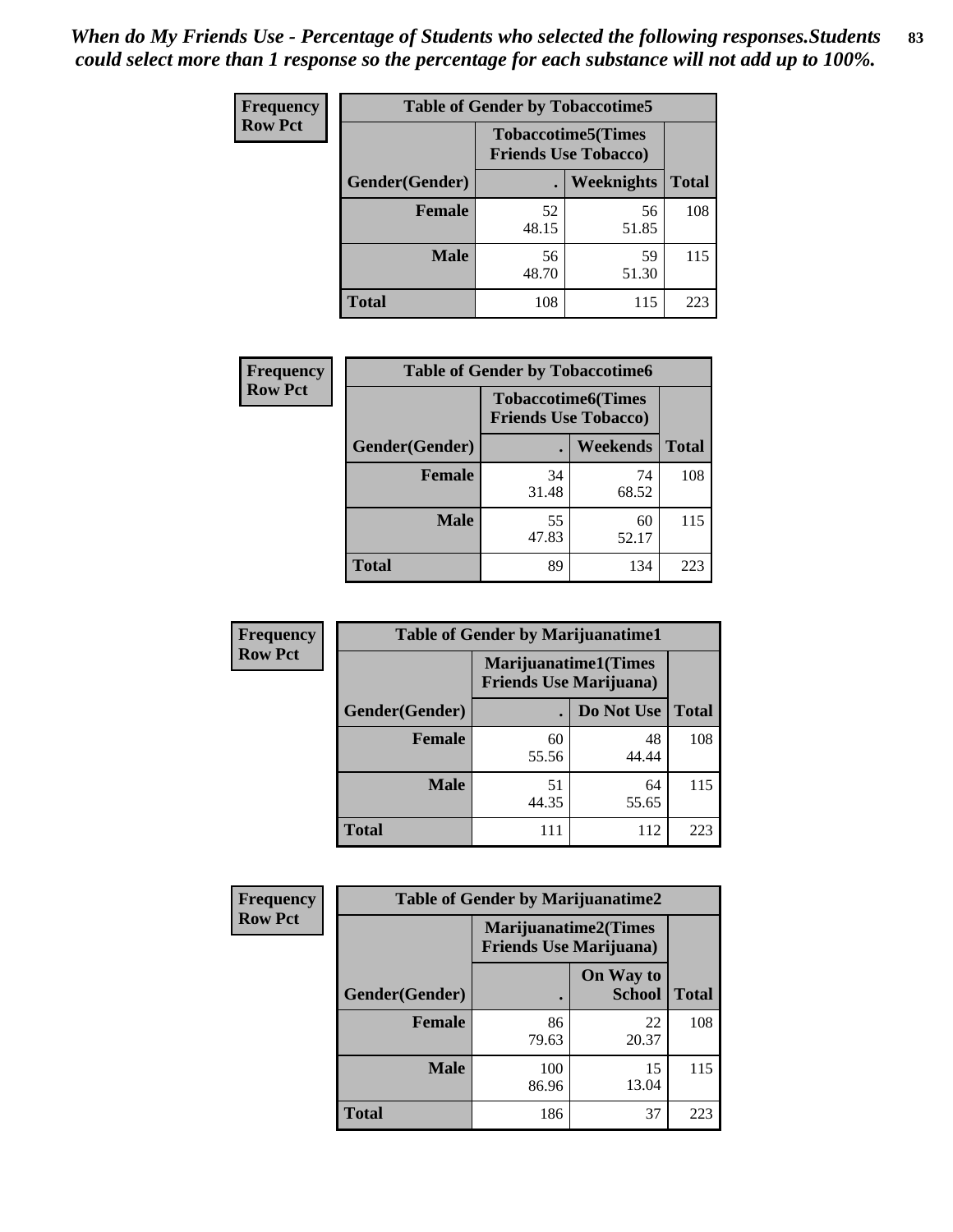*When do My Friends Use - Percentage of Students who selected the following responses.Students could select more than 1 response so the percentage for each substance will not add up to 100%.* **84**

| <b>Frequency</b> | Table of Gender by Marijuanatime3 |                                                        |                                |              |
|------------------|-----------------------------------|--------------------------------------------------------|--------------------------------|--------------|
| <b>Row Pct</b>   |                                   | Marijuanatime3(Times<br><b>Friends Use Marijuana</b> ) |                                |              |
|                  | Gender(Gender)                    |                                                        | <b>During</b><br><b>School</b> | <b>Total</b> |
|                  | <b>Female</b>                     | 104<br>96.30                                           | 4<br>3.70                      | 108          |
|                  | <b>Male</b>                       | 112<br>97.39                                           | 3<br>2.61                      | 115          |
|                  | <b>Total</b>                      | 216                                                    |                                | 223          |

| Frequency      | <b>Table of Gender by Marijuanatime4</b> |                                                               |                                                       |              |
|----------------|------------------------------------------|---------------------------------------------------------------|-------------------------------------------------------|--------------|
| <b>Row Pct</b> |                                          | <b>Marijuanatime4(Times</b><br><b>Friends Use Marijuana</b> ) |                                                       |              |
|                | Gender(Gender)                           |                                                               | <b>On Way</b><br>Home<br><b>From</b><br><b>School</b> | <b>Total</b> |
|                | <b>Female</b>                            | 84<br>77.78                                                   | 24<br>22.22                                           | 108          |
|                | <b>Male</b>                              | 100<br>86.96                                                  | 15<br>13.04                                           | 115          |
|                | <b>Total</b>                             | 184                                                           | 39                                                    | 223          |

| Frequency      | <b>Table of Gender by Marijuanatime5</b> |             |                                                                |              |  |
|----------------|------------------------------------------|-------------|----------------------------------------------------------------|--------------|--|
| <b>Row Pct</b> |                                          |             | <b>Marijuanatime5</b> (Times<br><b>Friends Use Marijuana</b> ) |              |  |
|                | Gender(Gender)                           |             | <b>Weeknights</b>                                              | <b>Total</b> |  |
|                | <b>Female</b>                            | 61<br>56.48 | 47<br>43.52                                                    | 108          |  |
|                | <b>Male</b>                              | 82<br>71.30 | 33<br>28.70                                                    | 115          |  |
|                | <b>Total</b>                             | 143         | 80                                                             | 223          |  |

| <b>Frequency</b> | <b>Table of Gender by Marijuanatime6</b> |                                                               |                 |              |
|------------------|------------------------------------------|---------------------------------------------------------------|-----------------|--------------|
| <b>Row Pct</b>   |                                          | <b>Marijuanatime6(Times</b><br><b>Friends Use Marijuana</b> ) |                 |              |
|                  | Gender(Gender)                           |                                                               | <b>Weekends</b> | <b>Total</b> |
|                  | <b>Female</b>                            | 39<br>36.11                                                   | 69<br>63.89     | 108          |
|                  | <b>Male</b>                              | 69<br>60.00                                                   | 46<br>40.00     | 115          |
|                  | <b>Total</b>                             | 108                                                           | 115             | 223          |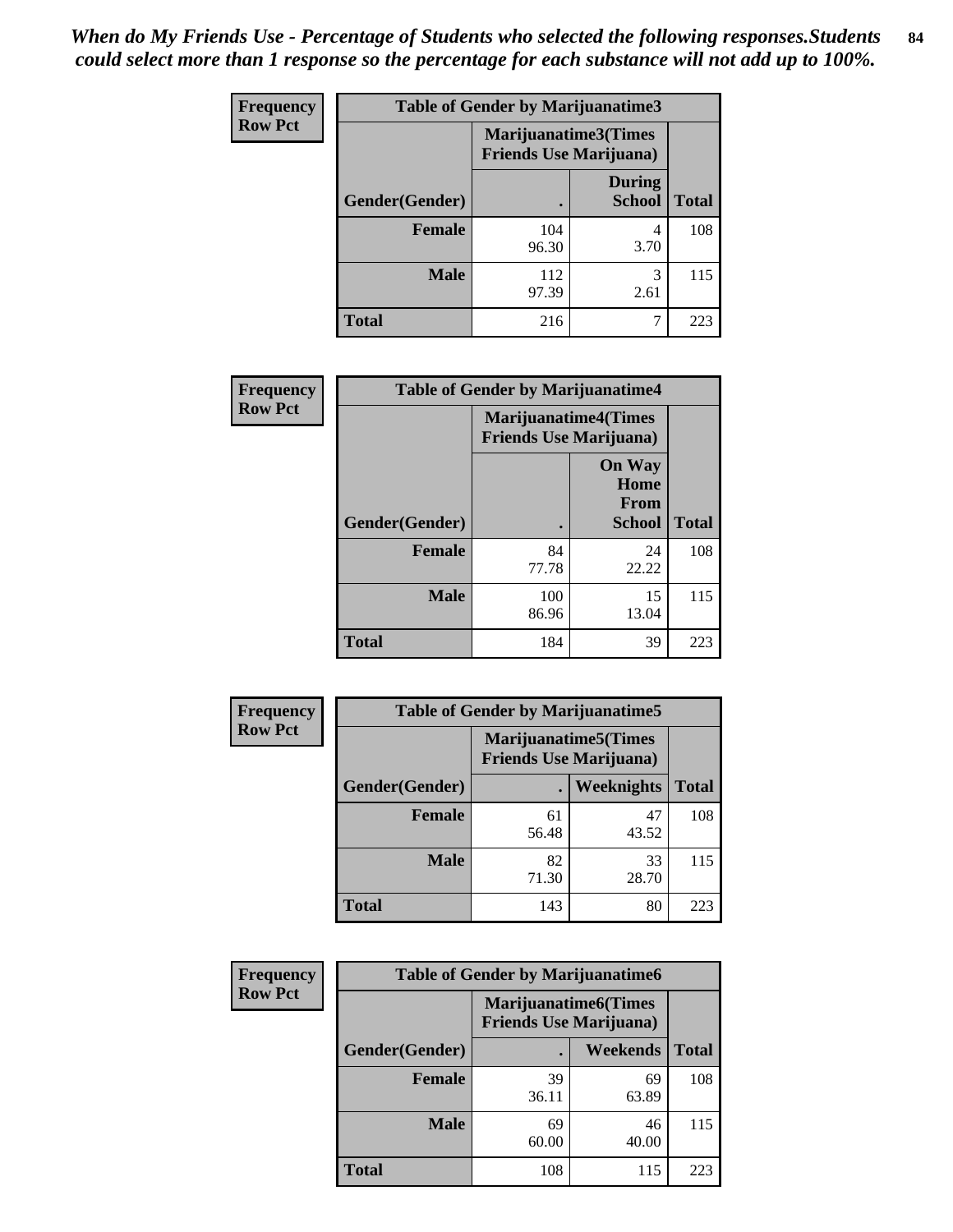| <b>Frequency</b> | <b>Table of Gender by Otherdrugtime1</b> |                                                                                    |             |              |
|------------------|------------------------------------------|------------------------------------------------------------------------------------|-------------|--------------|
| <b>Row Pct</b>   |                                          | <b>Otherdrugtime1</b> (Times<br><b>Friends Use Other</b><br><b>Illegal Drugs</b> ) |             |              |
|                  | Gender(Gender)                           |                                                                                    | Do Not Use  | <b>Total</b> |
|                  | <b>Female</b>                            | 42<br>38.89                                                                        | 66<br>61.11 | 108          |
|                  | <b>Male</b>                              | 33<br>28.70                                                                        | 82<br>71.30 | 115          |
|                  | <b>Total</b>                             | 75                                                                                 | 148         | 223          |

| Frequency      | <b>Table of Gender by Otherdrugtime2</b> |                                                                                   |                            |              |
|----------------|------------------------------------------|-----------------------------------------------------------------------------------|----------------------------|--------------|
| <b>Row Pct</b> |                                          | <b>Otherdrugtime2(Times</b><br><b>Friends Use Other</b><br><b>Illegal Drugs</b> ) |                            |              |
|                | <b>Gender</b> (Gender)                   |                                                                                   | On Way to<br><b>School</b> | <b>Total</b> |
|                | <b>Female</b>                            | 99<br>91.67                                                                       | 9<br>8.33                  | 108          |
|                | <b>Male</b>                              | 108<br>93.91                                                                      | 6.09                       | 115          |
|                | <b>Total</b>                             | 207                                                                               | 16                         | 223          |

| Frequency      | <b>Table of Gender by Otherdrugtime3</b> |                        |                                                  |              |
|----------------|------------------------------------------|------------------------|--------------------------------------------------|--------------|
| <b>Row Pct</b> |                                          | <b>Illegal Drugs</b> ) | Otherdrugtime3(Times<br><b>Friends Use Other</b> |              |
|                | Gender(Gender)                           |                        | <b>During</b><br><b>School</b>                   | <b>Total</b> |
|                | <b>Female</b>                            | 99<br>91.67            | 9<br>8.33                                        | 108          |
|                | <b>Male</b>                              | 105<br>91.30           | 10<br>8.70                                       | 115          |
|                | <b>Total</b>                             | 204                    | 19                                               | 223          |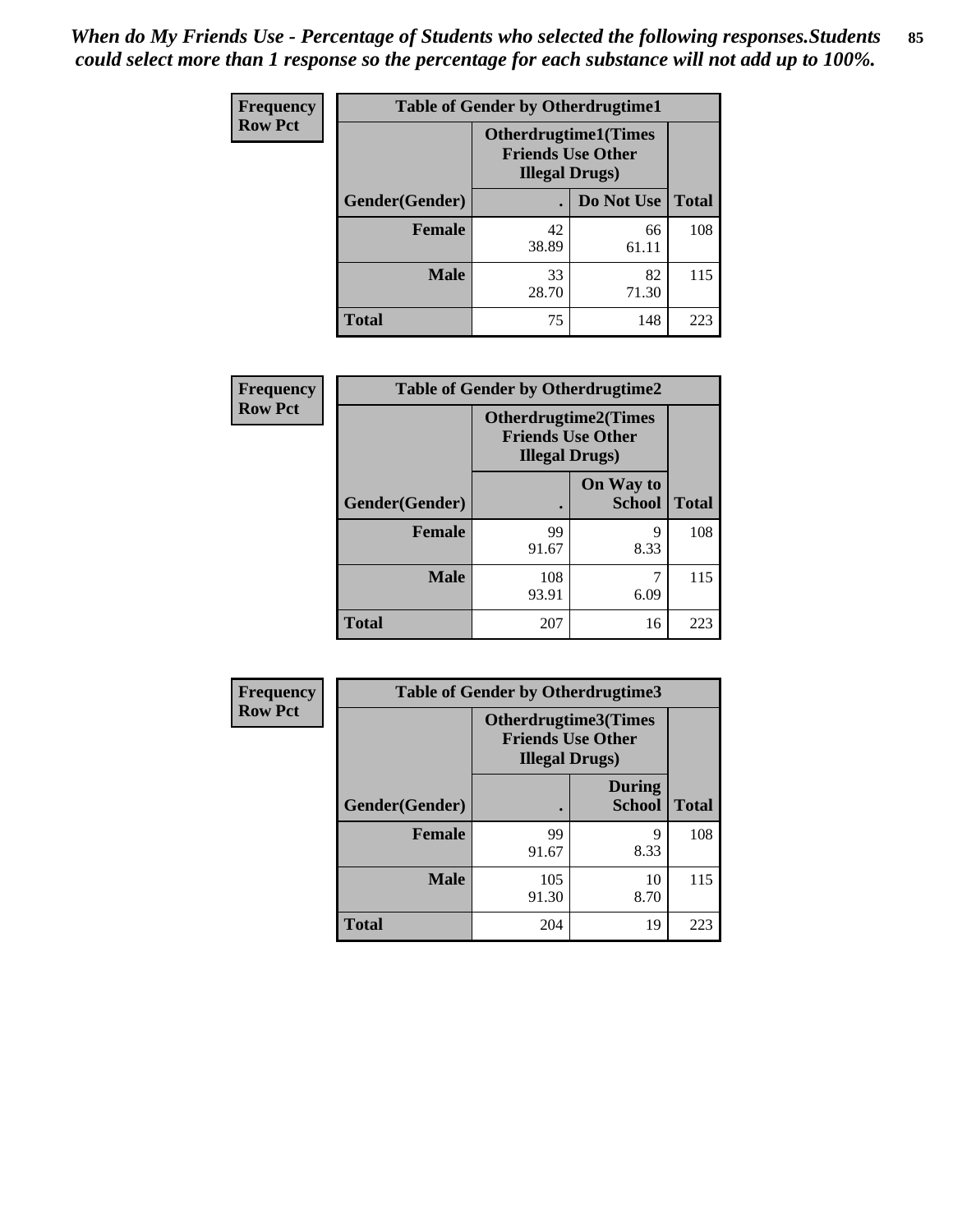*When do My Friends Use - Percentage of Students who selected the following responses.Students could select more than 1 response so the percentage for each substance will not add up to 100%.* **86**

| <b>Frequency</b> | <b>Table of Gender by Otherdrugtime4</b> |                                                    |                                                |              |
|------------------|------------------------------------------|----------------------------------------------------|------------------------------------------------|--------------|
| <b>Row Pct</b>   |                                          | <b>Friends Use Other</b><br><b>Illegal Drugs</b> ) | <b>Otherdrugtime4(Times</b>                    |              |
|                  | Gender(Gender)                           |                                                    | <b>On Way</b><br>Home<br><b>From</b><br>School | <b>Total</b> |
|                  | <b>Female</b>                            | 98<br>90.74                                        | 10<br>9.26                                     | 108          |
|                  | <b>Male</b>                              | 107<br>93.04                                       | 8<br>6.96                                      | 115          |
|                  | <b>Total</b>                             | 205                                                | 18                                             | 223          |

| Frequency      | <b>Table of Gender by Otherdrugtime5</b> |                                                                                    |                   |              |
|----------------|------------------------------------------|------------------------------------------------------------------------------------|-------------------|--------------|
| <b>Row Pct</b> |                                          | <b>Otherdrugtime5</b> (Times<br><b>Friends Use Other</b><br><b>Illegal Drugs</b> ) |                   |              |
|                | Gender(Gender)                           |                                                                                    | <b>Weeknights</b> | <b>Total</b> |
|                | <b>Female</b>                            | 82<br>75.93                                                                        | 26<br>24.07       | 108          |
|                | <b>Male</b>                              | 94<br>81.74                                                                        | 21<br>18.26       | 115          |
|                | <b>Total</b>                             | 176                                                                                | 47                | 223          |

| <b>Frequency</b> | <b>Table of Gender by Otherdrugtime6</b> |                                                                                   |             |              |  |
|------------------|------------------------------------------|-----------------------------------------------------------------------------------|-------------|--------------|--|
| <b>Row Pct</b>   |                                          | <b>Otherdrugtime6(Times</b><br><b>Friends Use Other</b><br><b>Illegal Drugs</b> ) |             |              |  |
|                  | Gender(Gender)                           |                                                                                   | Weekends    | <b>Total</b> |  |
|                  | <b>Female</b>                            | 63<br>58.33                                                                       | 45<br>41.67 | 108          |  |
|                  | <b>Male</b>                              | 88<br>76.52                                                                       | 27<br>23.48 | 115          |  |
|                  | <b>Total</b>                             | 151                                                                               | 72          | 223          |  |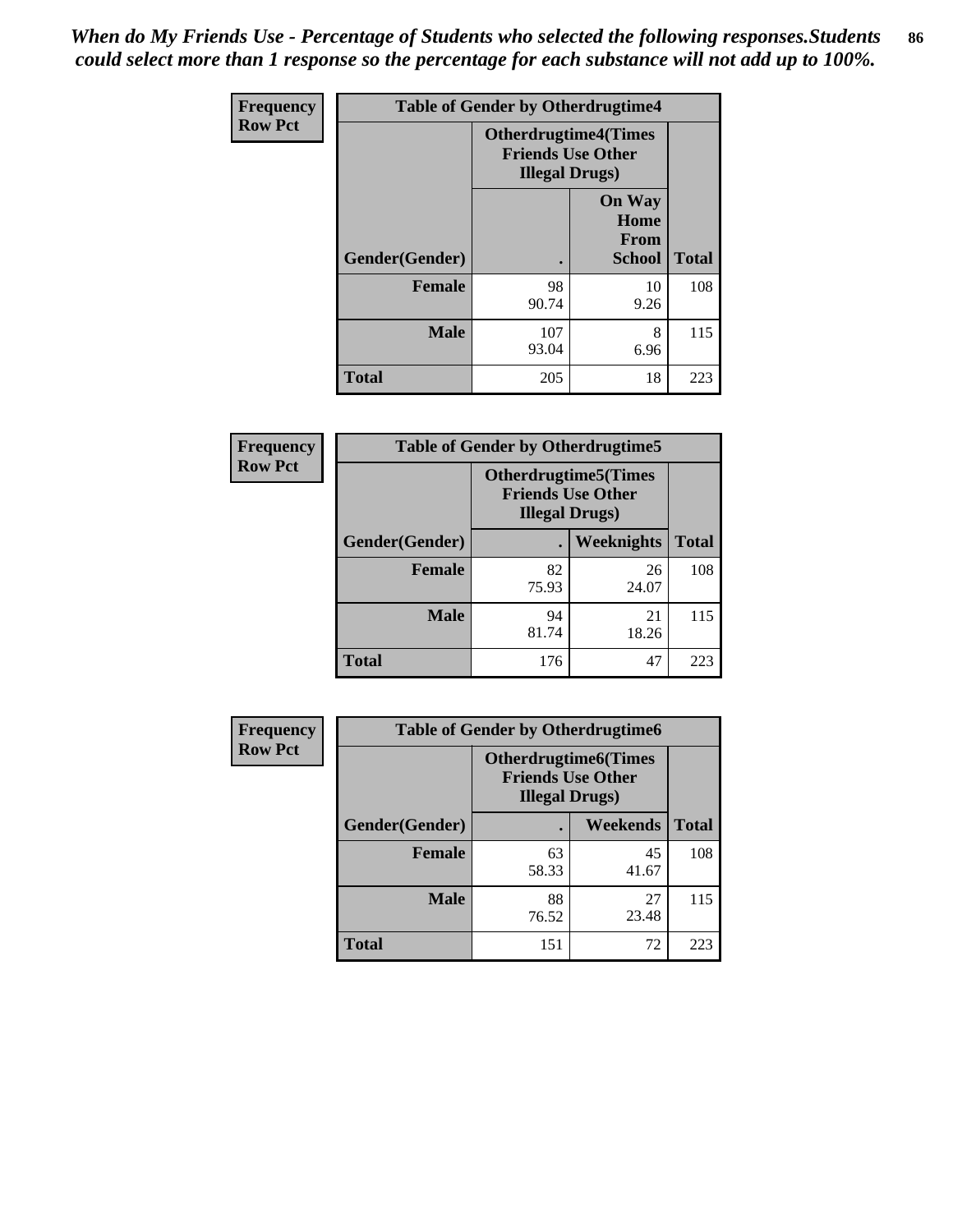# *Other Questions* **87**

| <b>Frequency</b> | <b>Table of Gender by Educationalcohol</b> |                                                                                                                                       |                |              |
|------------------|--------------------------------------------|---------------------------------------------------------------------------------------------------------------------------------------|----------------|--------------|
| <b>Row Pct</b>   |                                            | <b>Educationalcohol</b> (I<br>have been taught<br>about alcohol,<br>tobacco,<br>and other drugs<br>within the last year<br>at school) |                |              |
|                  | Gender(Gender)                             | <b>Yes</b>                                                                                                                            | N <sub>0</sub> | <b>Total</b> |
|                  | <b>Female</b>                              | 67<br>62.04                                                                                                                           | 41<br>37.96    | 108          |
|                  | <b>Male</b>                                | 63<br>54.78                                                                                                                           | 52<br>45.22    | 115          |
|                  | <b>Total</b>                               | 130                                                                                                                                   | 93             | 223          |

| Frequency      | <b>Table of Gender by Rodedrinking</b> |                                                                                                                     |              |              |  |
|----------------|----------------------------------------|---------------------------------------------------------------------------------------------------------------------|--------------|--------------|--|
| <b>Row Pct</b> |                                        | Rodedrinking(In<br>the past 30 days I<br>have ridden in a<br>car with a driver<br>who had been<br>drinking alcohol) |              |              |  |
|                | Gender(Gender)                         | Yes                                                                                                                 | $\bf N_0$    | <b>Total</b> |  |
|                | <b>Female</b>                          | 10<br>9.26                                                                                                          | 98<br>90.74  | 108          |  |
|                | <b>Male</b>                            | 8<br>6.96                                                                                                           | 107<br>93.04 | 115          |  |
|                | <b>Total</b>                           | 18                                                                                                                  | 205          | 223          |  |

| Frequency      | <b>Table of Gender by Drugsschool</b> |                                                                                                                                     |                |              |  |
|----------------|---------------------------------------|-------------------------------------------------------------------------------------------------------------------------------------|----------------|--------------|--|
| <b>Row Pct</b> |                                       | <b>Drugsschool</b> (During<br>the past 12 months,<br>I have been offered,<br>sold,<br>or given illegal drugs<br>on school property) |                |              |  |
|                | Gender(Gender)                        | Yes                                                                                                                                 | N <sub>0</sub> | <b>Total</b> |  |
|                | <b>Female</b>                         | 20<br>18.52                                                                                                                         | 88<br>81.48    | 108          |  |
|                | <b>Male</b>                           | 20<br>17.39                                                                                                                         | 95<br>82.61    | 115          |  |
|                | <b>Total</b>                          | 40                                                                                                                                  | 183            | 223          |  |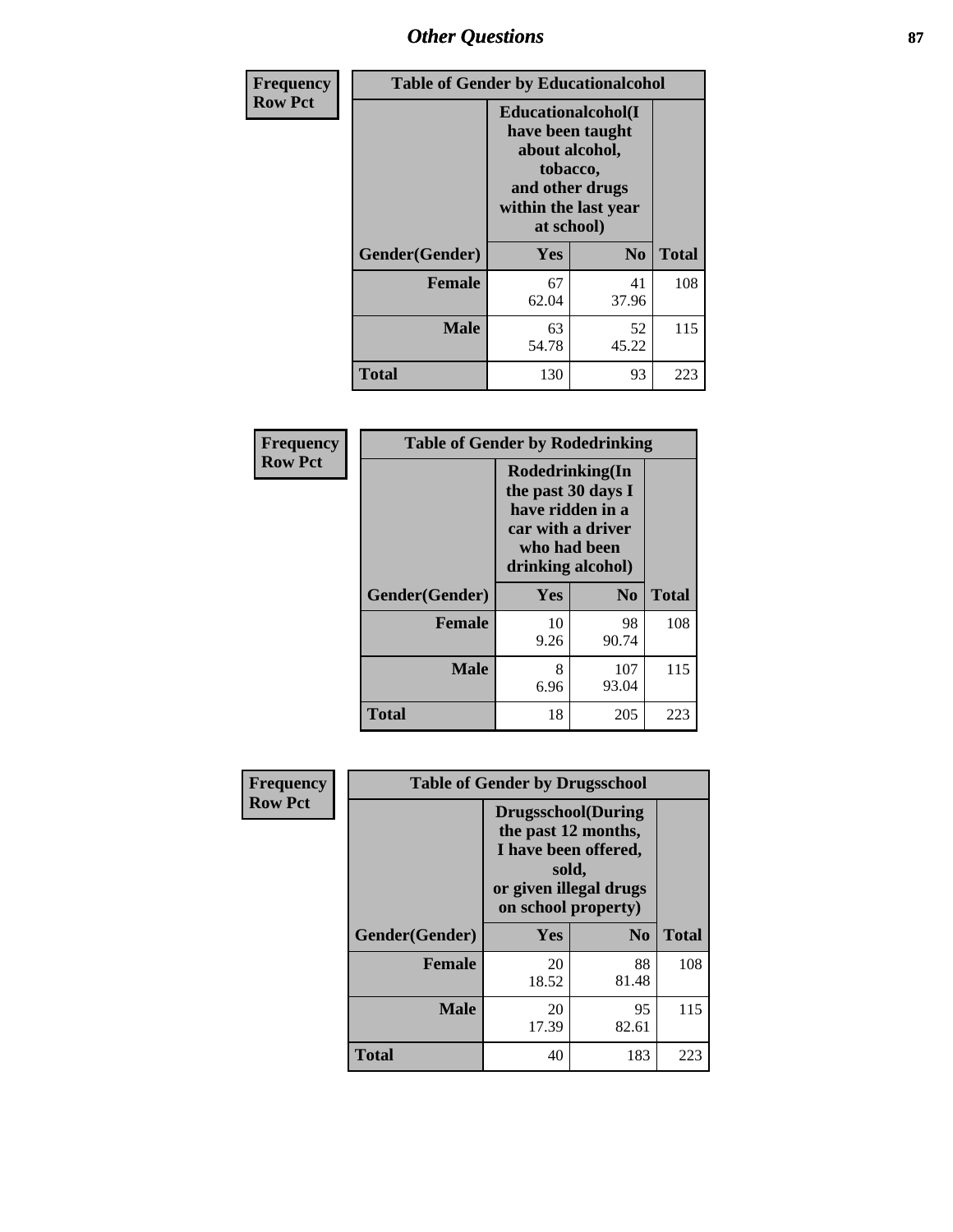*Other Questions* **88**

**Frequency Row Pct**

| <b>Table of Gender by Bingedrinking</b> |              |                                                                                                         |           |           |                            |                |              |
|-----------------------------------------|--------------|---------------------------------------------------------------------------------------------------------|-----------|-----------|----------------------------|----------------|--------------|
|                                         |              | Bingedrinking(I have drunk five or<br>more drinks of alcohol at one sitting<br>during the last 30 days) |           |           |                            |                |              |
| Gender(Gender)                          | $\mathbf{0}$ | 1 or<br>2                                                                                               | 3 to<br>5 | 6 to<br>9 | 10<br>t <sub>0</sub><br>19 | 20<br>to<br>29 |              |
|                                         | <b>Days</b>  | days                                                                                                    | days      | days      | days                       | days           | <b>Total</b> |
| <b>Female</b>                           | 92<br>85.19  | 4<br>3.70                                                                                               | 0.93      | 4<br>3.70 | 6.48                       | 0<br>0.00      | 108          |
| <b>Male</b>                             | 89<br>77.39  | 9<br>7.83                                                                                               | 5<br>4.35 | 3<br>2.61 | 6<br>5.22                  | 3<br>2.61      | 115          |

| Frequency      | <b>Table of Gender by Educationaids</b> |                                                                                                 |             |              |
|----------------|-----------------------------------------|-------------------------------------------------------------------------------------------------|-------------|--------------|
| <b>Row Pct</b> |                                         | <b>Educationaids</b> (I<br>have been taught<br>about HIV/AIDS<br>at school in the<br>past year) |             |              |
|                | Gender(Gender)                          | Yes                                                                                             | $\bf N_0$   | <b>Total</b> |
|                | <b>Female</b>                           | 61<br>56.48                                                                                     | 47<br>43.52 | 108          |
|                | <b>Male</b>                             | 61<br>53.04                                                                                     | 54<br>46.96 | 115          |
|                | <b>Total</b>                            | 122                                                                                             | 101         | 223          |

| <b>Frequency</b> | <b>Table of Gender by Suicideconsider</b> |                 |                |              |
|------------------|-------------------------------------------|-----------------|----------------|--------------|
| <b>Row Pct</b>   |                                           | Suicideconsider |                |              |
|                  | Gender(Gender)                            | Yes             | N <sub>0</sub> | <b>Total</b> |
|                  | <b>Female</b>                             | 14<br>12.96     | 94<br>87.04    | 108          |
|                  | <b>Male</b>                               | 4.35            | 110<br>95.65   | 115          |
|                  | <b>Total</b>                              | 19              | 204            | 223          |